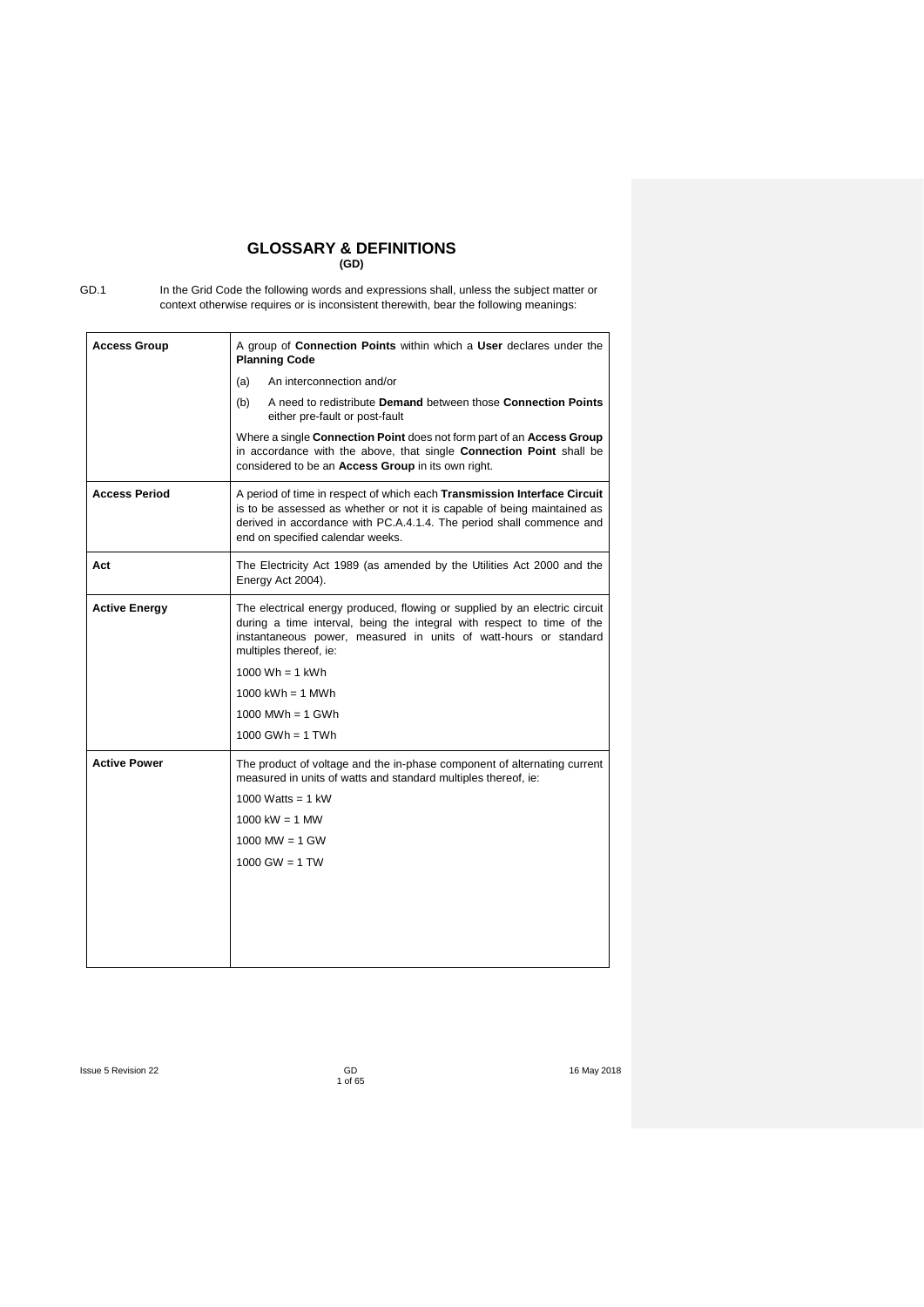| Affiliate                                                                  | In relation to any person, any holding company or subsidiary of such<br>person or any subsidiary of a holding company of such person, in each<br>case within the meaning of Section 736, 736A and 736B of the Companies<br>Act 1985 as substituted by section 144 of the Companies Act 1989 and, if<br>that latter section is not in force at the Transfer Date, as if such section<br>were in force at such date. |
|----------------------------------------------------------------------------|--------------------------------------------------------------------------------------------------------------------------------------------------------------------------------------------------------------------------------------------------------------------------------------------------------------------------------------------------------------------------------------------------------------------|
| <b>AF Rules</b>                                                            | Has the meaning given to "allocation framework" in section 13(2) of the<br>Energy Act 2013.                                                                                                                                                                                                                                                                                                                        |
| Agency                                                                     | As defined in the Transmission Licence.                                                                                                                                                                                                                                                                                                                                                                            |
| <b>Alternate Member</b>                                                    | Shall mean an alternate member for the <b>Panel Members</b> elected or<br>appointed in accordance with this GR.7.2(a) or (b).                                                                                                                                                                                                                                                                                      |
| <b>Ancillary Service</b>                                                   | A System Ancillary Service and/or a Commercial Ancillary Service, as<br>the case may be.                                                                                                                                                                                                                                                                                                                           |
| <b>Ancillary Services</b><br>Agreement                                     | An agreement between a User and NGET for the payment by NGET to<br>that User in respect of the provision by such User of Ancillary Services.                                                                                                                                                                                                                                                                       |
| Annual Average Cold<br><b>Spell Conditions or ACS</b><br><b>Conditions</b> | A particular combination of weather elements which gives rise to a level of<br>peak Demand within a Financial Year which has a 50% chance of being<br>exceeded as a result of weather variation alone.                                                                                                                                                                                                             |
| <b>Apparent Power</b>                                                      | The product of voltage and of alternating current measured in units of<br>voltamperes and standard multiples thereof, ie:<br>1000 VA = 1 kVA                                                                                                                                                                                                                                                                       |
|                                                                            | 1000 kVA = 1 MVA                                                                                                                                                                                                                                                                                                                                                                                                   |
| <b>Apparatus</b>                                                           | Other than in OC8, means all equipment in which electrical conductors are<br>used, supported or of which they may form a part. In OC8 it means High<br>Voltage electrical circuits forming part of a System on which Safety<br><b>Precautions</b> may be applied to allow work and/or testing to be carried out<br>on a System.                                                                                    |
| <b>Approved Fast Track</b><br>Proposal                                     | Has the meaning given in GR.26.7, provided that no objection is received<br>pursuant to GR.26.12.                                                                                                                                                                                                                                                                                                                  |
| <b>Approved Grid Code</b><br>Self-Governance<br>Proposal                   | Has the meaning given in GR.24.10.                                                                                                                                                                                                                                                                                                                                                                                 |
| <b>Approved Modification</b>                                               | Has the meaning given in GR.22.7                                                                                                                                                                                                                                                                                                                                                                                   |
| <b>Authorised Certifier</b>                                                | An entity that issues Equipment Certificates and Power Generating<br>Module Documents and whose accreditation is given by the national<br>affiliate of the European cooperation for Accreditation ('EA'), established<br>in accordance with Regulation (EC) No 765/2008 of the European<br>Parliament and of the Council (1);                                                                                      |
| <b>Authorised Electricity</b><br>Operator                                  | Any person (other than NGET in its capacity as operator of the National<br><b>Electricity Transmission System</b> ) who is authorised under the Act to<br>generate, participate in the transmission of, distribute or supply electricity<br>which shall include any Interconnector Owner or Interconnector User                                                                                                    |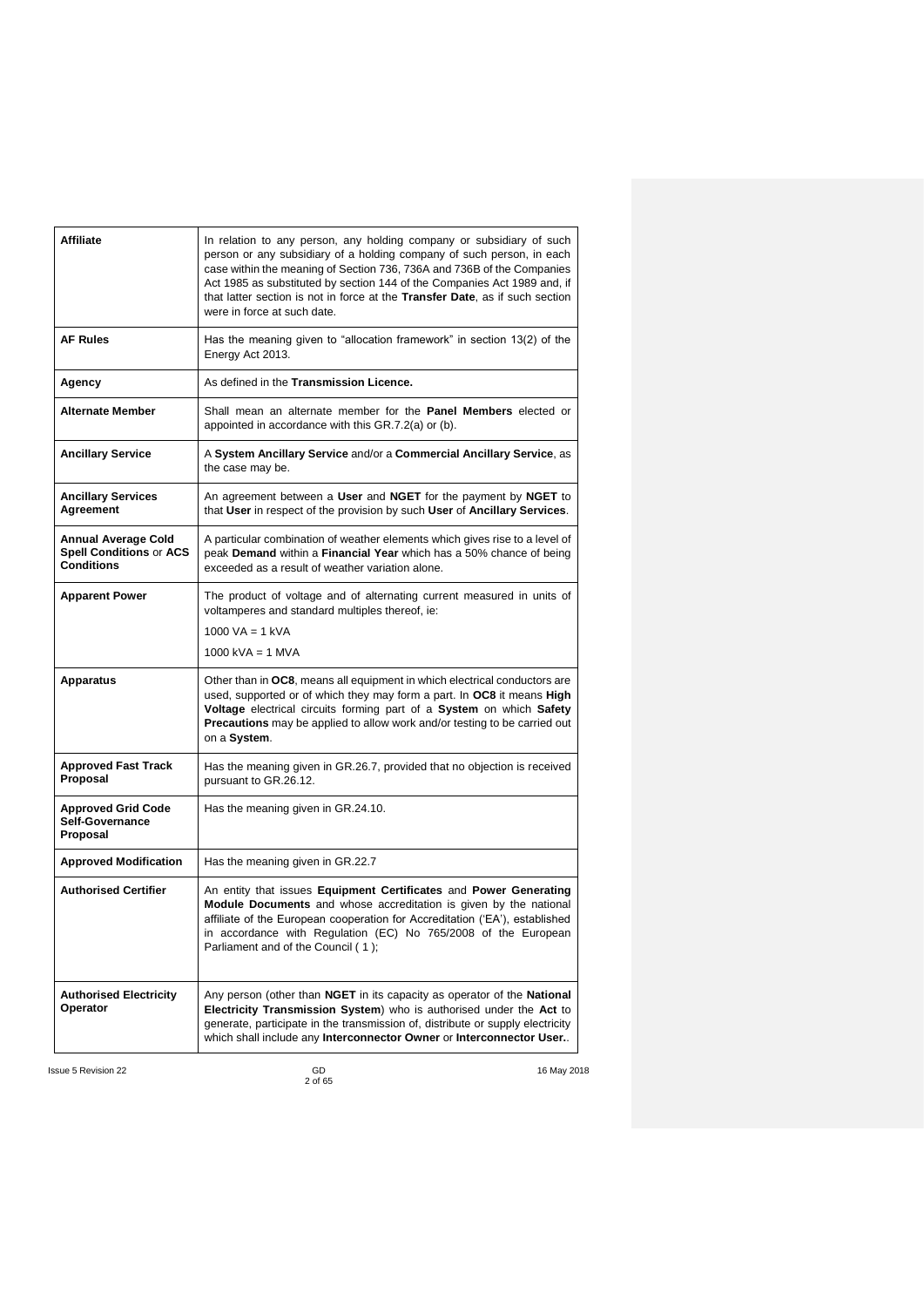| Authority-Led<br><b>Modification Report</b><br><b>Automatic Voltage</b>  | Has the meaning given in GR.17.4.                                                                                                                                                                                                                                                                                                                                                                                                     |                                                    |
|--------------------------------------------------------------------------|---------------------------------------------------------------------------------------------------------------------------------------------------------------------------------------------------------------------------------------------------------------------------------------------------------------------------------------------------------------------------------------------------------------------------------------|----------------------------------------------------|
|                                                                          |                                                                                                                                                                                                                                                                                                                                                                                                                                       |                                                    |
| <b>Regulator or AVR</b>                                                  | The continuously acting automatic equipment controlling the terminal<br>voltage of a Synchronous Generating Unit or Synchronous Power<br>Generating Module or Synchronous Electricity Storage Unit by<br>comparing the actual terminal voltage with a reference value and<br>controlling by appropriate means the output of an Exciter, depending on<br>the deviations.                                                               | Formatted: Font: Bold                              |
| <b>Authority for Access</b>                                              | An authority which grants the holder the right to unaccompanied access to<br>sites containing exposed HV conductors.                                                                                                                                                                                                                                                                                                                  |                                                    |
| <b>Authority, The</b>                                                    | The <b>Authority</b> established by section 1 (1) of the Utilities Act 2000.                                                                                                                                                                                                                                                                                                                                                          |                                                    |
| <b>Auxiliaries</b>                                                       | Any item of Plant and/or Apparatus not directly a part of the boiler plant<br>or Power Generating Module or Generating Unit or DC Converter or<br>HVDC Equipment or Power Park Module or Electricity Storage<br>Module, but required for the boiler plant's or Power Generating Module's<br>or Generating Unit's or DC Converter's or HVDC Equipment's or Power<br>Park Module's or ElectricityStorage Module's functional operation. | Formatted: Font: Not Bold<br>Formatted: Font: Bold |
| <b>Auxiliary Diesel Engine</b>                                           | A diesel engine driving a Power Generating Module or Generating Unit<br>which can supply a Unit Board or Station Board, which can start without<br>an electrical power supply from outside the Power Station within which it<br>is situated.                                                                                                                                                                                          |                                                    |
| <b>Auxiliary Gas Turbine</b>                                             | A Gas Turbine Unit, which can supply a Unit Board or Station Board,<br>which can start without an electrical power supply from outside the Power<br>Station within which it is situated.                                                                                                                                                                                                                                              |                                                    |
| <b>Average Conditions</b>                                                | That combination of weather elements within a period of time which is the<br>average of the observed values of those weather elements during<br>equivalent periods over many years (sometimes referred to as normal<br>weather).                                                                                                                                                                                                      |                                                    |
| <b>Back-Up Protection</b>                                                | A Protection system which will operate when a system fault is not cleared<br>by other Protection.                                                                                                                                                                                                                                                                                                                                     |                                                    |
| <b>Balancing and</b><br>Settlement Code or BSC                           | The code of that title as from time to time amended.                                                                                                                                                                                                                                                                                                                                                                                  |                                                    |
| <b>Balancing Code or BC</b>                                              | That portion of the Grid Code which specifies the <b>Balancing Mechanism</b><br>process.                                                                                                                                                                                                                                                                                                                                              |                                                    |
| <b>Balancing Mechanism</b>                                               | Has the meaning set out in NGET's Transmission Licence                                                                                                                                                                                                                                                                                                                                                                                |                                                    |
| <b>Balancing Mechanism</b><br><b>Reporting Agent or</b><br><b>BMRA</b>   | Has the meaning set out in the <b>BSC</b> .                                                                                                                                                                                                                                                                                                                                                                                           |                                                    |
| <b>Balancing Mechanism</b><br><b>Reporting Service or</b><br><b>BMRS</b> | Has the meaning set out in the <b>BSC</b> .                                                                                                                                                                                                                                                                                                                                                                                           |                                                    |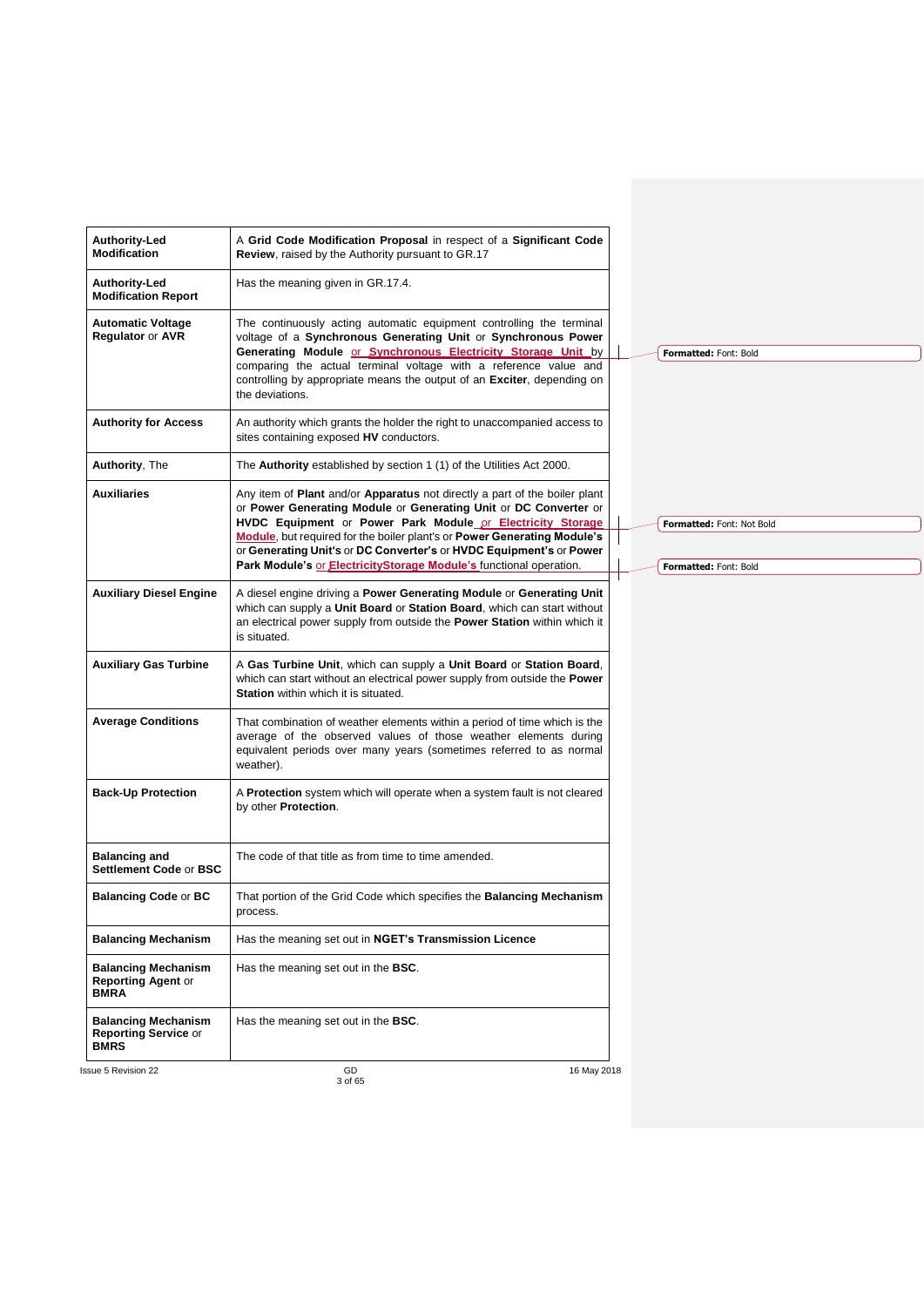| <b>BM Unit Data</b>                                       | in Appendix 1 of <b>BC1</b> .                                                                                                                                                                                                                                                                                                               |                                                |  |
|-----------------------------------------------------------|---------------------------------------------------------------------------------------------------------------------------------------------------------------------------------------------------------------------------------------------------------------------------------------------------------------------------------------------|------------------------------------------------|--|
|                                                           | The collection of parameters associated with each <b>BM Unit</b> , as described                                                                                                                                                                                                                                                             |                                                |  |
| <b>BM Unit</b>                                            | Has the meaning set out in the <b>BSC</b> , except that for the purposes of the<br>Grid Code the reference to "Party" in the BSC shall be a reference to User.                                                                                                                                                                              |                                                |  |
| <b>BM Participant</b>                                     | A person who is responsible for and controls one or more <b>BM Units</b> or<br>where a Bilateral Agreement specifies that a User is required to be<br>treated as a <b>BM Participant</b> for the purposes of the Grid Code. For the<br>avoidance of doubt, it does not imply that they must be active in the<br><b>Balancing Mechanism.</b> |                                                |  |
|                                                           | each incremental step shall also be provided.                                                                                                                                                                                                                                                                                               | Formatted: Font: Bold<br>Formatted: Font: Bold |  |
|                                                           | supply without causing it to trip or go outside the Frequency range of 47.5<br>- 52Hz (or an otherwise agreed Frequency range). The time between                                                                                                                                                                                            | Formatted: Font: Bold                          |  |
|                                                           | <b>System or Electricity Storage Module_generator</b> can instantaneously                                                                                                                                                                                                                                                                   | Formatted: Font: Bold                          |  |
|                                                           | Generating Unit or Power Generating Module (including a DC<br>Connected Power Park Module) or Power Park Module or HVDC                                                                                                                                                                                                                     | Formatted: Font: Bold<br>Formatted: Font: Bold |  |
| <b>Block Load Capability</b>                              | The incremental Active Power steps, from no load to Rated MW, which a                                                                                                                                                                                                                                                                       |                                                |  |
|                                                           | Storage Facility, on the instructions of NGET, in order to demonstrate that<br>a Black Start Station or Black Start Electricity Storage Facility has a<br><b>Black Start Capability.</b>                                                                                                                                                    | Formatted: Font: Not Bold                      |  |
| <b>Black Start Test</b>                                   | A Black Start Test carried out by a Generator or Electricity Storage<br><b>Facility Owner with a Black Start Station or Black Start Electricity</b>                                                                                                                                                                                         | Formatted: Font: Bold                          |  |
| <b>Black Start Stations</b>                               | Power Stations which are registered, pursuant to the Bilateral<br>Agreement with a User, as having a Black Start Capability.                                                                                                                                                                                                                |                                                |  |
| <b>Black Start Electricity</b><br><b>Storage Facility</b> | <b>Electricity Storage Facilities</b> which are registered, pursuant to the<br>Bilateral Agreement with a User, as having a Black Start Capability.                                                                                                                                                                                         |                                                |  |
|                                                           | Owner and NGET under which the Generator or Electricity Storage<br>Facility Owner provides Black Start Capability and other associated<br>services.                                                                                                                                                                                         |                                                |  |
| <b>Black Start Contract</b>                               | upon instruction from NGET, within two hours, without an external<br>electrical power supply.<br>An agreement between a Generator or Electricity Storage Facility                                                                                                                                                                           | Formatted: Font: Bold                          |  |
| <b>Black Start Capability</b>                             | An ability in respect of a <b>Black Start Station</b> , for at least one of its<br>Gensets or Electricty Storage Modules to Start-Up from Shutdown and<br>to energise a part of the System and be Synchronised to the System                                                                                                                | Formatted: Font: Bold                          |  |
| <b>Black Start</b>                                        | The procedure necessary for a recovery from a Total Shutdown or Partial<br>Shutdown.                                                                                                                                                                                                                                                        |                                                |  |
| <b>Bilateral Agreement</b>                                | Has the meaning set out in the CUSC                                                                                                                                                                                                                                                                                                         |                                                |  |
| <b>Bid-Offer Data</b>                                     | Has the meaning set out in the BSC.                                                                                                                                                                                                                                                                                                         |                                                |  |
|                                                           | an <b>Emergency Instruction</b> to the extent provided for in BC2.9.2.3.<br>(b)                                                                                                                                                                                                                                                             |                                                |  |
| <b>Bid-Offer Acceptance</b>                               | A communication issued by <b>NGET</b> in accordance with BC2.7; or<br>(a)                                                                                                                                                                                                                                                                   |                                                |  |
| <b>Baseline Forecast</b>                                  | Has the meaning given to the term 'baseline forecase' in Section G of the<br>BSC.                                                                                                                                                                                                                                                           |                                                |  |
| <b>Balancing Principles</b><br><b>Statement</b>           | A statement prepared by <b>NGET</b> in accordance with Condition C16 of<br><b>NGET's Transmission Licence.</b>                                                                                                                                                                                                                              |                                                |  |

 $\begin{array}{c} \hline \end{array}$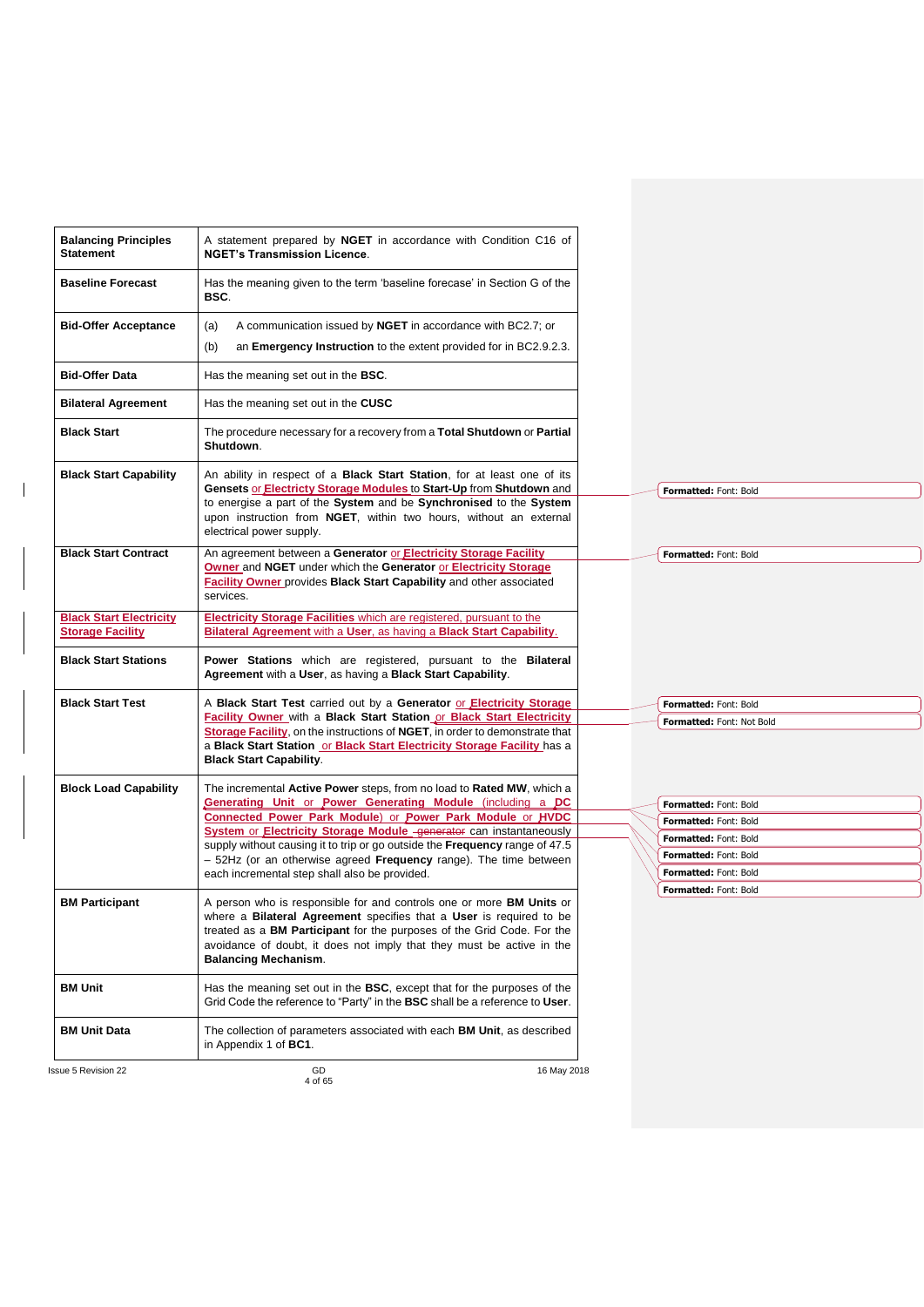| <b>Boiler Time Constant</b>                                                                 | Determined at Registered Capacity or Maximum Capacity (as<br>applicable), the boiler time constant will be construed in accordance with<br>the principles of the IEEE Committee Report "Dynamic Models for Steam<br>and Hydro Turbines in Power System Studies" published in 1973 which<br>apply to such phrase.                                                                         |  |  |  |
|---------------------------------------------------------------------------------------------|------------------------------------------------------------------------------------------------------------------------------------------------------------------------------------------------------------------------------------------------------------------------------------------------------------------------------------------------------------------------------------------|--|--|--|
| <b>British Standards or BS</b>                                                              | Those standards and specifications approved by the British Standards<br>Institution.                                                                                                                                                                                                                                                                                                     |  |  |  |
| <b>BSCCo</b>                                                                                | Has the meaning set out in the <b>BSC</b> .                                                                                                                                                                                                                                                                                                                                              |  |  |  |
| <b>BSC Panel</b>                                                                            | Has meaning set out for "Panel" in the <b>BSC</b> .                                                                                                                                                                                                                                                                                                                                      |  |  |  |
| <b>BS Station Test</b>                                                                      | A Black Start Test carried out by a Generator or Electricity Storage<br>Facility Owner with a Black Start Station or Black Start Electricity<br>Storage Facility while the Black Start Station or Black Start Electricity<br><b>Facility</b> is disconnected from all external alternating current electrical<br>supplies.                                                               |  |  |  |
| <b>BS Unit Test</b>                                                                         | A Black Start Test carried out on a Generating Unit or a CCGT Unit or<br>a Power Generating Module or Electricity Storage Module, as the case<br>may be, at a Black Start Station or Black Start Electricity Storage<br>Facility while the Black Start Station or Black Start Electricity Storage<br>Facility remains connected to an external alternating current electrical<br>supply. |  |  |  |
| <b>Business Day</b>                                                                         | Any week day (other than a Saturday) on which banks are open for<br>domestic business in the City of London.                                                                                                                                                                                                                                                                             |  |  |  |
| <b>Cancellation of National</b><br><b>Electricity Transmission</b><br><b>System Warning</b> | The<br>notification given to Users when a National Electricity<br>Transmission System Warning is cancelled.                                                                                                                                                                                                                                                                              |  |  |  |
| <b>Capacity Market</b><br><b>Documents</b>                                                  | The Capacity Market Rules, The Electricity Capacity Regulations 2014<br>and any other Regulations made under Chapter 3 of Part 2 of the Energy<br>Act 2013 which are in force from time to time.                                                                                                                                                                                         |  |  |  |
| <b>Capacity Market Rules</b>                                                                | The rules made under section 34 of the Energy Act 2013 as modified from<br>time to time in accordance with that section and The Electricity Capacity<br>Regulations 2014.                                                                                                                                                                                                                |  |  |  |
| <b>Cascade Hydro Scheme</b>                                                                 | Two or more hydro-electric Generating Units, owned or controlled by the<br>same Generator, which are located in the same water catchment area and<br>are at different ordnance datums and which depend upon a common<br>source of water for their operation, known as:                                                                                                                   |  |  |  |
|                                                                                             | (a)<br>Moriston                                                                                                                                                                                                                                                                                                                                                                          |  |  |  |
|                                                                                             | (b)<br>Killin                                                                                                                                                                                                                                                                                                                                                                            |  |  |  |
|                                                                                             | L<br>Garry                                                                                                                                                                                                                                                                                                                                                                               |  |  |  |
|                                                                                             | (d)<br>Conon                                                                                                                                                                                                                                                                                                                                                                             |  |  |  |
|                                                                                             | (e)<br>Clunie                                                                                                                                                                                                                                                                                                                                                                            |  |  |  |
|                                                                                             | (f)<br>Beauly                                                                                                                                                                                                                                                                                                                                                                            |  |  |  |
|                                                                                             | which will comprise more than one <b>Power Station</b> .                                                                                                                                                                                                                                                                                                                                 |  |  |  |
|                                                                                             |                                                                                                                                                                                                                                                                                                                                                                                          |  |  |  |

| Formatted: Font: Bold |
|-----------------------|
| Formatted: Font: Bold |
| Formatted: Font: Bold |

| Formatted: Font: Not Bold |
|---------------------------|
| Formatted: Font: Bold     |
| Formatted: Font: Bold     |

Issue 5 Revision 22 GD CONSERVISTING CONSERVATION CONSERVATION OF THE SAFE OF THE SAFE OF THE SAFE OF THE SAFE OF THE SAFE OF THE SAFE OF THE SAFE OF THE SAFE OF THE SAFE OF THE SAFE OF THE SAFE OF THE SAFE OF THE SAFE OF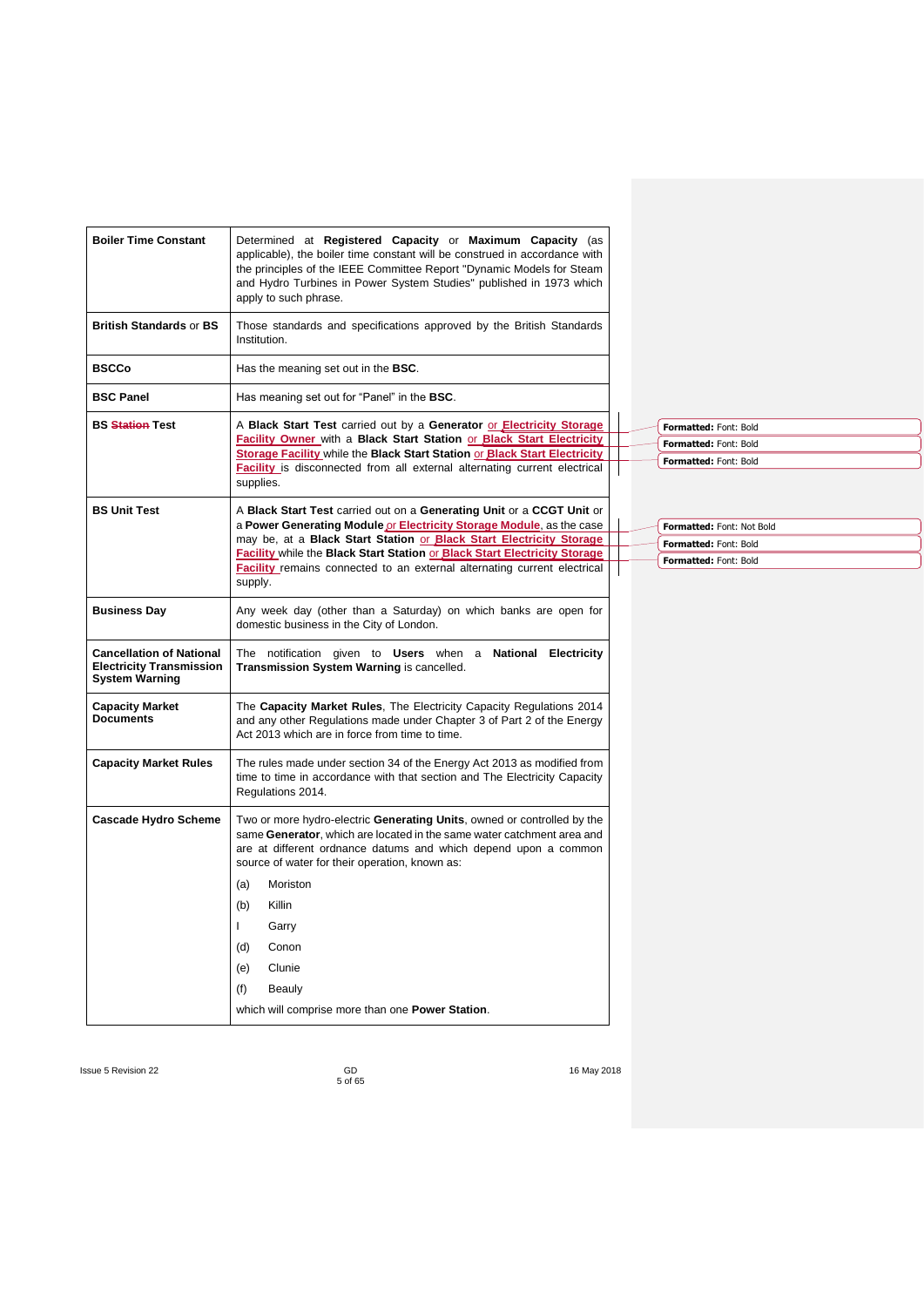| <b>Cascade Hydro Scheme</b><br>Matrix            | The matrix described in Appendix 1 to BC1 under the heading Cascade<br><b>Hydro Scheme Matrix.</b>                                                                                                                                                                                                                                                                                                                 |
|--------------------------------------------------|--------------------------------------------------------------------------------------------------------------------------------------------------------------------------------------------------------------------------------------------------------------------------------------------------------------------------------------------------------------------------------------------------------------------|
| <b>Caution Notice</b>                            | A notice conveying a warning against interference.                                                                                                                                                                                                                                                                                                                                                                 |
| <b>Category 1 Intertripping</b><br><b>Scheme</b> | A System to Generator Operational Intertripping Scheme or a System<br>to Electricity Storage Facility Owner Operational Intertripping<br><b>Scheme</b> arising from a Variation to Connection Design following a request<br>from the relevant User which is consistent with the criteria specified in the<br>Security and Quality of Supply Standard.                                                              |
| <b>Category 2 Intertripping</b><br><b>Scheme</b> | A System to Generator Operational Intertripping Scheme or a System to<br><b>Electricity Storage Facility Owner Operational Intertripping Scheme</b><br>which $is$ :-                                                                                                                                                                                                                                               |
|                                                  | (i)<br>required to alleviate an overload on a circuit which connects the<br>Group containing the User's Connection Site to the National<br><b>Electricity Transmission System; and</b>                                                                                                                                                                                                                             |
|                                                  | (ii)<br>installed in accordance with the requirements of the planning criteria<br>of the Security and Quality of Supply Standard in order that<br>measures can be taken to permit maintenance access for each<br>transmission circuit and for such measures to be economically<br>justified,                                                                                                                       |
|                                                  | and the operation of which results in a reduction in <b>Active Power</b> on the<br>overloaded circuits which connect the User's Connection Site to the rest<br>of the National Electricity Transmission System which is equal to the<br>reduction in Active Power from the Connection Site (once any system<br>losses or third party system effects are discounted).                                               |
| <b>Category 3 Intertripping</b><br><b>Scheme</b> | A System to Generator Operational Intertripping Scheme or a System<br>to Electricity Storage Facility Owner Operational Intertripping<br>Scheme which, where agreed by NGET and the User, is installed to<br>alleviate an overload on, and as an alternative to, the reinforcement of a<br>third party system, such as the Distribution System of a Public<br>Distribution System Operator.                        |
| <b>Category 4 Intertripping</b><br><b>Scheme</b> | A System to Generator Operational Intertripping Scheme or a System<br>to Electricity Storage Facility Owner Operational Intertripping<br>Scheme installed to enable the disconnection of the Connection Site from<br>the National Electricity Transmission System in a controlled and<br>efficient manner in order to facilitate the timely restoration of the National<br><b>Electricity Transmission System.</b> |
| <b>CENELEC</b>                                   | European Committee for Electrotechnical Standardisation.                                                                                                                                                                                                                                                                                                                                                           |
| <b>Citizens Advice</b>                           | Means the National Association of Citizens Advice<br>Bureaux.                                                                                                                                                                                                                                                                                                                                                      |
| <b>Citizens Advice</b><br><b>Scotland</b>        | Means the Scottish Association of Citizens Advice<br>Bureaux.                                                                                                                                                                                                                                                                                                                                                      |
| <b>CfD Counterparty</b>                          | A person designated as a "CfD counterparty" under section 7(1) of the<br>Energy Act 2013.                                                                                                                                                                                                                                                                                                                          |

**Formatted:** Font: Bold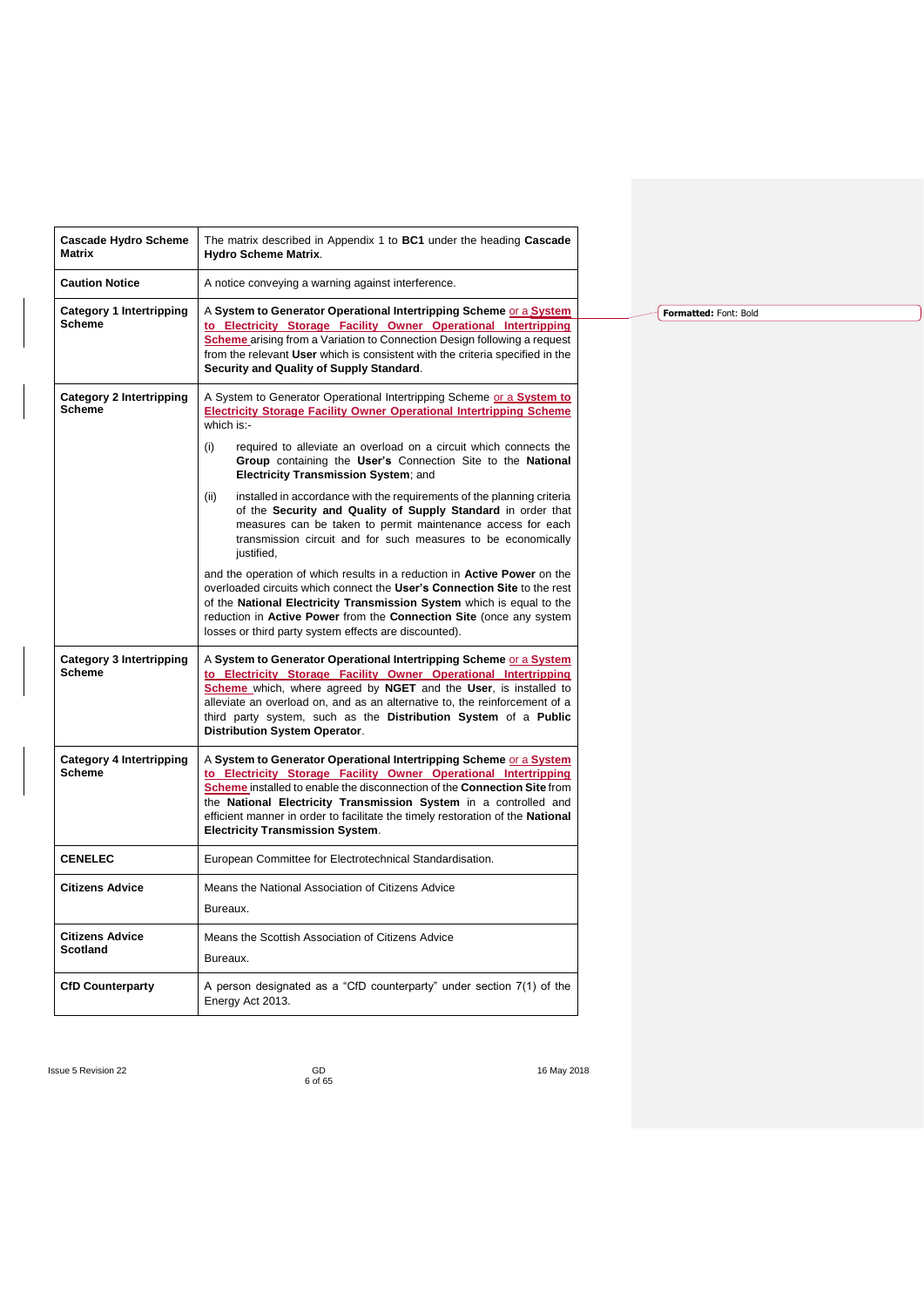| <b>CfD Documents</b>                         | The AF Rules, The Contracts for Difference (Allocation) Regulations 2014,<br>The Contracts for Difference (Definition of Eligible Generator) Regulations<br>2014 and The Contracts for Difference (Electricity Supplier Obligations)<br>Regulations 2014 and any other regulations made under Chapter 2 of Part<br>2 of the Energy Act 2013 which are in force from time to time.                                                                                                                                                                                                                  |
|----------------------------------------------|----------------------------------------------------------------------------------------------------------------------------------------------------------------------------------------------------------------------------------------------------------------------------------------------------------------------------------------------------------------------------------------------------------------------------------------------------------------------------------------------------------------------------------------------------------------------------------------------------|
| <b>CfD Settlement Services</b>               | means any person:                                                                                                                                                                                                                                                                                                                                                                                                                                                                                                                                                                                  |
| Provider                                     | appointed for the time being and from time to time by a CfD<br>(i)<br><b>Counterparty</b> ; or                                                                                                                                                                                                                                                                                                                                                                                                                                                                                                     |
|                                              | (ii)<br>who is designated by virtue of Section C1.2.1B of the<br>Balancing and Settlement Code,                                                                                                                                                                                                                                                                                                                                                                                                                                                                                                    |
|                                              | in either case to carry out any of the CFD settlement activities (or any<br>successor entity performing CFD settlement activities).                                                                                                                                                                                                                                                                                                                                                                                                                                                                |
| <b>CCGT Module Matrix</b>                    | The matrix described in Appendix 1 to BC1 under the heading CCGT<br><b>Module Matrix.</b>                                                                                                                                                                                                                                                                                                                                                                                                                                                                                                          |
| <b>CCGT Module Planning</b><br><b>Matrix</b> | A matrix in the form set out in Appendix 3 of OC2 showing the combination<br>of CCGT Units within a CCGT Module which would be running in relation<br>to any given MW output.                                                                                                                                                                                                                                                                                                                                                                                                                      |
| <b>Closed Distribution</b><br>System or CDSO | a distribution system classified pursuant to Article 28 of Directive<br>2009/72/EC as a closed distribution system by national regulatory<br>authorities or by other competent authorities, where so provided by the<br>Member State, which distributes electricity within a geographically<br>confined industrial, commercial or shared services site and does not<br>supply household customers, without prejudice to incidental use by a<br>small number of households located within the area served by the system<br>and with employment or similar associations with the owner of the system |
| <b>CM Administrative</b><br><b>Parties</b>   | The Secretary of State, the CM Settlement Body, and any CM<br>Settlement Services Provider.                                                                                                                                                                                                                                                                                                                                                                                                                                                                                                        |
| <b>CM Settlement Body</b>                    | the Electricity Settlements Company Ltd or such other person as may from<br>time to time be appointed as Settlement Body under regulation 80 of the<br>Electricity Capacity Regulations 2014.                                                                                                                                                                                                                                                                                                                                                                                                      |
| <b>CM Settlement Services</b><br>Provider    | any person with whom the CM Settlement Body has entered into a<br>contract to provide services to it in relation to the performance of its<br>functions under the Capacity Market Documents.                                                                                                                                                                                                                                                                                                                                                                                                       |
| <b>Code Administration</b>                   | Means the code of practice approved by the Authority and:                                                                                                                                                                                                                                                                                                                                                                                                                                                                                                                                          |
| Code of Practice                             | developed and maintained by the code administrators in existence<br>(a)<br>from time to time; and                                                                                                                                                                                                                                                                                                                                                                                                                                                                                                  |
|                                              | (b)<br>amended subject to the <b>Authority's</b> approval from time to time; and                                                                                                                                                                                                                                                                                                                                                                                                                                                                                                                   |
|                                              | re-published from time to time;<br>(c)                                                                                                                                                                                                                                                                                                                                                                                                                                                                                                                                                             |
| <b>Code Administrator</b>                    | Means NGET carrying out the role of Code Administrator in accordance<br>with the General Conditions.                                                                                                                                                                                                                                                                                                                                                                                                                                                                                               |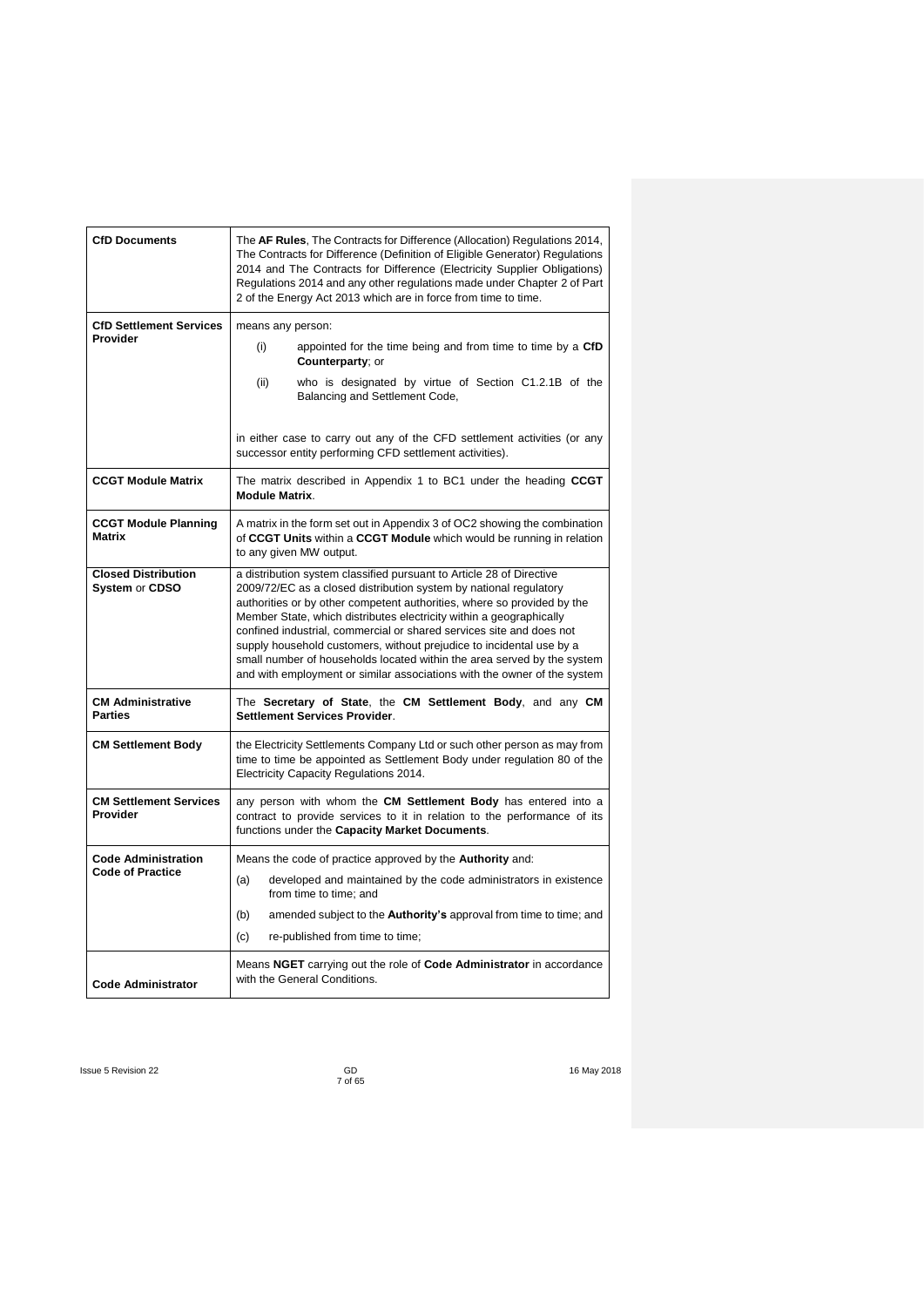| <b>Combined Cycle Gas</b><br><b>Turbine Module or</b><br><b>CCGT Module</b> | A collection of Generating Units (registered as a CCGT Module (which<br>could be within a <b>Power Generating Module</b> ) under the PC) comprising<br>one or more Gas Turbine Units (or other gas based engine units) and one<br>or more Steam Units where, in normal operation, the waste heat from the<br>Gas Turbines is passed to the water/steam system of the associated<br>Steam Unit or Steam Units and where the component units within the<br><b>CCGT Module</b> are directly connected by steam or hot gas lines which<br>enable those units to contribute to the efficiency of the combined cycle<br>operation of the CCGT Module. |  |                                      |
|-----------------------------------------------------------------------------|-------------------------------------------------------------------------------------------------------------------------------------------------------------------------------------------------------------------------------------------------------------------------------------------------------------------------------------------------------------------------------------------------------------------------------------------------------------------------------------------------------------------------------------------------------------------------------------------------------------------------------------------------|--|--------------------------------------|
| <b>Combined Cycle Gas</b><br><b>Turbine Unit or CCGT</b><br>Unit            | A Generating Unit within a CCGT Module.                                                                                                                                                                                                                                                                                                                                                                                                                                                                                                                                                                                                         |  |                                      |
| <b>Commercial Ancillary</b><br><b>Services</b>                              | Ancillary Services, other than System Ancillary Services, utilised by<br>NGET in operating the Total System if a User (or other person) has<br>agreed to provide them under an Ancillary Services Agreement or under<br>a Bilateral Agreement with payment being dealt with under an Ancillary<br>Services Agreement or in the case of Externally Interconnected<br>System Operators or Interconnector Users, under any other agreement<br>(and in the case of Externally Interconnected System Operators and<br>Interconnector Users includes ancillary services equivalent to or similar<br>to System Ancillary Services).                    |  |                                      |
| <b>Commercial Boundary</b>                                                  | Has the meaning set out in the CUSC                                                                                                                                                                                                                                                                                                                                                                                                                                                                                                                                                                                                             |  |                                      |
| <b>Committed Project</b><br><b>Planning Data</b>                            | Data relating to a User Development once the offer for a CUSC Contract<br>is accepted.                                                                                                                                                                                                                                                                                                                                                                                                                                                                                                                                                          |  |                                      |
| <b>Common Collection</b>                                                    | A busbar within a Power Park Module or Electricity Storage Module to                                                                                                                                                                                                                                                                                                                                                                                                                                                                                                                                                                            |  | Formatted: Highlight                 |
| <b>Busbar</b>                                                               | which the higher voltage side of two or more Power Park Units or                                                                                                                                                                                                                                                                                                                                                                                                                                                                                                                                                                                |  | Formatted: Font: Not Bold, Highlight |
|                                                                             | Electricity Storage Units are connected to a generator transformers are<br>connected.                                                                                                                                                                                                                                                                                                                                                                                                                                                                                                                                                           |  | Formatted: Highlight                 |
|                                                                             |                                                                                                                                                                                                                                                                                                                                                                                                                                                                                                                                                                                                                                                 |  | Formatted: Font: Not Bold, Highlight |
| <b>Completion Date</b>                                                      | Has the meaning set out in the Bilateral Agreement with each User to                                                                                                                                                                                                                                                                                                                                                                                                                                                                                                                                                                            |  | <b>Formatted: Highlight</b>          |
|                                                                             | that term or in the absence of that term to such other term reflecting the                                                                                                                                                                                                                                                                                                                                                                                                                                                                                                                                                                      |  | Formatted: Font: Not Bold, Highlight |
|                                                                             | date when a User is expected to connect to or start using the National                                                                                                                                                                                                                                                                                                                                                                                                                                                                                                                                                                          |  | Formatted: Highlight                 |
|                                                                             | Electricity Transmission System. In the case of an Embedded Medium<br>Power Station or Embedded DC Converter Station or Embedded                                                                                                                                                                                                                                                                                                                                                                                                                                                                                                                |  |                                      |
|                                                                             | HVDC System or Embedded Electricity Storage Facility having a                                                                                                                                                                                                                                                                                                                                                                                                                                                                                                                                                                                   |  | Formatted: Font: Bold                |
|                                                                             | similar meaning in relation to the Network Operator's System as set out<br>in the Embedded Development Agreement.                                                                                                                                                                                                                                                                                                                                                                                                                                                                                                                               |  |                                      |
| <b>Complex</b>                                                              | A Connection Site together with the associated Power Station and/or<br>Network Operator substation and/or associated Plant and/or Apparatus<br>and/or Electricity Storage Facility, as appropriate.                                                                                                                                                                                                                                                                                                                                                                                                                                             |  | Formatted: Font: Not Bold            |
| <b>Compliance Processes</b><br>or CP                                        | That portion of the Grid Code which is identified as the <b>Compliance</b><br>Processes.                                                                                                                                                                                                                                                                                                                                                                                                                                                                                                                                                        |  |                                      |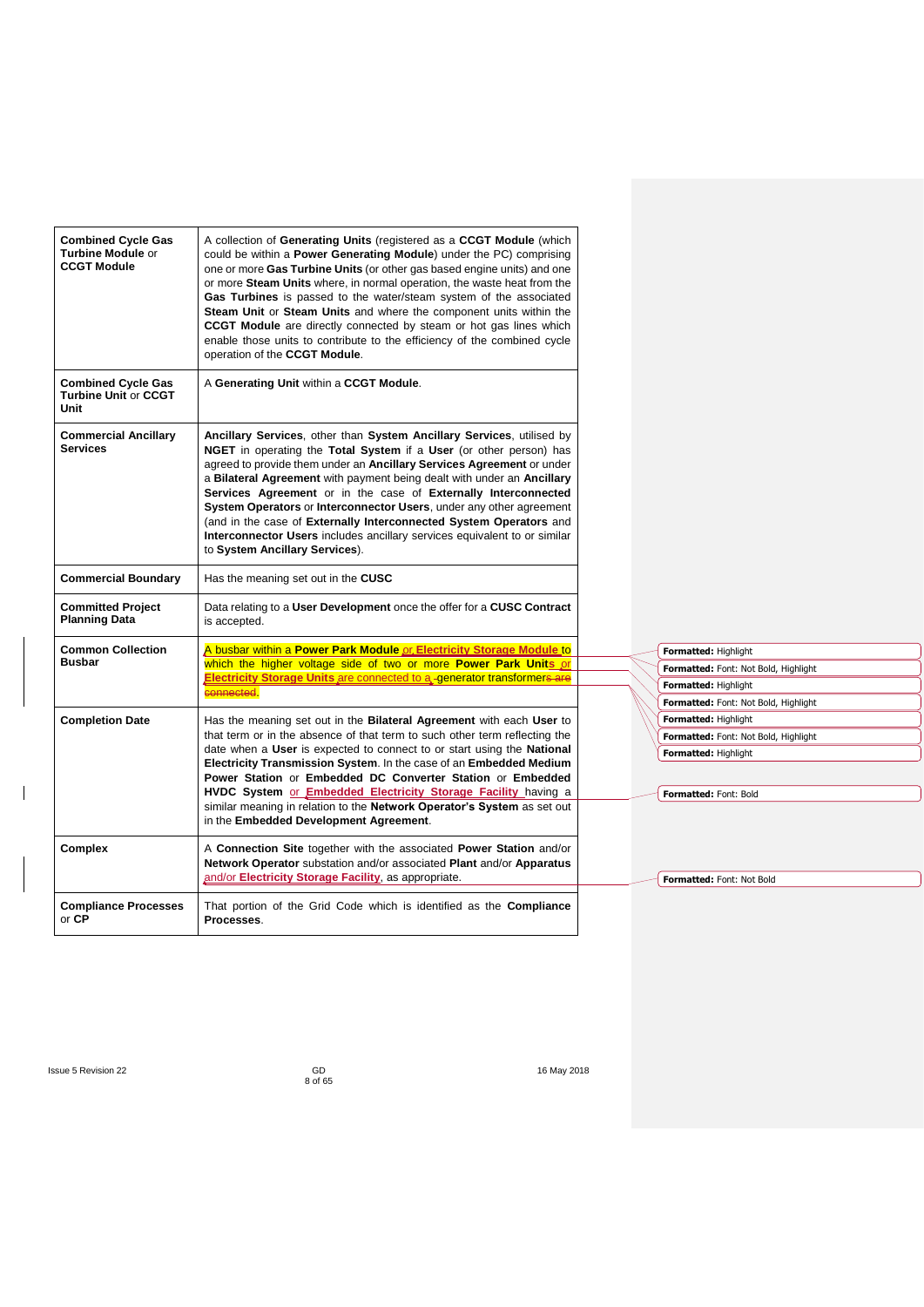| A statement completed by the relevant User confirming compliance with<br><b>Compliance Statement</b><br>each of the relevant Grid Code provisions, and the supporting evidence in      |  |
|----------------------------------------------------------------------------------------------------------------------------------------------------------------------------------------|--|
| respect of such compliance, of its:                                                                                                                                                    |  |
| Generating Unit(s); or,                                                                                                                                                                |  |
| Power Generating Modules (including DC Connected Power Park<br>Modules); or,                                                                                                           |  |
| CCGT Module(s); or,                                                                                                                                                                    |  |
| <b>Power Park Module(s)</b> ; or,                                                                                                                                                      |  |
| DC Converter(s); or                                                                                                                                                                    |  |
| <b>HVDC Systems</b> ; or<br>Formatted: Font: Not Bold                                                                                                                                  |  |
| <b>Electricity Storage Modules</b>                                                                                                                                                     |  |
| in the form provided by <b>NGET</b> to the relevant User or another format as<br>agreed between the User and NGET.                                                                     |  |
| <b>Configuration 1 AC</b><br>One or more Offshore Electricity Storage Modules that are connected                                                                                       |  |
| <b>Connected Offshore</b><br>to an AC Offshore Transmission System and that AC Offshore<br><b>Electricity Storage</b>                                                                  |  |
| Transmission System is connected to only one Onshore substation and<br><b>Module</b><br>which has one or more Interface Points.                                                        |  |
| <b>Configuration 1 AC</b><br>One or more Offshore Power Park Modules that are connected to an<br><b>Connected Offshore</b><br>AC Offshore Transmission System and that AC Offshore     |  |
| <b>Power Park Module</b><br>Transmission System is connected to only one Onshore substation                                                                                            |  |
| and which has one or more Interface Points.                                                                                                                                            |  |
| One or more Offshore Electricity Storage Modules that are connected<br><b>Configuration 2 AC</b>                                                                                       |  |
| <b>Connected Offshore</b><br>to a meshed AC Offshore Transmission System and that AC Offshore<br><b>Electricity Storage</b><br>Transmission System is connected to two or more Onshore |  |
| substations at its Transmission Interface Points.<br><b>Module</b>                                                                                                                     |  |
| <b>Configuration 2 AC</b><br>One or more Offshore Power Park Modules that are connected to a                                                                                           |  |
| <b>Connected Offshore</b><br>meshed AC Offshore Transmission System and that AC Offshore                                                                                               |  |
| <b>Power Park Module</b><br>Transmission System is connected to two or more Onshore<br>substations at its Transmission Interface Points.                                               |  |
| <b>Configuration 1 DC</b><br>One or more DC Connected Power Park Modules that are connected to                                                                                         |  |
| <b>Connected Power Park</b><br>an HVDC System or Transmission DC Converter and that HVDC<br><b>Module</b><br>System or Transmission DC Converter is connected to only one              |  |
| Onshore substation and which has one or more Interface Points.                                                                                                                         |  |
| <b>Configuration 1 DC</b><br>One or more DC Connected Electricity Storage Modules that are                                                                                             |  |
| <b>Connected Electricity</b><br>connected to an HVDC System or Transmission DC Converter and                                                                                           |  |
| <b>Storage Module</b><br>that HVDC System or Transmission DC Converter is connected to only<br>one Onshore substation and which has one or more Interface Points.                      |  |
| One or more DC Connected Power Park Modules that are connected to<br><b>Configuration 2 DC</b>                                                                                         |  |
| <b>Connected Power Park</b><br>an HVDC System or Transmission DC Converter and that HVDC                                                                                               |  |
| System or Transmission DC Converter is connected to only more than<br>Module<br>one Onshore substation at its Transmission Interface Points.                                           |  |
| <b>Configuration 2 DC</b><br>One or more DC Connected Electricity Storage Modules that are                                                                                             |  |
| <b>Connected Electricity</b><br>connected to an HVDC System or Transmission DC Converter and                                                                                           |  |
| <b>Storage Module</b><br>that HVDC System or Transmission DC Converter is connected to only<br>more than one Onshore substation at its Transmission Interface                          |  |
| Points.                                                                                                                                                                                |  |
| <b>Connection Conditions</b><br>That portion of the Grid Code which is identified as the Connection<br>or CC<br><b>Conditions</b> being applicable to <b>Exisiting Users</b> .         |  |
| GD<br>16 May 2018<br>ssue 5 Revision 22<br>9 of 65                                                                                                                                     |  |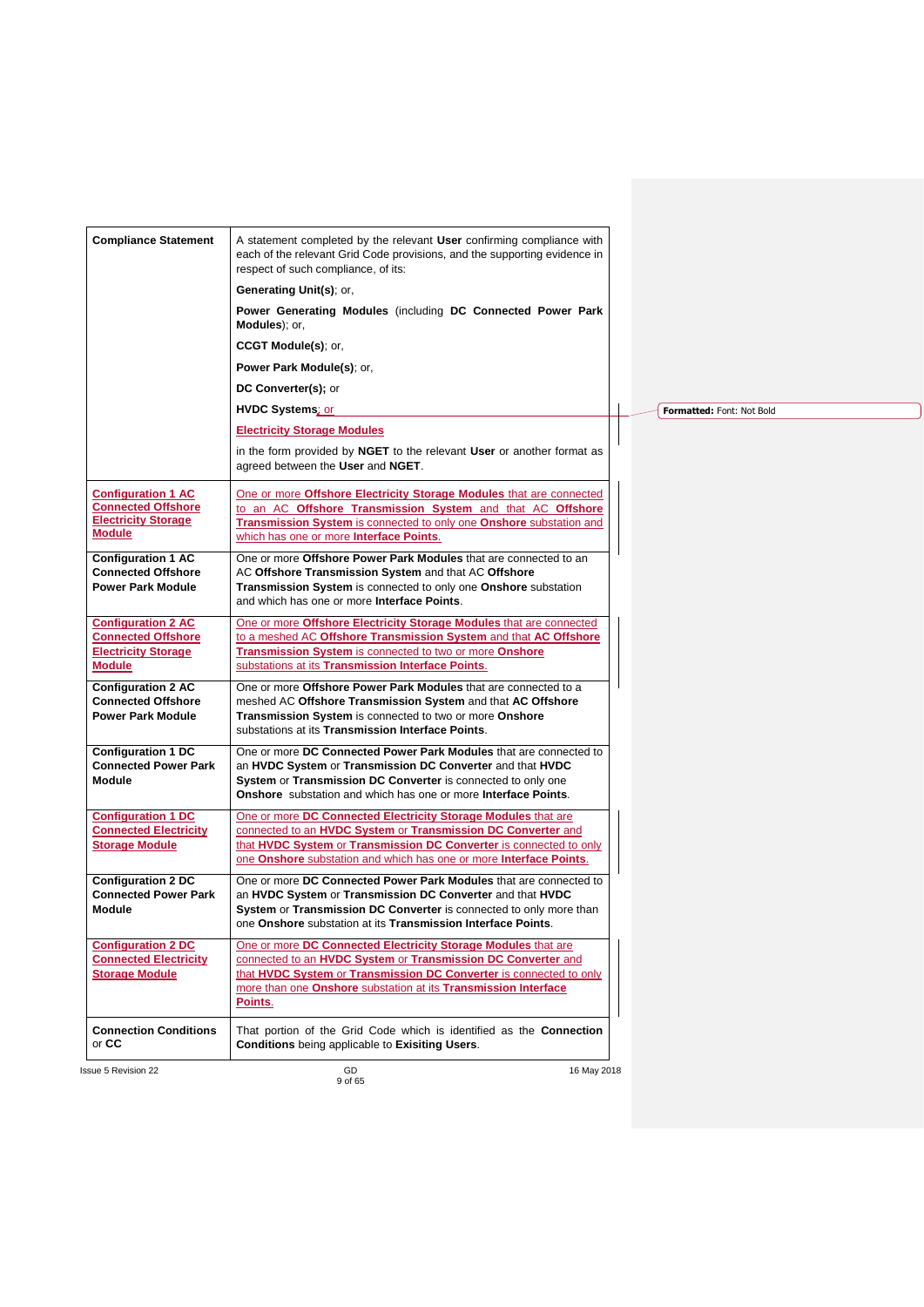| <b>Connection Entry</b><br>Capacity | Has the meaning set out in the CUSC                                                                                                                                                                                                                                            |
|-------------------------------------|--------------------------------------------------------------------------------------------------------------------------------------------------------------------------------------------------------------------------------------------------------------------------------|
| <b>Connected Planning</b><br>Data   | Data which replaces data containing estimated values assumed for<br>planning purposes by validated actual values and updated estimates for<br>the future and by updated forecasts for Forecast Data items such as<br>Demand.                                                   |
| <b>Connection Point</b>             | A Grid Supply Point or Grid Entry Point, as the case may be.                                                                                                                                                                                                                   |
| <b>Connection Site</b>              | A Transmission Site or User Site, as the case may be.                                                                                                                                                                                                                          |
| Construction<br>Agreement           | Has the meaning set out in the CUSC                                                                                                                                                                                                                                            |
| <b>Consumer</b><br>Representative   | Means the person appointed by the Citizens Advice or the Citizens<br>Advice Scotland (or any successor body) representing all categories of<br>customers, appointed in accordance with GR.4.2(b)                                                                               |
| <b>Contingency Reserve</b>          | The margin of generation over forecast Demand which is required in the<br>period from 24 hours ahead down to real time to cover against<br>uncertainties in Large Power Station availability and against both weather<br>forecast and Demand forecast errors.                  |
| <b>Control Calls</b>                | A telephone call whose destination and/or origin is a key on the control<br>desk telephone keyboard at a Transmission Control Centre and which,<br>for the purpose of Control Telephony, has the right to exercise priority<br>over (ie. disconnect) a call of a lower status. |
| <b>Control Centre</b>               | A location used for the purpose of control and operation of the National<br>Electricity Transmission System or DC Converter Station owner's<br>System or HVDC System Owner's System or a User System other than<br>a Generator's System or an External System.                 |
| <b>Control Engineer</b>             | A person nominated by the relevant party for the control of its Plant and<br>Apparatus.                                                                                                                                                                                        |
| <b>Control Person</b>               | The term used as an alternative to "Safety Co-ordinator" on the Site<br>Responsibility Schedule only.                                                                                                                                                                          |
| <b>Control Phase</b>                | The Control Phase follows on from the Programming Phase and covers<br>the period down to real time.                                                                                                                                                                            |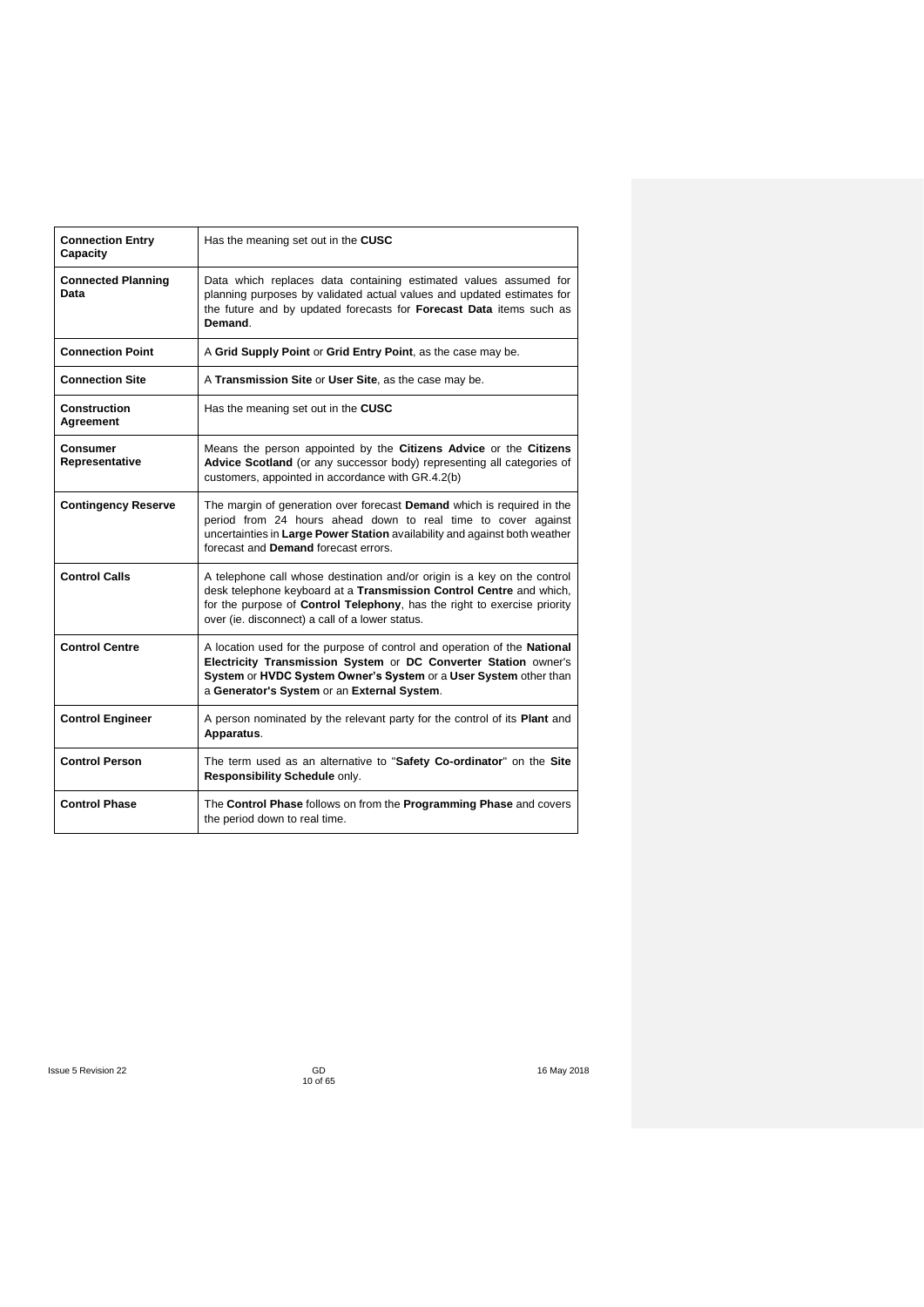| <b>Control Point</b>                   | The point from which:-                                                                                                                                                                                                                          |  |  |  |
|----------------------------------------|-------------------------------------------------------------------------------------------------------------------------------------------------------------------------------------------------------------------------------------------------|--|--|--|
|                                        | A Non-Embedded Customer's Plant and Apparatus is controlled;<br>(a)<br>or                                                                                                                                                                       |  |  |  |
|                                        | (b)<br>A BM Unit at a Large Power Station or at a Medium Power<br>Station or representing a Cascade Hydro Scheme or with a<br>Demand Capacity with a magnitude of:                                                                              |  |  |  |
|                                        | 50MW or more in NGET's Transmission Area; or<br>(i)                                                                                                                                                                                             |  |  |  |
|                                        | (ii)<br>30MW or more in SPT's Transmission Area; or                                                                                                                                                                                             |  |  |  |
|                                        | 10MW or more in SHETL's Transmission Area.<br>(iii)                                                                                                                                                                                             |  |  |  |
|                                        | (iv)<br>10MW or more which is connected to an Offshore<br><b>Transmission System</b>                                                                                                                                                            |  |  |  |
|                                        | is physically controlled by a <b>BM Participant</b> ; or                                                                                                                                                                                        |  |  |  |
|                                        | (c)<br>In the case of any other <b>BM Unit</b> or <b>Generating Unit</b> (which could<br>be part of a <b>Power Generating Module</b> ), data submission is co-<br>ordinated for a BM Participant and instructions are received from<br>NGET.    |  |  |  |
|                                        | as the case may be. For a Generator this will normally be at a <b>Power</b>                                                                                                                                                                     |  |  |  |
|                                        | <b>Station</b> but may be at an alternative location agreed with <b>NGET</b> . In the<br>case of a DC Converter Station or HVDC System or Electricity Storage                                                                                   |  |  |  |
|                                        | <b>Facility, the Control Point will be at a location agreed with NGET.</b> In the<br>case of a BM Unit of an Interconnector User, the Control Point will be<br>the Control Centre of the relevant Externally Interconnected System<br>Operator. |  |  |  |
| <b>Control Telephony</b>               | The principal method by which a User's Responsible Engineer/Operator<br>and NGET Control Engineer(s) speak to one another for the purposes of<br>control of the Total System in both normal and emergency operating<br>conditions.              |  |  |  |
| <b>Core Industry Document</b>          | as defined in the Transmission Licence                                                                                                                                                                                                          |  |  |  |
| <b>Core Industry Document</b><br>Owner | In relation to a <b>Core Industry Document</b> , the body(ies) or entity(ies)<br>responsible for the management and operation of procedures for making<br>changes to such document                                                              |  |  |  |
| CUSC                                   | Has the meaning set out in NGET's Transmission Licence                                                                                                                                                                                          |  |  |  |
| <b>CUSC Contract</b>                   | One or more of the following agreements as envisaged in Standard<br>Condition C1 of NGET's Transmission Licence:                                                                                                                                |  |  |  |
|                                        | the CUSC Framework Agreement;<br>(a)                                                                                                                                                                                                            |  |  |  |
|                                        | (b)<br>a Bilateral Agreement;                                                                                                                                                                                                                   |  |  |  |
|                                        | (c)<br>a Construction Agreement                                                                                                                                                                                                                 |  |  |  |
|                                        | or a variation to an existing <b>Bilateral Agreement</b> and/or <b>Construction</b><br>Agreement;                                                                                                                                               |  |  |  |
| <b>CUSC Framework</b><br>Agreement     | Has the meaning set out in NGET's Transmission Licence                                                                                                                                                                                          |  |  |  |
| <b>CUSC Party</b>                      | As defined in the Transmission Licence and "CUSC Parties" shall be<br>construed accordingly.                                                                                                                                                    |  |  |  |

**Formatted:** Font: Not Bold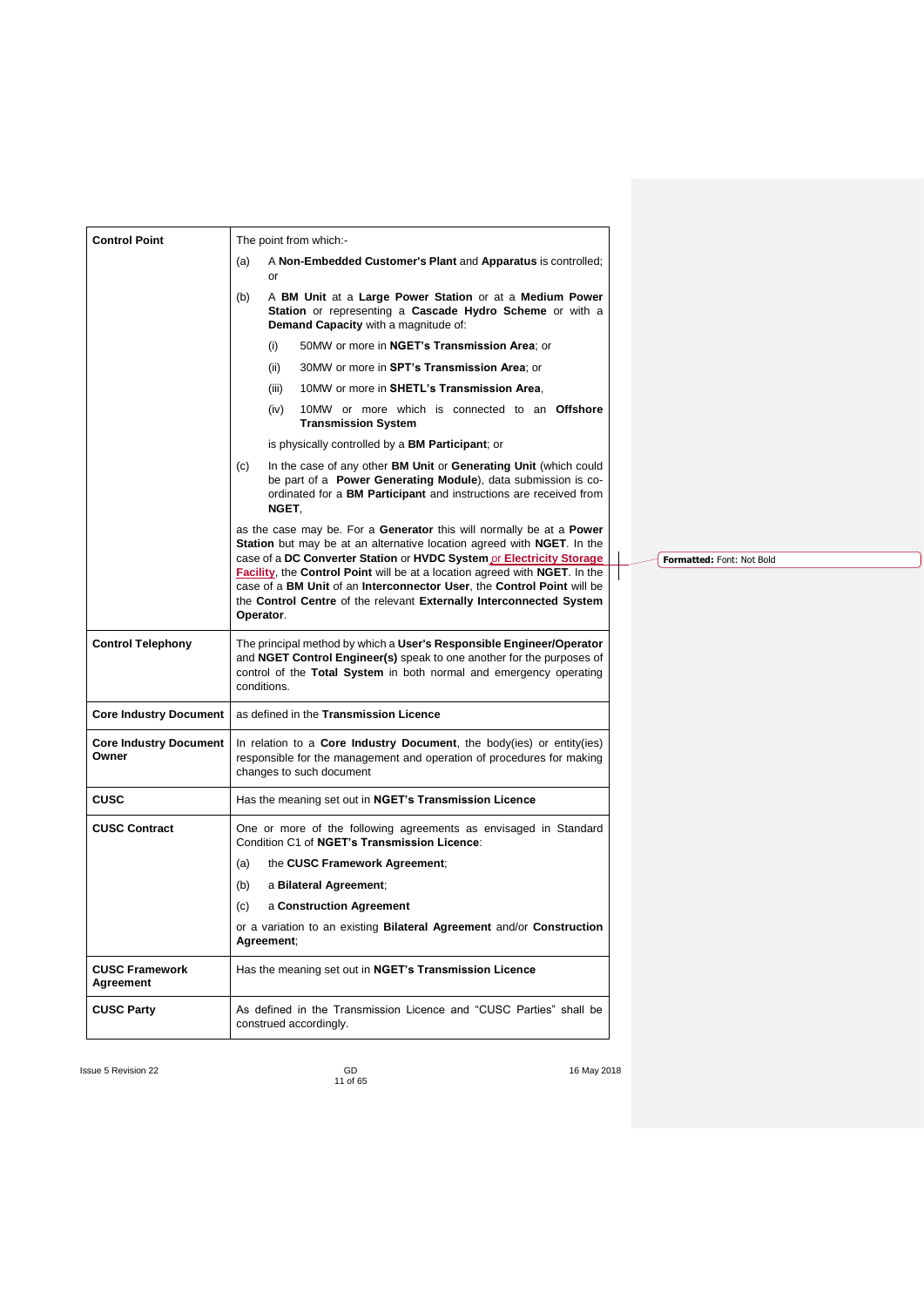| <b>Customer</b>                                                       | A person to whom electrical power is provided (whether or not he is the<br>same person as the person who provides the electrical power).                                                                                                                                                                                                                                                                               |
|-----------------------------------------------------------------------|------------------------------------------------------------------------------------------------------------------------------------------------------------------------------------------------------------------------------------------------------------------------------------------------------------------------------------------------------------------------------------------------------------------------|
| <b>Customer Demand</b><br>Management                                  | Reducing the supply of electricity to a <b>Customer</b> or disconnecting a<br>Customer in a manner agreed for commercial purposes between a<br>Supplier and its Customer.                                                                                                                                                                                                                                              |
| <b>Customer Demand</b><br>Management<br><b>Notification Level</b>     | The level above which a <b>Supplier</b> has to notify <b>NGET</b> of its proposed or<br>achieved use of Customer Demand Management which is 12 MW in<br>England and Wales and 5 MW in Scotland.                                                                                                                                                                                                                        |
| <b>Customer Electricity</b><br><b>Storage Plant</b>                   | An Electricity Storage Facility or Electricity Storage Module of a<br><b>Customer</b> to the extent that it operates the same exclusively to supply all<br>or part of its own electricity requirements, and does not export electrical<br>power to any part of the Total System.                                                                                                                                       |
| <b>Customer Generating</b><br>Plant                                   | A Power Station or Generating Unit or Power Generating Module of a<br>Customer to the extent that it operates the same exclusively to supply all<br>or part of its own electricity requirements, and does not export electrical<br>power to any part of the Total System.                                                                                                                                              |
| <b>Data Registration Code</b><br>or DRC                               | That portion of the Grid Code which is identified as the Data Registration<br>Code.                                                                                                                                                                                                                                                                                                                                    |
| Data Validation,<br><b>Consistency and</b><br><b>Defaulting Rules</b> | The rules relating to validity and consistency of data, and default data to<br>be applied, in relation to data submitted under the <b>Balancing Codes</b> , to<br>be applied by NGET under the Grid Code as set out in the document "Data<br>Validation, Consistency and Defaulting Rules" - Issue 8, dated 25th<br>January 2012. The document is available on the National Grid website or<br>upon request from NGET. |
| <b>DC Connected</b>                                                   | An <b>Electricity Storage Module</b> that is connected to one or more <b>HVDC</b>                                                                                                                                                                                                                                                                                                                                      |
| <b>Electricity Storage</b><br><b>Module</b>                           | <b>Interface Points.</b>                                                                                                                                                                                                                                                                                                                                                                                               |
| <b>DC Connected Power</b><br><b>Park Module</b>                       | A Power Park Module that is connected to one or more HVDC Interface<br>Points.                                                                                                                                                                                                                                                                                                                                         |
| <b>DC Converter</b>                                                   | Any Onshore DC Converter or Offshore DC Converter as applicable to<br><b>Existing User's.</b>                                                                                                                                                                                                                                                                                                                          |
| <b>DC Converter Station</b>                                           | An installation comprising one or more Onshore DC Converters<br>connecting a direct current interconnector:                                                                                                                                                                                                                                                                                                            |
|                                                                       | to the NGET Transmission System; or,                                                                                                                                                                                                                                                                                                                                                                                   |
|                                                                       | (if the installation has a rating of 50MW or more) to a User System.                                                                                                                                                                                                                                                                                                                                                   |
|                                                                       | and it shall form part of the <b>External Interconnection</b> to which it relates.                                                                                                                                                                                                                                                                                                                                     |
| <b>DC Network</b>                                                     | All items of <b>Plant</b> and <b>Apparatus</b> connected together on the direct current<br>side of a DC Converter or HVDC System.                                                                                                                                                                                                                                                                                      |
| <b>DCUSA</b>                                                          | The Distribution Connection and Use of System Agreement approved by<br>the Authority and required to be maintained in force by each Electricity<br>Distribution Licence holder.                                                                                                                                                                                                                                        |
| De-Load                                                               | The condition in which a Genset has reduced or is not delivering electrical<br>power to the System to which it is Synchronised.                                                                                                                                                                                                                                                                                        |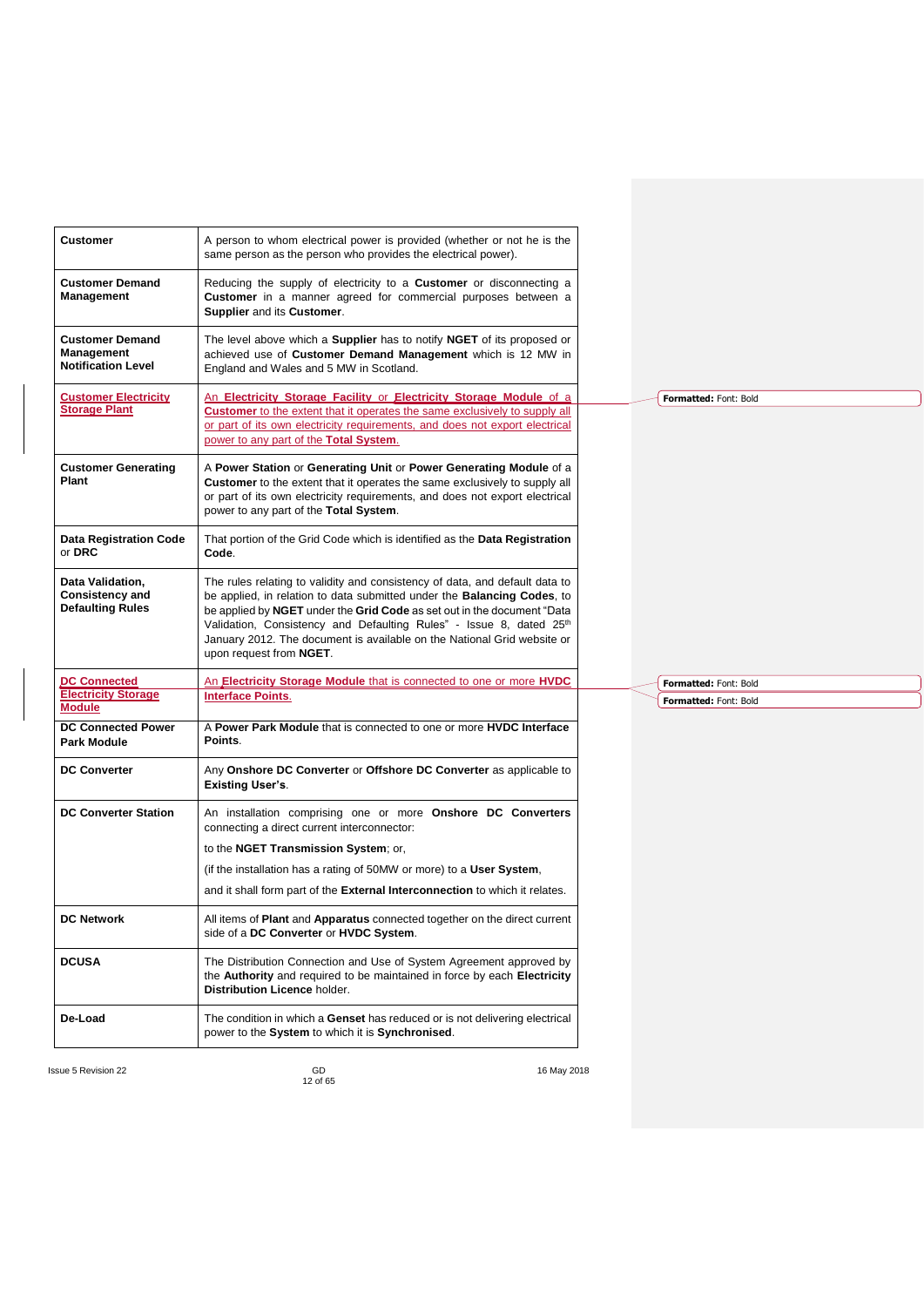| $\Delta f$                                                            | Deviation from Target Frequency                                                                                                                                                                                                                                                                                                                      | Formatted: Font color: Auto                               |
|-----------------------------------------------------------------------|------------------------------------------------------------------------------------------------------------------------------------------------------------------------------------------------------------------------------------------------------------------------------------------------------------------------------------------------------|-----------------------------------------------------------|
| Demand                                                                | The demand of MW and Mvar of electricity (i.e. both Active and Reactive<br><b>Power</b> ), unless otherwise stated.                                                                                                                                                                                                                                  |                                                           |
| <b>Demand Aggregation</b>                                             | A set of Demand Facilities or Closed Distribution Systems which can<br>operate as a single facility or <b>Closed Distribution System</b> for the<br>purposes of offering one or more Demand Response Services                                                                                                                                        |                                                           |
| <b>Demand Capacity</b>                                                | Has the meaning as set out in the <b>BSC</b> .                                                                                                                                                                                                                                                                                                       |                                                           |
| <b>Demand Control</b>                                                 | Any or all of the following methods of achieving a <b>Demand</b> reduction:                                                                                                                                                                                                                                                                          |                                                           |
|                                                                       | Customer voltage reduction initiated by Network Operators (other<br>(a)<br>than following an instruction from NGET);                                                                                                                                                                                                                                 |                                                           |
|                                                                       | <b>Customer Demand</b> reduction by <b>Disconnection</b> initiated by<br>(b)<br>Network Operators (other than following an instruction from<br>NGET);                                                                                                                                                                                                |                                                           |
|                                                                       | <b>Demand reduction instructed by NGET,</b><br>(c)                                                                                                                                                                                                                                                                                                   |                                                           |
|                                                                       | automatic low Frequency Demand Disconnection;<br>(d)                                                                                                                                                                                                                                                                                                 |                                                           |
|                                                                       | emergency manual Demand Disconnection.<br>(e)                                                                                                                                                                                                                                                                                                        |                                                           |
| <b>Demand Control</b><br><b>Notification Level</b>                    | The level above which a <b>Network Operator</b> has to notify <b>NGET</b> of its<br>proposed or achieved use of Demand Control which is 12 MW in England<br>and Wales and 5 MW in Scotland.                                                                                                                                                          |                                                           |
| <b>Demand Facility</b>                                                | A facility which consumes electrical energy and is connected at one or<br>more Grid Supply Points to the National Electricity Transmission<br>System or connection points to a Network Operators System. A<br>Network Operator's System and/or auxiliary supplies of a Power<br>Generating Module or Electricity Storage Facility do no constitute a | Formatted: Font: Bold, Highlight<br>Formatted: Font: Bold |
| <b>Demand Response</b>                                                | <b>Demand Facility;</b><br>Demand within a Demand Facility or Closed Distribution System that                                                                                                                                                                                                                                                        |                                                           |
| <b>Active Power Control</b>                                           | is available for modulation by NGET or Network Operator or Relevant<br>Transmission Licensee, which results in an Active Power modification;                                                                                                                                                                                                         |                                                           |
| <b>Demand Response</b><br><b>Reactive Power Control</b>               | Reactive Power or Reactive Power compensation devices in a Demand<br><b>Facility or Closed Distribution System that are available for modulation</b><br>by NGET or Network Operator or relevant Transmission Licensee.                                                                                                                               |                                                           |
| <b>Demand Response</b><br><b>Transmission Constrain</b><br>Management | Demand within a Demand Facility or Closed Distribution System that<br>is available for modulation by NGET or Network Operator or Relevant<br>Transmission Licensee to manage transmission constraints within the<br>System                                                                                                                           |                                                           |
| <b>Demand Response</b><br><b>Services</b>                             | A Demand Response Service includes one of more of the following<br>services                                                                                                                                                                                                                                                                          |                                                           |
|                                                                       | <b>Demand Response Active Power Control</b><br>(a)<br><b>Demand Response Reactive Power Control</b><br>(b)<br><b>Demand Response Transmission Constraint Management</b><br>(c)<br><b>Demand Response System Frequency Control</b><br>(d)<br>(e) Demand Response Very Fast Active Power Control                                                       |                                                           |
| <b>Demand Response</b><br><b>System Frequency</b><br>Control          | Demand within a Demand Facility or Closed Distribution System that<br>is available for reduction or increase in response to Frequency<br>fluctuations, made by an autonomous response from the <b>Demand Facility</b><br>or Closed Distribution System to diminish these fluctuations                                                                |                                                           |
| <b>Demand Response Very</b><br><b>Fast Active Power</b><br>Control    | Demand within a Demand Facility or Closed Distribution System that<br>can be modulated very fast in response to a Frequency deviation, which<br>results in a very fast Active Power modification                                                                                                                                                     |                                                           |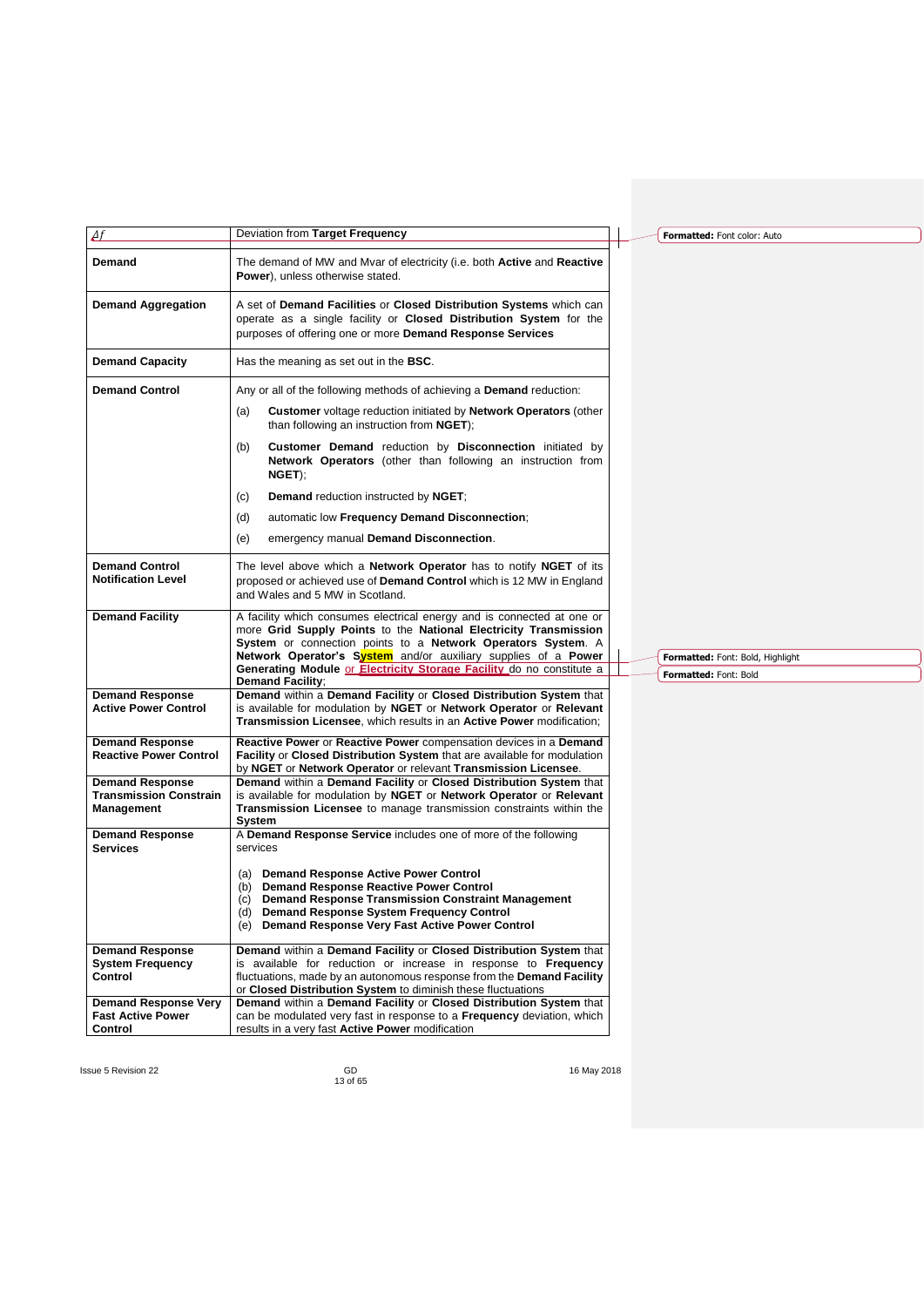| <b>Demand Unit</b>                                            | An indivisible set of installations containing equipment which can be<br>actively controlled by a Demand Facility Owner or by a CDSO or by a<br>Non Embedded Customer, either individually or commonly as part of<br><b>Demand Aggregation through a third party.</b> |                                      |
|---------------------------------------------------------------|-----------------------------------------------------------------------------------------------------------------------------------------------------------------------------------------------------------------------------------------------------------------------|--------------------------------------|
| <b>Designed Minimum</b><br><b>Operating Level</b>             | The output (in whole MW) below which a Genset or a DC Converter at a<br>DC Converter Station (in any of its operating configurations) has no High<br>Frequency Response capability.                                                                                   |                                      |
| De-Synchronise                                                | The act of taking a <b>Power Generating Module</b> (including a DC<br>(a)<br>Connected Power Park Module), Generating Unit, Power Park<br>Module, <b>Electricity Storage Module</b> . HVDC System or DC                                                               | Formatted: Font: Bold                |
|                                                               | Converter off a System to which it has been Synchronised, by<br>opening any connecting circuit breaker; or                                                                                                                                                            |                                      |
|                                                               | The act of ceasing to consume electricity at an importing <b>BM Unit</b> ;<br>(b)                                                                                                                                                                                     |                                      |
|                                                               | and the term "De-Synchronising" shall be construed accordingly.                                                                                                                                                                                                       |                                      |
| De-synchronised<br>Island(s)                                  | Has the meaning set out in OC9.5.1(a)                                                                                                                                                                                                                                 |                                      |
| <b>Detailed Planning Data</b>                                 | Detailed additional data which NGET requires under the PC in support of<br>Standard Planning Data, comprising DPD I and DPD II                                                                                                                                        |                                      |
| <b>Detailed Planning Data</b><br>Category I or DPD I          | The Detailed Planning Data categorised as such in the DRC and EDRC,<br>and submitted in accordance with PC.4.4.2 or PC.4.4.4 as applicable.                                                                                                                           |                                      |
| <b>Detailed Planning Data</b><br><b>Category II or DPD II</b> | The Detailed Planning Data categorised as such in the DRC and EDRC,<br>and submitted in accordance with PC.4.4.2 or PC.4.4.4 as applicable.                                                                                                                           |                                      |
| <b>Discrimination</b>                                         | The quality where a relay or protective system is enabled to pick out and<br>cause to be disconnected only the faulty Apparatus.                                                                                                                                      |                                      |
| <b>Disconnection</b>                                          | The physical separation of Users (or Customers) from the National<br>Electricity Transmission System or a User System as the case may be.                                                                                                                             |                                      |
| <b>Disputes Resolution</b><br>Procedure                       | The procedure described in the <b>CUSC</b> relating to disputes resolution.                                                                                                                                                                                           |                                      |
| <b>Distribution Code</b>                                      | The distribution code required to be drawn up by each Electricity<br>Distribution Licence holder and approved by the Authority, as from time<br>to time revised with the approval of the Authority.                                                                   |                                      |
| Droop                                                         | The ratio of the per unit steady state change in speed, or in Frequency to<br>the per unit steady state change in power output. Whilst not mandatory, it<br>is often common practice to express <b>Droop</b> in percentage terms.                                     |                                      |
| <b>Dynamic Parameters</b>                                     | Those parameters listed in Appendix 1 to <b>BC1</b> under the heading <b>BM Unit</b><br>Data - Dynamic Parameters.                                                                                                                                                    |                                      |
| <b>E&amp;W Offshore</b><br><b>Transmission System</b>         | An Offshore Transmission System with an Interface Point in England<br>and Wales.                                                                                                                                                                                      |                                      |
| <b>E&amp;W Offshore</b><br><b>Transmission Licensee</b>       | A person who owns or operates an E&W Offshore Transmission System<br>pursuant to a Transmission Licence.                                                                                                                                                              | Formatted: Font: Not Bold, Highlight |
| <b>E&amp;W Transmission</b><br>System                         | Collectively NGET's Transmission System and any E&W Offshore<br><b>Transmission Systems.</b>                                                                                                                                                                          |                                      |
|                                                               |                                                                                                                                                                                                                                                                       |                                      |

 $\begin{array}{c} \hline \end{array}$ 

 $\begin{array}{c} \hline \end{array}$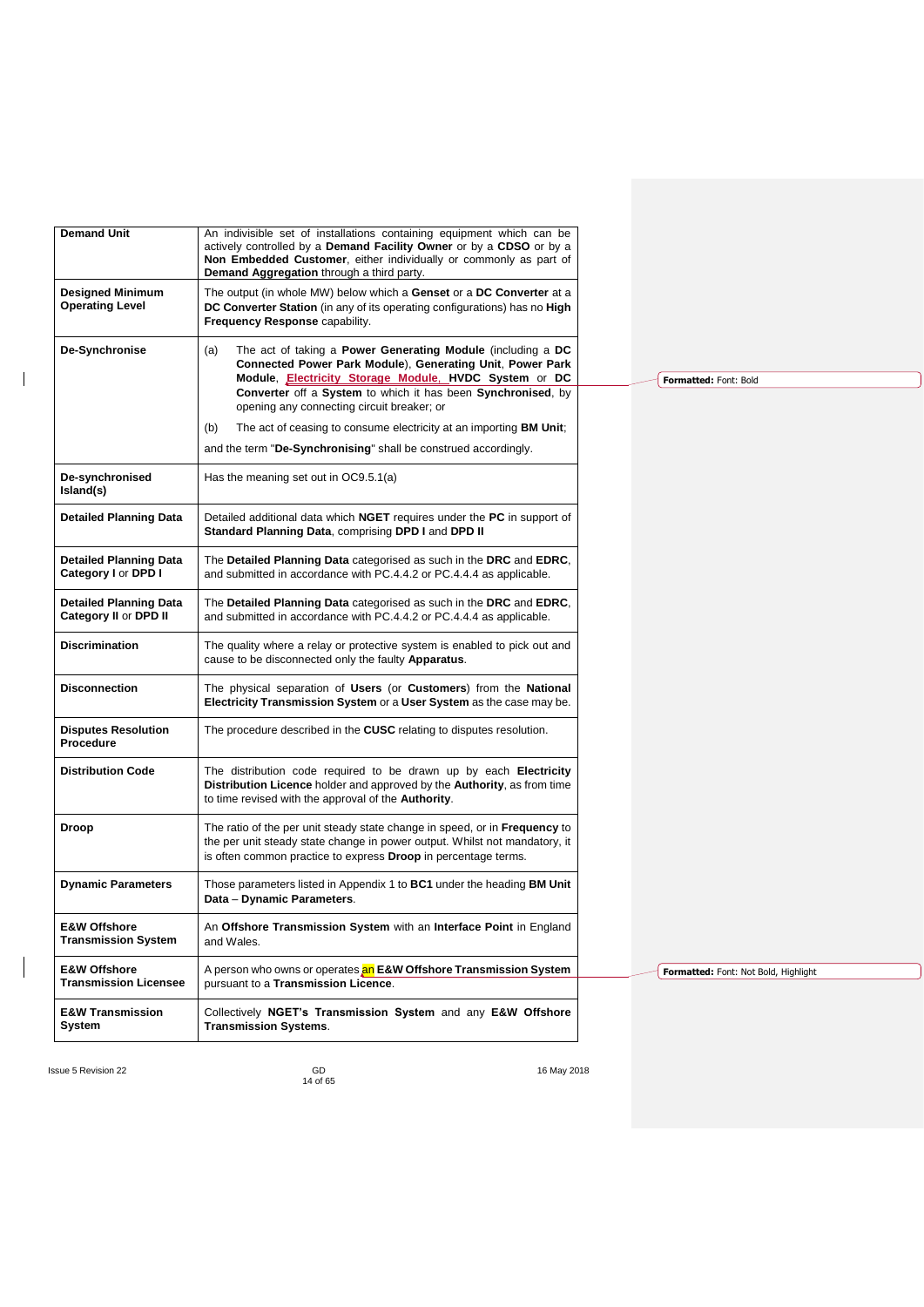| <b>E&amp;W User</b>                                 | A User in England and Wales or any Offshore User who owns or<br>operates Plant and/or Apparatus connected (or which will at the OTSUA<br>Transfer Time be connected) to an E&W Offshore Transmission<br>System.                                                                                                                                                                                                                                                                                                                                                                                                                                                                                                                                                                                                                                                                                              |  |                          |  |  |
|-----------------------------------------------------|--------------------------------------------------------------------------------------------------------------------------------------------------------------------------------------------------------------------------------------------------------------------------------------------------------------------------------------------------------------------------------------------------------------------------------------------------------------------------------------------------------------------------------------------------------------------------------------------------------------------------------------------------------------------------------------------------------------------------------------------------------------------------------------------------------------------------------------------------------------------------------------------------------------|--|--------------------------|--|--|
| <b>Earth Fault Factor</b>                           | At a selected location of a three-phase System (generally the point of<br>installation of equipment) and for a given System configuration, the ratio<br>of the highest root mean square phase-to-earth power Frequency voltage<br>on a sound phase during a fault to earth (affecting one or more phases at<br>any point) to the root mean square phase-to-earth power Frequency<br>voltage which would be obtained at the selected location without the fault.                                                                                                                                                                                                                                                                                                                                                                                                                                              |  |                          |  |  |
| Earthing                                            | A way of providing a connection between conductors and earth by an<br>Earthing Device which is either:<br>Immobilised and <b>Locked</b> in the earthing position. Where the<br>(a)<br>Earthing Device is Locked with a Safety Key, the Safety Key must<br>be secured in a Key Safe and the Key Safe Key must be, where<br>reasonably practicable, given to the authorised site representative<br>of the Requesting Safety Co-ordinator and is to be retained in safe<br>custody. Where not reasonably practicable the Key Safe Key must<br>be retained by the authorised site representative of the<br>Implementing Safety Co-ordinator in safe custody; or<br>maintained and/or secured in position by such other method which<br>(b)<br>must be in accordance with the Local Safety Instructions of NGET<br>or the Safety Rules of the Relevant Transmission Licensee or<br>that User, as the case may be. |  |                          |  |  |
| <b>Earthing Device</b>                              | A means of providing a connection between a conductor and earth being<br>of adequate strength and capability.                                                                                                                                                                                                                                                                                                                                                                                                                                                                                                                                                                                                                                                                                                                                                                                                |  |                          |  |  |
| <b>Elected Panel Members</b>                        | Shall mean the following Panel Members elected in accordance with<br>$GR4.2(a)$ :<br>(a) the representative of the Suppliers;<br>(b) the representative of the Onshore Transmission Licensees;<br>(c) the representative of the Offshore Transmission Licensees; and<br>(d) the representatives of the Generators                                                                                                                                                                                                                                                                                                                                                                                                                                                                                                                                                                                            |  | Formatted: Highlight     |  |  |
| <b>Electrical Standard</b>                          | A standard listed in the Annex to the General Conditions.                                                                                                                                                                                                                                                                                                                                                                                                                                                                                                                                                                                                                                                                                                                                                                                                                                                    |  |                          |  |  |
| <b>Electricity Council</b>                          | That body set up under the Electricity Act, 1957.                                                                                                                                                                                                                                                                                                                                                                                                                                                                                                                                                                                                                                                                                                                                                                                                                                                            |  |                          |  |  |
| <b>Electricity Distribution</b><br>Licence          | The licence granted pursuant to Section $6(1)$ (c) of the Act.                                                                                                                                                                                                                                                                                                                                                                                                                                                                                                                                                                                                                                                                                                                                                                                                                                               |  |                          |  |  |
| <b>Electricity Regulation</b>                       | As defined in the Transmission Licence.                                                                                                                                                                                                                                                                                                                                                                                                                                                                                                                                                                                                                                                                                                                                                                                                                                                                      |  |                          |  |  |
| <b>Electricity Storage</b>                          | Is the conversion of electrical energy into a form of energy which can be<br>stored, the storing of that energy, and the subsequent reconversion of that<br>energy back into electrical energy in a controllable manner.                                                                                                                                                                                                                                                                                                                                                                                                                                                                                                                                                                                                                                                                                     |  | Formatted: Strikethrough |  |  |
| <b>Electricity Storage</b><br><b>Facility Owner</b> | means a natural or legal person owning Electricity Storage Modules at<br>an Electricity Storage Facility                                                                                                                                                                                                                                                                                                                                                                                                                                                                                                                                                                                                                                                                                                                                                                                                     |  |                          |  |  |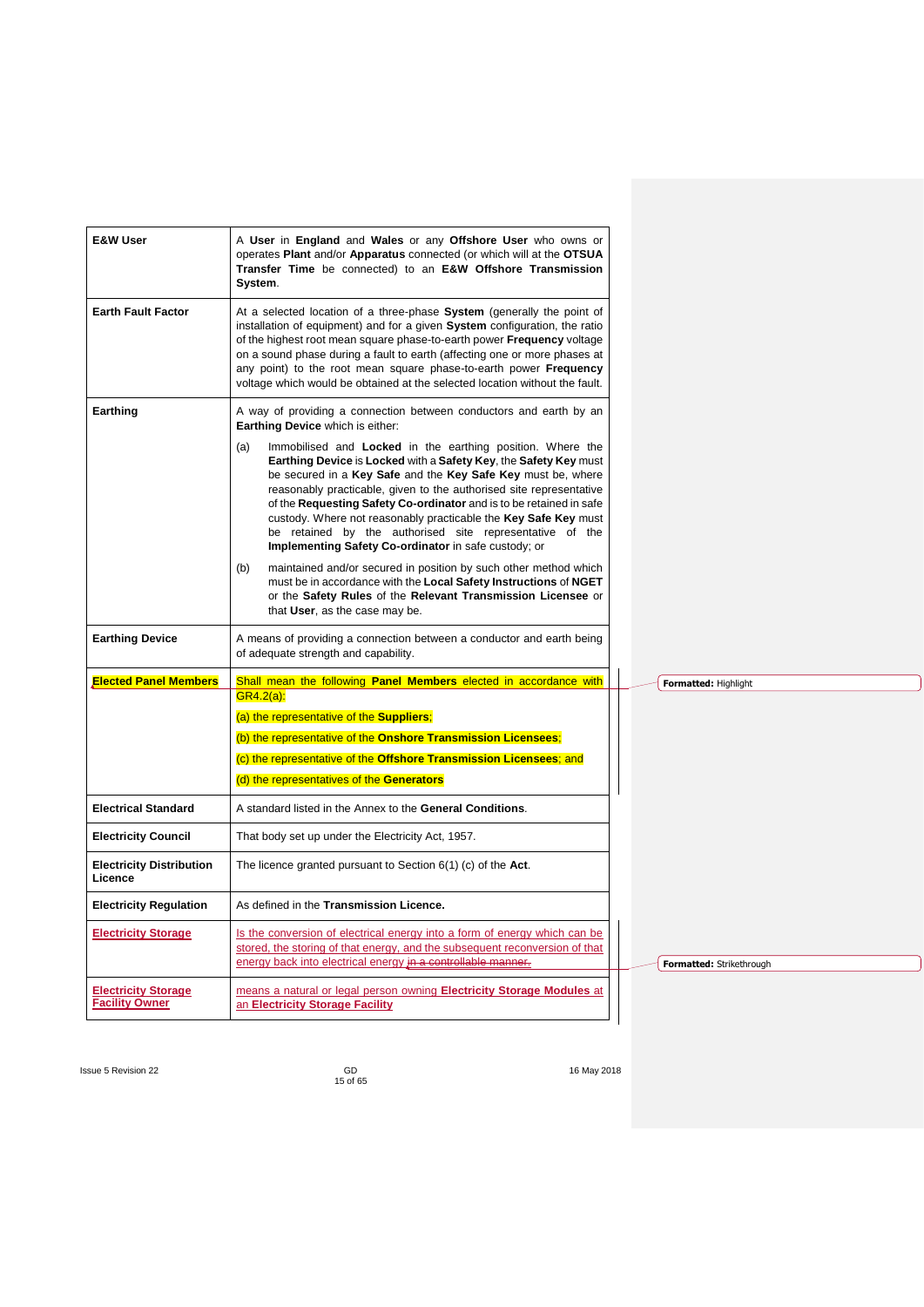| <b>Electricity Storage</b>                              | An installation comprising one or more Electricity Storage Modules                                                                                | Formatted: Highlight                                          |
|---------------------------------------------------------|---------------------------------------------------------------------------------------------------------------------------------------------------|---------------------------------------------------------------|
| <b>Facility</b>                                         | owned and or controlled by the same Electricity Storage Facility Owner                                                                            | Formatted: Font: 10 pt, Highlight                             |
|                                                         | at the same location which may reasonably be considered as being                                                                                  |                                                               |
|                                                         | managed as one Electricity Storage Facility. For the avoidance of doubt                                                                           |                                                               |
|                                                         | an Electricity Storage Facility excludes a Pumped Storage Plant.                                                                                  |                                                               |
|                                                         | For the avoidance of doubt, Electricity Storage Modules which are co-                                                                             | Formatted: Highlight                                          |
|                                                         | located with Generating Units or Power Park Modules and owned and                                                                                 |                                                               |
|                                                         | operated by a Generator within one Power Station, would be treated as                                                                             |                                                               |
|                                                         | a Power Station owned by a Generator and not an Electricity Storage                                                                               |                                                               |
|                                                         | Facility owned or operated by an Electricity Storage Facility Owner.                                                                              |                                                               |
|                                                         | An Electricity Storage Facility excludes a Pumped Storage Plant.                                                                                  |                                                               |
|                                                         |                                                                                                                                                   |                                                               |
| <b>Electricity Storage</b><br><b>Module</b>             | Is either an Offshore Electricity Storage Module or an Onshore                                                                                    | <b>Formatted Table</b>                                        |
|                                                         | <b>Electricity Storage Module comprising one or more Electricity Storage</b><br>Units. An Electricity Storage Module could include one or more DC |                                                               |
|                                                         | <b>Connected Electricity Storage Modules,</b>                                                                                                     | Formatted: Font: Not Bold                                     |
|                                                         |                                                                                                                                                   | Formatted: Font: Not Bold                                     |
| <b>Electricity Storage</b>                              | The matrix described in Appendix 1 to BC1 under the heading Electricity                                                                           | Formatted: Font: Not Bold                                     |
| <b>Module Availability</b>                              | <b>Storage Module Availability Matrix.</b>                                                                                                        |                                                               |
| <b>Matrix</b>                                           |                                                                                                                                                   |                                                               |
|                                                         |                                                                                                                                                   |                                                               |
|                                                         |                                                                                                                                                   |                                                               |
| <b>Electricity Storage</b><br><b>Module Performance</b> | A diagram showing the Real Power (MW) and Reactive Power (MVAr)                                                                                   | Formatted: Font: Bold                                         |
| <b>Chart</b>                                            | capability limits within which a Synchronous Electricity Storage Module<br>or Non-Synchronous Electricity Storage Module at its Grid Entry Point  | Formatted: Font: Bold                                         |
|                                                         | or User System Entry Point will be expected to operate under steady                                                                               | Formatted: Font: Bold                                         |
|                                                         | state conditions.                                                                                                                                 |                                                               |
|                                                         |                                                                                                                                                   |                                                               |
| <b>Electricity Storage</b>                              | A matrix in the form set out in Appendix 5 of OC2 showing the combination                                                                         |                                                               |
| <b>Module Planning Matrix</b>                           | of Electricity Storage Units within an Electricity Storage Module which                                                                           |                                                               |
|                                                         | would be expected to be running under normal conditions.                                                                                          | <b>Commented [NG1]: OC2 Appendix 5 to be added to include</b> |
|                                                         |                                                                                                                                                   | an Electricity Storage Module Planning Matrix                 |
| <b>Electricity Storage Unit</b>                         | A Synchronous Electricity Storage Unit or Non Synchronous<br><b>Electricity Storage Unit.</b>                                                     |                                                               |
|                                                         |                                                                                                                                                   |                                                               |
| <b>Electricity Supply</b>                               | The unincorporated members' club of that name formed inter alia to                                                                                |                                                               |
| <b>Industry Arbitration</b>                             | promote the efficient and economic operation of the procedure for the                                                                             |                                                               |
| Association                                             | resolution of disputes within the electricity supply industry by means of                                                                         |                                                               |
|                                                         | arbitration or otherwise in accordance with its arbitration rules.                                                                                |                                                               |
|                                                         |                                                                                                                                                   |                                                               |
| <b>Electricity Supply</b>                               | The licence granted pursuant to Section $6(1)$ (d) of the Act.                                                                                    |                                                               |
| Licence                                                 |                                                                                                                                                   |                                                               |
| Electromagnetic                                         | Has the meaning set out in Engineering Recommendation G5/4.                                                                                       |                                                               |
| <b>Compatibility Level</b>                              |                                                                                                                                                   |                                                               |
|                                                         |                                                                                                                                                   |                                                               |
| <b>Embedded</b>                                         | Having a direct connection to a User System or the System of any other                                                                            |                                                               |
|                                                         | User to which Customers and/or Power Stations and/or Electricity                                                                                  | Formatted: Font: Bold                                         |
|                                                         | Storage Facilities are connected, such connection being either a direct<br>connection or a connection via a busbar of another User or of a        |                                                               |
|                                                         | Transmission Licensee (but with no other connection to the National                                                                               |                                                               |
|                                                         | <b>Electricity Transmission System).</b>                                                                                                          |                                                               |
|                                                         |                                                                                                                                                   |                                                               |
| <b>Embedded Development</b>                             | Has the meaning set out in PC.4.4.3(a)                                                                                                            |                                                               |
|                                                         |                                                                                                                                                   |                                                               |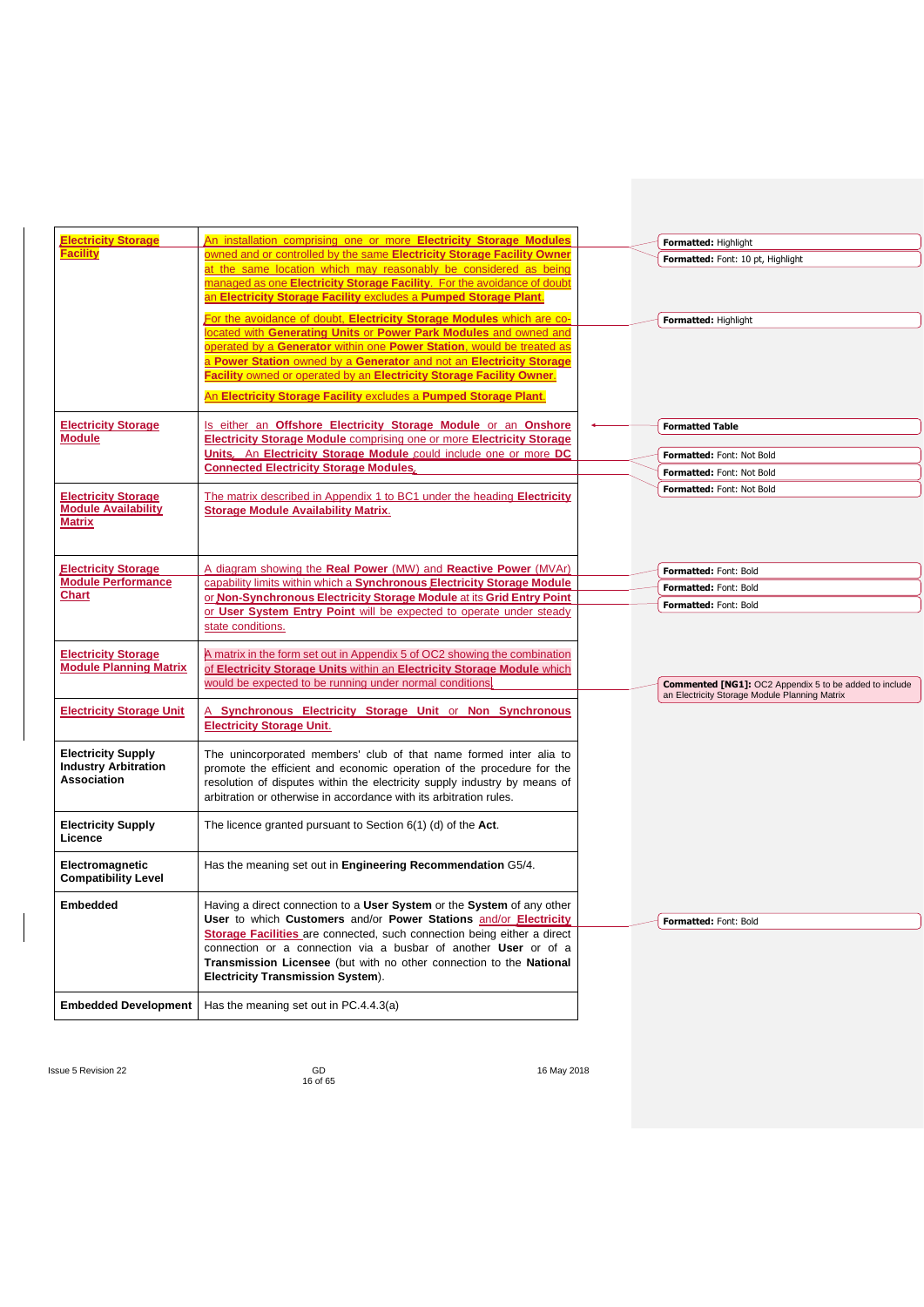| <b>Embedded Development</b><br>Agreement                  | An agreement entered into between a <b>Network Operator</b> and an<br><b>Embedded Person, identifying the relevant site of connection to the</b><br>Network Operator's System and setting out other site specific details in<br>relation to that use of the Network Operator's System.                                                                                                                                                                                                                                                                                                                                                                     |  |                                                        |  |
|-----------------------------------------------------------|------------------------------------------------------------------------------------------------------------------------------------------------------------------------------------------------------------------------------------------------------------------------------------------------------------------------------------------------------------------------------------------------------------------------------------------------------------------------------------------------------------------------------------------------------------------------------------------------------------------------------------------------------------|--|--------------------------------------------------------|--|
| <b>Embedded Person</b>                                    | The party responsible for a <b>Medium Power Station</b> not subject to a<br>Bilateral Agreement or DC Converter Station not subject to a Bilateral<br>Agreement or HVDC System not subject to a Bilateral Agreement or                                                                                                                                                                                                                                                                                                                                                                                                                                     |  | Formatted: Font: Not Bold                              |  |
|                                                           | <b>Electricity Storage Facility</b> not subject to a <b>Bilateral Agreement</b>                                                                                                                                                                                                                                                                                                                                                                                                                                                                                                                                                                            |  | Formatted: Highlight                                   |  |
|                                                           | connected to or proposed to be connected to a Network Operator's<br>System.                                                                                                                                                                                                                                                                                                                                                                                                                                                                                                                                                                                |  | Formatted: Font: Not Bold                              |  |
| Emergency<br>Deenergisation<br><b>Instruction</b>         | an Emergency Instruction issued by NGET to De-Synchronise a Power<br>Generating Module (including a DC Connected Power Park Module).<br>Generating Unit, Power Park Module, Electricity Storage Module,                                                                                                                                                                                                                                                                                                                                                                                                                                                    |  |                                                        |  |
|                                                           | <b>HVDC System or DC Converter in circumstances specified in the CUSC.</b>                                                                                                                                                                                                                                                                                                                                                                                                                                                                                                                                                                                 |  | Formatted: Font: Not Bold<br>Formatted: Font: Not Bold |  |
| <b>Emergency Instruction</b>                              | An instruction issued by <b>NGET</b> in emergency circumstances, pursuant to<br>BC2.9, to the <b>Control Point</b> of a User. In the case of such instructions<br>applicable to a <b>BM Unit</b> , it may require an action or response which is<br>outside the Dynamic Parameters, QPN or Other Relevant Data, and may<br>include an instruction to trip a Genset.                                                                                                                                                                                                                                                                                        |  |                                                        |  |
| <b>EMR Administrative</b><br><b>Parties</b>               | Has the meaning given to "administrative parties" in The Electricity<br>Capacity Regulations 2014 and each CfD Counterparty and CfD<br><b>Settlement Services Provider.</b>                                                                                                                                                                                                                                                                                                                                                                                                                                                                                |  |                                                        |  |
| <b>EMR Documents</b>                                      | The Energy Act 2013, The Electricity Capacity Regulations 2014, the<br>Capacity Market Rules, The Contracts for Difference (Allocation)<br>Regulations 2014, The Contracts for Difference (Definition of Eligible<br>Generator) Regulations 2014, The Contracts for Difference (Electricity<br>Supplier Obligations) Regulations 2014, The Electricity Market Reform<br>(General) Regulations 2014, the AF Rules and any other regulations or<br>instruments made under Chapter 2 (contracts for difference), Chapter 3<br>(capacity market) or Chapter 4 (investment contracts) of Part 2 of the<br>Energy Act 2013 which are in force from time to time. |  |                                                        |  |
| <b>EMR Functions</b>                                      | Has the meaning given to "EMR functions" in Chapter 5 of Part 2 of the<br>Energy Act 2013.                                                                                                                                                                                                                                                                                                                                                                                                                                                                                                                                                                 |  |                                                        |  |
| Engineering<br><b>Recommendations</b>                     | The documents referred to as such and issued by the Energy Networks<br>Association or the former Electricity Council.                                                                                                                                                                                                                                                                                                                                                                                                                                                                                                                                      |  |                                                        |  |
| Energisation<br><b>Operational Notification</b><br>or EON | A notification (in respect of <b>Plant</b> and <b>Apparatus</b> (including <b>OTSUA</b> ) which<br>is directly connected to the National Electricity Transmission System)<br>from NGET to a User confirming that the User can in accordance with the<br>Bilateral Agreement and/or Construction Agreement, energise such<br>User's Plant and Apparatus (including OTSUA) specified in such<br>notification.                                                                                                                                                                                                                                                |  |                                                        |  |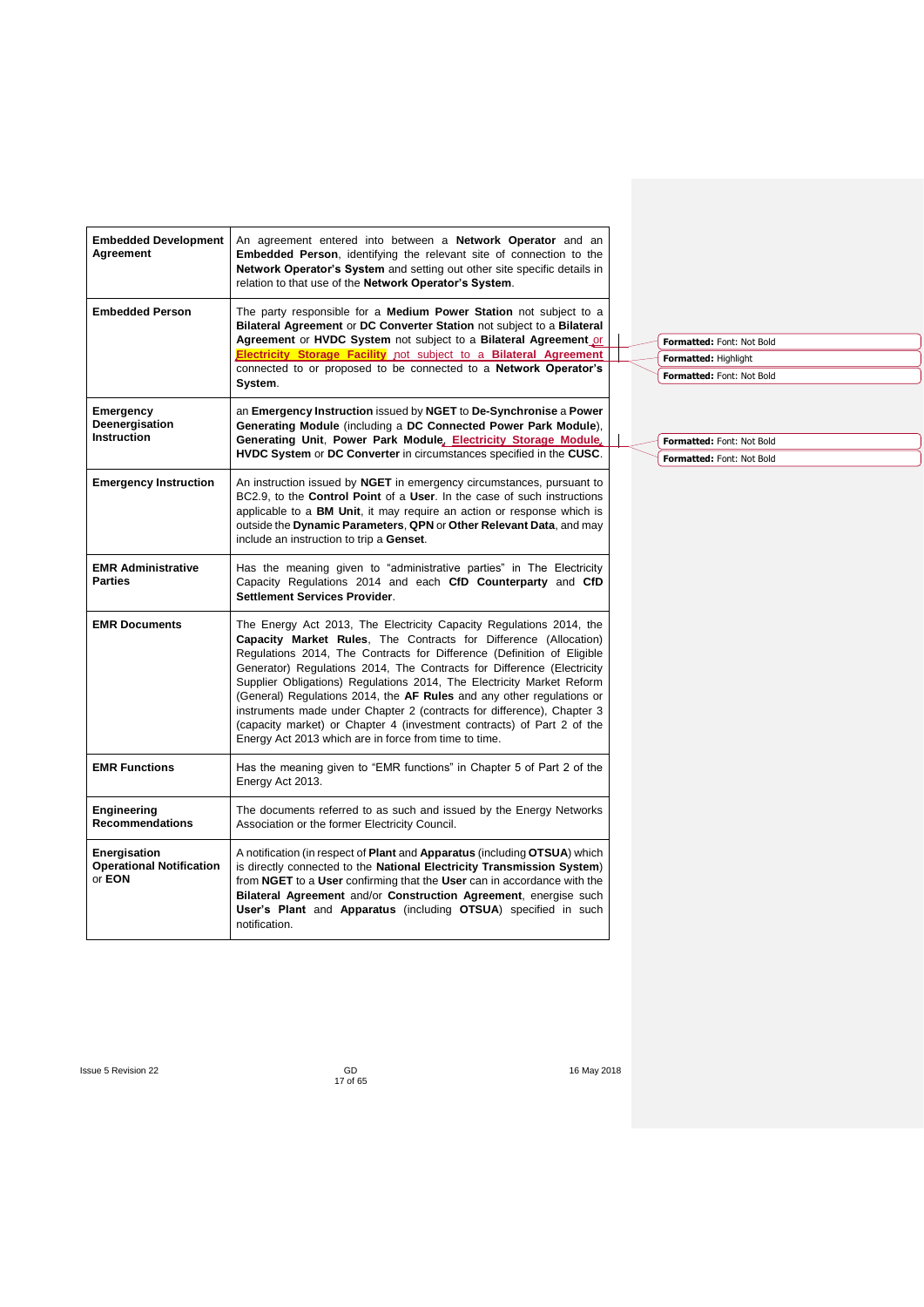| <b>Equipment Certificate</b>        | A document issued by an authorised certifier for equipment used by a<br><b>Power Generating Module, Demand Unit, Network Operators System,</b><br>Non Embedded Customers System, Demand Facility or HVDC<br>System. The Equipment Certificate defines the scope of its validity at a<br>national or other level at which a specific value is selected from the range<br>allowed at a European level. For the purpose of replacing specific parts of<br>the compliance process, the Equipment Certificate may include models<br>that have been verified against actual test results. | Formatted: Highlight      |
|-------------------------------------|-------------------------------------------------------------------------------------------------------------------------------------------------------------------------------------------------------------------------------------------------------------------------------------------------------------------------------------------------------------------------------------------------------------------------------------------------------------------------------------------------------------------------------------------------------------------------------------|---------------------------|
| <b>Estimated Registered</b><br>Data | Those items of Standard Planning Data and Detailed Planning Data<br>which either upon connection will become Registered Data, or which for<br>the purposes of the <b>Plant</b> and/or <b>Apparatus</b> concerned as at the date of<br>submission are <b>Registered Data</b> , but in each case which for the seven<br>succeeding Financial Years will be an estimate of what is expected.                                                                                                                                                                                           |                           |
| <b>EU Code User</b>                 | A User who is any of the following -                                                                                                                                                                                                                                                                                                                                                                                                                                                                                                                                                |                           |
|                                     | A Generator in respect of a Power Generating Module<br>(a)<br>(excluding a DC Connected Power Park Module) or OTSDUA<br>(in respect of an AC Offshore Transmission System) whose<br>Main Plant and Apparatus is connected to the System after 17<br>May 2019 and who concluded Purchase Contracts for its Main<br>Plant and Apparatus after 17 May 2018                                                                                                                                                                                                                             |                           |
|                                     | (b)<br>A Generator in respect of any Type C or Type D Power<br>Generating Module which is the subject of a Substantial<br>Modification which is effective on or after 17 May 2019.                                                                                                                                                                                                                                                                                                                                                                                                  |                           |
|                                     | (c)<br>A Generator in respect of any DC Connected Power Park<br>Module whose Main Plant and Apparatus is connected to the<br>System after 28 September 2019 and who had concluded<br>Purchase Contracts for its Main Plant and Apparatus after 28<br>September 2018.                                                                                                                                                                                                                                                                                                                |                           |
|                                     | (d)<br>A Generator in respect of any DC Connected Power Park<br>Module which is the subject of a Substantial Modification which<br>is effective on or after 28 September 2019.                                                                                                                                                                                                                                                                                                                                                                                                      |                           |
|                                     | An HVDC System Owner or OTSDUA (in respect of a DC<br>(e)<br>Offshore Transmission System including a Transmisison DC<br><b>Converter</b> ) whose <b>Main Plant and Apparatus</b> is connected to<br>the System after 28 September 2019 and who had concluded<br>Purchase Contracts for its Main Plant and Apparatus after 28<br>September 2018.                                                                                                                                                                                                                                    |                           |
|                                     | An HVDC System Owner or OTSDUA (in respect of a DC<br>(f)<br>Offshore Transmission System including a Transmisison DC<br>Converter) whose HVDC System or DC Offshore Transmission<br>System including a Transmission DC Converter) is the subject<br>of a Substantial Modification on or after 28 September 2019.                                                                                                                                                                                                                                                                   |                           |
|                                     | A User which the Authority has determined should be considered<br>(q)<br>as an EU Code User.                                                                                                                                                                                                                                                                                                                                                                                                                                                                                        |                           |
|                                     | A User in respect of any Electricity Storage Module which has<br><del>(g)</del> (h)                                                                                                                                                                                                                                                                                                                                                                                                                                                                                                 | Formatted: Font: Bold     |
|                                     | a Completion Date on or after 1 January 2019.                                                                                                                                                                                                                                                                                                                                                                                                                                                                                                                                       | Formatted: Font: Bold     |
| <b>EU-Generator</b>                 | A Generator or OTSDUA who is also an EU Code User.                                                                                                                                                                                                                                                                                                                                                                                                                                                                                                                                  | Formatted: Font: Bold     |
|                                     |                                                                                                                                                                                                                                                                                                                                                                                                                                                                                                                                                                                     | Formatted: Font: Not Bold |
|                                     |                                                                                                                                                                                                                                                                                                                                                                                                                                                                                                                                                                                     | Formatted: Highlight      |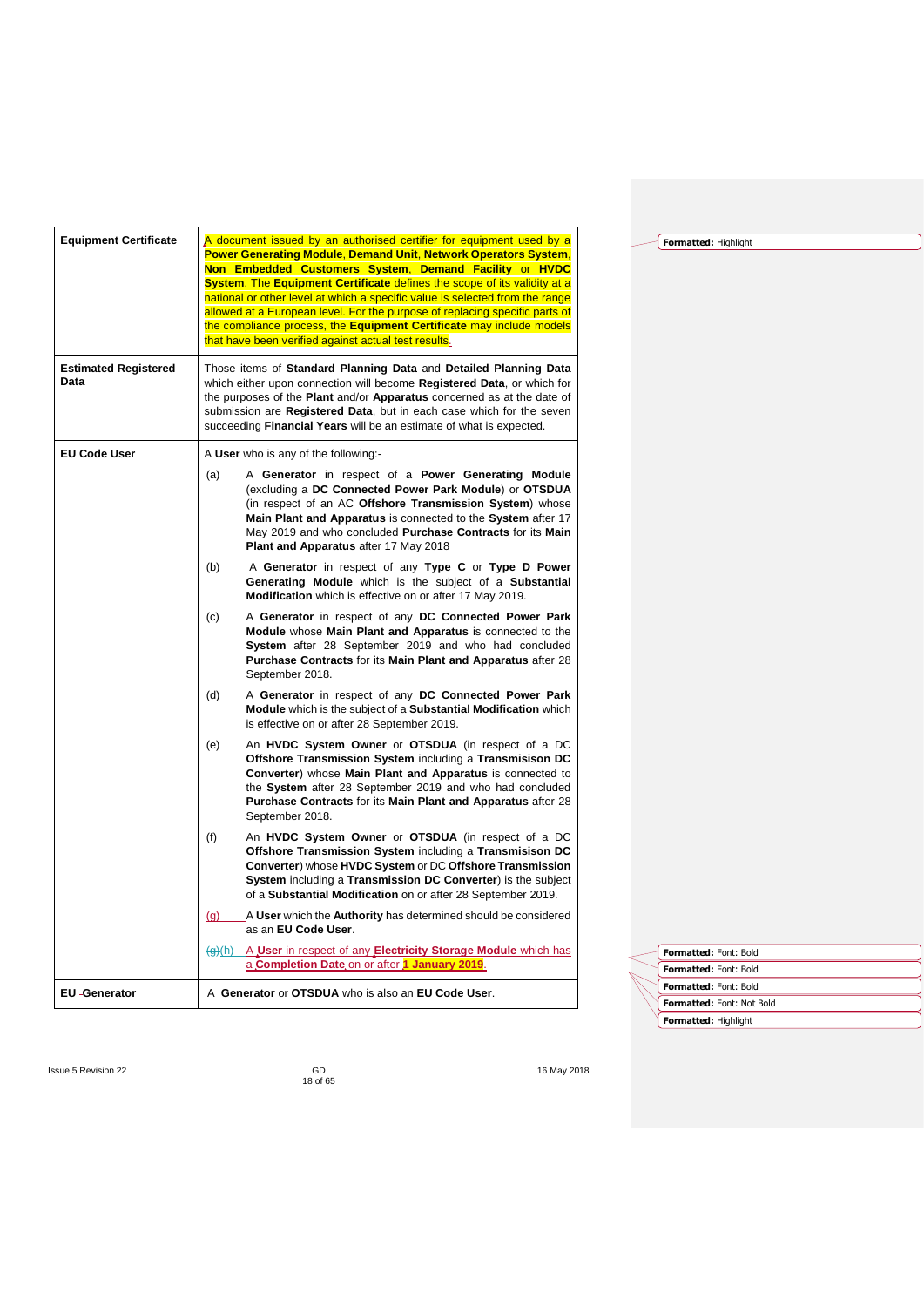| <b>EU Transparency</b>                                                  | Such data as <b>Customers</b> and <b>Generators</b> are required to provide under                                                                                                                                                                                                                                                               |                                                                      |
|-------------------------------------------------------------------------|-------------------------------------------------------------------------------------------------------------------------------------------------------------------------------------------------------------------------------------------------------------------------------------------------------------------------------------------------|----------------------------------------------------------------------|
| <b>Availability Data</b>                                                | Articles 7.1(a) and 7.1(b) and Articles 15.1(a), 15.1(b), 15.1(c), 15.1(d) of<br>European Commission Regulation (EU) No. 543/2013 respectively (known<br>as the Transparency Regulation), and which also forms part of DRC<br>Schedule 6 (Users' Outage Data).                                                                                  | Formatted: Font: Bold, Highlight<br>Formatted: Font: Bold, Highlight |
| <b>European Compliance</b><br>Processes or ECP                          | That portion of the Grid Code which is identified as the European<br><b>Compliance Processes.</b>                                                                                                                                                                                                                                               |                                                                      |
| <b>European Connection</b><br><b>Conditions or ECC</b>                  | That portion of the Grid Code which is identified as the European<br>Connection Conditions being applicable to EU Code Users.                                                                                                                                                                                                                   |                                                                      |
| <b>European Regulation</b><br>(EU) 2016/631                             | Commission Regulation (EU) 2016/631 of 14 April 2016 establishing a<br>Network Code on Requirements of Generators                                                                                                                                                                                                                               |                                                                      |
| <b>European Regulation</b><br>(EU) 2016/1388                            | <b>Commission Regulation (EU) 2016/1388</b> of 17 August 2016 establishing<br>a Network Code on Demand Connection                                                                                                                                                                                                                               |                                                                      |
| <b>European Regulation</b><br>(EU) 2016/1447                            | Commission Regulation (EU) 2016/1447 of 26 August 2016 establishing<br>a network code on requirements for Grid Connection of High Voltage Direct<br>Current Systems and Direct Current-connected Power Park Modules                                                                                                                             |                                                                      |
| <b>European Specification</b>                                           | A common technical specification, a <b>British Standard</b> implementing a<br>European standard or a European technical approval. The terms "common<br>technical specification", "European standard" and "European technical<br>approval" shall have the meanings respectively ascribed to them in the<br>Regulations.                          |                                                                      |
| Event                                                                   | An unscheduled or unplanned (although it may be anticipated) occurrence<br>on, or relating to, a System (including Embedded Power Stations or<br><b>Embedded Electricity Storage Facilites</b> ) including, without limiting that<br>general description, faults, incidents and breakdowns and adverse<br>weather conditions being experienced. | Formatted: Font: Not Bold                                            |
| <b>Exciter</b>                                                          | The source of the electrical power providing the field current of a<br>synchronous machine.                                                                                                                                                                                                                                                     |                                                                      |
| <b>Excitation System</b>                                                | The equipment providing the field current of a machine, including all<br>regulating and control elements, as well as field discharge or suppression<br>equipment and protective devices.                                                                                                                                                        |                                                                      |
| <b>Excitation System No-</b><br><b>Load Negative Ceiling</b><br>Voltage | The minimum value of direct voltage that the <b>Excitation System</b> is able to<br>provide from its terminals when it is not loaded, which may be zero or a<br>negative value.                                                                                                                                                                 |                                                                      |
| <b>Excitation System</b><br><b>Nominal Response</b>                     | Shall have the meaning ascribed to that term in IEC 34-16-1:1991<br>[equivalent to British Standard BS4999 Section 116.1 : 1992]. The time<br>interval applicable is the first half-second of excitation system voltage<br>response.                                                                                                            |                                                                      |
| <b>Excitation System On-</b><br><b>Load Positive Ceiling</b><br>Voltage | Shall have the meaning ascribed to the term 'Excitation system on load<br>ceiling voltage' in IEC 34-16-1:1991_Jequivalent to British Standard<br><b>BS</b> 4999 Section 116.1 : 1992].                                                                                                                                                         |                                                                      |
| <b>Excitation System No-</b><br><b>Load Positive Ceiling</b><br>Voltage | Shall have the meaning ascribed to the term 'Excitation system no load<br>ceiling voltage' in IEC 34-16-1:1991 [equivalent to British Standard<br><b>BS</b> 4999 Section 116.1 : 1992].                                                                                                                                                         |                                                                      |
| <b>Issue 5 Revision 22</b>                                              | GD<br>16 May 2018                                                                                                                                                                                                                                                                                                                               |                                                                      |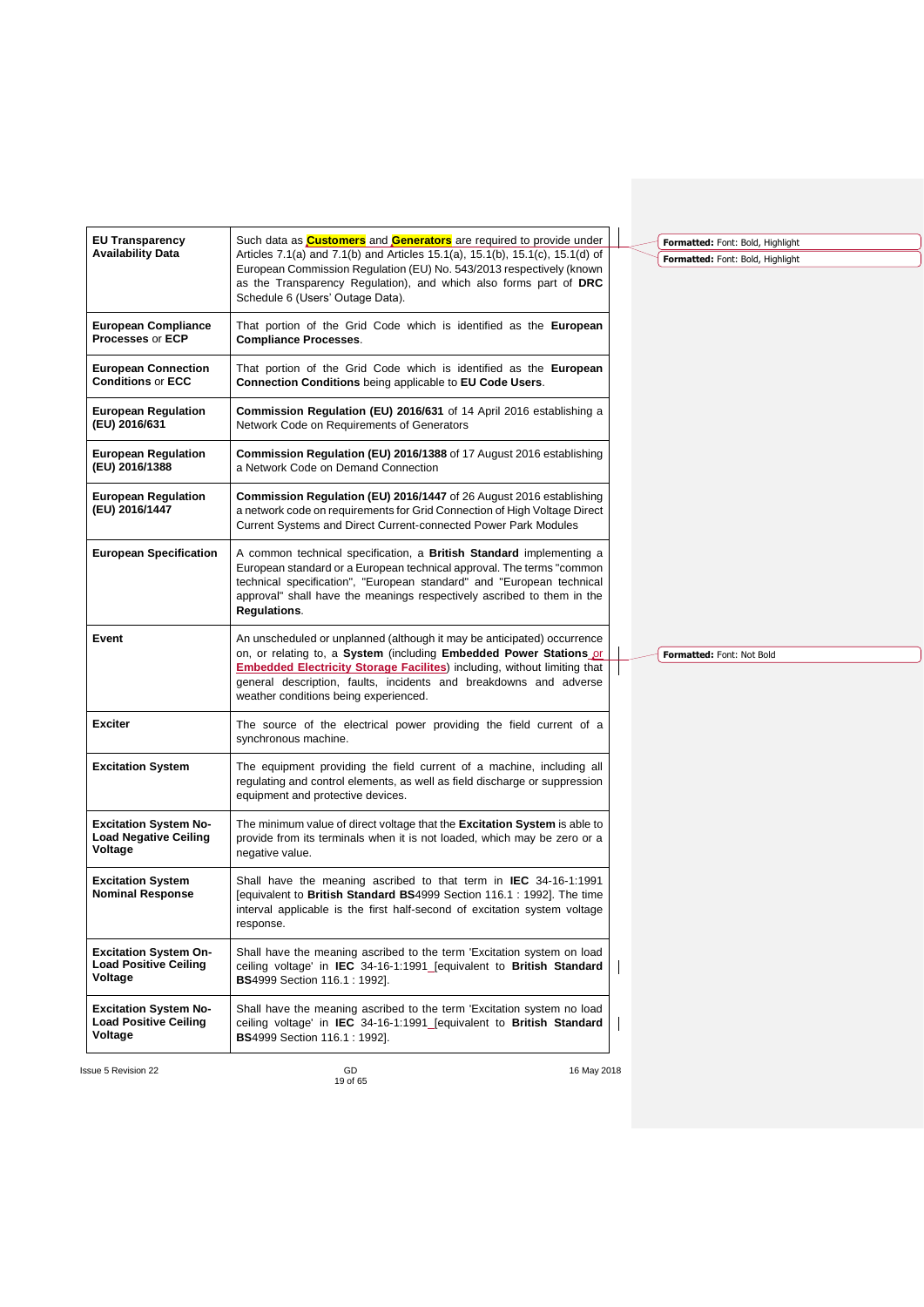| Exemptable                                            | Has the meaning set out in the CUSC.                                                                                                                                                                                                                                                                                                                                                                                                                                                                                                                                                                                                                                                                                                                                                                                                                                                                                                                                                                                                               |
|-------------------------------------------------------|----------------------------------------------------------------------------------------------------------------------------------------------------------------------------------------------------------------------------------------------------------------------------------------------------------------------------------------------------------------------------------------------------------------------------------------------------------------------------------------------------------------------------------------------------------------------------------------------------------------------------------------------------------------------------------------------------------------------------------------------------------------------------------------------------------------------------------------------------------------------------------------------------------------------------------------------------------------------------------------------------------------------------------------------------|
| <b>Existing AGR Plant</b>                             | The following nuclear advanced gas cooled reactor plant (which was<br>commissioned and connected to the Total System at the Transfer Date):-                                                                                                                                                                                                                                                                                                                                                                                                                                                                                                                                                                                                                                                                                                                                                                                                                                                                                                       |
|                                                       | Dungeness B<br>(a)                                                                                                                                                                                                                                                                                                                                                                                                                                                                                                                                                                                                                                                                                                                                                                                                                                                                                                                                                                                                                                 |
|                                                       | (b)<br>Hinkley Point B                                                                                                                                                                                                                                                                                                                                                                                                                                                                                                                                                                                                                                                                                                                                                                                                                                                                                                                                                                                                                             |
|                                                       | Heysham 1<br>(c)                                                                                                                                                                                                                                                                                                                                                                                                                                                                                                                                                                                                                                                                                                                                                                                                                                                                                                                                                                                                                                   |
|                                                       | (d)<br>Heysham 2                                                                                                                                                                                                                                                                                                                                                                                                                                                                                                                                                                                                                                                                                                                                                                                                                                                                                                                                                                                                                                   |
|                                                       | Hartlepool<br>(e)                                                                                                                                                                                                                                                                                                                                                                                                                                                                                                                                                                                                                                                                                                                                                                                                                                                                                                                                                                                                                                  |
|                                                       | (f)<br>Hunterston B                                                                                                                                                                                                                                                                                                                                                                                                                                                                                                                                                                                                                                                                                                                                                                                                                                                                                                                                                                                                                                |
|                                                       | <b>Torness</b><br>(g)                                                                                                                                                                                                                                                                                                                                                                                                                                                                                                                                                                                                                                                                                                                                                                                                                                                                                                                                                                                                                              |
| <b>Existing AGR Plant</b><br><b>Flexibility Limit</b> | In respect of each Genset within each Existing AGR Plant which has a<br>safety case enabling it to so operate, 8 (or such lower number which when<br>added to the number of instances of reduction of output as instructed by<br>NGET in relation to operation in Frequency Sensitive Mode totals 8)<br>instances of flexibility in any calendar year (or such lower or greater<br>number as may be agreed by the Nuclear Installations Inspectorate and<br>notified to NGET) for the purpose of assisting in the period of low System<br>NRAPM and/or low Localised NRAPM provided that in relation to each<br>Generating Unit each change in output shall not be required to be to a<br>level where the output of the reactor is less than 80% of the reactor thermal<br>power limit (as notified to NGET and which corresponds to the limit of<br>reactor thermal power as contained in the "Operating Rules" or "Identified<br>Operating Instructions" forming part of the safety case agreed with the<br>Nuclear Installations Inspectorate). |
| <b>Existing Gas Cooled</b><br><b>Reactor Plant</b>    | Both Existing Magnox Reactor Plant and Existing AGR Plant.                                                                                                                                                                                                                                                                                                                                                                                                                                                                                                                                                                                                                                                                                                                                                                                                                                                                                                                                                                                         |
| <b>Existing Magnox</b><br><b>Reactor Plant</b>        | The following nuclear gas cooled reactor plant (which was commissioned<br>and connected to the Total System at the Transfer Date):-                                                                                                                                                                                                                                                                                                                                                                                                                                                                                                                                                                                                                                                                                                                                                                                                                                                                                                                |
|                                                       | Calder Hall<br>(a)                                                                                                                                                                                                                                                                                                                                                                                                                                                                                                                                                                                                                                                                                                                                                                                                                                                                                                                                                                                                                                 |
|                                                       | (b)<br>Chapelcross                                                                                                                                                                                                                                                                                                                                                                                                                                                                                                                                                                                                                                                                                                                                                                                                                                                                                                                                                                                                                                 |
|                                                       | (c)<br>Dungeness A                                                                                                                                                                                                                                                                                                                                                                                                                                                                                                                                                                                                                                                                                                                                                                                                                                                                                                                                                                                                                                 |
|                                                       | Hinkley Point A<br>(d)                                                                                                                                                                                                                                                                                                                                                                                                                                                                                                                                                                                                                                                                                                                                                                                                                                                                                                                                                                                                                             |
|                                                       | Oldbury-on-Severn<br>(e)                                                                                                                                                                                                                                                                                                                                                                                                                                                                                                                                                                                                                                                                                                                                                                                                                                                                                                                                                                                                                           |
|                                                       | (f)<br><b>Bradwell</b>                                                                                                                                                                                                                                                                                                                                                                                                                                                                                                                                                                                                                                                                                                                                                                                                                                                                                                                                                                                                                             |
|                                                       | Sizewell A<br>(g)                                                                                                                                                                                                                                                                                                                                                                                                                                                                                                                                                                                                                                                                                                                                                                                                                                                                                                                                                                                                                                  |
|                                                       | (h)<br>Wylfa                                                                                                                                                                                                                                                                                                                                                                                                                                                                                                                                                                                                                                                                                                                                                                                                                                                                                                                                                                                                                                       |
| <b>Export and Import</b><br>Limits                    | Those parameters listed in Appendix 1 to BC1 under the heading BM Unit<br>Data - Export and Import Limits.                                                                                                                                                                                                                                                                                                                                                                                                                                                                                                                                                                                                                                                                                                                                                                                                                                                                                                                                         |
| <b>External</b><br>Interconnection                    | Apparatus for the transmission of electricity to or from the National<br>Electricity Transmission System or a User System into or out of an<br>External System. For the avoidance of doubt, a single External<br>Interconnection may comprise several circuits operating in parallel.                                                                                                                                                                                                                                                                                                                                                                                                                                                                                                                                                                                                                                                                                                                                                              |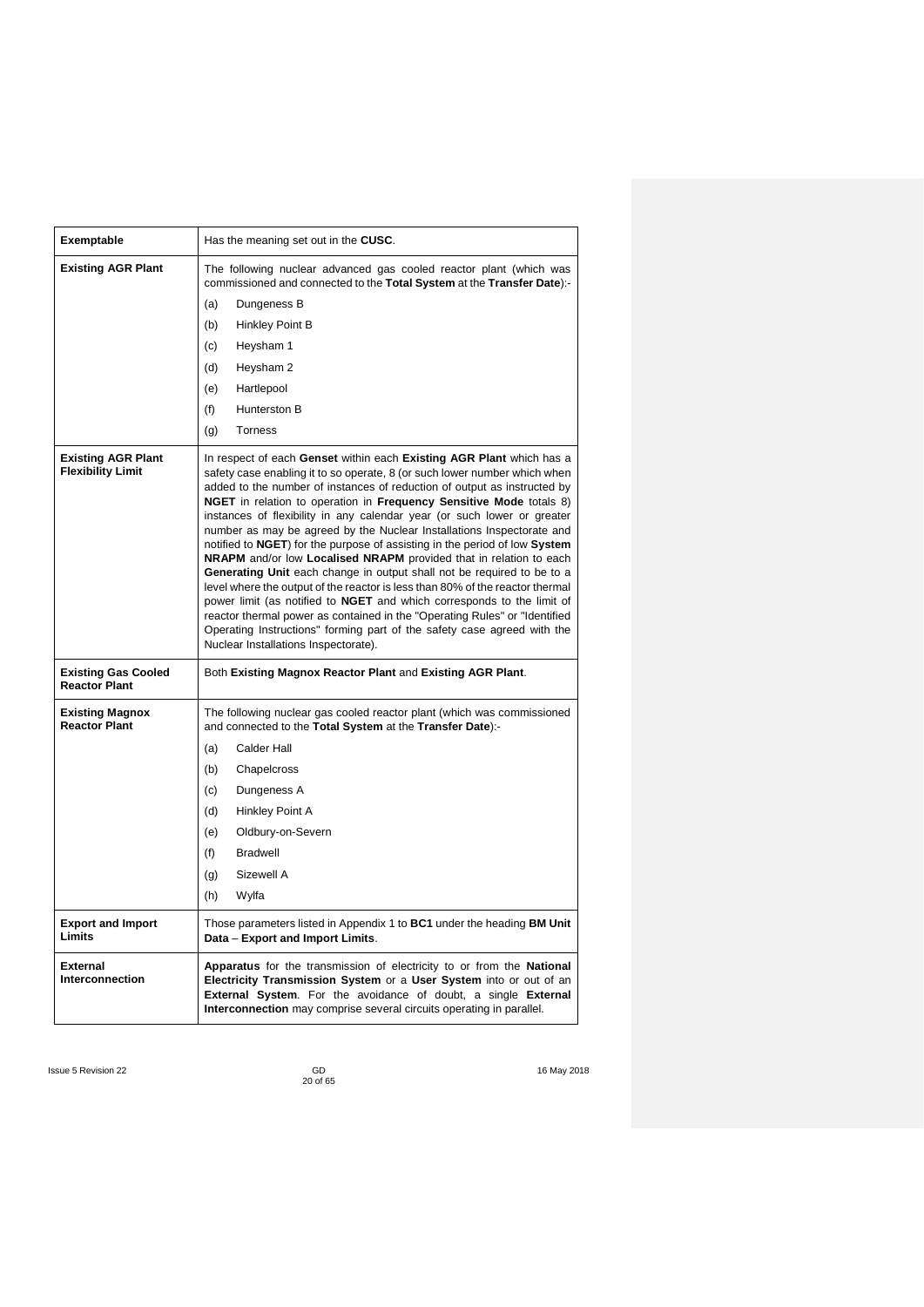| <b>External</b><br><b>Plant</b> or <b>Apparatus</b> which comprises a circuit and which operates in<br><b>Interconnection Circuit</b><br>parallel with another circuit and which forms part of the External<br>Interconnection.<br>A person who operates an External System which is connected to the<br><b>Externally</b><br><b>Interconnected System</b><br>National Electricity Transmission System or a User System by an<br>Operator or EISO<br><b>External Interconnection.</b><br><b>External System</b><br>In relation to an Externally Interconnected System Operator means the<br>transmission or distribution system which it owns or operates which is<br>located outside the National Electricity Transmission System Operator<br>Area any Apparatus or Plant which connects that system to the External<br>Interconnection and which is owned or operated by such Externally<br><b>Interconnected System Operator.</b><br><b>Fast Fault Current</b><br>A current delivered by a Power Park Module or HVDC System or Non-<br>Formatted: Font: Bold<br><b>Synchronous Electricity Storage Module during and after a voltage</b><br>deviation caused by an electrical fault within the System with the aim of<br>identifying a fault by network Protection systems at the initial stage of the<br>fault, supporting System voltage retention at a later stage of the fault and<br><b>System</b> voltage restoration after fault clearance.<br><b>Fault Current</b><br>The time interval from fault inception until the end of the break time of the<br><b>Interruption Time</b><br>circuit breaker (as declared by the manufacturers).<br>The capability of Power Generating Modules (including DC Connected<br><b>Fault Ride Through</b><br>Power Park Modules), Electricity Storage Modules and HVDC<br>Formatted: Font: Bold<br>Systems- to be able to be able to remain connected to the System and<br>Formatted: Highlight<br>operate through periods of low voltage at the Grid Entry Point or User<br><b>System Entry Point caused by secured faults</b><br><b>Fast Start</b><br>A start by a Genset with a Fast Start Capability.<br><b>Fast Start Capability</b><br>The ability of a Genset to be Synchronised and Loaded up to full Load<br>within 5 minutes.<br><b>Fast Track Criteria</b><br>A proposed Grid Code Modification Proposal that, if implemented,<br>(a) would meet the Self-Governance Criteria; and<br>(b) is properly a housekeeping modification required<br>as a result of some error or factual change,<br>including but not limited to:<br>(i) updating names or addresses listed in the Grid Code;<br>(ii) correcting any minor typographical errors;<br>(iii) correcting formatting and consistency errors, such as paragraph<br>numbering; or<br>(iv) updating out of date references to other documents or paragraphs<br><b>Final Generation Outage</b><br>An outage programme as agreed by NGET with each Generator and each<br>Programme<br>Interconnector Owner and each Electricity Storage Facility Owner at<br>Formatted: Font: Not Bold<br>various stages through the Operational Planning Phase and<br><b>Programming Phase</b> which does not commit the parties to abide by it, but<br>which at various stages will be used as the basis on which National<br>Electricity Transmission System outages will be planned. |  |  |  |
|--------------------------------------------------------------------------------------------------------------------------------------------------------------------------------------------------------------------------------------------------------------------------------------------------------------------------------------------------------------------------------------------------------------------------------------------------------------------------------------------------------------------------------------------------------------------------------------------------------------------------------------------------------------------------------------------------------------------------------------------------------------------------------------------------------------------------------------------------------------------------------------------------------------------------------------------------------------------------------------------------------------------------------------------------------------------------------------------------------------------------------------------------------------------------------------------------------------------------------------------------------------------------------------------------------------------------------------------------------------------------------------------------------------------------------------------------------------------------------------------------------------------------------------------------------------------------------------------------------------------------------------------------------------------------------------------------------------------------------------------------------------------------------------------------------------------------------------------------------------------------------------------------------------------------------------------------------------------------------------------------------------------------------------------------------------------------------------------------------------------------------------------------------------------------------------------------------------------------------------------------------------------------------------------------------------------------------------------------------------------------------------------------------------------------------------------------------------------------------------------------------------------------------------------------------------------------------------------------------------------------------------------------------------------------------------------------------------------------------------------------------------------------------------------------------------------------------------------------------------------------------------------------------------------------------------------------------------------------------------------------------------------------------------------------------------------------------------------------------------------------------------------------------------------------------------------------------------------------------------------------------------------------------------------------------------------------------------------------------------------------------|--|--|--|
|                                                                                                                                                                                                                                                                                                                                                                                                                                                                                                                                                                                                                                                                                                                                                                                                                                                                                                                                                                                                                                                                                                                                                                                                                                                                                                                                                                                                                                                                                                                                                                                                                                                                                                                                                                                                                                                                                                                                                                                                                                                                                                                                                                                                                                                                                                                                                                                                                                                                                                                                                                                                                                                                                                                                                                                                                                                                                                                                                                                                                                                                                                                                                                                                                                                                                                                                                                                |  |  |  |
|                                                                                                                                                                                                                                                                                                                                                                                                                                                                                                                                                                                                                                                                                                                                                                                                                                                                                                                                                                                                                                                                                                                                                                                                                                                                                                                                                                                                                                                                                                                                                                                                                                                                                                                                                                                                                                                                                                                                                                                                                                                                                                                                                                                                                                                                                                                                                                                                                                                                                                                                                                                                                                                                                                                                                                                                                                                                                                                                                                                                                                                                                                                                                                                                                                                                                                                                                                                |  |  |  |
|                                                                                                                                                                                                                                                                                                                                                                                                                                                                                                                                                                                                                                                                                                                                                                                                                                                                                                                                                                                                                                                                                                                                                                                                                                                                                                                                                                                                                                                                                                                                                                                                                                                                                                                                                                                                                                                                                                                                                                                                                                                                                                                                                                                                                                                                                                                                                                                                                                                                                                                                                                                                                                                                                                                                                                                                                                                                                                                                                                                                                                                                                                                                                                                                                                                                                                                                                                                |  |  |  |
|                                                                                                                                                                                                                                                                                                                                                                                                                                                                                                                                                                                                                                                                                                                                                                                                                                                                                                                                                                                                                                                                                                                                                                                                                                                                                                                                                                                                                                                                                                                                                                                                                                                                                                                                                                                                                                                                                                                                                                                                                                                                                                                                                                                                                                                                                                                                                                                                                                                                                                                                                                                                                                                                                                                                                                                                                                                                                                                                                                                                                                                                                                                                                                                                                                                                                                                                                                                |  |  |  |
|                                                                                                                                                                                                                                                                                                                                                                                                                                                                                                                                                                                                                                                                                                                                                                                                                                                                                                                                                                                                                                                                                                                                                                                                                                                                                                                                                                                                                                                                                                                                                                                                                                                                                                                                                                                                                                                                                                                                                                                                                                                                                                                                                                                                                                                                                                                                                                                                                                                                                                                                                                                                                                                                                                                                                                                                                                                                                                                                                                                                                                                                                                                                                                                                                                                                                                                                                                                |  |  |  |
|                                                                                                                                                                                                                                                                                                                                                                                                                                                                                                                                                                                                                                                                                                                                                                                                                                                                                                                                                                                                                                                                                                                                                                                                                                                                                                                                                                                                                                                                                                                                                                                                                                                                                                                                                                                                                                                                                                                                                                                                                                                                                                                                                                                                                                                                                                                                                                                                                                                                                                                                                                                                                                                                                                                                                                                                                                                                                                                                                                                                                                                                                                                                                                                                                                                                                                                                                                                |  |  |  |
|                                                                                                                                                                                                                                                                                                                                                                                                                                                                                                                                                                                                                                                                                                                                                                                                                                                                                                                                                                                                                                                                                                                                                                                                                                                                                                                                                                                                                                                                                                                                                                                                                                                                                                                                                                                                                                                                                                                                                                                                                                                                                                                                                                                                                                                                                                                                                                                                                                                                                                                                                                                                                                                                                                                                                                                                                                                                                                                                                                                                                                                                                                                                                                                                                                                                                                                                                                                |  |  |  |
|                                                                                                                                                                                                                                                                                                                                                                                                                                                                                                                                                                                                                                                                                                                                                                                                                                                                                                                                                                                                                                                                                                                                                                                                                                                                                                                                                                                                                                                                                                                                                                                                                                                                                                                                                                                                                                                                                                                                                                                                                                                                                                                                                                                                                                                                                                                                                                                                                                                                                                                                                                                                                                                                                                                                                                                                                                                                                                                                                                                                                                                                                                                                                                                                                                                                                                                                                                                |  |  |  |
|                                                                                                                                                                                                                                                                                                                                                                                                                                                                                                                                                                                                                                                                                                                                                                                                                                                                                                                                                                                                                                                                                                                                                                                                                                                                                                                                                                                                                                                                                                                                                                                                                                                                                                                                                                                                                                                                                                                                                                                                                                                                                                                                                                                                                                                                                                                                                                                                                                                                                                                                                                                                                                                                                                                                                                                                                                                                                                                                                                                                                                                                                                                                                                                                                                                                                                                                                                                |  |  |  |
|                                                                                                                                                                                                                                                                                                                                                                                                                                                                                                                                                                                                                                                                                                                                                                                                                                                                                                                                                                                                                                                                                                                                                                                                                                                                                                                                                                                                                                                                                                                                                                                                                                                                                                                                                                                                                                                                                                                                                                                                                                                                                                                                                                                                                                                                                                                                                                                                                                                                                                                                                                                                                                                                                                                                                                                                                                                                                                                                                                                                                                                                                                                                                                                                                                                                                                                                                                                |  |  |  |
|                                                                                                                                                                                                                                                                                                                                                                                                                                                                                                                                                                                                                                                                                                                                                                                                                                                                                                                                                                                                                                                                                                                                                                                                                                                                                                                                                                                                                                                                                                                                                                                                                                                                                                                                                                                                                                                                                                                                                                                                                                                                                                                                                                                                                                                                                                                                                                                                                                                                                                                                                                                                                                                                                                                                                                                                                                                                                                                                                                                                                                                                                                                                                                                                                                                                                                                                                                                |  |  |  |
|                                                                                                                                                                                                                                                                                                                                                                                                                                                                                                                                                                                                                                                                                                                                                                                                                                                                                                                                                                                                                                                                                                                                                                                                                                                                                                                                                                                                                                                                                                                                                                                                                                                                                                                                                                                                                                                                                                                                                                                                                                                                                                                                                                                                                                                                                                                                                                                                                                                                                                                                                                                                                                                                                                                                                                                                                                                                                                                                                                                                                                                                                                                                                                                                                                                                                                                                                                                |  |  |  |
|                                                                                                                                                                                                                                                                                                                                                                                                                                                                                                                                                                                                                                                                                                                                                                                                                                                                                                                                                                                                                                                                                                                                                                                                                                                                                                                                                                                                                                                                                                                                                                                                                                                                                                                                                                                                                                                                                                                                                                                                                                                                                                                                                                                                                                                                                                                                                                                                                                                                                                                                                                                                                                                                                                                                                                                                                                                                                                                                                                                                                                                                                                                                                                                                                                                                                                                                                                                |  |  |  |
|                                                                                                                                                                                                                                                                                                                                                                                                                                                                                                                                                                                                                                                                                                                                                                                                                                                                                                                                                                                                                                                                                                                                                                                                                                                                                                                                                                                                                                                                                                                                                                                                                                                                                                                                                                                                                                                                                                                                                                                                                                                                                                                                                                                                                                                                                                                                                                                                                                                                                                                                                                                                                                                                                                                                                                                                                                                                                                                                                                                                                                                                                                                                                                                                                                                                                                                                                                                |  |  |  |
|                                                                                                                                                                                                                                                                                                                                                                                                                                                                                                                                                                                                                                                                                                                                                                                                                                                                                                                                                                                                                                                                                                                                                                                                                                                                                                                                                                                                                                                                                                                                                                                                                                                                                                                                                                                                                                                                                                                                                                                                                                                                                                                                                                                                                                                                                                                                                                                                                                                                                                                                                                                                                                                                                                                                                                                                                                                                                                                                                                                                                                                                                                                                                                                                                                                                                                                                                                                |  |  |  |
|                                                                                                                                                                                                                                                                                                                                                                                                                                                                                                                                                                                                                                                                                                                                                                                                                                                                                                                                                                                                                                                                                                                                                                                                                                                                                                                                                                                                                                                                                                                                                                                                                                                                                                                                                                                                                                                                                                                                                                                                                                                                                                                                                                                                                                                                                                                                                                                                                                                                                                                                                                                                                                                                                                                                                                                                                                                                                                                                                                                                                                                                                                                                                                                                                                                                                                                                                                                |  |  |  |
|                                                                                                                                                                                                                                                                                                                                                                                                                                                                                                                                                                                                                                                                                                                                                                                                                                                                                                                                                                                                                                                                                                                                                                                                                                                                                                                                                                                                                                                                                                                                                                                                                                                                                                                                                                                                                                                                                                                                                                                                                                                                                                                                                                                                                                                                                                                                                                                                                                                                                                                                                                                                                                                                                                                                                                                                                                                                                                                                                                                                                                                                                                                                                                                                                                                                                                                                                                                |  |  |  |
|                                                                                                                                                                                                                                                                                                                                                                                                                                                                                                                                                                                                                                                                                                                                                                                                                                                                                                                                                                                                                                                                                                                                                                                                                                                                                                                                                                                                                                                                                                                                                                                                                                                                                                                                                                                                                                                                                                                                                                                                                                                                                                                                                                                                                                                                                                                                                                                                                                                                                                                                                                                                                                                                                                                                                                                                                                                                                                                                                                                                                                                                                                                                                                                                                                                                                                                                                                                |  |  |  |
|                                                                                                                                                                                                                                                                                                                                                                                                                                                                                                                                                                                                                                                                                                                                                                                                                                                                                                                                                                                                                                                                                                                                                                                                                                                                                                                                                                                                                                                                                                                                                                                                                                                                                                                                                                                                                                                                                                                                                                                                                                                                                                                                                                                                                                                                                                                                                                                                                                                                                                                                                                                                                                                                                                                                                                                                                                                                                                                                                                                                                                                                                                                                                                                                                                                                                                                                                                                |  |  |  |
|                                                                                                                                                                                                                                                                                                                                                                                                                                                                                                                                                                                                                                                                                                                                                                                                                                                                                                                                                                                                                                                                                                                                                                                                                                                                                                                                                                                                                                                                                                                                                                                                                                                                                                                                                                                                                                                                                                                                                                                                                                                                                                                                                                                                                                                                                                                                                                                                                                                                                                                                                                                                                                                                                                                                                                                                                                                                                                                                                                                                                                                                                                                                                                                                                                                                                                                                                                                |  |  |  |
|                                                                                                                                                                                                                                                                                                                                                                                                                                                                                                                                                                                                                                                                                                                                                                                                                                                                                                                                                                                                                                                                                                                                                                                                                                                                                                                                                                                                                                                                                                                                                                                                                                                                                                                                                                                                                                                                                                                                                                                                                                                                                                                                                                                                                                                                                                                                                                                                                                                                                                                                                                                                                                                                                                                                                                                                                                                                                                                                                                                                                                                                                                                                                                                                                                                                                                                                                                                |  |  |  |
|                                                                                                                                                                                                                                                                                                                                                                                                                                                                                                                                                                                                                                                                                                                                                                                                                                                                                                                                                                                                                                                                                                                                                                                                                                                                                                                                                                                                                                                                                                                                                                                                                                                                                                                                                                                                                                                                                                                                                                                                                                                                                                                                                                                                                                                                                                                                                                                                                                                                                                                                                                                                                                                                                                                                                                                                                                                                                                                                                                                                                                                                                                                                                                                                                                                                                                                                                                                |  |  |  |
|                                                                                                                                                                                                                                                                                                                                                                                                                                                                                                                                                                                                                                                                                                                                                                                                                                                                                                                                                                                                                                                                                                                                                                                                                                                                                                                                                                                                                                                                                                                                                                                                                                                                                                                                                                                                                                                                                                                                                                                                                                                                                                                                                                                                                                                                                                                                                                                                                                                                                                                                                                                                                                                                                                                                                                                                                                                                                                                                                                                                                                                                                                                                                                                                                                                                                                                                                                                |  |  |  |
|                                                                                                                                                                                                                                                                                                                                                                                                                                                                                                                                                                                                                                                                                                                                                                                                                                                                                                                                                                                                                                                                                                                                                                                                                                                                                                                                                                                                                                                                                                                                                                                                                                                                                                                                                                                                                                                                                                                                                                                                                                                                                                                                                                                                                                                                                                                                                                                                                                                                                                                                                                                                                                                                                                                                                                                                                                                                                                                                                                                                                                                                                                                                                                                                                                                                                                                                                                                |  |  |  |
|                                                                                                                                                                                                                                                                                                                                                                                                                                                                                                                                                                                                                                                                                                                                                                                                                                                                                                                                                                                                                                                                                                                                                                                                                                                                                                                                                                                                                                                                                                                                                                                                                                                                                                                                                                                                                                                                                                                                                                                                                                                                                                                                                                                                                                                                                                                                                                                                                                                                                                                                                                                                                                                                                                                                                                                                                                                                                                                                                                                                                                                                                                                                                                                                                                                                                                                                                                                |  |  |  |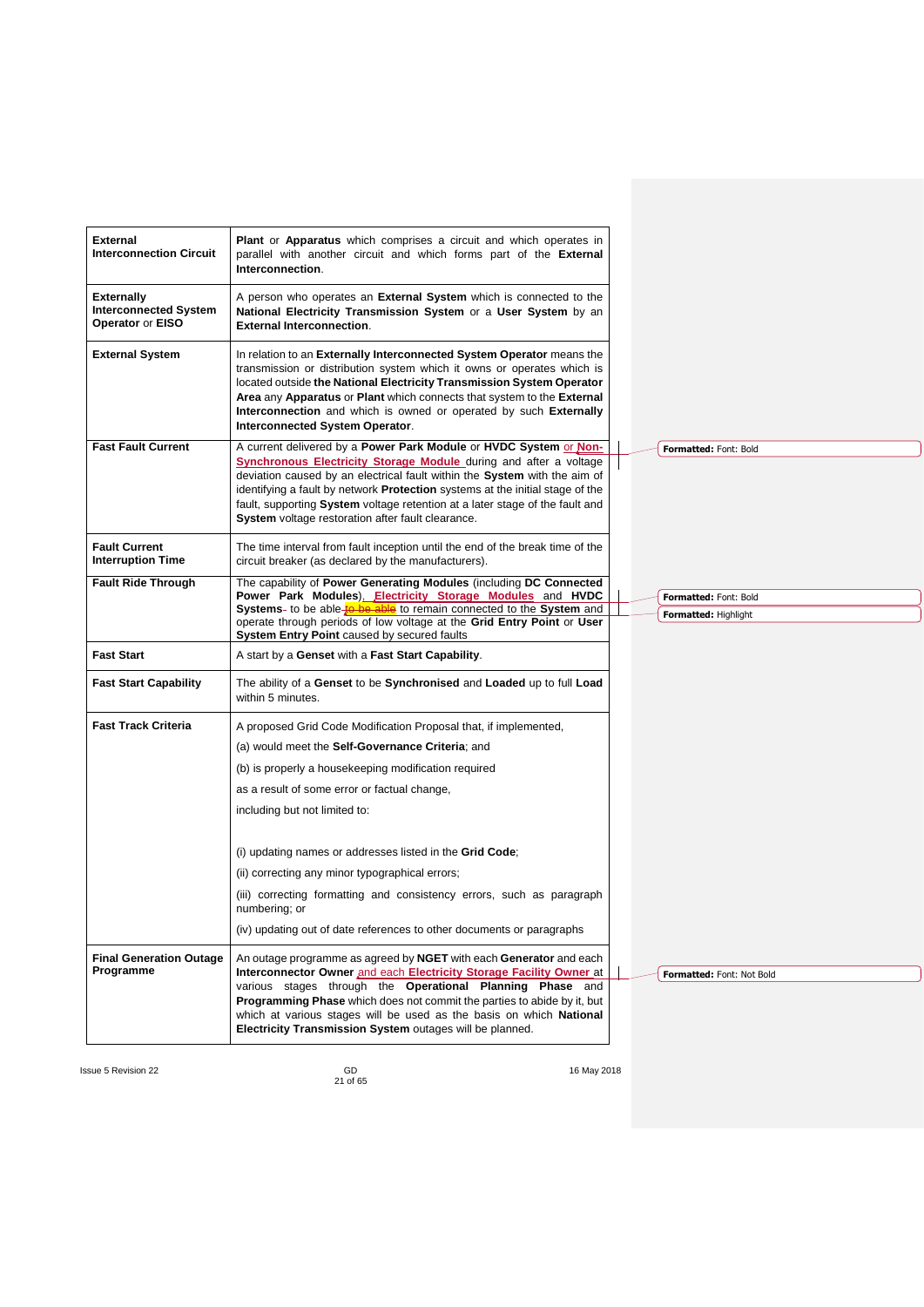| <b>Final Operational</b>                            | A notification from NGET to a Generator or DC Converter Station owner                                                                                                                                                                                                                                                                                                                                                                                                                                                                      |                                  |
|-----------------------------------------------------|--------------------------------------------------------------------------------------------------------------------------------------------------------------------------------------------------------------------------------------------------------------------------------------------------------------------------------------------------------------------------------------------------------------------------------------------------------------------------------------------------------------------------------------------|----------------------------------|
| <b>Notification or FON</b>                          | or HVDC System Owner or Electricity Storage Facility Owner                                                                                                                                                                                                                                                                                                                                                                                                                                                                                 | Formatted: Font: Bold            |
|                                                     | confirming that the User has demonstrated compliance:                                                                                                                                                                                                                                                                                                                                                                                                                                                                                      |                                  |
|                                                     | with the Grid Code, (or where they apply, that relevant derogations<br>(a)<br>have been granted), and                                                                                                                                                                                                                                                                                                                                                                                                                                      |                                  |
|                                                     | where applicable, with Appendices F1 to F5 of the Bilateral<br>(b)<br>Agreement,                                                                                                                                                                                                                                                                                                                                                                                                                                                           |                                  |
|                                                     | in each case in respect of the Plant and Apparatus specified in such<br>notification.                                                                                                                                                                                                                                                                                                                                                                                                                                                      |                                  |
| <b>Final Physical</b><br><b>Notification Data</b>   | Has the meaning set out in the <b>BSC</b> .                                                                                                                                                                                                                                                                                                                                                                                                                                                                                                |                                  |
| <b>Final Report</b>                                 | A report prepared by the Test Proposer at the conclusion of a System<br>Test for submission to NGET (if it did not propose the System Test) and<br>other members of the Test Panel.                                                                                                                                                                                                                                                                                                                                                        |                                  |
| <b>Financial Year</b>                               | Bears the meaning given in Condition A1 (Definitions and Interpretation)<br>of NGET's Transmission Licence.                                                                                                                                                                                                                                                                                                                                                                                                                                |                                  |
| <b>Fixed Proposed</b><br><b>Implementation Date</b> | The proposed date(s) for the implementation of a Grid Code Modification<br>Proposal or Workgroup Alternative Grid Code Modification such date<br>to be a specific date by reference to an assumed date by which a direction<br>from the Authority approving the Grid Code Modification Proposal or<br>Workgroup Alternative Grid Code Modification is required in order for<br>the Grid Code Modification Proposal or any Workgroup Alternative<br>Grid Code Modification, if it were approved, to be implemented by the<br>proposed date. |                                  |
| <b>Flicker Severity</b><br>(Long Term)              | A value derived from 12 successive measurements of Flicker Severity<br>(Short Term) (over a two hour period) and a calculation of the cube root<br>of the mean sum of the cubes of 12 individual measurements, as further<br>set out in Engineering Recommendation P28 as current at the Transfer<br>Date.                                                                                                                                                                                                                                 |                                  |
| <b>Flicker Severity</b><br>(Short Term)             | A measure of the visual severity of flicker derived from the time series<br>output of a flickermeter over a 10 minute period and as such provides an<br>indication of the risk of Customer complaints.                                                                                                                                                                                                                                                                                                                                     |                                  |
| <b>Flywheel</b>                                     | An item of rotating <b>Plant</b> for the specific purpose of contributing inertia to                                                                                                                                                                                                                                                                                                                                                                                                                                                       | Formatted: Font: Bold            |
|                                                     | the System. One or more Synchronous Compensation units would not<br>be considered to be an Electricity Storage Module unless it could be                                                                                                                                                                                                                                                                                                                                                                                                   | Formatted: Font: Bold            |
|                                                     | operated in a controllable manner.                                                                                                                                                                                                                                                                                                                                                                                                                                                                                                         |                                  |
| <b>Forecast Data</b>                                | Those items of Standard Planning Data and Detailed Planning Data<br>which will always be forecast.                                                                                                                                                                                                                                                                                                                                                                                                                                         |                                  |
| <b>Frequency</b>                                    | The number of alternating current cycles per second (expressed in Hertz)<br>at which a System is running.                                                                                                                                                                                                                                                                                                                                                                                                                                  |                                  |
| <b>Governor Deadband</b>                            | An interval used intentionally to make the frequency control unresponsive                                                                                                                                                                                                                                                                                                                                                                                                                                                                  |                                  |
|                                                     | In the case of mechanical governor systems the Governor Deadband is                                                                                                                                                                                                                                                                                                                                                                                                                                                                        | Formatted: Font: Bold, Highlight |
|                                                     | the same as <b>Frequency Response Insensitivity</b> .                                                                                                                                                                                                                                                                                                                                                                                                                                                                                      | <b>Formatted: Highlight</b>      |
| <b>Governor_Insensitivity</b>                       | The inherent feature of the control system specified as the minimum<br>magnitude of change in the frequency or input signal that results in a<br>change of output power or output signal                                                                                                                                                                                                                                                                                                                                                   |                                  |

 $\overline{\phantom{a}}$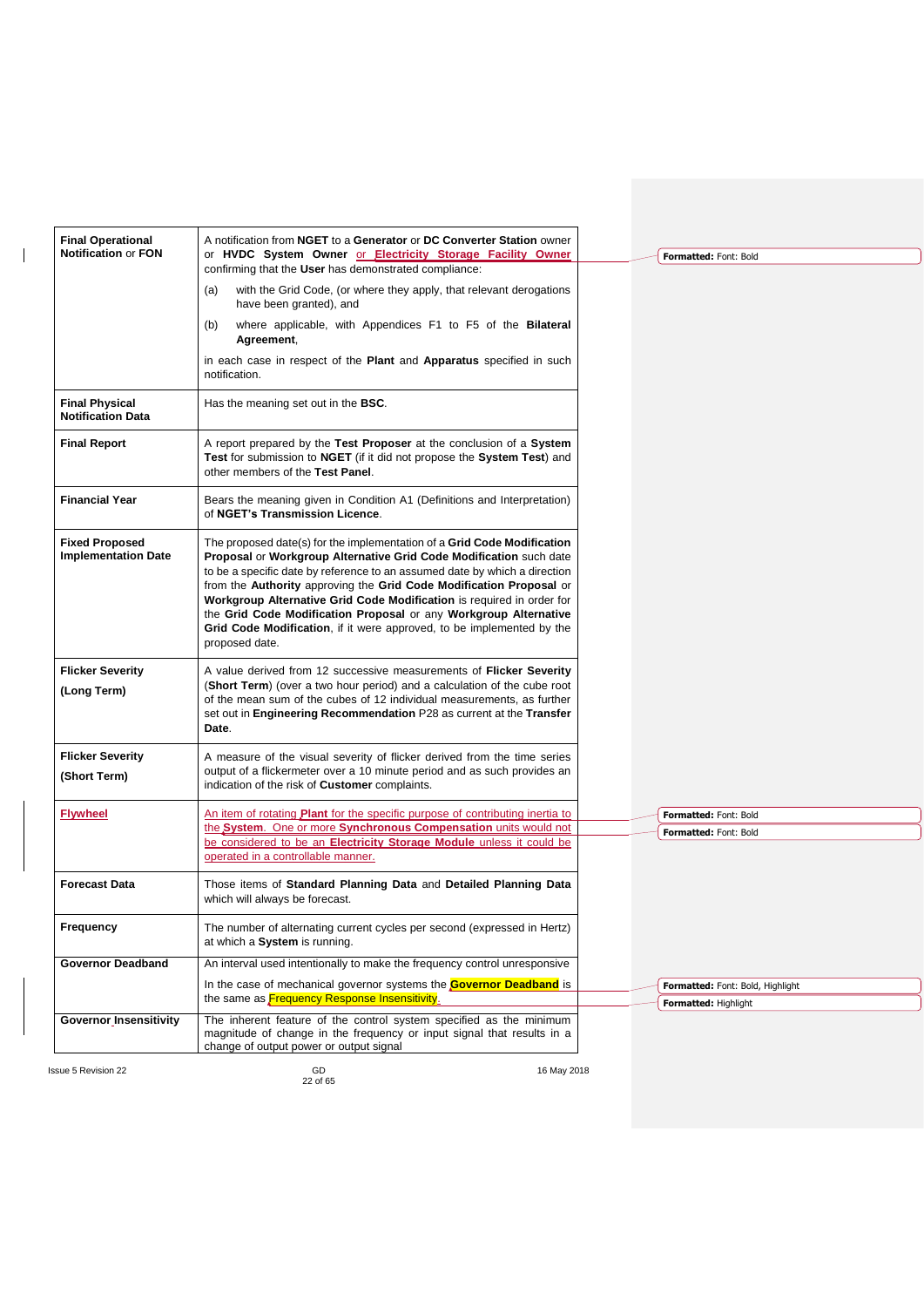| <b>Frequency Sensitive</b><br><b>AGR Unit</b>       | Each Generating Unit in an Existing AGR Plant for which the Generator<br>has notified NGET that it has a safety case agreed with the Nuclear<br>Installations Inspectorate enabling it to operate in Frequency Sensitive<br>Mode, to the extent that such unit is within its Frequency Sensitive AGR<br>Unit Limit. Each such Generating Unit shall be treated as if it were<br>operating in accordance with BC3.5.1 provided that it is complying with its<br>Frequency Sensitive AGR Unit Limit.                                                                                                                                                                                                                           |
|-----------------------------------------------------|------------------------------------------------------------------------------------------------------------------------------------------------------------------------------------------------------------------------------------------------------------------------------------------------------------------------------------------------------------------------------------------------------------------------------------------------------------------------------------------------------------------------------------------------------------------------------------------------------------------------------------------------------------------------------------------------------------------------------|
| <b>Frequency Sensitive</b><br><b>AGR Unit Limit</b> | In respect of each Frequency Sensitive AGR Unit, 8 (or such lower<br>number which when added to the number of instances of flexibility for the<br>purposes of assisting in a period of low System or Localised NRAPM<br>totals 8) instances of reduction of output in any calendar year as instructed<br>by NGET in relation to operation in Frequency Sensitive Mode (or such<br>greater number as may be agreed between NGET and the Generator), for<br>the purpose of assisting with Frequency control, provided the level of<br>operation of each Frequency Sensitive AGR Unit in Frequency<br>Sensitive Mode shall not be outside that agreed by the Nuclear<br>Installations Inspectorate in the relevant safety case. |
| <b>Frequency Sensitive</b><br>Mode                  | A Genset, or Type C Power Generating Module or Type D Power<br>Generating Module or DC Connected Power Park Module or HVDC<br>System or Type C Electricity Storage Module or Type D Electricity<br>Storage Module operating mode which will result in Active Power output<br>changing, in response to a change in System Frequency, in a direction<br>which assists in the recovery to Target Frequency, by operating so as to<br>provide Primary Response and/or Secondary Response and/or High<br><b>Frequency Response.</b>                                                                                                                                                                                               |
| <b>Fuel Security Code</b>                           | The document of that title designated as such by the Secretary of State,<br>as from time to time amended.                                                                                                                                                                                                                                                                                                                                                                                                                                                                                                                                                                                                                    |
| <b>Gas Turbine Unit</b>                             | A Generating Unit driven by a gas turbine (for instance by an aero-<br>engine).                                                                                                                                                                                                                                                                                                                                                                                                                                                                                                                                                                                                                                              |
| <b>Gas Zone Diagram</b>                             | A single line diagram showing boundaries of, and interfaces between, gas-<br>insulated HV Apparatus modules which comprise part, or the whole, of a<br>substation at a Connection Site (or in the case of OTSDUW Plant and<br>Apparatus, Transmission Interface Site), together with the associated<br>stop valves and gas monitors required for the safe operation of the<br>National Electricity Transmission System or the User System, as the<br>case may be.                                                                                                                                                                                                                                                            |
| <b>Gate Closure</b>                                 | Has the meaning set out in the <b>BSC</b> .                                                                                                                                                                                                                                                                                                                                                                                                                                                                                                                                                                                                                                                                                  |

**Formatted:** Font: Bold

**Formatted:** Font: Bold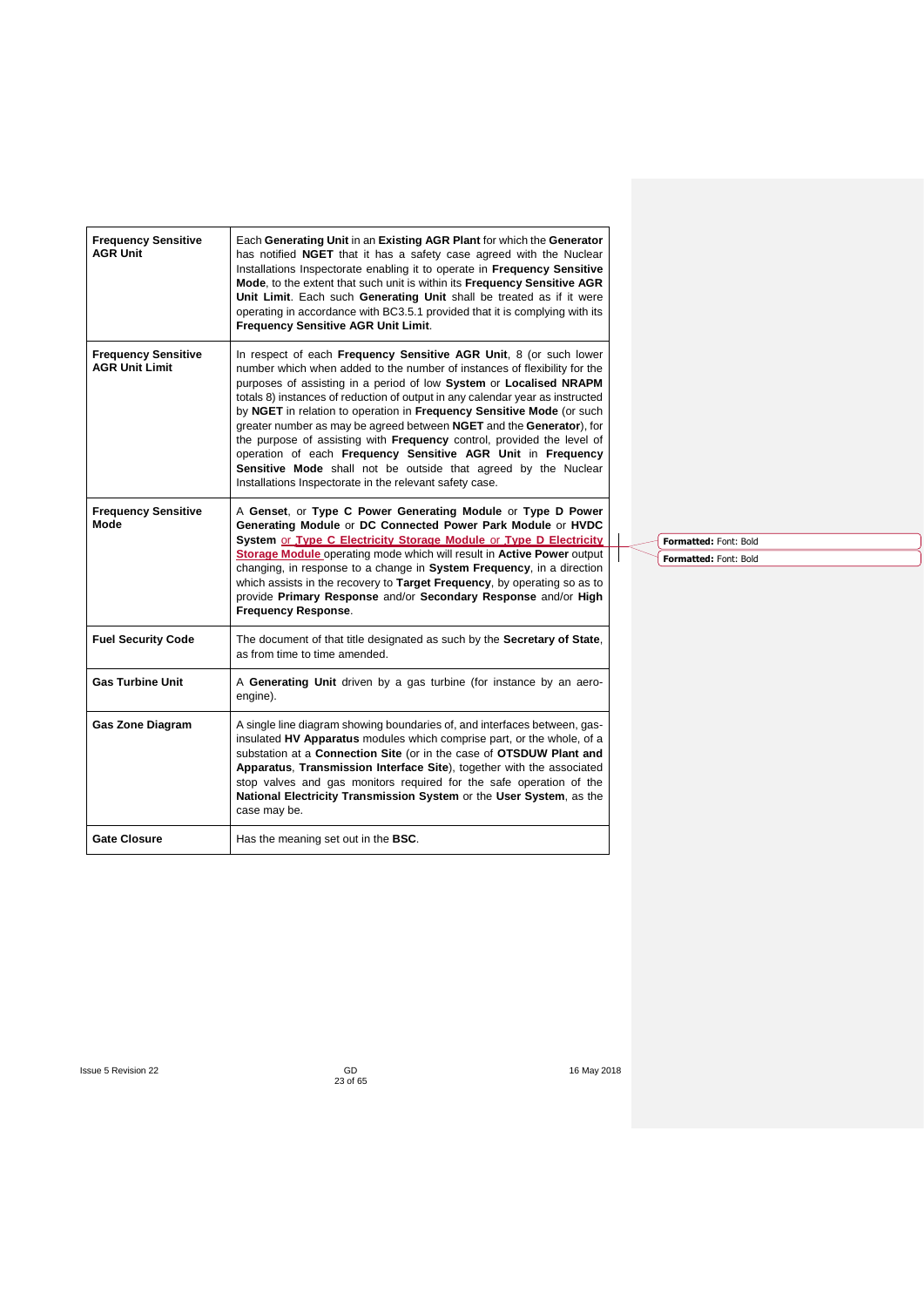| <b>GB Code User</b>                             | A User in respect of -                                                                                                                                                                                                                                                                                                                                                                                           | <b>Formatted Table</b>                                                         |
|-------------------------------------------------|------------------------------------------------------------------------------------------------------------------------------------------------------------------------------------------------------------------------------------------------------------------------------------------------------------------------------------------------------------------------------------------------------------------|--------------------------------------------------------------------------------|
|                                                 | (a) A Generator or OTSDUA who's Main Plant and Apparatus is<br>connected to the System before 17 May 2019, or who had<br>concluded Purchase Contracts for its Main Plant and<br>Apparatus before 17 May 2018, or whose Plant and Apparatus<br>is not the subject of a Substantial Modification which is effective<br>on or after 17 May 2019.                                                                    |                                                                                |
|                                                 | (b) A DC Converter Station owner whose Main Plant and<br><b>Apparatus</b> is connected to the <b>System</b> before 28 September<br>2019, or who had concluded Purchase Contracts for its Main<br><b>Plant and Apparatus</b> before 28 September 2018, or whose <b>Plant</b><br>and Apparatus is not the subject of a Substantial Modification<br>which is effective on or after 28 <sup>th</sup> September 2019. |                                                                                |
|                                                 | (c) A Network Operator or Non Embedded Customer                                                                                                                                                                                                                                                                                                                                                                  |                                                                                |
|                                                 | For the avoidance of doubt a GB Code User shall not include a User in                                                                                                                                                                                                                                                                                                                                            | Formatted: Font: Bold                                                          |
|                                                 | respect of an Electricity Storage Module.                                                                                                                                                                                                                                                                                                                                                                        | Formatted: Font: Bold                                                          |
| <b>GB</b> Generator                             | A- Generator, or OTSDUA, who is also an GB Code User.                                                                                                                                                                                                                                                                                                                                                            | Formatted: Font: Bold                                                          |
| <b>GB Synchronous Area</b>                      | The AC power System in Great Britain which connects User's,<br>Transmission Licensee's and NGET whose AC Plant and Apparatus<br>is considered to operate in synchronism with each other at each<br>Connection Point or User System Entry Point and at the same System<br>Frequency.                                                                                                                              |                                                                                |
| <b>GCDF</b>                                     | Means the Grid Code Development Forum.                                                                                                                                                                                                                                                                                                                                                                           |                                                                                |
| <b>General Conditions or</b><br>GC              | That portion of the Grid Code which is identified as the General<br><b>Conditions.</b>                                                                                                                                                                                                                                                                                                                           |                                                                                |
| <b>Generating Plant</b><br><b>Demand Margin</b> | The difference between Output Usable and forecast Demand.                                                                                                                                                                                                                                                                                                                                                        |                                                                                |
| <b>Generating Unit</b>                          | An Onshore Generating Unit and/or an Offshore Generating Unit which<br>could also be part of a <b>Power Generating Module</b> .                                                                                                                                                                                                                                                                                  |                                                                                |
| <b>Generating Unit Data</b>                     | The Physical Notification, Export and Import Limits and Other<br>Relevant Data only in respect of each Generating Unit (which could be<br>part of a Power Generating Module):                                                                                                                                                                                                                                    |                                                                                |
|                                                 | which forms part of the BM Unit which represents that Cascade<br>(a)<br>Hydro Scheme;                                                                                                                                                                                                                                                                                                                            |                                                                                |
|                                                 | at an Embedded Exemptable Large Power Station, where the<br>(b)<br>relevant Bilateral Agreement specifies that compliance with BC1<br>and/or BC2 is required:                                                                                                                                                                                                                                                    |                                                                                |
|                                                 | to each Generating Unit, or<br>(i)                                                                                                                                                                                                                                                                                                                                                                               |                                                                                |
|                                                 | to each Power Park Module where the Power Station<br>(II)<br>comprises Power Park Modules or Power Park Modules<br>and Electricity Storage Modules.                                                                                                                                                                                                                                                              | Formatted: Font: Not Bold                                                      |
|                                                 |                                                                                                                                                                                                                                                                                                                                                                                                                  |                                                                                |
|                                                 | at an Embedded Exemptable Large Electricity Storage Facility,<br>$\chi$ C)<br>where the relevant Bilateral Agreement specifies that compliance                                                                                                                                                                                                                                                                   | Formatted: Font: Not Bold                                                      |
|                                                 | with BC1 and/or BC2 is required to each Electricity Storage                                                                                                                                                                                                                                                                                                                                                      | Formatted: Indent: Left: 0 cm                                                  |
|                                                 | Module.                                                                                                                                                                                                                                                                                                                                                                                                          | Formatted: Font: Not Bold                                                      |
|                                                 |                                                                                                                                                                                                                                                                                                                                                                                                                  | Formatted: Indent: Left: 0 cm, First line: 0 cm, Tab stops:<br>$1.01$ cm, Left |

 $\begin{array}{c} \hline \end{array}$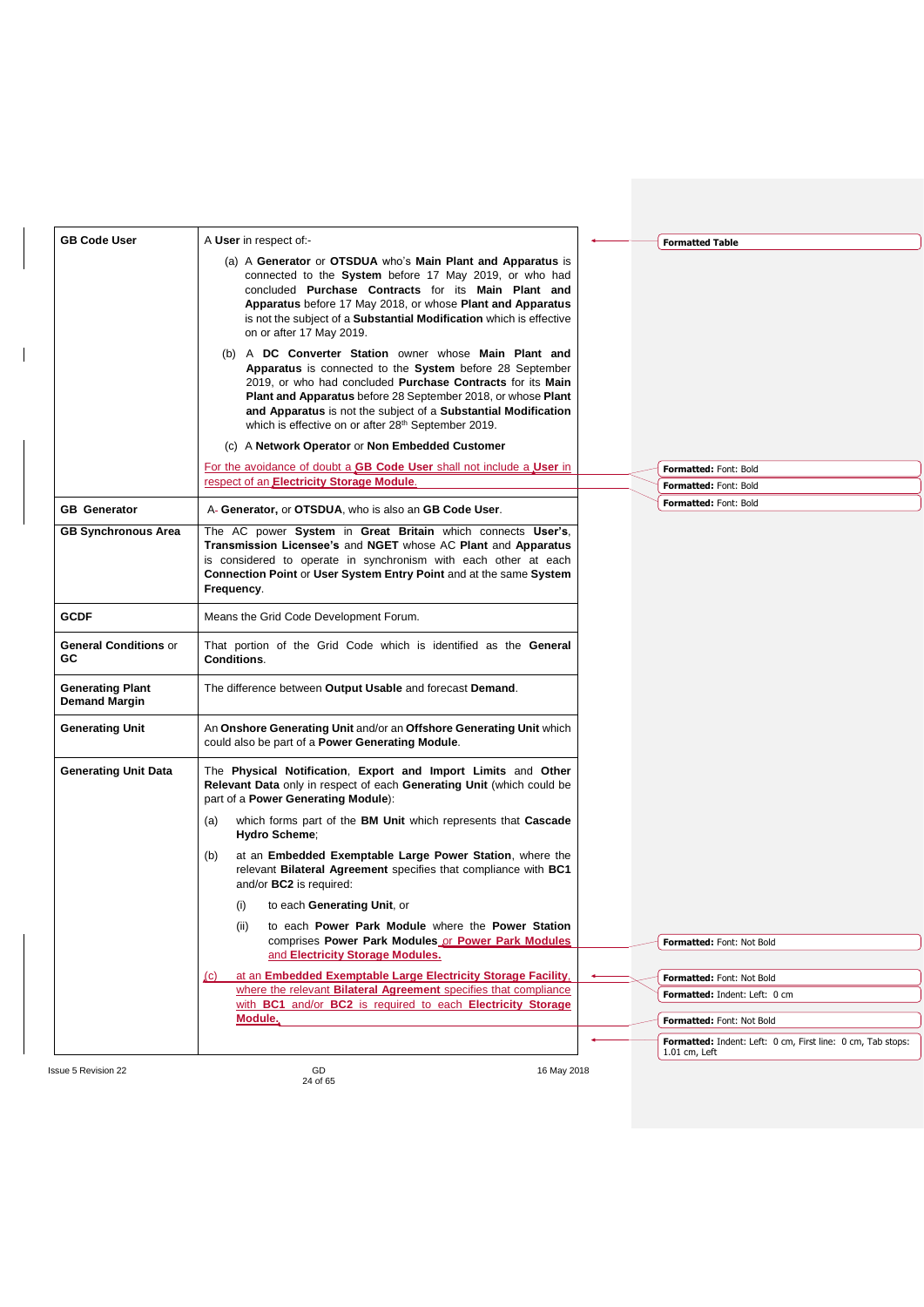| <b>Generation Capacity</b>                                         | Has the meaning set out in the <b>BSC</b> .                                                                                                                                                                                                                                                                         |  |                                                    |
|--------------------------------------------------------------------|---------------------------------------------------------------------------------------------------------------------------------------------------------------------------------------------------------------------------------------------------------------------------------------------------------------------|--|----------------------------------------------------|
| <b>Generation Planning</b><br><b>Parameters</b>                    | Those parameters listed in Appendix 2 of OC2.                                                                                                                                                                                                                                                                       |  |                                                    |
| Generator                                                          | A person who generates electricity under licence or exemption under the<br>Act acting in its capacity as a generator in Great Britain or Offshore. The<br>term Generator includes a EU Generator and a GB Generator.                                                                                                |  |                                                    |
| <b>Generator Performance</b><br>Chart                              | A diagram which shows the MW and Mvar capability limits within which a<br>Generating Unit or Synchronous Electricity Storage Unit will be<br>expected to operate under steady state conditions.                                                                                                                     |  | Formatted: Font: Bold                              |
| Genset                                                             | A Power Generating Module (including a DC Connected Power Park<br>Module), Generating Unit, Power Park Module or CCGT Module or<br>Electricty Storage Module at a Large Power Station or Electricity                                                                                                                |  | Formatted: Font: Bold                              |
|                                                                    | Storage Module at a Large Electricity Storage Facility or any Power<br>Generating Module (including a DC Connected Power Park Module),<br>Generating Unit, Power Park Module or CCGT Module or Electricity<br>Storage Module which is directly connected to the National Electricity<br><b>Transmission System.</b> |  | Formatted: Font: Bold<br>Formatted: Font: Not Bold |
| <b>Good Industry Practice</b>                                      | The exercise of that degree of skill, diligence, prudence and foresight<br>which would reasonably and ordinarily be expected from a skilled and<br>experienced operator engaged in the same type of undertaking under the<br>same or similar circumstances.                                                         |  |                                                    |
| Governance Rules or<br>GR.                                         | That portion of the Grid Code which is identified as the Governance<br>Rules.                                                                                                                                                                                                                                       |  |                                                    |
| <b>Great Britain or GB</b>                                         | The landmass of England and Wales and Scotland, including internal<br>waters.                                                                                                                                                                                                                                       |  |                                                    |
| <b>Grid Code Fast Track</b><br>Proposals                           | A proposal to modify the Grid Code which is raised pursuant to GR.26 and<br>has not yet been approved or rejected by the Grid Code Review Panel.                                                                                                                                                                    |  |                                                    |
| <b>Grid Code Modification</b><br><b>Fast Track Report</b>          | A report prepared pursuant to GR.26                                                                                                                                                                                                                                                                                 |  |                                                    |
| <b>Grid Code Modification</b><br>Register                          | Has the meaning given in GR.13.1.                                                                                                                                                                                                                                                                                   |  |                                                    |
| <b>Grid Code Modification</b><br>Report                            | Has the meaning given in GR.22.1.                                                                                                                                                                                                                                                                                   |  |                                                    |
| <b>Grid Code Modification</b><br><b>Procedures</b>                 | The procedures for the modification of the Grid Code (including the<br>implementation of <b>Approved Modifications</b> ) as set out in the<br>Governance Rules.                                                                                                                                                     |  |                                                    |
| <b>Grid Code Modification</b><br>Proposal                          | A proposal to modify the Grid Code which is not yet rejected pursuant to<br>GR.15.5 or GR.15.6 and has not yet been implemented.                                                                                                                                                                                    |  |                                                    |
| <b>Grid Code Modification</b><br><b>Self- Governance</b><br>Report | Has the meaning given in GR.24.5                                                                                                                                                                                                                                                                                    |  |                                                    |
| <b>Grid Code Objectives</b>                                        | Means the objectives referred to in Paragraph 1b of Standard Condition<br>C14 of NGET's Transmission Licence.                                                                                                                                                                                                       |  |                                                    |
|                                                                    |                                                                                                                                                                                                                                                                                                                     |  |                                                    |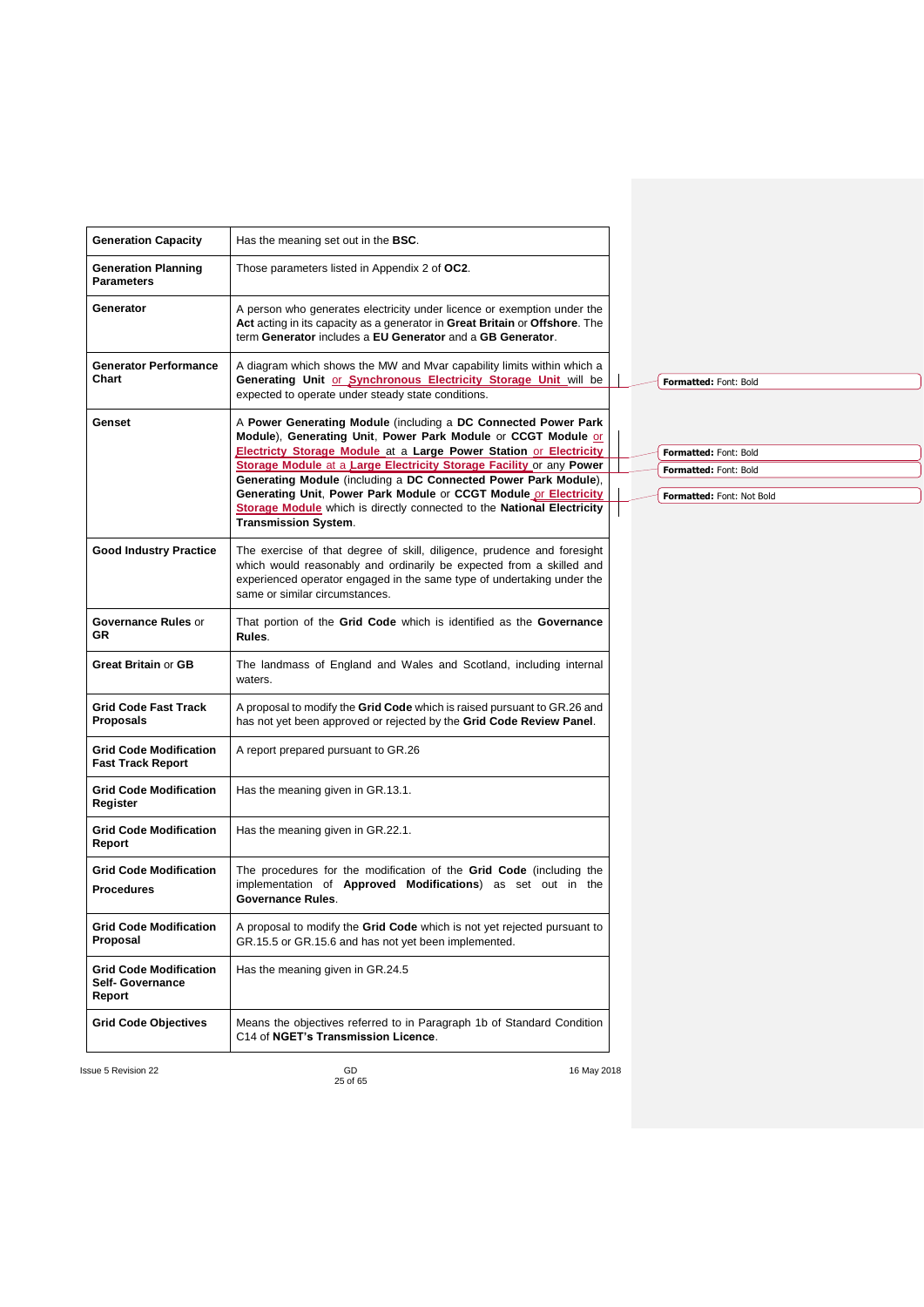| <b>Grid Code Review Panel</b><br>The panel with the functions set out in GR.1.2.<br>or Panel<br>The vote of Panel Members undertaken by the Panel Chairman in<br><b>Grid Code Review Panel</b><br>accordance with Paragraph GR.22.4 as to whether in their view they<br><b>Recommendation Vote</b><br>believe each proposed Grid Code Modification Proposal, or Workgroup                                                                                                                                                                                                                                                                                                                                                                                                                                                                                                                                                                                      |  |
|----------------------------------------------------------------------------------------------------------------------------------------------------------------------------------------------------------------------------------------------------------------------------------------------------------------------------------------------------------------------------------------------------------------------------------------------------------------------------------------------------------------------------------------------------------------------------------------------------------------------------------------------------------------------------------------------------------------------------------------------------------------------------------------------------------------------------------------------------------------------------------------------------------------------------------------------------------------|--|
|                                                                                                                                                                                                                                                                                                                                                                                                                                                                                                                                                                                                                                                                                                                                                                                                                                                                                                                                                                |  |
| Alternative Grid Code Modification would better facilitate achievement<br>of the Grid Code Objective(s) and so should be made.                                                                                                                                                                                                                                                                                                                                                                                                                                                                                                                                                                                                                                                                                                                                                                                                                                 |  |
| <b>Grid Code Review Panel</b><br>The vote of Panel Members undertaken by the Panel Chairman in<br><b>Self-Governance Vote</b><br>accordance with GR.24.9 as to whether they believe each proposed Grid<br>Code Modification Proposal, as compared with the then existing provisions<br>of the Grid Code and any Workgroup Alternative Grid Code<br>Modification set out in the Grid Code Modification Self- Governance<br>Report, would better facilitate achievement of the Grid Code<br>Objective(s).                                                                                                                                                                                                                                                                                                                                                                                                                                                        |  |
| Grid Code Modification Proposals which satisfy the Self Governance<br>Grid Code Self-<br><b>Governance Proposals</b><br>Criteria.                                                                                                                                                                                                                                                                                                                                                                                                                                                                                                                                                                                                                                                                                                                                                                                                                              |  |
| An Onshore Grid Entry Point or an Offshore Grid Entry Point.<br><b>Grid Entry Point</b>                                                                                                                                                                                                                                                                                                                                                                                                                                                                                                                                                                                                                                                                                                                                                                                                                                                                        |  |
| <b>Grid Supply Point</b><br>A point of supply from the National Electricity Transmission System to<br>Network Operators or Non-Embedded Customers.                                                                                                                                                                                                                                                                                                                                                                                                                                                                                                                                                                                                                                                                                                                                                                                                             |  |
| Those National Electricity Transmission System sub-stations bounded<br>Group<br>solely by the faulted circuit(s) and the overloaded circuit(s) excluding any<br>third party connections between the Group and the rest of the National<br>Electricity Transmission System, the faulted circuit(s) being a Secured<br>Event.                                                                                                                                                                                                                                                                                                                                                                                                                                                                                                                                                                                                                                    |  |
| <b>Headroom</b><br>The Power Available (in MW) less the actual Active Power exported from<br>the Power Park Module (in MW).                                                                                                                                                                                                                                                                                                                                                                                                                                                                                                                                                                                                                                                                                                                                                                                                                                    |  |
| <b>High Frequency</b><br>An automatic reduction in <b>Active Power</b> output in response to an increase<br>Response<br>in System Frequency above the Target Frequency (or such other level<br>of Frequency as may have been agreed in an Ancillary Services<br>Agreement). This reduction in Active Power output must be in<br>accordance with the provisions of the relevant Ancillary Services<br>Agreement which will provide that it will be released increasingly with time<br>over the period 0 to 10 seconds from the time of the <b>Frequency</b> increase<br>on the basis set out in the Ancillary Services Agreement and fully<br>achieved within 10 seconds of the time of the start of the Frequency<br>increase and it must be sustained at no lesser reduction thereafter. The<br>interpretation of the High Frequency Response to $a + 0.5$ Hz frequency<br>change is shown diagrammatically in Figure CC.A.3.3 and Figure<br><b>ECC.A.3.3</b> |  |
| High Voltage or HV<br>For E&W Transmission Systems, a voltage exceeding 650 volts. For<br>Scottish Transmission Systems, a voltage exceeding 1000 volts.                                                                                                                                                                                                                                                                                                                                                                                                                                                                                                                                                                                                                                                                                                                                                                                                       |  |
| Operation which ensures that a <b>Power Station</b> is able to continue to<br><b>Houseload Operation</b><br>supply its in-house load in the event of System faults resulting in Power-<br>Generating Modules being disconnected from the System and tripped<br>onto their auxiliary supplies                                                                                                                                                                                                                                                                                                                                                                                                                                                                                                                                                                                                                                                                   |  |

**Formatted:** Highlight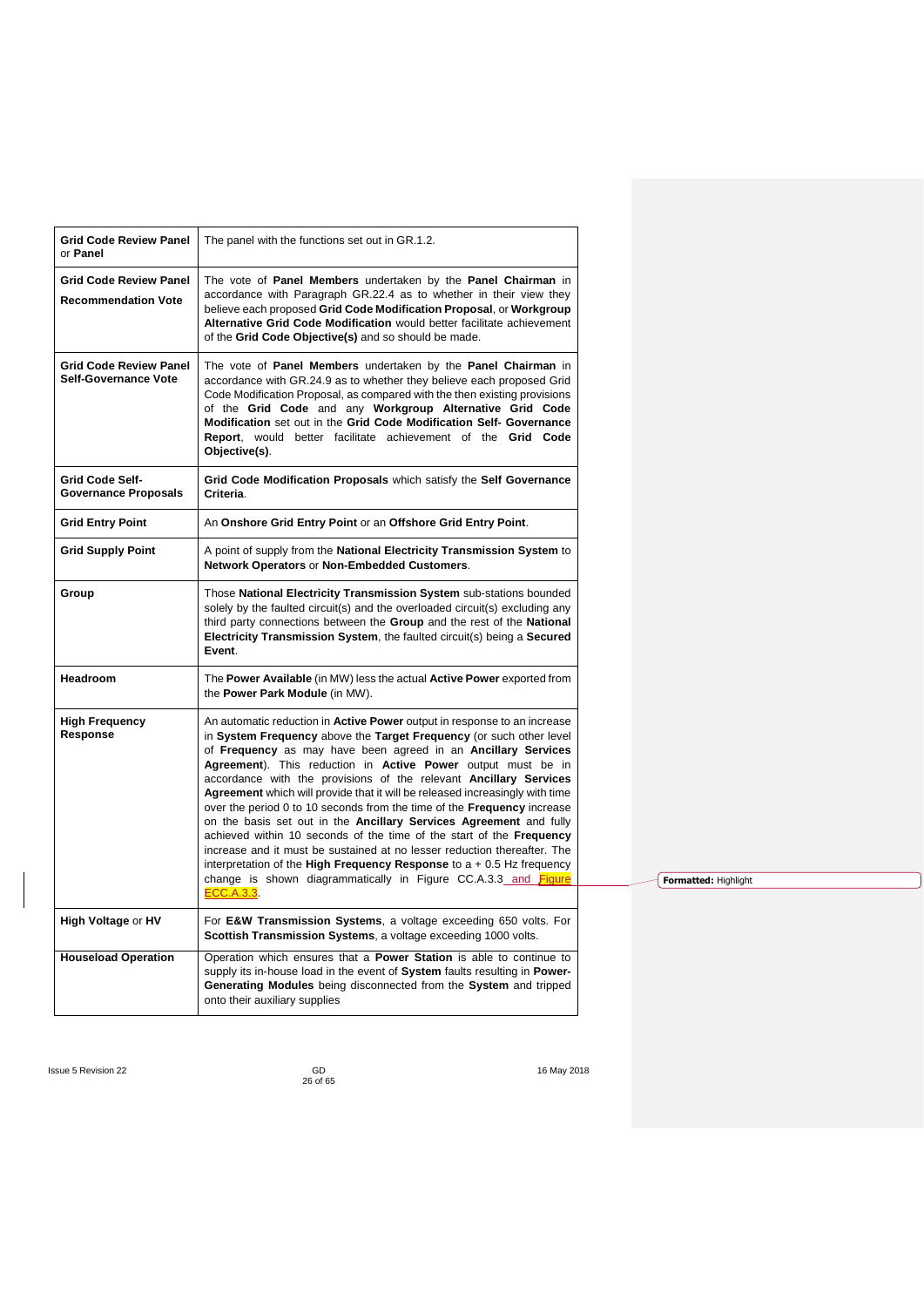| <b>HV Connections</b>                      | Apparatus connected at the same voltage as that of the National<br>Electricity Transmission System, including Users' circuits, the higher<br>voltage windings of Users' transformers and associated connection<br>Apparatus.                                                                                                                                                                                                                                                                                                               |
|--------------------------------------------|--------------------------------------------------------------------------------------------------------------------------------------------------------------------------------------------------------------------------------------------------------------------------------------------------------------------------------------------------------------------------------------------------------------------------------------------------------------------------------------------------------------------------------------------|
| <b>HVDC Converter</b>                      | Any EU Code User Apparatus used to convert alternating current<br>electricity to direct current electricity, or vice versa. An <b>HVDC Converter</b><br>is a standalone operative configuration at a single site comprising one or<br>more converter bridges, together with one or more converter transformers,<br>reactors, converter control equipment, essential protective and switching<br>devices and auxiliaries, if any, used for conversion. In a bipolar<br>arrangement, an HVDC Converter represents the bipolar configuration. |
| <b>HVDC Converter Station</b>              | Part of an HVDC System which consists of one or more HVDC<br><b>Converters</b> installed in a single location together with buildings, reactors,<br>filters reactive power devices, control, monitoring, protective, measuring<br>and auxiliary equipment.                                                                                                                                                                                                                                                                                 |
| <b>HVDC Equipment</b>                      | Collectively means an HVDC System and a DC Connected Power Park<br>Module and a Remote End HVDC Converter Station.                                                                                                                                                                                                                                                                                                                                                                                                                         |
| <b>HVDC Interface Point</b>                | A point at which HVDC Plant and Apparatus is connected to an AC<br>System at which technical specifications affecting the performance of the<br>Plant and Apparatus can be prescribed.                                                                                                                                                                                                                                                                                                                                                     |
| <b>HVDC System</b>                         | An electrical power system which transfers energy in the form of high<br>voltage direct current between two or more alternating current (AC) buses<br>and comprises at least two HVDC Converter Stations with DC<br>Transmission lines or cables between the HVDC Converter Stations.                                                                                                                                                                                                                                                      |
| <b>HVDC System Owner</b>                   | A party who owns and is responsible for an HVDC System. For the<br>avoidance of doubt a DC Connected Power Park Module owner would<br>be treated as a Generator.                                                                                                                                                                                                                                                                                                                                                                           |
| <b>HP Turbine Power</b><br><b>Fraction</b> | Ratio of steady state mechanical power delivered by the HP turbine to the<br>total steady state mechanical power delivered by the total steam turbine at<br>Registered Capacity or Maximum Capacity.                                                                                                                                                                                                                                                                                                                                       |
| IEC                                        | International Electrotechnical Commission.                                                                                                                                                                                                                                                                                                                                                                                                                                                                                                 |
| <b>IEC Standard</b>                        | A standard approved by the International Electrotechnical Commission.                                                                                                                                                                                                                                                                                                                                                                                                                                                                      |
| <b>Implementation Date</b>                 | Is the date and time for implementation of an Approved Modification as<br>specified in accordance with Paragraph GR.25.3.                                                                                                                                                                                                                                                                                                                                                                                                                  |
| <b>Implementing Safety</b><br>Co-ordinator | The Safety Co-ordinator implementing Safety Precautions.                                                                                                                                                                                                                                                                                                                                                                                                                                                                                   |
| <b>Import Usable</b>                       | That portion of <b>Registered Import Capacity</b> which is expected to be<br>available and which is not unavailable due to a Planned Outage.                                                                                                                                                                                                                                                                                                                                                                                               |
| <b>Incident Centre</b>                     | A centre established by <b>NGET</b> or a User as the focal point in NGET or in<br>that User, as the case may be, for the communication and dissemination<br>of information between the senior management representatives of NGET,<br>or of that User, as the case may be, and the relevant other parties during<br>a Joint System Incident in order to avoid overloading NGET's, or that<br><b>User's</b> , as the case may be, existing operational/control arrangements.                                                                 |
| Independent Back-Up<br><b>Protection</b>   | A Back-Up Protection system which utilises a discrete relay, different<br>current transformers and an alternate operating principle to the Main<br><b>Protection</b> systems(s) such that it can operate autonomously in the event<br>of a failure of the Main Protection.                                                                                                                                                                                                                                                                 |
| <b>Issue 5 Revision 22</b>                 | GD<br>16 May 2018                                                                                                                                                                                                                                                                                                                                                                                                                                                                                                                          |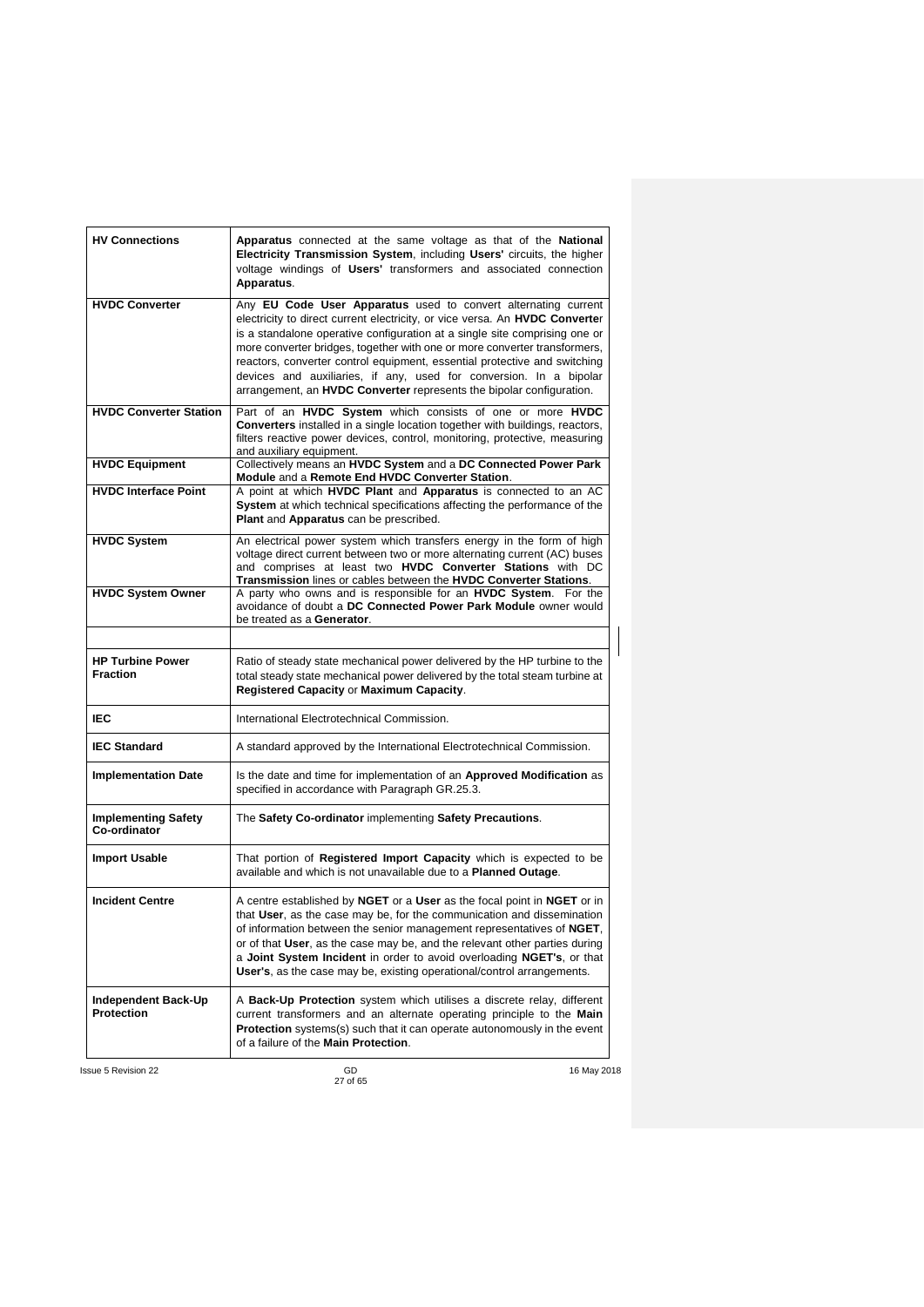| <b>Independent Main</b><br>Protection                 | A Main Protection system which utilises a physically discrete relay and<br>different current transformers to any other Main Protection.                                                                                                                                                                                                                                                                                                                                |
|-------------------------------------------------------|------------------------------------------------------------------------------------------------------------------------------------------------------------------------------------------------------------------------------------------------------------------------------------------------------------------------------------------------------------------------------------------------------------------------------------------------------------------------|
| <b>Indicated Constraint</b><br><b>Boundary Margin</b> | The difference between a constraint boundary transfer limit and the<br>difference between the sum of BM Unit Maximum Export Limits and the<br>forecast of local Demand within the constraint boundary.                                                                                                                                                                                                                                                                 |
| <b>Indicated Imbalance</b>                            | The difference between the sum of Physical Notifications for BM Units<br>comprising Generating Units or CCGT Modules or Power Generating<br>Modules or Electricity Storage Modules and the forecast of Demand for<br>the whole or any part of the System.                                                                                                                                                                                                              |
| <b>Indicated Margin</b>                               | The difference between the sum of BM Unit Maximum Export Limits<br>submitted and the forecast of Demand for the whole or any part of the<br>System                                                                                                                                                                                                                                                                                                                     |
| <b>Installation Document</b>                          | A simple structured document containing information about a Type A<br>Power Generating Module or a Demand Unit or a Type A Electricity<br>Storage Module, with demand response connected below 1000 V, and                                                                                                                                                                                                                                                             |
|                                                       | confirming its compliance with the relevant requirements                                                                                                                                                                                                                                                                                                                                                                                                               |
| <b>Instructor Facilities</b>                          | A device or system which gives certain Transmission Control Centre<br>instructions with an audible or visible alarm, and incorporates the means<br>to return message acknowledgements to the Transmission Control<br>Centre                                                                                                                                                                                                                                            |
| <b>Integral Equipment Test</b><br>or <b>IET</b>       | A test on equipment, associated with Plant and/or Apparatus, which takes<br>place when that Plant and/or Apparatus forms part of a Synchronised<br>System and which, in the reasonable judgement of the person wishing to<br>perform the test, may cause an Operational Effect.                                                                                                                                                                                        |
| Intellectual Property" or<br>"IPRs                    | Patents, trade marks, service marks, rights in designs, trade names,<br>copyrights and topography rights (whether or not any of the same are<br>registered and including applications for registration of any of the same)<br>and rights under licences and consents in relation to any of the same and<br>all rights or forms of protection of a similar nature or having equivalent or<br>similar effect to any of the same which may subsist anywhere in the world. |
| Interconnection<br>Agreement                          | An agreement made between NGET and an Externally Interconnected<br>System Operator and/or an Interconnector User and/or other relevant<br>persons for the External Interconnection relating to an External<br>Interconnection and/or an agreement under which an Interconnector<br>User can use an External Interconnection.                                                                                                                                           |
| <b>Interconnector Export</b><br>Capacity              | In relation to an External Interconnection means the (daily or weekly)<br>forecast value (in MW) at the time of the (daily or weekly) peak demand,<br>of the maximum level at which the <b>External Interconnection</b> can export<br>to the Grid Entry Point.                                                                                                                                                                                                         |
| <b>Interconnector Import</b><br>Capacity              | In relation to an <b>External Interconnection</b> means the (daily or weekly)<br>forecast value (in MW) at the time of the (daily or weekly) peak demand of<br>the maximum level at which the External Interconnection can import from<br>the Grid Entry Point.                                                                                                                                                                                                        |
| <b>Interconnector Owner</b>                           | Has the meaning given to the term in the Connection and Use of System<br>Code.                                                                                                                                                                                                                                                                                                                                                                                         |

 $\overline{\phantom{a}}$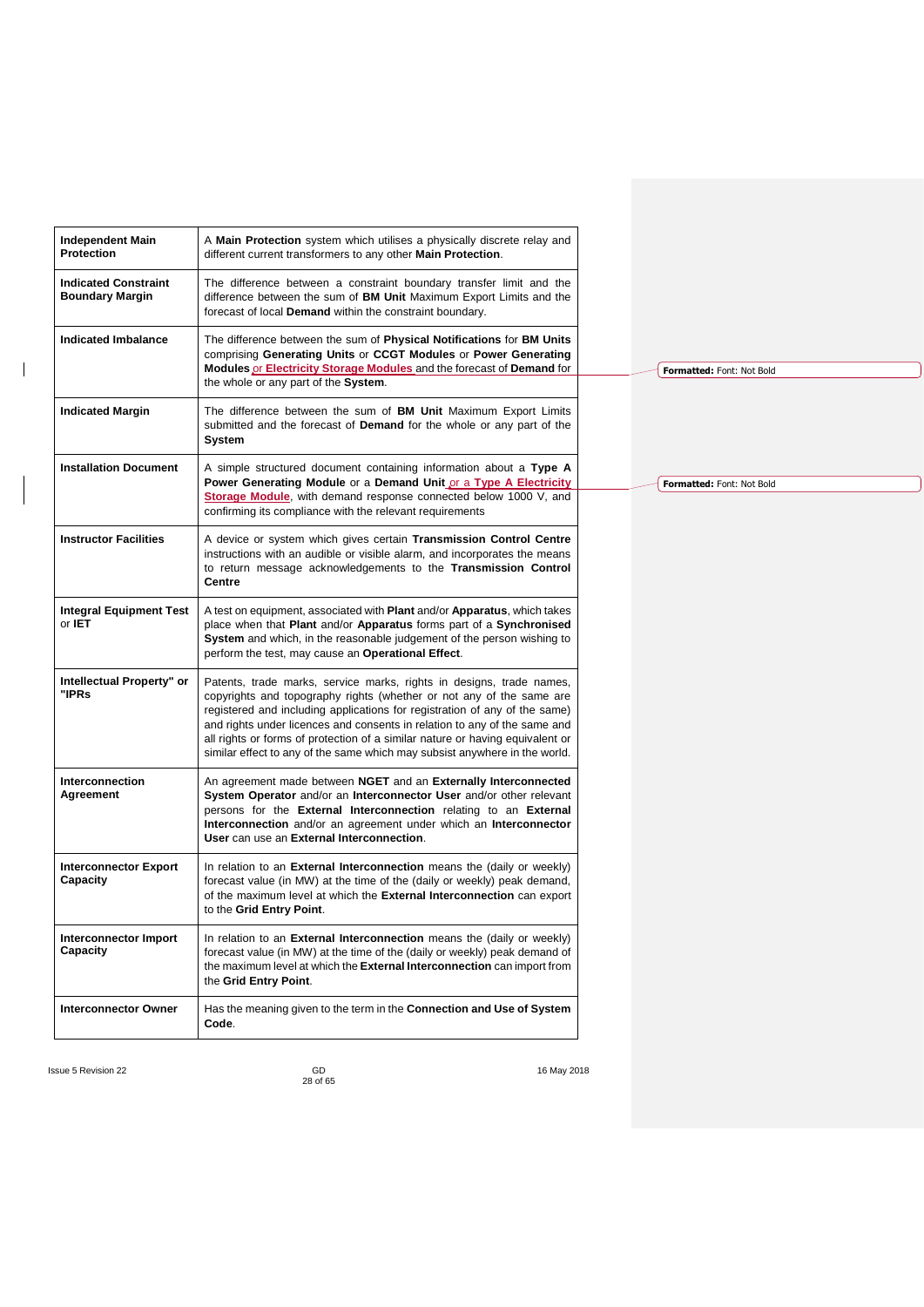| <b>Interconnector User</b>                                   | Has the meaning set out in the <b>BSC</b> .                                                                                                                                                                                                                                                                                                                                                                                                                              |                           |
|--------------------------------------------------------------|--------------------------------------------------------------------------------------------------------------------------------------------------------------------------------------------------------------------------------------------------------------------------------------------------------------------------------------------------------------------------------------------------------------------------------------------------------------------------|---------------------------|
| <b>Interface Agreement</b>                                   | Has the meaning set out in the CUSC.                                                                                                                                                                                                                                                                                                                                                                                                                                     |                           |
| <b>Interface Point</b>                                       | As the context admits or requires either;                                                                                                                                                                                                                                                                                                                                                                                                                                |                           |
|                                                              | the electrical point of connection between an Offshore<br>(a)<br>Transmission System and an Onshore Transmission System,<br>or                                                                                                                                                                                                                                                                                                                                           |                           |
|                                                              | (b)<br>the electrical point of connection between an Offshore<br>Transmission System and a Network Operator's User System.                                                                                                                                                                                                                                                                                                                                               |                           |
| <b>Interface Point Capacity</b>                              | The maximum amount of <b>Active Power</b> transferable at the <b>Interface Point</b><br>as declared by a User under the OTSDUW Arrangements expressed in<br>whole MW.                                                                                                                                                                                                                                                                                                    |                           |
| <b>Interface Point Target</b><br><b>Voltage/Power factor</b> | The nominal target voltage/power factor at an Interface Point which a<br>Network Operator requires NGET to achieve by operation of the relevant<br><b>Offshore Transmission System.</b>                                                                                                                                                                                                                                                                                  |                           |
| <b>Interim Operational</b><br>Notification or ION            | A notification from NGET to a Generator or DC Converter Station owner<br>or HVDC System Operator or Electricity Storage Facility Owner                                                                                                                                                                                                                                                                                                                                   | Formatted: Font: Bold     |
|                                                              | acknowledging that the User has demonstrated compliance, except for the<br><b>Unresolved Issues:</b>                                                                                                                                                                                                                                                                                                                                                                     |                           |
|                                                              | with the Grid Code, and<br>(a)                                                                                                                                                                                                                                                                                                                                                                                                                                           |                           |
|                                                              | where applicable, with Appendices F1 to F5 of the Bilateral<br>(b)<br>Agreement,                                                                                                                                                                                                                                                                                                                                                                                         |                           |
|                                                              | in each case in respect of the Plant and Apparatus (including OTSUA)<br>specified in such notification and provided that in the case of the OTSDUW<br>Arrangements such notification shall be provided to a Generator in two<br>parts dealing with the OTSUA and Generator's Plant and Apparatus<br>(called respectively "Interim Operational Notification Part A" or "ION A"<br>and "Interim Operational Notification Part B" or "ION B") as provided<br>for in the CP. |                           |
| <b>Intermittent Power</b><br><b>Source</b>                   | The primary source of power for a Generating Unit or Power Generating<br>Module that can not be considered as controllable, e.g. wind, wave or<br>solar.                                                                                                                                                                                                                                                                                                                 | Formatted: Font: Not Bold |
| Intertripping                                                | The tripping of circuit-breaker(s) by commands initiated from<br>(a)<br><b>Protection</b> at a remote location independent of the state of the local<br>Protection; or                                                                                                                                                                                                                                                                                                   |                           |
|                                                              | (b)<br>Operational Intertripping.                                                                                                                                                                                                                                                                                                                                                                                                                                        |                           |
| <b>Intertrip Apparatus</b>                                   | Apparatus which performs Intertripping.                                                                                                                                                                                                                                                                                                                                                                                                                                  |                           |
| <b>IP Turbine Power</b><br><b>Fraction</b>                   | Ratio of steady state mechanical power delivered by the IP turbine to the<br>total steady state mechanical power delivered by the total steam turbine at<br>Registered Capacity or Maximum Capacity.                                                                                                                                                                                                                                                                     |                           |
| <b>Isolating Device</b>                                      | A device for achieving <b>Isolation</b> .                                                                                                                                                                                                                                                                                                                                                                                                                                |                           |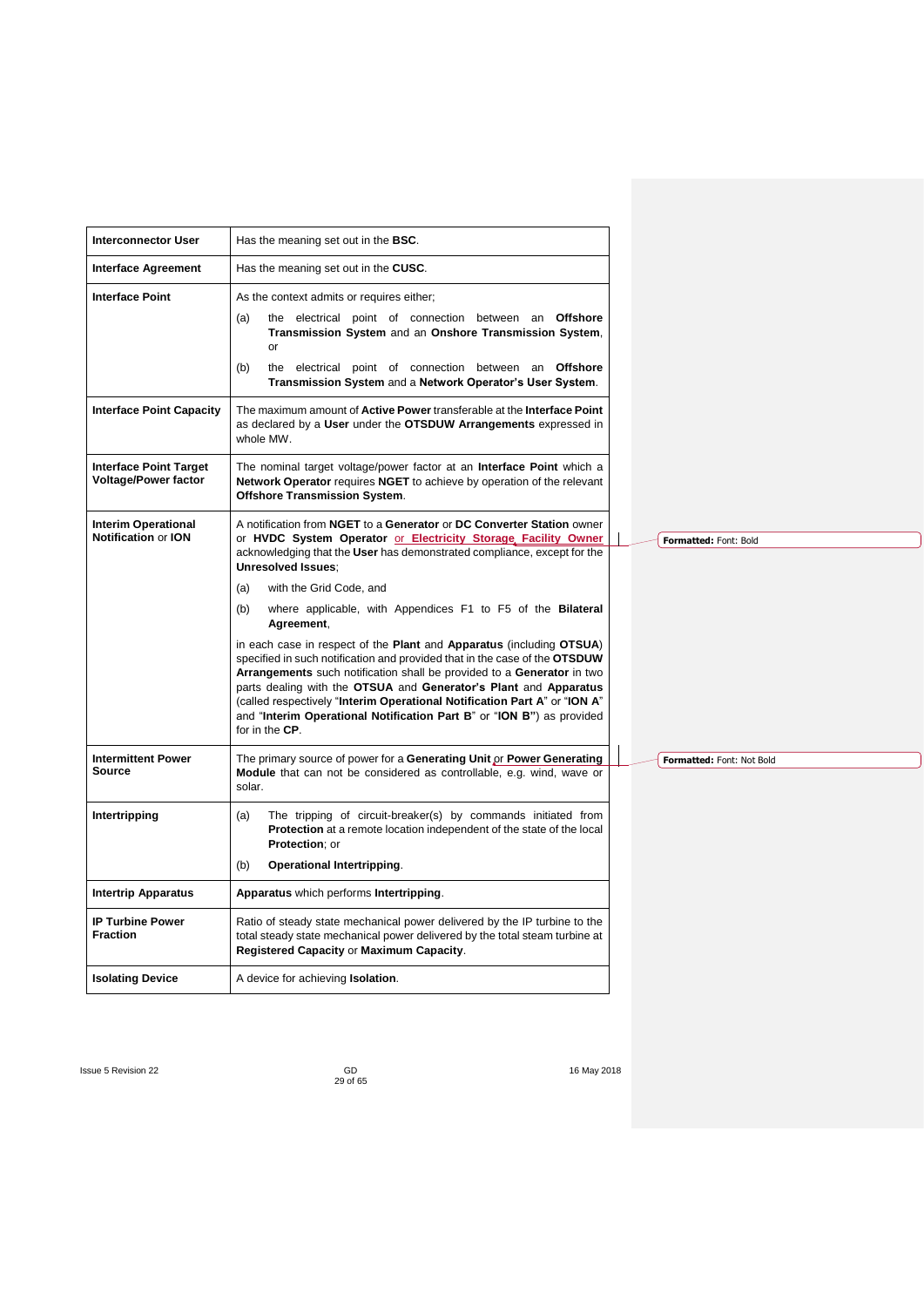| Isolation             | The disconnection of HV Apparatus (as defined in OC8A.1.6.2 and<br>OC8B.1.7.2) from the remainder of the System in which that HV<br>Apparatus is situated by either of the following:                                                                                                                                                                                                                                                                                                                                                                                                                                                            |                           |
|-----------------------|--------------------------------------------------------------------------------------------------------------------------------------------------------------------------------------------------------------------------------------------------------------------------------------------------------------------------------------------------------------------------------------------------------------------------------------------------------------------------------------------------------------------------------------------------------------------------------------------------------------------------------------------------|---------------------------|
|                       | an <b>Isolating Device</b> maintained in an isolating position. The<br>(a)<br>isolating position must either be:                                                                                                                                                                                                                                                                                                                                                                                                                                                                                                                                 |                           |
|                       | maintained by immobilising and Locking the Isolating<br>(i)<br>Device in the isolating position and affixing a Caution Notice<br>to it. Where the <b>Isolating Device</b> is <b>Locked</b> with a Safety<br>Key, the Safety Key must be secured in a Key Safe and the<br>Key Safe Key must be, where reasonably practicable, given<br>to the authorised site representative of the <b>Requesting</b><br>Safety Co-Ordinator and is to be retained in safe custody.<br>Where not reasonably practicable the Key Safe Key must be<br>retained by the authorised site representative of the<br>Implementing Safety Co-ordinator in safe custody; or |                           |
|                       | maintained and/or secured by such other method which must<br>(ii)<br>be in accordance with the Local Safety Instructions of<br>NGET or the Safety Rules of the Relevant Transmission<br>Licensee or that User, as the case may be; or                                                                                                                                                                                                                                                                                                                                                                                                            |                           |
|                       | an adequate physical separation which must be in accordance with<br>(b)<br>and maintained by the method set out in the Local Safety<br>Instructions of NGET or the Safety Rules of the Relevant<br>Transmission Licensee or that User, as the case may be.                                                                                                                                                                                                                                                                                                                                                                                       |                           |
| Joint BM Unit Data    | Has the meaning set out in the <b>BSC</b> .                                                                                                                                                                                                                                                                                                                                                                                                                                                                                                                                                                                                      |                           |
| Joint System Incident | An Event wherever occurring (other than on an Embedded Medium                                                                                                                                                                                                                                                                                                                                                                                                                                                                                                                                                                                    |                           |
|                       | Power Station or an Embedded Small Power Station or an Embedded                                                                                                                                                                                                                                                                                                                                                                                                                                                                                                                                                                                  | Formatted: Font: Not Bold |
|                       | Medium Electricity Storage Facility or an Embedded Small Electricity<br><b>Storage Facility</b> ) which, in the opinion of <b>NGET</b> or a User, has or may<br>have a serious and/or widespread effect, in the case of an <b>Event</b> on a<br>User(s) System(s) (other than on an Embedded Medium Power Station                                                                                                                                                                                                                                                                                                                                | Formatted: Font: Not Bold |
|                       | or Embedded Small Power Station or an Embedded Medium<br><b>Electricity Storage Facility or an Embedded Small Electricity Storage</b><br><b>Facility</b> ), on the National Electricity Transmission System, and in the<br>case of an Event on the National Electricity Transmission System, on<br>a User(s) System(s) (other than on an Embedded Medium Power                                                                                                                                                                                                                                                                                   | Formatted: Font: Not Bold |
|                       | Station or Embedded Small Power Station or an Embedded Medium<br><b>Electricity Storage Facility or an Embedded Small Electricity Storage</b><br>Facility).                                                                                                                                                                                                                                                                                                                                                                                                                                                                                      | Formatted: Font: Not Bold |
| <b>Key Safe</b>       | A device for the secure retention of keys.                                                                                                                                                                                                                                                                                                                                                                                                                                                                                                                                                                                                       |                           |
| <b>Key Safe Key</b>   | A key unique at a <b>Location</b> capable of operating a lock, other than a<br>control lock, on a Key Safe.                                                                                                                                                                                                                                                                                                                                                                                                                                                                                                                                      |                           |
|                       |                                                                                                                                                                                                                                                                                                                                                                                                                                                                                                                                                                                                                                                  |                           |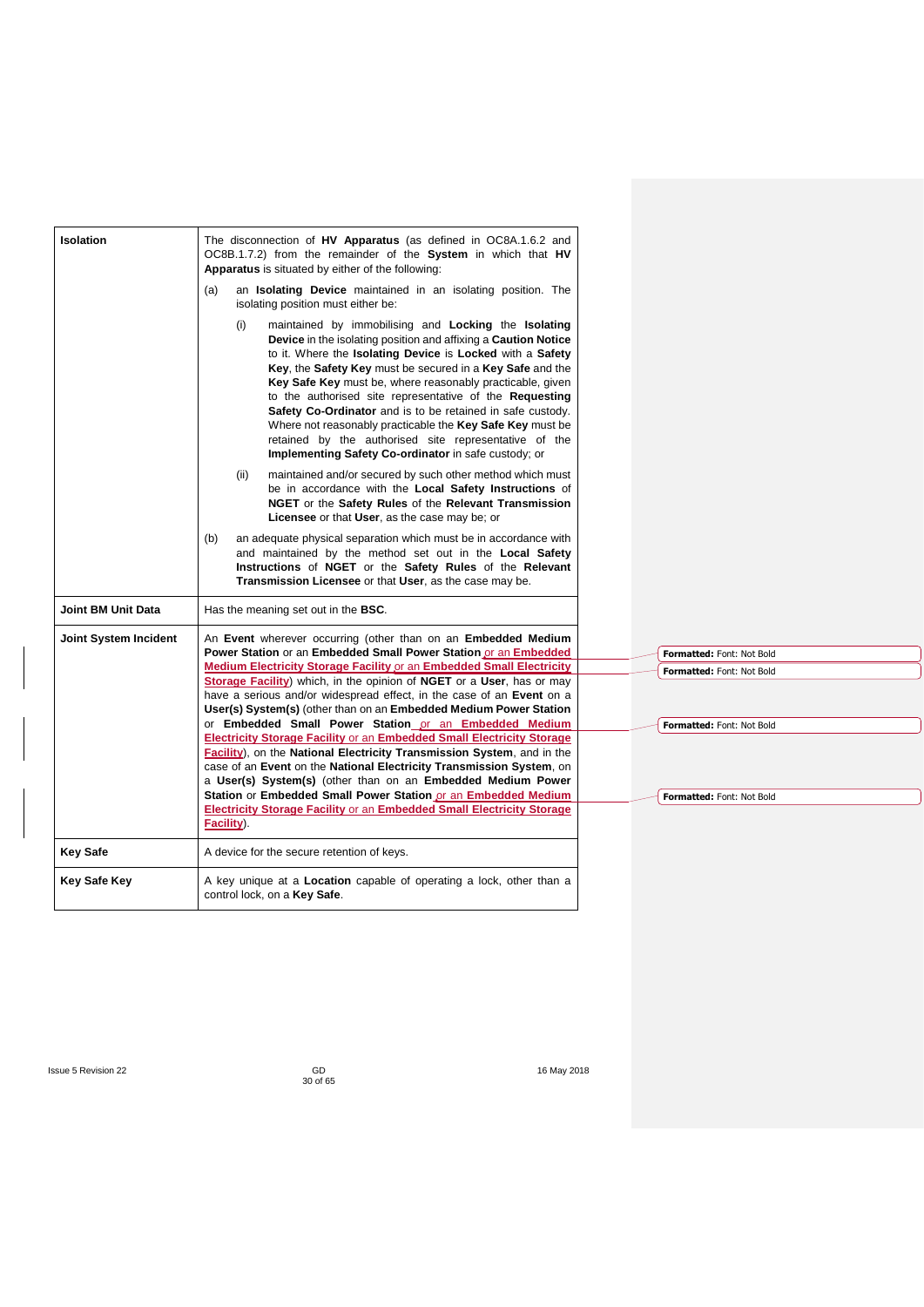| <b>Large Electricity</b> | An Electricity Storage Facility which is                                                                                  |
|--------------------------|---------------------------------------------------------------------------------------------------------------------------|
| <b>Storage Facility</b>  | directly connected to:<br>(a)                                                                                             |
|                          | NGET's Transmission System where such Electricity<br>(i)                                                                  |
|                          | Storage Facility has a Registered Capacity of 100MW or                                                                    |
|                          | more; or                                                                                                                  |
|                          | (ii) SPT's Transmission System where such Electricity                                                                     |
|                          | Storage Facility has a Registered Capacity of 30MW or<br>more; or                                                         |
|                          | (iii) SHETL's Transmission System where such Electricity                                                                  |
|                          | Storage Facility has a Registered Capacity of 10MW or                                                                     |
|                          | more; or                                                                                                                  |
|                          | (iv) an Offshore Transmission System where such Electricity                                                               |
|                          | Storage Facility has a Registered Capacity of 10MW or<br>more;                                                            |
|                          | or.                                                                                                                       |
|                          | <b>Embedded within a User System (or part thereof) where such User</b><br>(b)                                             |
|                          | System (or part thereof) is connected under normal operating                                                              |
|                          | conditions to:                                                                                                            |
|                          | NGET's Transmission System and such Electricity<br>(i)<br>Storage Facility has a Registered Capacity of 100MW or          |
|                          | more; or                                                                                                                  |
|                          | (ii) SPT's Transmission System and such Electricity Storage                                                               |
|                          | Facility has a Registered Capacity of 30MW or more; or                                                                    |
|                          | SHETL's Transmission System and such Electricity<br>(iii)                                                                 |
|                          | Storage Facility has a Registered Capacity of 10MW or<br>more;                                                            |
|                          | or.                                                                                                                       |
|                          | <b>Embedded within a User System (or part thereof) where the User</b><br>(c)                                              |
|                          | System (or part thereof) is not connected to the National                                                                 |
|                          | Electricity Transmission System, although such Electricity<br><b>Storage Facility is in:</b>                              |
|                          | NGET's Transmission Area where such Electricity                                                                           |
|                          | Storage Facility has a Registered Capacity of 100MW or                                                                    |
|                          | more; or                                                                                                                  |
|                          | (ii) SPT's Transmission Area where such Electricity Storage                                                               |
|                          | <b>Facility</b> has a <b>Registered Capacity</b> of 30MW or more; or                                                      |
|                          | <b>SHETL's Transmission Area where such Electricity</b><br>(iii)<br>Storage Facility has a Registered Capacity of 10MW or |
|                          | more;                                                                                                                     |
|                          | For the avoidance of doubt, a Large Electricity Storage Facility could                                                    |
|                          | comprise of Type A, Type B, Type C or Type D Electricity Storage<br><b>Modules</b>                                        |
|                          | Formatted: Font: Not Bold                                                                                                 |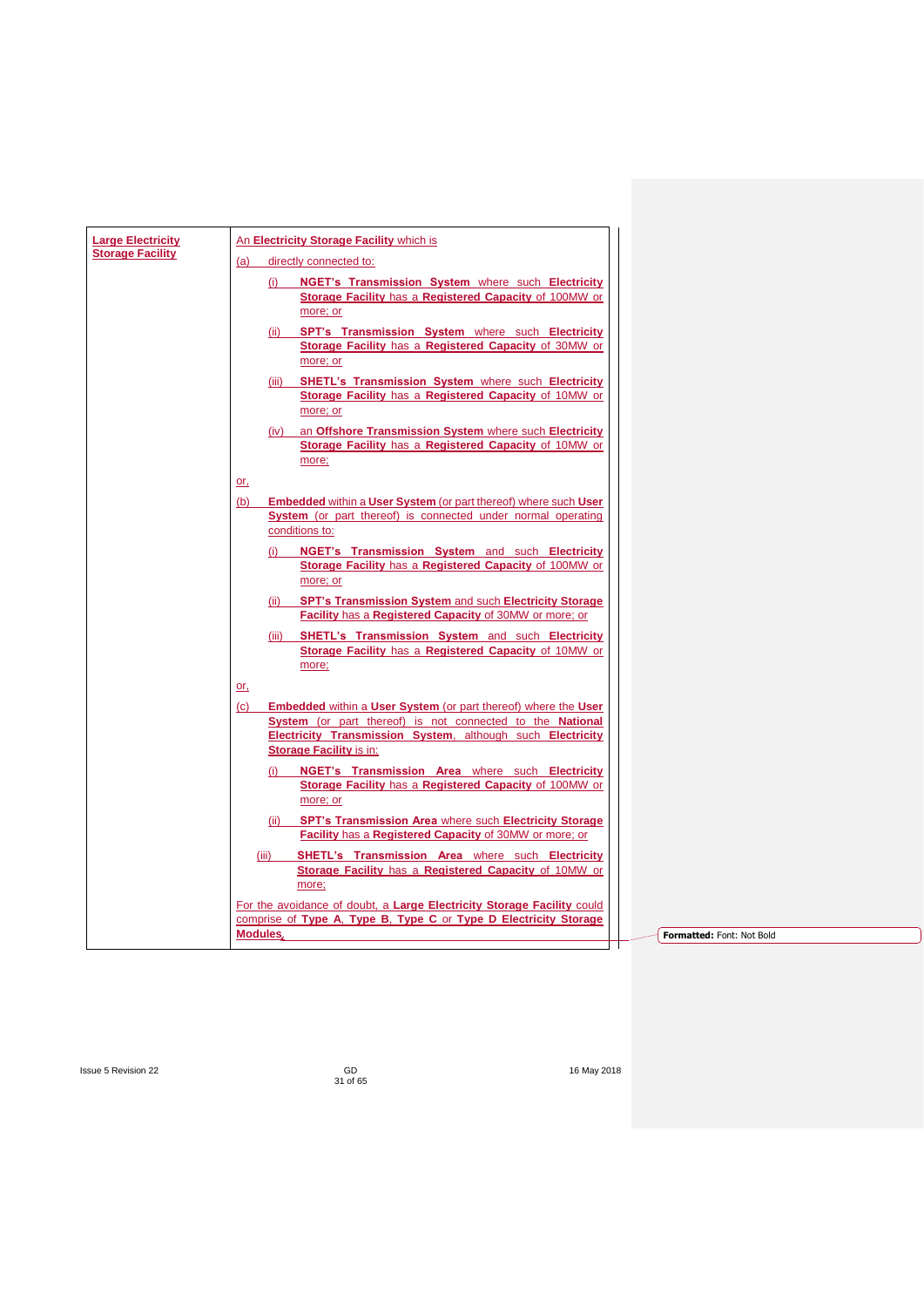| <b>Large Power Station</b> | A Power Station which is                                                                                                                                                                                            |
|----------------------------|---------------------------------------------------------------------------------------------------------------------------------------------------------------------------------------------------------------------|
|                            | directly connected to:<br>(a)                                                                                                                                                                                       |
|                            | (i)<br>NGET's Transmission System where such Power Station<br>has a Registered Capacity of 100MW or more; or                                                                                                        |
|                            | SPT's Transmission System where such Power Station<br>(ii)<br>has a Registered Capacity of 30MW or more; or                                                                                                         |
|                            | SHETL's Transmission System where such Power<br>(iii)<br>Station has a Registered Capacity of 10MW or more; or                                                                                                      |
|                            | an Offshore Transmission System where such Power<br>(iv)<br>Station has a Registered Capacity of 10MW or more;                                                                                                      |
|                            | or,                                                                                                                                                                                                                 |
|                            | Embedded within a User System (or part thereof) where such User<br>(b)<br>System (or part thereof) is connected under normal operating<br>conditions to:                                                            |
|                            | (i)<br>NGET's Transmission System and such Power Station<br>has a Registered Capacity of 100MW or more; or                                                                                                          |
|                            | SPT's Transmission System and such Power Station has<br>(ii)<br>a Registered Capacity of 30MW or more; or                                                                                                           |
|                            | SHETL's Transmission System and such Power Station<br>(iii)<br>has a <b>Registered Capacity</b> of 10MW or more;                                                                                                    |
|                            | or,                                                                                                                                                                                                                 |
|                            | <b>Embedded within a User System (or part thereof) where the User</b><br>(c)<br>System (or part thereof) is not connected to the National<br>Electricity Transmission System, although such Power Station<br>is in: |
|                            | (i)<br>NGET's Transmission Area where such Power Station has<br>a Registered Capacity of 100MW or more; or                                                                                                          |
|                            | SPT's Transmission Area where such Power Station has a<br>(ii)<br><b>Registered Capacity of 30MW or more; or</b>                                                                                                    |
|                            | (iii)(iv) SHETL's Transmission Area where such Power Station<br>has a Registered Capacity of 10MW or more;                                                                                                          |
|                            | For the avoidance of doubt a Large Power Station could comprise of any<br>Formatted: Highlight                                                                                                                      |
|                            | combination of Type A, Type B, Type C or Type D Power Generating<br><b>Modules or Type A. Type B. Type C or Type D Power Generating</b>                                                                             |
|                            | Modules and Type A, Type B, Type C or Type D Electricity Storage<br>Formatted: Font: Not Bold, Highlight                                                                                                            |
|                            | <b>Modules</b><br>Formatted: Highlight                                                                                                                                                                              |
| <b>Legal Challenge</b>     | Where permitted by law a judicial review in respect of the Authority's<br>decision to approve or not to approve a Grid Code Modification<br>Proposal.                                                               |
| Licence                    | Any licence granted to NGET or a Relevant Transmission Licensee or a<br>User, under Section 6 of the Act.                                                                                                           |
| <b>Licence Standards</b>   | Those standards set out or referred to in Condition C17 of NGET's<br>Transmission Licence and/or Condition D3 and/or Condition E16 of a<br>Relevant Transmission Licensee's Transmission Licence.                   |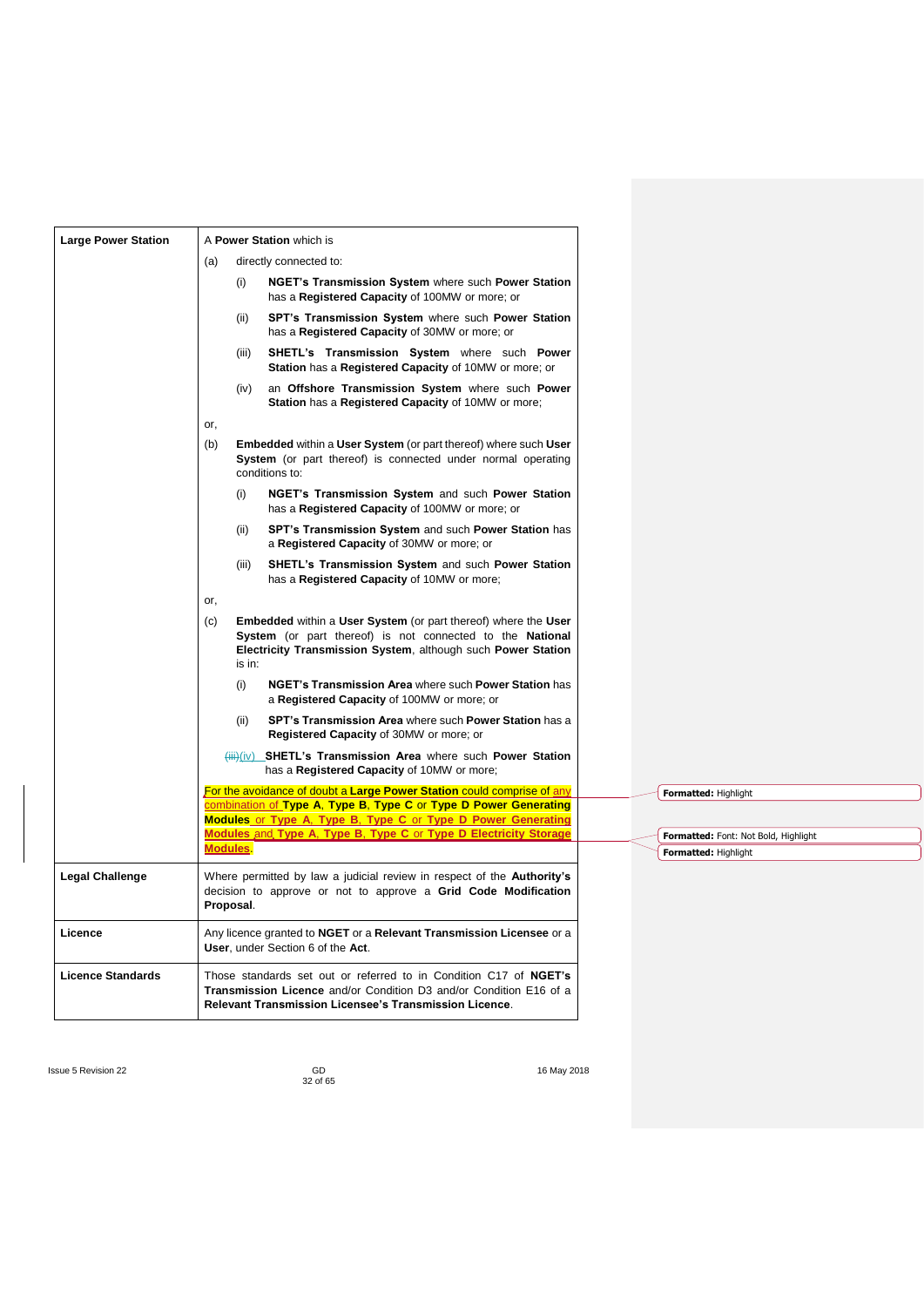| <b>Limited Frequency</b><br><b>Sensitive Mode</b>                                        | A mode whereby the operation of the Genset or Power Generating<br>Module or Electricity Storage Module (or DC Converter at a DC<br>Converter Station or HVDC Systems exporting Active Power to the<br>Total System) is Frequency insensitive except when the System<br>Frequency exceeds 50.4Hz, from which point Limited High Frequency<br>Response must be provided. For Power Generating Modules (including<br>DC Connected Power Park Modules), and HVDC Systems and<br><b>Electricity Storage Modules, operation in Limited Frequency Sensitive</b><br>Mode would require Limited Frequency Sensitive Mode<br>Overfrequency (LFSM-O) capability and Limited Frequency Senstive<br>Mode - Underfrequency (LFSM-U) capability. |  | Formatted: Font: Not Bold<br>Formatted: Font: Not Bold    |
|------------------------------------------------------------------------------------------|-----------------------------------------------------------------------------------------------------------------------------------------------------------------------------------------------------------------------------------------------------------------------------------------------------------------------------------------------------------------------------------------------------------------------------------------------------------------------------------------------------------------------------------------------------------------------------------------------------------------------------------------------------------------------------------------------------------------------------------|--|-----------------------------------------------------------|
| <b>Limited Frequency</b><br>Sensitive Mode-<br>Overfrequency or<br><b>LFSM-O</b>         | A Power Generating Module (including a DC Connected Power Park<br>Module) or HVDC System or Electricity Storage Module operating<br>mode which will result in <b>Active Power</b> output reduction in response to a<br>change in System Frequency above a certain value.                                                                                                                                                                                                                                                                                                                                                                                                                                                          |  | Formatted: Font: Bold                                     |
| <b>Limited Frequency</b><br>Sensitive Mode-<br><b>Underfrequency or</b><br><b>LFSM-U</b> | A Power Generating Module (including a DC Connected Power Park<br>Module) or HVDC System or Electricity Storage Module operating<br>mode which will result in Active Power output increase in response to a<br>change in System Frequency below a certain value.                                                                                                                                                                                                                                                                                                                                                                                                                                                                  |  | Formatted: Font: Bold                                     |
| <b>Limited High Frequency</b><br>Response                                                | A response of a Genset (or DC Converter at a DC Converter Station<br>exporting Active Power to the Total System) to an increase in System<br>Frequency above 50.4Hz leading to a reduction in Active Power in<br>accordance with the provisions of BC3.7.2.1                                                                                                                                                                                                                                                                                                                                                                                                                                                                      |  |                                                           |
| <b>Limited Operational</b><br>Notification or LON                                        | A notification from NGET to a Generator or DC Converter Station owner<br>or <b>HVDC System Owner</b> or <b>Electricity Storage Facility Owner</b> stating<br>that the User's Plant and/or Apparatus specified in such notification may<br>be, or is, unable to comply:<br>with the provisions of the Grid Code specified in the notice, and<br>(a)<br>where applicable, with Appendices F1 to F5 of the Bilateral<br>(b)<br>Agreement,<br>and specifying the Unresolved Issues.                                                                                                                                                                                                                                                   |  | Formatted: Font: Bold, Highlight<br>Formatted: Font: Bold |
| Load                                                                                     | The Active, Reactive or Apparent Power, as the context requires,<br>generated, transmitted or distributed.                                                                                                                                                                                                                                                                                                                                                                                                                                                                                                                                                                                                                        |  |                                                           |
| Loaded                                                                                   | Supplying electrical power to the System.                                                                                                                                                                                                                                                                                                                                                                                                                                                                                                                                                                                                                                                                                         |  |                                                           |
| <b>Load Factor</b>                                                                       | The ratio of the actual output of a Generating Unit or Power Generating<br>Module or Electricity Storage Module to the possible maximum output<br>of that Generating Unit or Power Generating Module or Electricity<br><b>Storage Module</b>                                                                                                                                                                                                                                                                                                                                                                                                                                                                                      |  | Formatted: Font: Bold<br><b>Formatted: Font: Not Bold</b> |
| <b>Load Management</b><br><b>Block</b>                                                   | A block of <b>Demand</b> controlled by a <b>Supplier</b> or other party through the<br>means of radio teleswitching or by some other means.                                                                                                                                                                                                                                                                                                                                                                                                                                                                                                                                                                                       |  |                                                           |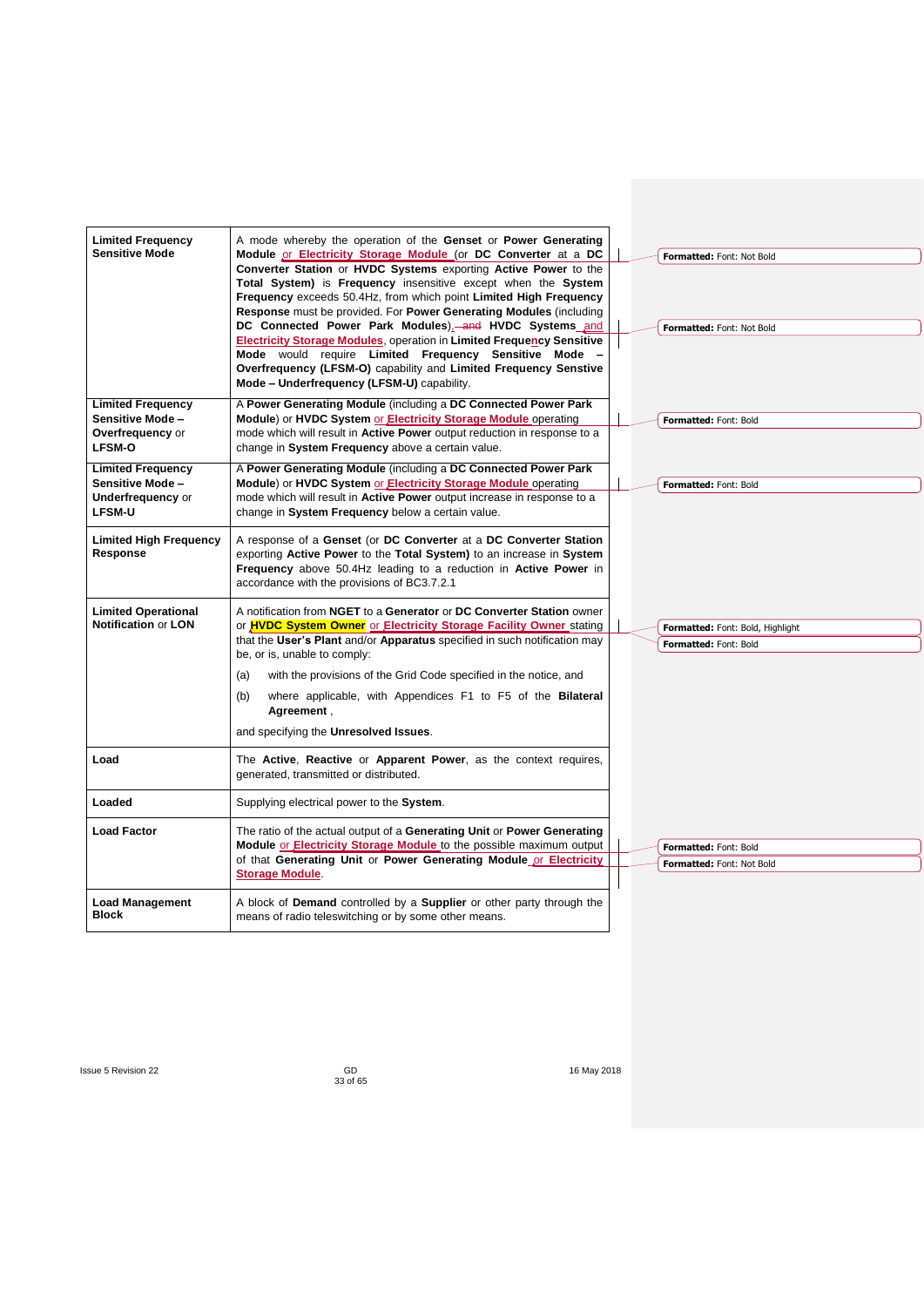| <b>Local Joint Restoration</b>                     | A plan produced under OC9.4.7.12 detailing the agreed method and                                                                                           |                           |
|----------------------------------------------------|------------------------------------------------------------------------------------------------------------------------------------------------------------|---------------------------|
| Plan                                               | procedure by which a Genset at a Black Start Station or Black Start                                                                                        | Formatted: Font: Bold     |
|                                                    | <b>Electricity Storage Facility (possibly with other Gensets at that Black</b><br>Start Station or Black Start Electricity Storage Facility) will energise |                           |
|                                                    | part of the Total System and meet complementary blocks of local                                                                                            | Formatted: Font: Not Bold |
|                                                    | Demand so as to form a Power Island.                                                                                                                       |                           |
|                                                    | In Scotland, the plan may also: cover more than one <b>Black Start Station</b> ,                                                                           | Formatted: Font: Not Bold |
|                                                    | or Black Start Electricity Storage Facility; include Gensets other than                                                                                    |                           |
|                                                    | those at a Black Start Station or Black Start Electricity Storage Facility<br>and cover the creation of one or more <b>Power Islands</b> .                 |                           |
|                                                    |                                                                                                                                                            |                           |
| <b>Local Safety</b><br><b>Instructions</b>         | For safety co-ordination in England and Wales, instructions on each User<br>Site and Transmission Site, approved by the relevant NGET or User's            |                           |
|                                                    | manager, setting down the methods of achieving the objectives of NGET's                                                                                    |                           |
|                                                    | or the User's Safety Rules, as the case may be, to ensure the safety of                                                                                    |                           |
|                                                    | personnel carrying out work or testing on Plant and/or Apparatus on                                                                                        |                           |
|                                                    | which his Safety Rules apply and, in the case of a User, any other<br>document(s) on a User Site which contains rules with regard to                       |                           |
|                                                    | maintaining or securing the isolating position of an <b>Isolating Device</b> , or                                                                          |                           |
|                                                    | maintaining a physical separation or maintaining or securing the position                                                                                  |                           |
|                                                    | of an Earthing Device.                                                                                                                                     |                           |
| <b>Local Switching</b>                             | A procedure produced under OC7.6 detailing the agreed arrangements in                                                                                      |                           |
| Procedure                                          | respect of carrying out of Operational Switching at Connection Sites                                                                                       |                           |
|                                                    | and parts of the National Electricity Transmission System adjacent to<br>those Connection Sites.                                                           |                           |
|                                                    |                                                                                                                                                            |                           |
| <b>Localised Negative</b>                          | That margin of Active Power sufficient to allow transfers to and from a                                                                                    |                           |
| <b>Reserve Active Power</b><br>Margin or Localised | System Constraint Group (as the case may be) to be contained within<br>such reasonable limit as NGET may determine.                                        |                           |
| <b>NRAPM</b>                                       |                                                                                                                                                            |                           |
| Location                                           | Any place at which Safety Precautions are to be applied.                                                                                                   |                           |
| Locked                                             | A condition of HV Apparatus that cannot be altered without the operation                                                                                   |                           |
|                                                    | of a locking device.                                                                                                                                       |                           |
| Locking                                            | The application of a locking device which enables HV Apparatus to be                                                                                       |                           |
|                                                    | Locked.                                                                                                                                                    |                           |
|                                                    |                                                                                                                                                            |                           |
| Low Frequency Relay                                | Has the same meaning as Under Frequency Relay.                                                                                                             |                           |
| Low Voltage or LV                                  | For E&W Transmission Systems a voltage not exceeding 250 volts. For                                                                                        |                           |
|                                                    | Scottish Transmission Systems, a voltage exceeding 50 volts but not                                                                                        |                           |
|                                                    | exceeding 1000 volts.                                                                                                                                      |                           |
| LV Side of the Offshore                            | Unless otherwise specified in the Bilateral Agreement, the busbar on the                                                                                   |                           |
| <b>Platform</b>                                    | Offshore Platform (typically 33kV) at which the relevant Offshore Grid                                                                                     |                           |
|                                                    | <b>Entry Point is located.</b>                                                                                                                             |                           |
|                                                    |                                                                                                                                                            |                           |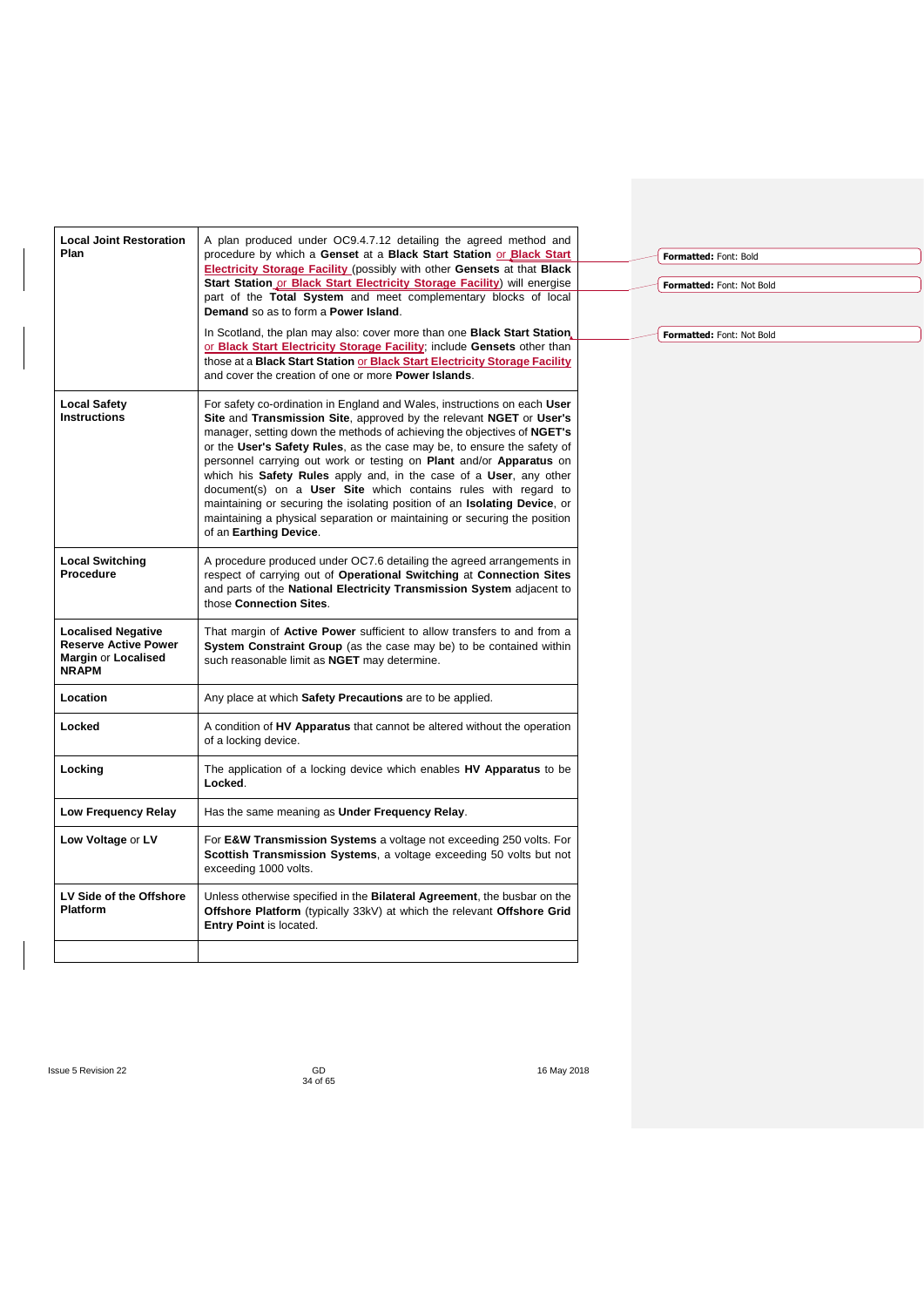| <b>Main Plant and</b><br><b>Apparatus</b>                          | In respect of a Power Station (including Power Stations comprising of<br>DC Connected Power Park Modules) is one or more of the principe items<br>of Plant or Apparatus required to convert the primary source of energy<br>into electricity.                                                                                                                                                                                                                                                                                                                                                                  |  |                                                    |
|--------------------------------------------------------------------|----------------------------------------------------------------------------------------------------------------------------------------------------------------------------------------------------------------------------------------------------------------------------------------------------------------------------------------------------------------------------------------------------------------------------------------------------------------------------------------------------------------------------------------------------------------------------------------------------------------|--|----------------------------------------------------|
|                                                                    | In respect of HVDC Systems or DC Converters or Transmission DC<br>Converters is one of the principe items of Plant or Apparatus used to<br>convert high voltage direct current to high voltage alternating current or<br>visa versa. (Not required for Storage)                                                                                                                                                                                                                                                                                                                                                |  | Formatted: Font: Italic, Highlight                 |
| <b>Main Protection</b>                                             | A Protection system which has priority above other Protection in initiating<br>either a fault clearance or an action to terminate an abnormal condition in<br>a power system.                                                                                                                                                                                                                                                                                                                                                                                                                                  |  |                                                    |
| Manufacturer's Data &<br><b>Performance Report</b>                 | A report submitted by a manufacturer to <b>NGET</b> relating to a specific version<br>of a Power Park Unit or Electricity Storage Unit demonstrating the<br>performance characteristics of such Power Park Unit or Electricity<br>Storage Unit in respect of which NGET has evaluated its relevance for the<br>purposes of the Compliance Processes.                                                                                                                                                                                                                                                           |  | Formatted: Font: Bold<br>Formatted: Font: Bold     |
| <b>Manufacturer's Test</b><br><b>Certificates</b>                  | A certificate prepared by a manufacturer which demonstrates that its<br>Power Generating Module or Electricity Storage Module has                                                                                                                                                                                                                                                                                                                                                                                                                                                                              |  | Formatted: Font: Bold                              |
|                                                                    | undergone appropriate tests and conforms to the performance<br>requirements expected by NGET in satisfying its compliance requirements<br>and thereby satisfies the appropriate requirments of the Grid Code and<br><b>Bilateral Agreement.</b>                                                                                                                                                                                                                                                                                                                                                                |  | Formatted: Font: Bold                              |
| <b>Market Operation Data</b><br><b>Interface System</b><br>(MODIS) | A computer system operated by NGET and made available for use by<br>Customers connected to or using the National Electricity Transmission<br>System for the purpose of submitting EU Transparency Availability Data<br>to NGET.                                                                                                                                                                                                                                                                                                                                                                                |  |                                                    |
| <b>Market Suspension</b><br><b>Threshold</b>                       | Has the meaning given to the term 'Market Suspension Threshold' in<br>Section G of the BSC.                                                                                                                                                                                                                                                                                                                                                                                                                                                                                                                    |  |                                                    |
| <b>Material Effect</b>                                             | An effect causing NGET or a Relevant Transmission Licensee to effect<br>any works or to alter the manner of operation of Transmission Plant<br>and/or Transmission Apparatus at the Connection Site (which term<br>shall, in this definition and in the definition of "Modification" only, have the<br>meaning ascribed thereto in the CUSC) or the site of connection or a User<br>to effect any works or to alter the manner of operation of its Plant and/or<br>Apparatus at the Connection Site or the site of connection which in either<br>case involves that party in expenditure of more than £10,000. |  |                                                    |
| <b>Materially Affected Party</b>                                   | Any person or class of persons designated by the <b>Authority</b> as such.                                                                                                                                                                                                                                                                                                                                                                                                                                                                                                                                     |  |                                                    |
| <b>Maximum Export</b><br>Capacity                                  | The maximum continuous <b>Apparent Power</b> expressed in MVA and<br>maximum continuous Active Power expressed in MW which can flow from<br>an Offshore Transmission System connected to a Network Operator's<br>User System, to that User System.                                                                                                                                                                                                                                                                                                                                                             |  |                                                    |
| <b>Maximum Capacity or</b><br>$P_{\text{max}}$                     | The maximum continuous Active Power which a Power Generating<br>Module or Electricity Storage Module can produce, less any demand<br>associated solely with facilitating the operation of that Power Generating<br>Module or <b>Electricity Storage Module</b> and not fed into the System.                                                                                                                                                                                                                                                                                                                    |  | Formatted: Font: Not Bold<br>Formatted: Font: Bold |
| <b>Maximum Generation</b><br>Service or MGS                        | A service utilised by NGET in accordance with the CUSC and the<br>Balancing Principles Statement in operating the Total System.                                                                                                                                                                                                                                                                                                                                                                                                                                                                                |  |                                                    |

Issue 5 Revision 22 GD CONSERVERSIAN CONSERVERSE CONSERVERSE AND THE SERVERSE OF A SERVERSE AND THE SERVERSE OF A SERVERSE AND THE SERVERSE OF A SERVER OF A SERVER OF A SERVER OF A SERVER OF A SERVER OF A SERVER OF A SERVE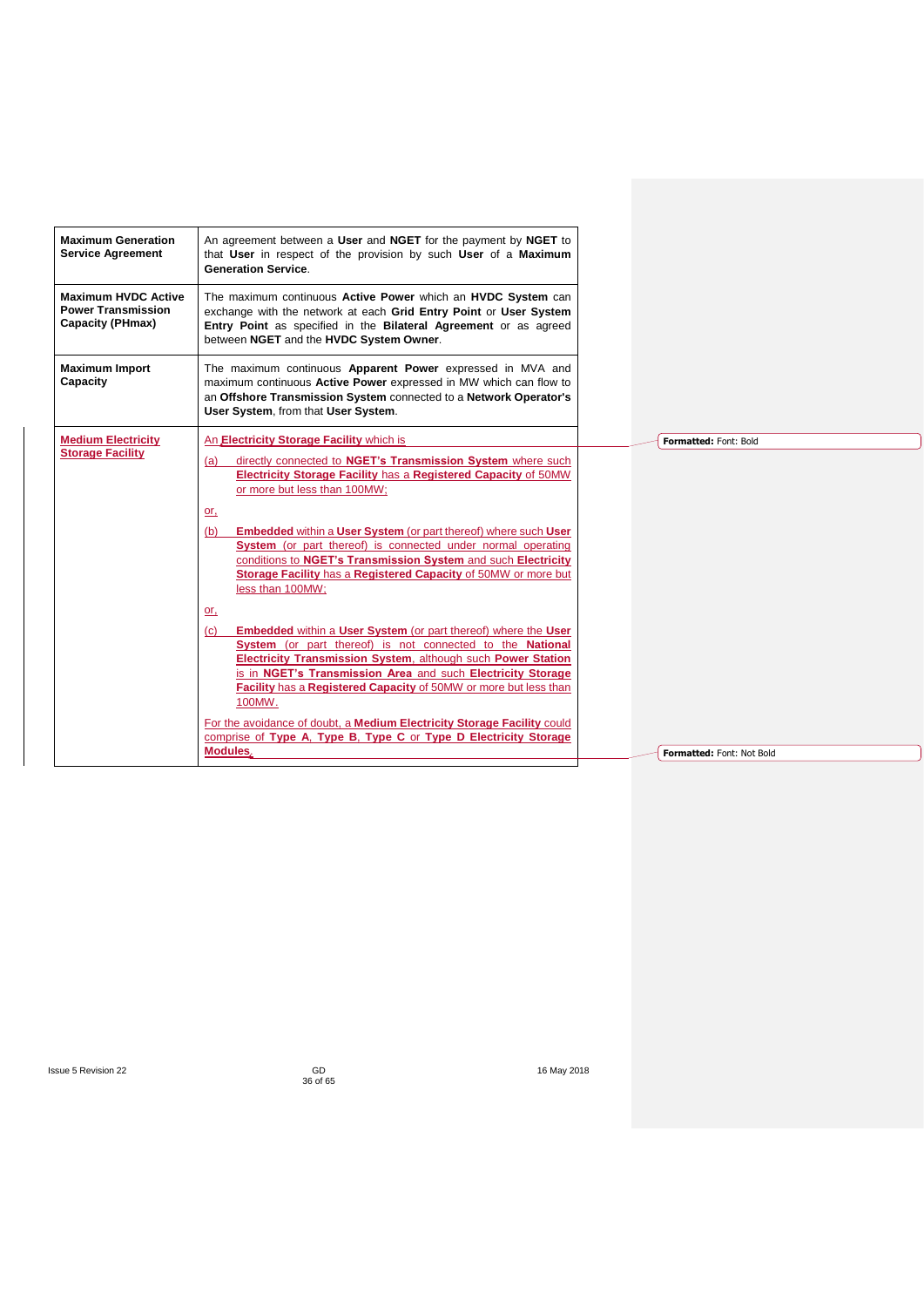| <b>Medium Power Station</b>                                     | A Power Station which is                                                                                                                                                                                                                                                                                                                                                                   |
|-----------------------------------------------------------------|--------------------------------------------------------------------------------------------------------------------------------------------------------------------------------------------------------------------------------------------------------------------------------------------------------------------------------------------------------------------------------------------|
|                                                                 | directly connected to NGET's Transmission System where such<br>(a)<br>Power Station has a Registered Capacity of 50MW or more but<br>less than 100MW;                                                                                                                                                                                                                                      |
|                                                                 | or,                                                                                                                                                                                                                                                                                                                                                                                        |
|                                                                 | <b>Embedded within a User System (or part thereof) where such User</b><br>(b)<br>System (or part thereof) is connected under normal operating<br>conditions to NGET's Transmission System and such Power<br>Station has a Registered Capacity of 50MW or more but less than<br>100MW;                                                                                                      |
|                                                                 | or,                                                                                                                                                                                                                                                                                                                                                                                        |
|                                                                 | <b>Embedded within a User System (or part thereof) where the User</b><br>(c)<br>System (or part thereof) is not connected to the National<br>Electricity Transmission System, although such Power Station<br>is in NGET's Transmission Area and such Power Station has a<br>Registered Capacity of 50MW or more but less than 100MW.                                                       |
|                                                                 | For the avoidance of doubt a <b>Medium Power Station</b> could comprise of<br>any combination of Type A, Type B, Type C or Type D Power Generating<br>Modules or Type A, Type B, Type C or Type D Power Generating<br>Modules and Type A, Type B, Type C or Type D Electricity Storage<br><b>Modules</b>                                                                                   |
| Medium Voltage or MV                                            | For E&W Transmission Systems a voltage exceeding 250 volts but not<br>exceeding 650 volts.                                                                                                                                                                                                                                                                                                 |
| Mills                                                           | Milling plant which supplies pulverised fuel to the boiler of a coal fired<br><b>Power Station.</b>                                                                                                                                                                                                                                                                                        |
| <b>Minimum Generation</b>                                       | The minimum output (in whole MW) which a Genset can generate or DC<br>Converter at a DC Converter Station can import or export to the Total<br>System under stable operating conditions, as registered with NGET under<br>the PC (and amended pursuant to the PC). For the avoidance of doubt,<br>the output may go below this level as a result of operation in accordance<br>with BC3.7. |
| <b>Minimum Active Power</b><br>Transmission Capacity<br>(PHmin) | The minimum continuous Active Power which an HVDC System can<br>exchange with the System at each Grid Entry Point or User System<br>Entry Point as specified in the Bilateral Agreement or as agreed<br>between NGET and the HVDC System Owner                                                                                                                                             |
| Minimum Import                                                  | The minimum input (in whole MW) into a <b>DC Converter</b> at a <b>DC Converter</b>                                                                                                                                                                                                                                                                                                        |
| Capacity                                                        | Station or HVDC System at an HVDC Converter (in any of its operating<br>Formatted: Font: Not Bold, Highlight<br>configurations) or Electricity Storage Module at an Electricity Storage                                                                                                                                                                                                    |
|                                                                 | Formatted: Font: Bold<br><b>Facility or Power Station at the Onshore Grid Entry Point (or in the case</b>                                                                                                                                                                                                                                                                                  |
|                                                                 | Formatted: Font: Bold<br>of an Embedded DC Converter or an Embedded HVDC Converter or                                                                                                                                                                                                                                                                                                      |
|                                                                 | Formatted: Font: Bold<br><b>Embedded Electricity Storage Module at the User System Entry Point)</b><br>Formatted: Font: Bold<br>at which a DC Converter or HVDC Converter can operate in a stable                                                                                                                                                                                          |
|                                                                 | manner, as registered with <b>NGET</b> under the <b>PC</b> (and amended pursuant<br>to the $PC$ ).                                                                                                                                                                                                                                                                                         |
| <b>Minimum Regulating</b><br>Level                              | The minimum Active Power, as specified in the Bilateral Agreement or<br>as agreed between NGET and the Generator, down to which the Power<br><b>Generating Module or Electricity Storage Module can control Active</b><br>Formatted: Font: Bold                                                                                                                                            |
|                                                                 | Power;                                                                                                                                                                                                                                                                                                                                                                                     |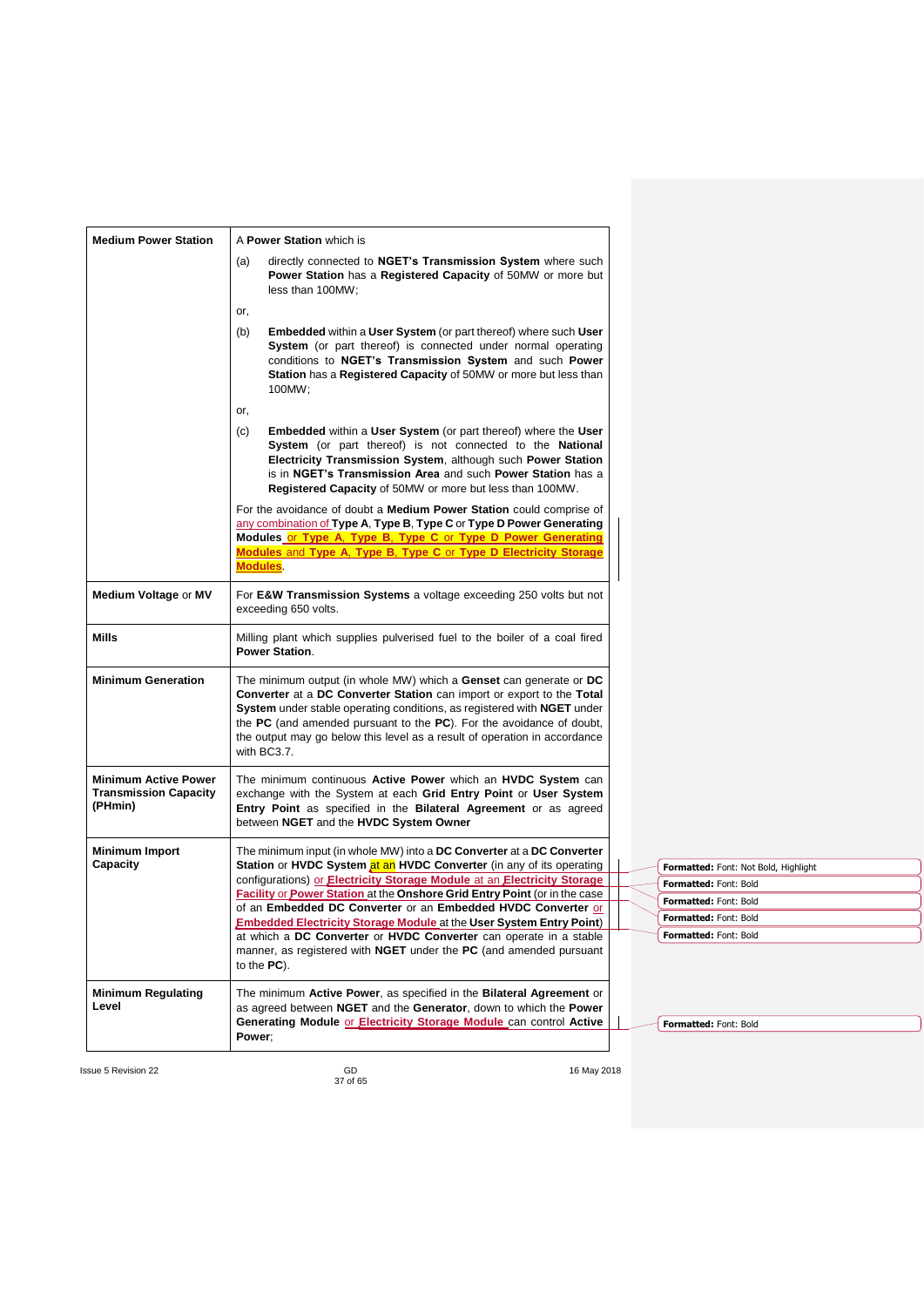| <b>Minimum Stable</b>                                                        | The minimum Active Power, as specified in the Bilateral Agreement or                                                                                                                                                                                                                                                                                                                      |                                                |  |
|------------------------------------------------------------------------------|-------------------------------------------------------------------------------------------------------------------------------------------------------------------------------------------------------------------------------------------------------------------------------------------------------------------------------------------------------------------------------------------|------------------------------------------------|--|
| <b>Operating Level</b>                                                       | as agreed between NGET and the Generator or NGET and the Electricity                                                                                                                                                                                                                                                                                                                      | Formatted: Font: Not Bold                      |  |
|                                                                              | Storage Module, at which the Power Generating Module or Electricity                                                                                                                                                                                                                                                                                                                       | Formatted: Font: Not Bold                      |  |
|                                                                              | Storage Module can be operated stably for an unlimited time.                                                                                                                                                                                                                                                                                                                              | Formatted: Font: Bold                          |  |
| <b>Modification</b>                                                          | Any actual or proposed replacement, renovation, modification, alteration<br>or construction by or on behalf of a User or NGET to either that User's<br>Plant or Apparatus or Transmission Plant or Apparatus, as the case<br>may be, or the manner of its operation which has or may have a Material<br>Effect on NGET or a User, as the case may be, at a particular Connection<br>Site. |                                                |  |
| <b>Mothballed DC</b><br><b>Connected Power Park</b><br><b>Module</b>         | A DC Connected Power Park Module that has previously generated<br>which the Generator plans not to use to generate for the remainder of the<br>current Financial Year but which could be returned to service.                                                                                                                                                                             |                                                |  |
| <b>Mothballed DC</b><br><b>Converter at a DC</b><br><b>Converter Station</b> | A DC Converter at a DC Converter Station that has previously imported<br>or exported power which the DC Converter Station owner plans not to<br>use to import or export power for the remainder of the current Financial<br>Year but which could be returned to service.                                                                                                                  |                                                |  |
| <b>Mothballed Electricity</b>                                                | An Electricity Storage Module that has previously operated which the                                                                                                                                                                                                                                                                                                                      | Formatted: Font: Bold                          |  |
| <b>Storage Module</b>                                                        | Electricity Storage Facility Owner plans not to use for the remainder of<br>the current Financial Year but which could be returned to service.                                                                                                                                                                                                                                            |                                                |  |
| <b>Mothballed Electricity</b><br>Storage Module at an                        | An Electricity Storage Module at an Electricity Storage Facility that<br>has previously imported or exported power which the Electricity Storage                                                                                                                                                                                                                                          |                                                |  |
| <b>Electricity Storage</b><br><b>Facility</b>                                | Facility Owner plans not to use to import or export power for the<br>remainder of the current Financial Year but which could be returned to<br>service.                                                                                                                                                                                                                                   | Formatted: Font: Bold                          |  |
| <b>Mothballed Electricity</b>                                                | An Electricity Storage Unit that has previously operated which the                                                                                                                                                                                                                                                                                                                        | Formatted: Font: Bold                          |  |
| <b>Storage Unit</b>                                                          | Generator or Electricity Storage Owner plans not to use for the                                                                                                                                                                                                                                                                                                                           | Formatted: Font: Bold                          |  |
|                                                                              | remainder of the current Financial Year but which could be returned to<br>service. For the avoidance of doubt, a <b>Mothballed Electricity Storage</b>                                                                                                                                                                                                                                    |                                                |  |
|                                                                              | Unit could be part of an Electricity Storage Module.                                                                                                                                                                                                                                                                                                                                      | Formatted: Font: Bold<br>Formatted: Font: Bold |  |
| <b>Mothballed HVDC</b><br>System                                             | An HVDC System that has previously imported or exported power which<br>the HVDC System Owner plans not to use to import or export power for<br>the remainder of the current <b>Financial Year</b> but which could be returned<br>to service.                                                                                                                                              |                                                |  |
| <b>Mothballed HVDC</b><br><b>Converter</b>                                   | An HVDC Converter which is part of an HVDC Systemthat has previously<br>imported or exported power which the HVDC System Owner plans not to<br>use to import or export power for the remainder of the current Financial<br>Year but which could be returned to service.                                                                                                                   |                                                |  |
| <b>Mothballed Generating</b><br>Unit                                         | A Generating Unit that has previously generated which the Generator<br>plans not to use to generate for the remainder of the current Financial<br><b>Year</b> but which could be returned to service. For the avoidance of doubt<br>a Mothballed Generating Unit could be part of a Power Generating<br>Module.                                                                           |                                                |  |
| <b>Mothballed Power</b><br><b>Generating Module</b>                          | A Power Generating Module that has previously generated which the<br>Generator plans not to use to generate for the remainder of the current<br>Financial Year but which could be returned to service.                                                                                                                                                                                    |                                                |  |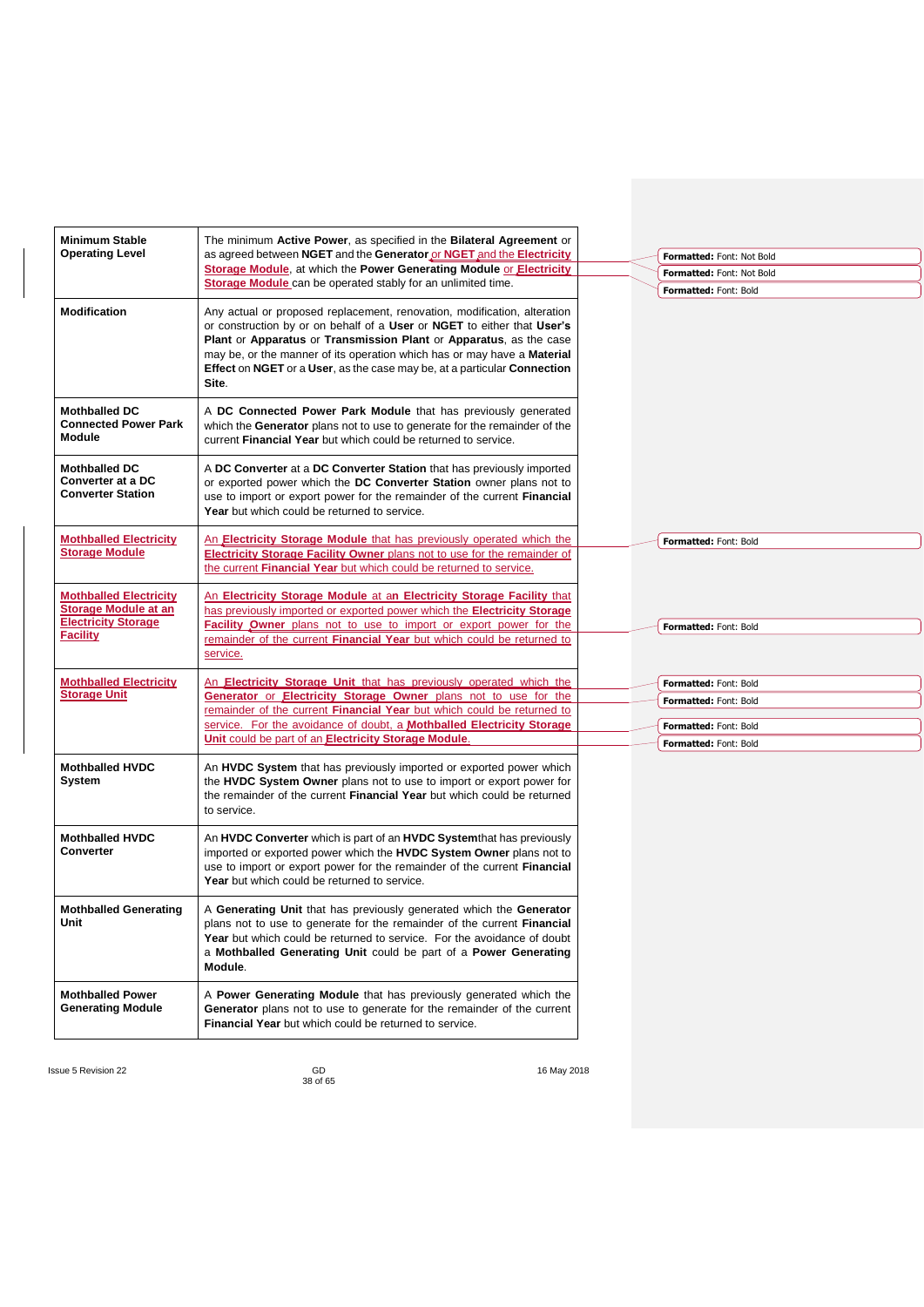| <b>Mothballed Power Park</b><br><b>Module</b>                                               | A Power Park Module that has previously generated which the Generator<br>plans not to use to generate for the remainder of the current Financial<br>Year but which could be returned to service.                                                                                                                                              |  |                                      |
|---------------------------------------------------------------------------------------------|-----------------------------------------------------------------------------------------------------------------------------------------------------------------------------------------------------------------------------------------------------------------------------------------------------------------------------------------------|--|--------------------------------------|
| <b>Multiple Point of</b><br><b>Connection</b>                                               | A double (or more) Point of Connection, being two (or more) Points of<br>Connection interconnected to each other through the User's System.                                                                                                                                                                                                   |  |                                      |
| <b>National Demand</b>                                                                      | The amount of electricity supplied from the Grid Supply Points plus:-                                                                                                                                                                                                                                                                         |  | Formatted: Highlight                 |
|                                                                                             | that supplied by Embedded Large Power Stations, and                                                                                                                                                                                                                                                                                           |  |                                      |
|                                                                                             | that supplied by Embedded Large Electricity Storage Facilities.<br>$\bullet$                                                                                                                                                                                                                                                                  |  | Formatted: Font: Bold, Highlight     |
|                                                                                             | and.                                                                                                                                                                                                                                                                                                                                          |  | Formatted: Font: Not Bold            |
|                                                                                             | <b>National Electricity Transmission System Losses,</b>                                                                                                                                                                                                                                                                                       |  | Formatted: Highlight                 |
|                                                                                             | minus:-                                                                                                                                                                                                                                                                                                                                       |  |                                      |
|                                                                                             | the Demand taken by Station Transformers and Pumped Storage<br>$\bullet$ . The set of $\bullet$                                                                                                                                                                                                                                               |  |                                      |
|                                                                                             | <b>Units' and Demand taken by Electricity Storage Facilities</b>                                                                                                                                                                                                                                                                              |  | Formatted: Font: Not Bold, Highlight |
|                                                                                             | and, for the purposes of this definition, does not include:-                                                                                                                                                                                                                                                                                  |  | Formatted: Highlight                 |
|                                                                                             | any exports from the National Electricity Transmission System                                                                                                                                                                                                                                                                                 |  | Formatted: Font: Not Bold, Highlight |
|                                                                                             | across External Interconnections.                                                                                                                                                                                                                                                                                                             |  | Formatted: Highlight                 |
| <b>National Electricity</b><br><b>Transmission System</b>                                   | The Onshore Transmission System and, where owned by Offshore<br>Transmission Licensees, Offshore Transmission Systems.                                                                                                                                                                                                                        |  |                                      |
| <b>National Electricity</b>                                                                 | The amount of electricity supplied from the Grid Supply Points plus:-                                                                                                                                                                                                                                                                         |  | Formatted: Highlight                 |
| <b>Transmission System</b><br>Demand                                                        | that supplied by Embedded Large Power Stations, and                                                                                                                                                                                                                                                                                           |  |                                      |
|                                                                                             | that supplied by Embedded Large Electricity Storage Facilities,<br>$\bullet$                                                                                                                                                                                                                                                                  |  | Formatted: Font: Bold, Highlight     |
|                                                                                             | and                                                                                                                                                                                                                                                                                                                                           |  | Formatted: Highlight                 |
|                                                                                             | exports from the National Electricity Transmission System<br>across External Interconnections, and                                                                                                                                                                                                                                            |  |                                      |
|                                                                                             | <b>National Electricity Transmission System Losses,</b><br>$\bullet$ .                                                                                                                                                                                                                                                                        |  |                                      |
|                                                                                             | and, for the purposes of this definition, includes:-                                                                                                                                                                                                                                                                                          |  |                                      |
|                                                                                             | the Demand taken by Station Transformers, and Pumped<br>$\bullet$                                                                                                                                                                                                                                                                             |  |                                      |
|                                                                                             | <b>Storage Units and Electricity Storage Facilities</b>                                                                                                                                                                                                                                                                                       |  | Formatted: Font: Not Bold, Highlight |
|                                                                                             |                                                                                                                                                                                                                                                                                                                                               |  | Formatted: Highlight                 |
| <b>National Electricity</b><br><b>Transmission System</b><br>Losses                         | The losses of electricity incurred on the National Electricity<br><b>Transmission System.</b>                                                                                                                                                                                                                                                 |  |                                      |
| <b>National Electricity</b><br><b>Transmission System</b><br><b>Operator Area</b>           | Has the meaning set out in Schedule 1 of NGET's Transmission Licence.                                                                                                                                                                                                                                                                         |  |                                      |
| <b>National Electricity</b><br><b>Transmission System</b><br><b>Study Network Data File</b> | A computer file produced by NGET which in NGET's view provides an<br>appropriate representation of the National Electricity Transmission<br>System for a specific point in time. The computer file will contain<br>information and data on Demand on the National Electricity<br>Transmission System and on Large Power Stations and on Large |  | Formatted: Font: Bold                |
|                                                                                             | <b>Electricity Storage Facilities including Genset power output consistent</b>                                                                                                                                                                                                                                                                |  |                                      |
|                                                                                             | with Output Usable and NGET's view of prevailing system conditions.                                                                                                                                                                                                                                                                           |  |                                      |

GD<br>39 of 65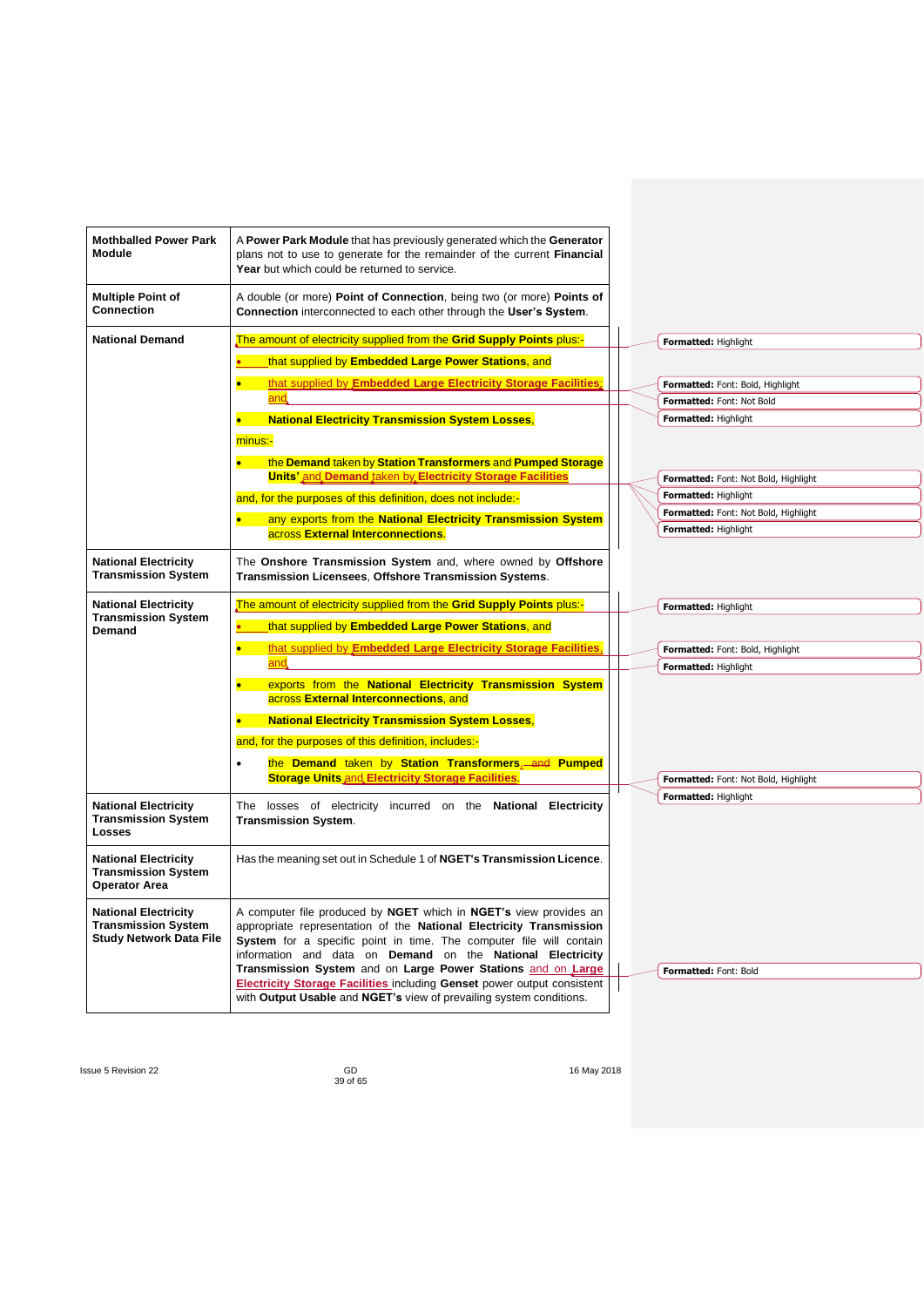| <b>National Electricity</b><br><b>Transmission System</b><br>Warning                                              | A warning issued by NGET to Users (or to certain Users only) in<br>accordance with OC7.4.8.2, which provides information relating to System<br>conditions or Events and is intended to:                                                               |  |                                                              |  |
|-------------------------------------------------------------------------------------------------------------------|-------------------------------------------------------------------------------------------------------------------------------------------------------------------------------------------------------------------------------------------------------|--|--------------------------------------------------------------|--|
|                                                                                                                   | alert Users to possible or actual Plant shortage, System problems<br>(a)<br>and/or Demand reductions:                                                                                                                                                 |  |                                                              |  |
|                                                                                                                   | inform of the applicable period;<br>(b)                                                                                                                                                                                                               |  |                                                              |  |
|                                                                                                                   | indicate intended consequences for Users; and<br>(c)                                                                                                                                                                                                  |  |                                                              |  |
|                                                                                                                   | enable specified Users to be in a state of readiness to receive<br>(d)<br>instructions from NGET.                                                                                                                                                     |  |                                                              |  |
| <b>National Electricity</b><br><b>Transmission System</b><br><b>Warning - Demand</b><br><b>Control Imminent</b>   | A warning issued by NGET, in accordance with OC7.4.8.7, which is<br>intended to provide short term notice, where possible, to those Users who<br>are likely to receive <b>Demand</b> reduction instructions from <b>NGET</b> within 30<br>minutes.    |  |                                                              |  |
| <b>National Electricity</b><br><b>Transmission System</b><br>Warning - High Risk of<br><b>Demand Reduction</b>    | A warning issued by NGET, in accordance with OC7.4.8.6, which is<br>intended to alert recipients that there is a high risk of <b>Demand</b> reduction<br>being implemented and which may normally result from an Electricity<br><b>Margin Notice.</b> |  |                                                              |  |
| <b>National Electricity</b><br><b>Transmission System</b><br><b>Warning - Electricity</b><br><b>Margin Notice</b> | A warning issued by NGET, in accordance with OC7.4.8.5, which is<br>intended to invite a response from and to alert recipients to a decreased<br>System Margin.                                                                                       |  |                                                              |  |
| <b>National Electricity</b><br><b>Transmission System</b><br>Warning - Risk of<br><b>System Disturbance</b>       | A warning issued by NGET, in accordance with OC7.4.8.8, which is<br>intended to alert Users of the risk of widespread and serious System<br>disturbance which may affect Users.                                                                       |  |                                                              |  |
| <b>Network Data</b>                                                                                               | The data to be provided by NGET to Users in accordance with the PC, as<br>listed in Part 3 of the Appendix to the PC.                                                                                                                                 |  |                                                              |  |
| <b>Network Operator</b>                                                                                           | A person with a User System directly connected to the National<br>Electricity Transmission System to which Customers and/or Power<br>Stations and/or Electricity Storage Facility Owners (not forming part of                                         |  | Formatted: Highlight                                         |  |
|                                                                                                                   | the User System) are connected, acting in its capacity as an operator of                                                                                                                                                                              |  | Formatted: Font: Not Bold, Highlight<br>Formatted: Highlight |  |
|                                                                                                                   | the User System, but shall not include a person acting in the capacity of                                                                                                                                                                             |  |                                                              |  |
|                                                                                                                   | an Externally Interconnected System Operator or a Generator in<br>respect of OTSUA or Electricity Storage Facility Owner.                                                                                                                             |  | Formatted: Font: Not Bold, Highlight                         |  |
| NGET                                                                                                              | National Grid Electricity Transmission plc (NO: 2366977) whose registered<br>office is at 1-3 Strand, London, WC2N 5EH.                                                                                                                               |  | Formatted: Highlight                                         |  |
| <b>NGET Control Engineer</b>                                                                                      | The nominated person employed by NGET to direct the operation of the<br>National Electricity Transmission System or such person as nominated<br>by NGET.                                                                                              |  |                                                              |  |
| <b>NGET Operational</b><br>Strategy                                                                               | NGET's operational procedures which form the guidelines for operation of<br>the National Electricity Transmission System.                                                                                                                             |  |                                                              |  |
| No-Load Field Voltage                                                                                             | Shall have the meaning ascribed to that term in <b>IEC</b> 34-16-1:1991<br>Jequivalent to British Standard BS4999 Section 116.1 : 1992].                                                                                                              |  |                                                              |  |
| <b>No System Connection</b>                                                                                       | As defined in OC8A.1.6.2 and OC8B.1.7.2                                                                                                                                                                                                               |  |                                                              |  |
|                                                                                                                   |                                                                                                                                                                                                                                                       |  |                                                              |  |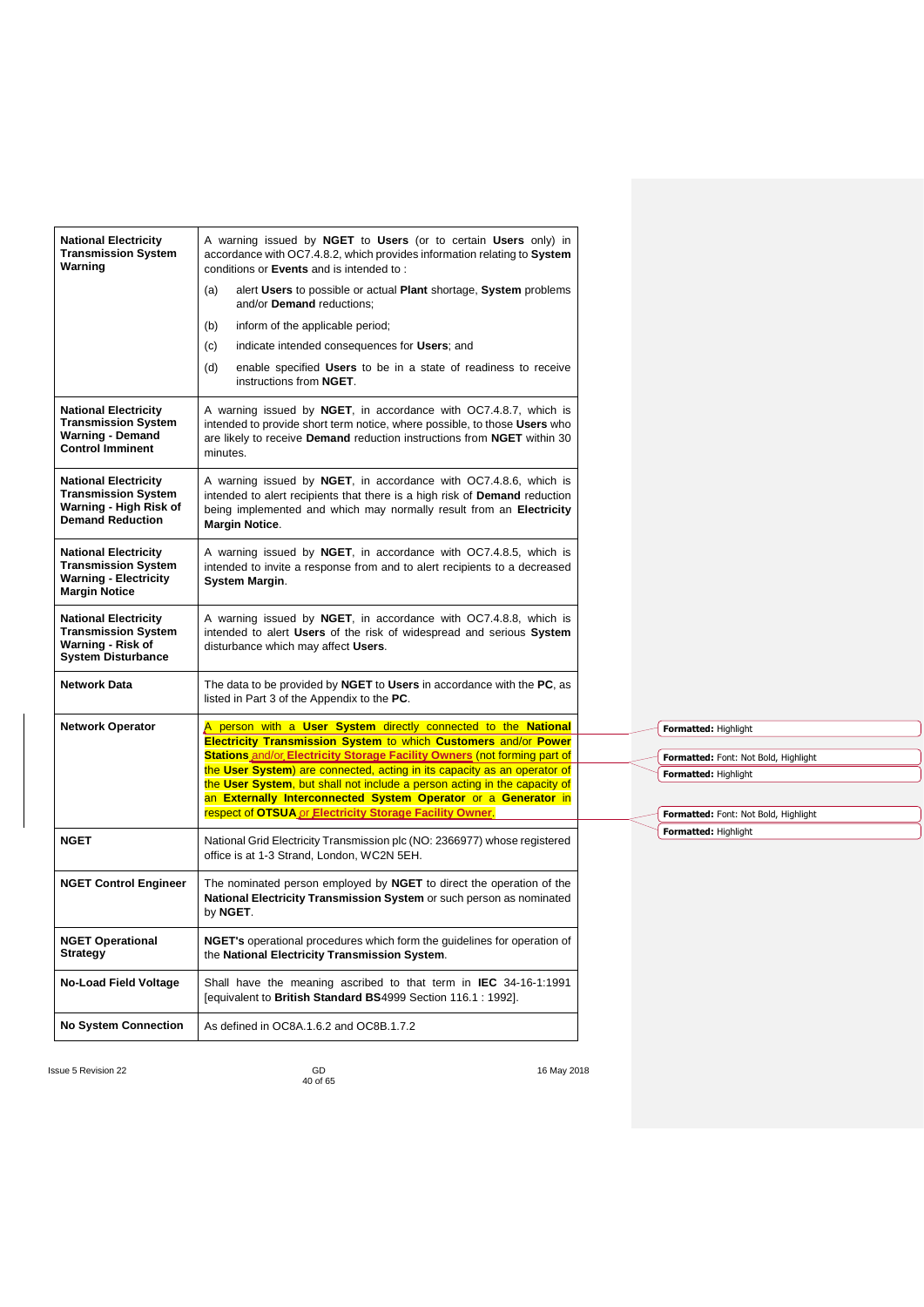| <b>Notification of User's</b><br>Intention to<br>Synchronise   | A notification from a Generator or DC Converter Station owner or HVDC<br>System Owner or Electricity Storage Facility Owner to NGET informing<br>NGET of the date upon which any OTSUA, a Generating Unit(s), CCGT<br>Module(s), Power Park Module(s), Power Generating Module(s)<br>(including a DC Connected Power Park Module(s)), HVDC System.<br>Electricity Storage Module or DC Converter(s) will be ready to be<br>Synchronised to the Total System.  |  | Formatted: Font: Bold<br>Formatted: Font: Not Bold                                                                        |
|----------------------------------------------------------------|---------------------------------------------------------------------------------------------------------------------------------------------------------------------------------------------------------------------------------------------------------------------------------------------------------------------------------------------------------------------------------------------------------------------------------------------------------------|--|---------------------------------------------------------------------------------------------------------------------------|
| Non-Embedded<br>Customer                                       | A Customer in Great Britain, except for a Network Operator acting in its<br>capacity as such, receiving electricity direct from the Onshore<br>Transmission System irrespective of from whom it is supplied.                                                                                                                                                                                                                                                  |  |                                                                                                                           |
| <b>Non-Synchronous</b><br><b>Electricity Storage</b><br>Module | For the avoidance of doubt a Non-Synchronous Electricity Storage<br>Module could comprise of one or more Non-Synchronous Electricity<br><b>Storage Units,</b>                                                                                                                                                                                                                                                                                                 |  | Formatted: Font: Bold<br>Formatted: Font: Bold<br>Formatted: Font: Not Bold                                               |
| <b>Non-Synchronous</b><br><b>Electricity Storage Unit</b>      | An indivisible set of equipment performing Electricity Storage which is<br>not a Synchronous Electricity Storage Unit.                                                                                                                                                                                                                                                                                                                                        |  | Formatted: Font: Bold<br>Formatted: Font: Bold                                                                            |
| Non-Synchronous<br>Generating Unit                             | An Onshore Non-Synchronous Generating Unit or Offshore Non-<br>Synchronous Generating Unit which could form part of a Power<br><b>Generating Module.</b>                                                                                                                                                                                                                                                                                                      |  |                                                                                                                           |
| <b>Normal CCGT Module</b>                                      | A CCGT Module other than a Range CCGT Module.                                                                                                                                                                                                                                                                                                                                                                                                                 |  |                                                                                                                           |
| Novel Unit                                                     | A tidal, wave, wind, geothermal, or any similar, Generating Unit.                                                                                                                                                                                                                                                                                                                                                                                             |  |                                                                                                                           |
| OC9 De-synchronised<br><b>Island Procedure</b>                 | Has the meaning set out in OC9.5.4.                                                                                                                                                                                                                                                                                                                                                                                                                           |  |                                                                                                                           |
| Offshore                                                       | Means wholly or partly in Offshore Waters, and when used in conjunction<br>with another term and not defined means that the associated term is to be<br>read accordingly.                                                                                                                                                                                                                                                                                     |  |                                                                                                                           |
| <b>Offshore DC Converter</b>                                   | Any User Apparatus located Offshore used to convert alternating current<br>electricity to direct current electricity, or vice versa. An Offshore DC<br><b>Converter</b> is a standalone operative configuration at a single site<br>comprising one or more converter bridges, together with one or more<br>converter transformers, converter control equipment, essential protective<br>and switching devices and auxiliaries, if any, used for conversion.   |  |                                                                                                                           |
| <b>Offshore HVDC</b><br>Converter                              | Any User Apparatus located Offshore used to convert alternating current<br>electricity to direct current electricity, or vice versa. An Offshore HVDC<br><b>Converter</b> is a standalone operative configuration at a single site<br>comprising one or more converter bridges, together with one or more<br>converter transformers, converter control equipment, essential protective<br>and switching devices and auxiliaries, if any, used for conversion. |  |                                                                                                                           |
| Offshore Development<br><b>Information Statement</b>           | A statement prepared by NGET in accordance with Special Condition C4<br>of NGET's Transmission Licence.                                                                                                                                                                                                                                                                                                                                                       |  |                                                                                                                           |
| <b>Offshore Electricity</b><br><b>Storage Module</b>           | A collection of Synchronous Electricity Storage Units or Non-<br>Synchronous Electricity Storage Units joined together by cables<br>forming part of a User System with a single point of connection to an<br>Offshore Transmission System. The connection to an Offshore<br>Transmission System may include a DC Converter.                                                                                                                                   |  | Formatted: Font: Bold<br>Formatted: Font: Bold<br>Formatted: Font: Bold<br>Formatted: Font: Bold<br>Formatted: Font: Bold |
|                                                                |                                                                                                                                                                                                                                                                                                                                                                                                                                                               |  |                                                                                                                           |

**Formatted:** Font: Bold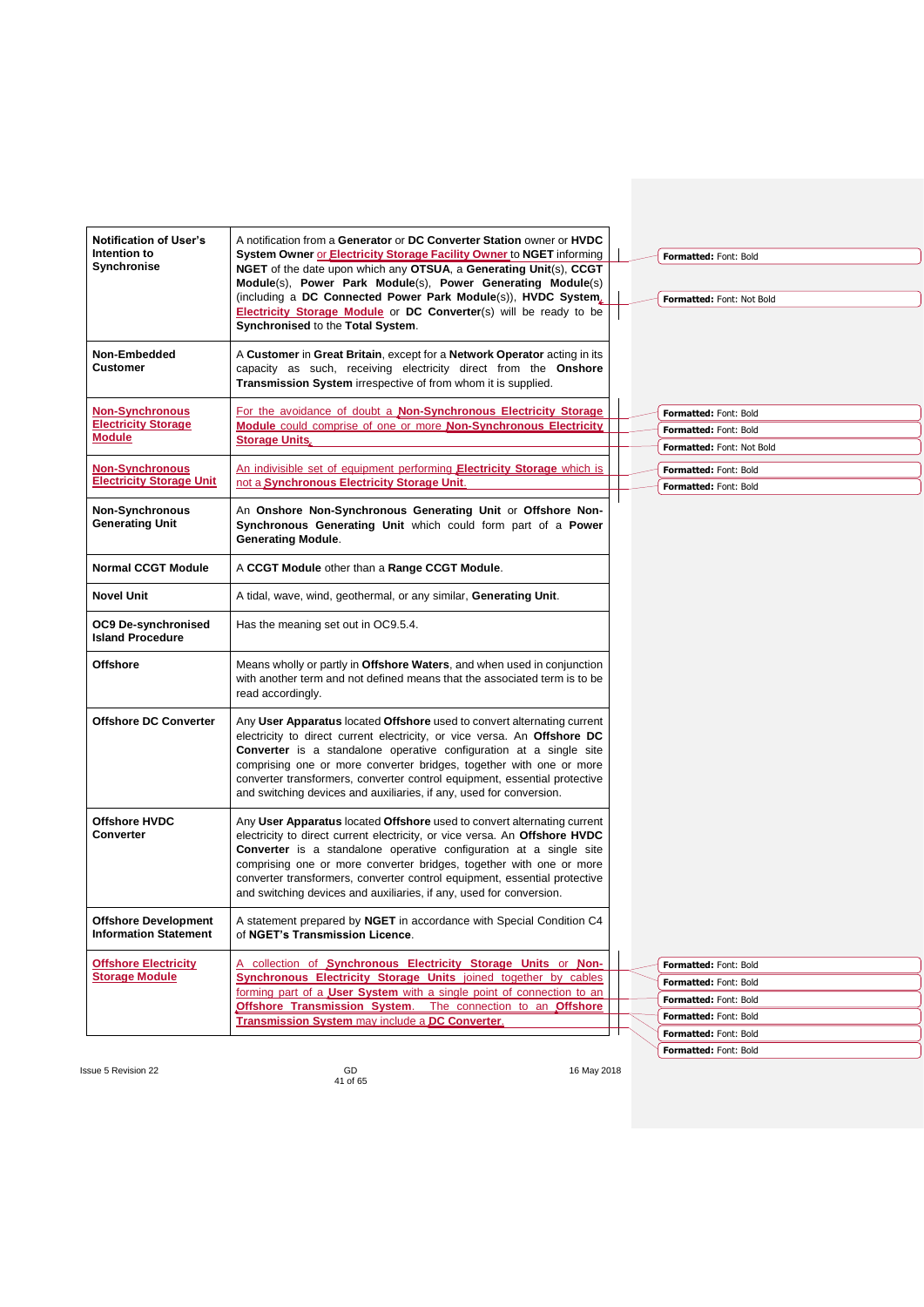| <b>Offshore Generating</b><br><b>Unit</b>                     | Unless otherwise provided in the Grid Code, any <b>Apparatus</b> located<br>Offshore which produces electricity, including, an Offshore<br>Synchronous Generating Unit and Offshore Non-Synchronous<br>Generating Unit which could also be part of a Power Generating<br>Module                                                                   |                                                              |
|---------------------------------------------------------------|---------------------------------------------------------------------------------------------------------------------------------------------------------------------------------------------------------------------------------------------------------------------------------------------------------------------------------------------------|--------------------------------------------------------------|
| <b>Offshore Grid Entry</b>                                    | In the case of:-                                                                                                                                                                                                                                                                                                                                  | Formatted: Highlight                                         |
| Point                                                         | an Offshore Generating Unit or an Offshore Synchronous<br>(a)<br><b>Power Generating Module or an Offshore DC Converter or an</b><br>Offshore HVDC Converter, as the case may be, which is directly<br>connected to an Offshore Transmission System, the point at<br>which it connects to that Offshore Transmission System, or;                  |                                                              |
|                                                               | an Offshore Power Park Module or an Offshore Electricity<br>(b)                                                                                                                                                                                                                                                                                   | Formatted: Font: Bold, Highlight                             |
|                                                               | Storage Module, which is directly connected to an Offshore                                                                                                                                                                                                                                                                                        | Formatted: Highlight                                         |
|                                                               | Transmission System, the point where one Power Park String<br>(registered by itself as a Power Park Module or Electricity Storage                                                                                                                                                                                                                 |                                                              |
|                                                               | Module) or the collection of points where a number of Offshore                                                                                                                                                                                                                                                                                    | Formatted: Font: Not Bold, Highlight<br>Formatted: Highlight |
|                                                               | Power Park Strings (registered as a single Power Park Module or                                                                                                                                                                                                                                                                                   | Formatted: Font: Not Bold, Highlight                         |
|                                                               | Electricity Storage Module) connects to that Offshore                                                                                                                                                                                                                                                                                             | Formatted: Highlight                                         |
|                                                               | <b>Transmission System, or,</b><br>an External Interconnection which is directly connected to an<br>$\left( c\right)$<br>Offshore Transmission System, the point at which it connects to<br>that Offshore Transmission System.                                                                                                                    |                                                              |
| <b>Offshore Non-</b><br>Synchronous<br><b>Generating Unit</b> | An Offshore Generating Unit that is not an Offshore Synchronous<br>Generating Unit including for the avoidance of doubt a Power Park Unit<br>located Offshore.                                                                                                                                                                                    |                                                              |
| <b>Offshore Platform</b>                                      | A single structure comprising of Plant and Apparatus located Offshore<br>which includes one or more Offshore Grid Entry Points.                                                                                                                                                                                                                   |                                                              |
| <b>Offshore Power Park</b><br><b>Module</b>                   | A collection of one or more Offshore Power Park Strings (registered as<br>a Power Park Module under the PC) which could include one or more<br>Electricity Storage Units. There is no limit to the number of Power Park                                                                                                                           | Formatted: Font: Bold                                        |
|                                                               | Strings within the Power Park Module, so long as they either:                                                                                                                                                                                                                                                                                     |                                                              |
|                                                               | connect to the same busbar which cannot be electrically split; or<br>(a)                                                                                                                                                                                                                                                                          |                                                              |
|                                                               | connect to a collection of directly electrically connected busbars of<br>(b)<br>the same nominal voltage and are configured in accordance with the<br>operating arrangements set out in the relevant <b>Bilateral</b><br>Agreement.                                                                                                               |                                                              |
| <b>Offshore Power Park</b>                                    | A collection of Offshore Generating Units or Power Park Units that are                                                                                                                                                                                                                                                                            |                                                              |
| String                                                        | powered by an Intermittent Power Source or Electricity Storage Units,<br>joined together by cables forming part of a User System with a single point<br>of connection to an Offshore Transmission System. The connection to<br>an Offshore Transmission System may include a DC Converter or<br><b>HVDC Converter.</b>                            | Formatted: Font: Not Bold                                    |
| <b>Offshore Synchronous</b><br><b>Generating Unit</b>         | An Offshore Generating Unit which could be part of an Offshore<br>Synchronous Power Generating Module in which, under all steady state<br>conditions, the rotor rotates at a mechanical speed equal to the electrical<br>frequency of the National Electricity Transmission System divided by<br>the number of pole pairs of the Generating Unit. |                                                              |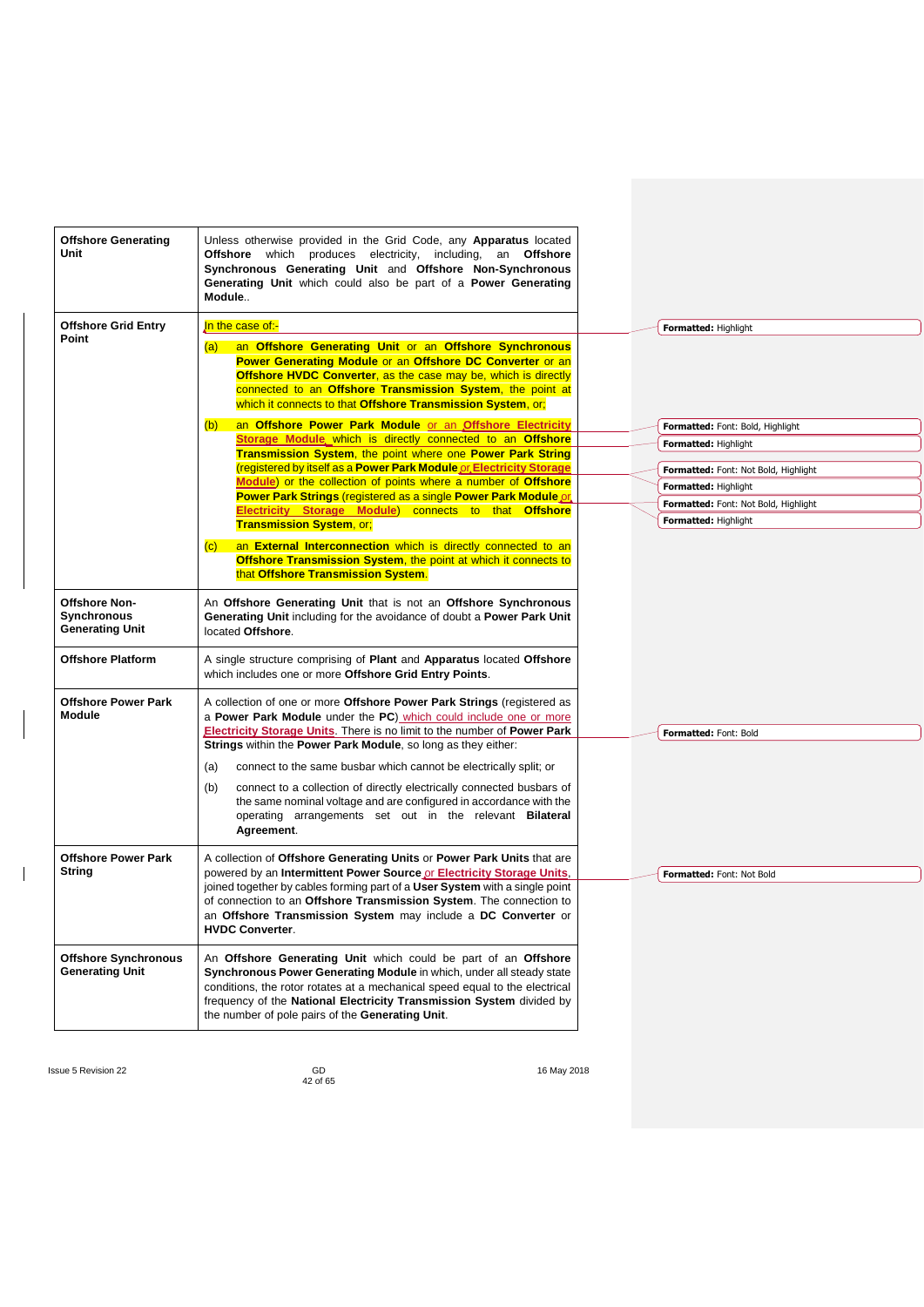| <b>Offshore Synchronous</b><br><b>Power Generating</b><br><b>Module</b>                  | A Sycnchronous Power Generating Module located Offshore.                                                                                                                                                                                                                                                                                              |                       |
|------------------------------------------------------------------------------------------|-------------------------------------------------------------------------------------------------------------------------------------------------------------------------------------------------------------------------------------------------------------------------------------------------------------------------------------------------------|-----------------------|
| <b>Offshore Tender</b><br><b>Process</b>                                                 | The process followed by the Authority to make, in prescribed cases, a<br>determination on a competitive basis of the person to whom an offshore<br>transmission licence is to be granted.                                                                                                                                                             |                       |
| <b>Offshore Transmission</b><br><b>Distribution Connection</b><br>Agreement              | An agreement entered into by NGET and a Network Operator in respect<br>of the connection to and use of a Network Operator's User System by<br>an Offshore Transmission System.                                                                                                                                                                        |                       |
| <b>Offshore Transmission</b><br>Licensee                                                 | Such person in relation to whose Transmission Licence the standard<br>conditions in Section E (offshore transmission owner standard conditions)<br>of such Transmission Licence have been given effect, or any person in<br>that prospective role who has acceded to the STC.                                                                         |                       |
| <b>Offshore Transmission</b><br>System                                                   | A system consisting (wholly or mainly) of high voltage electric lines and<br>used for the transmission of electricity from one Power Station or                                                                                                                                                                                                       |                       |
|                                                                                          | <b>Electricity Storage Facility to a sub-station or to another Power Station</b>                                                                                                                                                                                                                                                                      | Formatted: Font: Bold |
|                                                                                          | or Electricity Storage Facility or between sub-stations, and includes any<br>Plant and Apparatus (including OTSUA) and meters in connection with                                                                                                                                                                                                      | Formatted: Font: Bold |
|                                                                                          | the transmission of electricity but does not include any Remote                                                                                                                                                                                                                                                                                       |                       |
|                                                                                          | Transmission Assets. An Offshore Transmission System extends from<br>the Interface Point, or the Offshore Grid Entry Point(s) and may include                                                                                                                                                                                                         |                       |
|                                                                                          | Plant and Apparatus located Onshore and Offshore and, where the                                                                                                                                                                                                                                                                                       |                       |
|                                                                                          | context permits, references to the Offshore Transmission System<br>includes OTSUA.                                                                                                                                                                                                                                                                    |                       |
| <b>Offshore Transmission</b><br><b>System Development</b><br><b>User Works or OTSDUW</b> | In relation to a particular User where the OTSDUW Arrangements apply,<br>means those activities and/or works for the design, planning, consenting<br>and/or construction and installation of the <b>Offshore Transmission</b><br>System to be undertaken by the User as identified in Part 2 of Appendix I<br>of the relevant Construction Agreement. |                       |
| <b>Offshore Transmission</b><br><b>System User Assets or</b><br><b>OTSUA</b>             | <b>OTSDUW Plant and Apparatus</b> constructed and/or installed by a User<br>under the OTSDUW Arrangements which form an Offshore<br>Transmission System that once transferred to a Relevant Transmission<br>Licensee under an Offshore Tender Process will become part of the<br><b>National Electricity Transmission System.</b>                     |                       |
| <b>Offshore Waters</b>                                                                   | Has the meaning given to "offshore waters" in Section 90(9) of the Energy<br>Act 2004.                                                                                                                                                                                                                                                                |                       |
| <b>Offshore Works</b><br><b>Assumptions</b>                                              | In relation to a particular $User_a$ means those assumptions set out in<br>Appendix P of the relevant Construction Agreement as amended from<br>time to time.                                                                                                                                                                                         | Formatted: Highlight  |
| Onshore                                                                                  | Means within Great Britain, and when used in conjunction with another<br>term and not defined means that the associated term is to be read<br>accordingly.                                                                                                                                                                                            |                       |
|                                                                                          |                                                                                                                                                                                                                                                                                                                                                       |                       |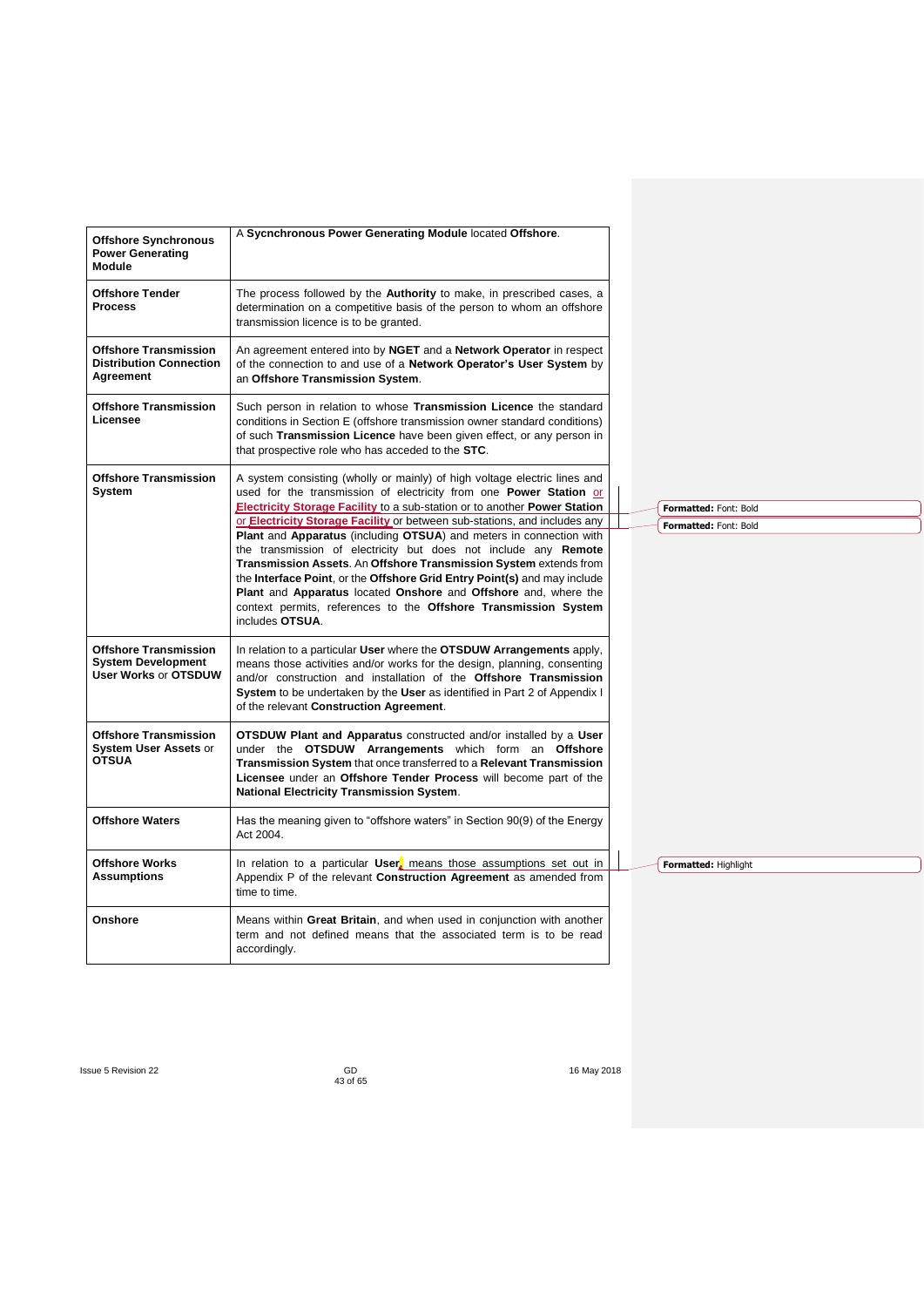| <b>Onshore DC Converter</b>                                         | Any User Apparatus located Onshore with a Completion Date after 1 <sup>st</sup><br>April 2005 used to convert alternating current electricity to direct current<br>electricity, or vice versa. An <b>Onshore DC Converter</b> is a standalone<br>operative configuration at a single site comprising one or more converter<br>bridges, together with one or more converter transformers, converter<br>control equipment, essential protective and switching devices and<br>auxiliaries, if any, used for conversion. In a bipolar arrangement, an                                                                                           |                                                                         |
|---------------------------------------------------------------------|---------------------------------------------------------------------------------------------------------------------------------------------------------------------------------------------------------------------------------------------------------------------------------------------------------------------------------------------------------------------------------------------------------------------------------------------------------------------------------------------------------------------------------------------------------------------------------------------------------------------------------------------|-------------------------------------------------------------------------|
| <b>Onshore Electricity</b><br><b>Storage Module</b>                 | Onshore DC Converter represents the bipolar configuration.<br>A collection of Synchronous Electricity Storage Units or Non-<br>Synchronous Electricity Storage Units, joined together by a System<br>with a single electrical point of connection directly to the <b>Onshore</b><br>Transmission System (or User System if Embedded).                                                                                                                                                                                                                                                                                                       | Formatted: Font: Bold<br>Formatted: Font: Bold<br>Formatted: Font: Bold |
| <b>Onshore Generating</b><br>Unit                                   | Unless otherwise provided in the Grid Code, any Apparatus located<br>Onshore which produces electricity, including, an Onshore<br>Synchronous Generating Unit and Onshore Non-Synchronous<br>Generating Unit which could also be part of a Power Generating<br>Module.                                                                                                                                                                                                                                                                                                                                                                      | Formatted: Font: Bold<br>Formatted: Font: Bold<br>Formatted: Font: Bold |
| <b>Onshore Grid Entry</b><br>Point                                  | A point at which a Onshore Generating Unit or a CCGT Module or a<br>CCGT Unit or an Onshore Power Generating Module or a Onshore DC<br>Converter or an Onshore HVDC Converter or a Onshore Power Park<br>Module or an External Interconnection or an Onshore Electricity<br>Storage Module, as the case may be, which is directly connected to the<br>Onshore Transmission System connects to the Onshore Transmission<br>System.                                                                                                                                                                                                           | Formatted: Font: Not Bold                                               |
| <b>Onshore HVDC</b><br>Converter                                    | Any User Apparatus located Onshore used to convert alternating current<br>electricity to direct current electricity, or vice versa. An Onshore HVDC<br>Converter is a standalone operative configuration at a single site<br>comprising one or more converter bridges, together with one or more<br>converter transformers, converter control equipment, essential protective<br>and switching devices and auxiliaries, if any, used for conversion. In a<br>bipolar arrangement, an Onshore HVDC Converter represents the bipolar<br>configuration.                                                                                        |                                                                         |
| <b>Onshore Non-</b><br><b>Synchronous</b><br><b>Generating Unit</b> | A Generating Unit located Onshore that is not a Synchronous<br>Generating Unit including for the avoidance of doubt a Power Park Unit<br>located Onshore.                                                                                                                                                                                                                                                                                                                                                                                                                                                                                   |                                                                         |
| <b>Onshore Power Park</b><br><b>Module</b>                          | A collection of Non-Sychronous Generating Units (registered as a<br>Power Park Module under the PC) that are powered by an Intermittent<br>Power Source or connected through power electronic conversion<br>technology, joined together by a System with a single electrical point of<br>connection directly to the Onshore Transmission System (or User<br>System if Embedded) with no intermediate Offshore Transmission<br>System connections. The connection to the Onshore Transmission<br>System (or User System if Embedded) may include a DC Converter or<br>HVDC Converter or could include one or more Electricity Storage Units. | Formatted: Font: Not Bold                                               |
| <b>Onshore Synchronous</b><br><b>Generating Unit</b>                | An Onshore Generating Unit (which could also be part of an Onshore<br>Power Generating Module) including, for the avoidance of doubt, a<br><b>CCGT Unit</b> in which, under all steady state conditions, the rotor rotates at<br>a mechanical speed equal to the electrical frequency of the National<br>Electricity Transmission System divided by the number of pole pairs of<br>the Generating Unit.                                                                                                                                                                                                                                     |                                                                         |
| Issue 5 Revision 22                                                 | GD<br>16 May 2018                                                                                                                                                                                                                                                                                                                                                                                                                                                                                                                                                                                                                           |                                                                         |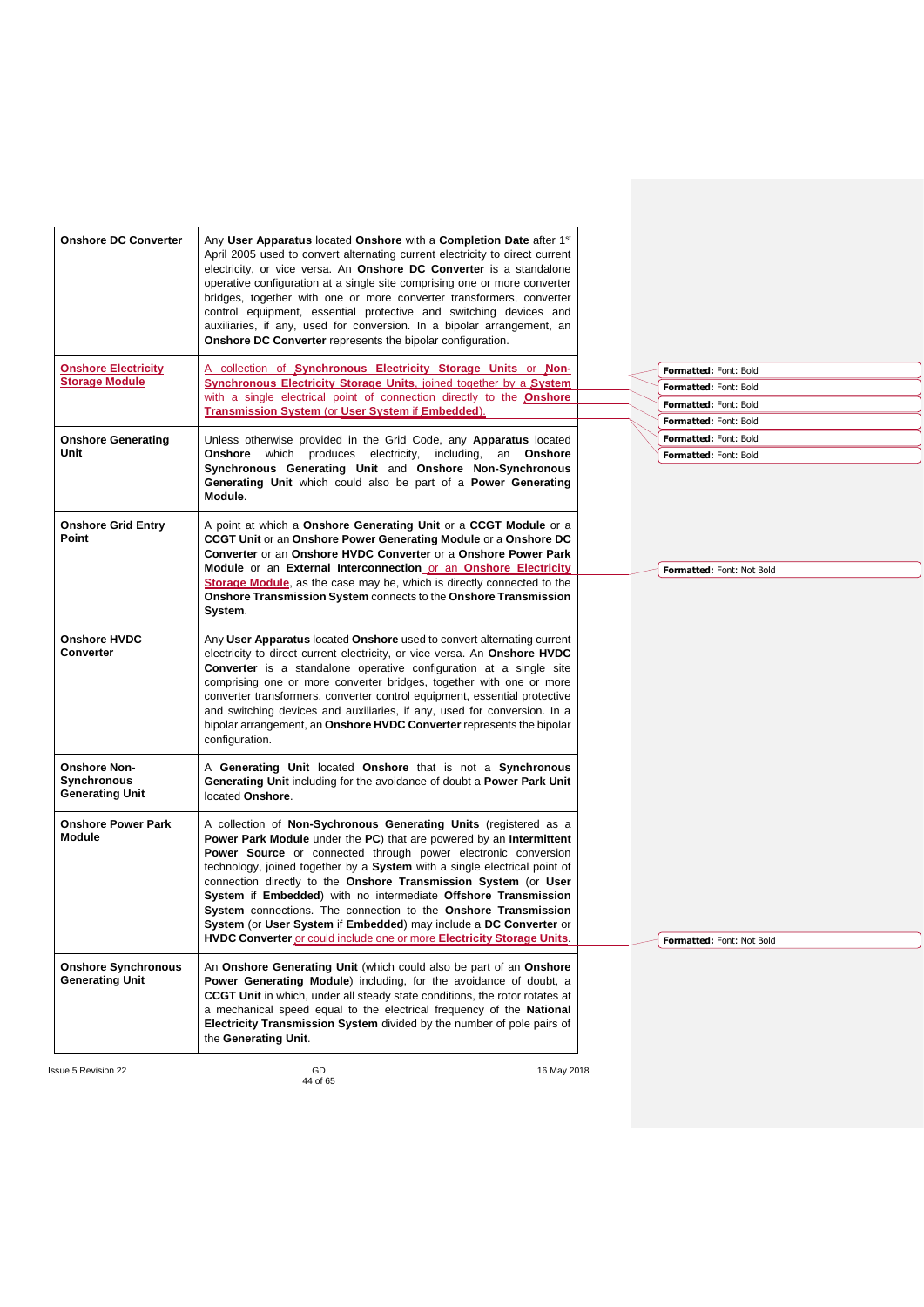| <b>Onshore Synchronous</b><br><b>Power Generating</b><br><b>Module</b> | A Sycnchronous Power Generating Module located Onshore.                                                                                                                                                                                                                                                                                                                                                                                                                                                                                                                                                                                                                     |  |  |                                                                   |  |
|------------------------------------------------------------------------|-----------------------------------------------------------------------------------------------------------------------------------------------------------------------------------------------------------------------------------------------------------------------------------------------------------------------------------------------------------------------------------------------------------------------------------------------------------------------------------------------------------------------------------------------------------------------------------------------------------------------------------------------------------------------------|--|--|-------------------------------------------------------------------|--|
| <b>Onshore Transmission</b><br>Licensee                                | NGET, SPT, or SHETL.                                                                                                                                                                                                                                                                                                                                                                                                                                                                                                                                                                                                                                                        |  |  |                                                                   |  |
| <b>Onshore Transmission</b><br>System                                  | The system consisting (wholly or mainly) of high voltage electric lines<br>owned or operated by Onshore Transmission Licensees and used for<br>the transmission of electricity from one Power Station or Electricity<br>Storage Facility to a substation or to another Power Station or<br>Electricity Storage Facility or between substations or to or from<br>Offshore Transmission Systems or to or from any External<br>Interconnection, and includes any Plant and Apparatus and meters<br>owned or operated by any Onshore Transmission Licensee in<br>connection with the transmission of electricity but does not include any<br><b>Remote Transmission Assets.</b> |  |  | Formatted: Font: Bold<br>Formatted: Font: Bold                    |  |
| <b>On-Site Generator Site</b>                                          | A site which is determined by the <b>BSC Panel</b> to be a Trading Unit under<br>the BSC by reason of having fulfilled the Class 1 or Class 2 requirements<br>as such terms are used in the BSC.                                                                                                                                                                                                                                                                                                                                                                                                                                                                            |  |  |                                                                   |  |
| Operating Code or OC                                                   | That portion of the Grid Code which is identified as the Operating Code.                                                                                                                                                                                                                                                                                                                                                                                                                                                                                                                                                                                                    |  |  |                                                                   |  |
| <b>Operating Margin</b>                                                | <b>Contingency Reserve plus Operating Reserve.</b>                                                                                                                                                                                                                                                                                                                                                                                                                                                                                                                                                                                                                          |  |  |                                                                   |  |
| <b>Operating Reserve</b>                                               | The additional output from Large Power Stations or Large Electricity<br>Storage Facilities or the reduction in Demand, which must be realisable<br>in real-time operation to respond in order to contribute to containing and<br>correcting any System Frequency fall to an acceptable level in the event<br>of a loss of generation or a loss of import from an External<br>Interconnection or mismatch between generation and Demand.                                                                                                                                                                                                                                     |  |  | Formatted: Font: Bold                                             |  |
| Operation                                                              | A scheduled or planned action relating to the operation of a System<br>(including an Embedded Power Station).                                                                                                                                                                                                                                                                                                                                                                                                                                                                                                                                                               |  |  |                                                                   |  |
| <b>Operational Data</b>                                                | Data required under the Operating Codes and/or Balancing Codes.                                                                                                                                                                                                                                                                                                                                                                                                                                                                                                                                                                                                             |  |  |                                                                   |  |
| <b>Operational Day</b>                                                 | The period from 0500 hours on one day to 0500 on the following day.                                                                                                                                                                                                                                                                                                                                                                                                                                                                                                                                                                                                         |  |  |                                                                   |  |
| <b>Operation Diagrams</b>                                              | Diagrams which are a schematic representation of the HV Apparatus and<br>the connections to all external circuits at a <b>Connection Site</b> (and in the<br>case of OTSDUW. Transmission Interface Site), incorporating its<br>numbering, nomenclature and labelling.                                                                                                                                                                                                                                                                                                                                                                                                      |  |  |                                                                   |  |
| <b>Operational Effect</b>                                              | Any effect on the operation of the relevant other System which causes the<br>National Electricity Transmission System or the System of the other<br>User or Users, as the case may be, to operate (or be at a materially<br>increased risk of operating) differently to the way in which they would or<br>may have operated in the absence of that effect.                                                                                                                                                                                                                                                                                                                  |  |  |                                                                   |  |
| Operational<br>Intertripping                                           | The automatic tripping of circuit-breakers to prevent abnormal system<br>conditions occurring, such as over voltage, overload, System instability,<br>etc. after the tripping of other circuit-breakers following power System<br>fault(s) which includes System to Generating Unit, System to CCGT<br>Module, System to Power Park Module, System to DC Converter,<br>System to Power Generating Module, System to HVDC Converter,<br>System to Electricity Storage Modules and System to Demand<br>intertripping schemes.                                                                                                                                                 |  |  | Formatted: Font: Not Bold, Highlight<br>Formatted: Font: Not Bold |  |
| <b>Issue 5 Revision 22</b>                                             | GD<br>16 May 2018                                                                                                                                                                                                                                                                                                                                                                                                                                                                                                                                                                                                                                                           |  |  |                                                                   |  |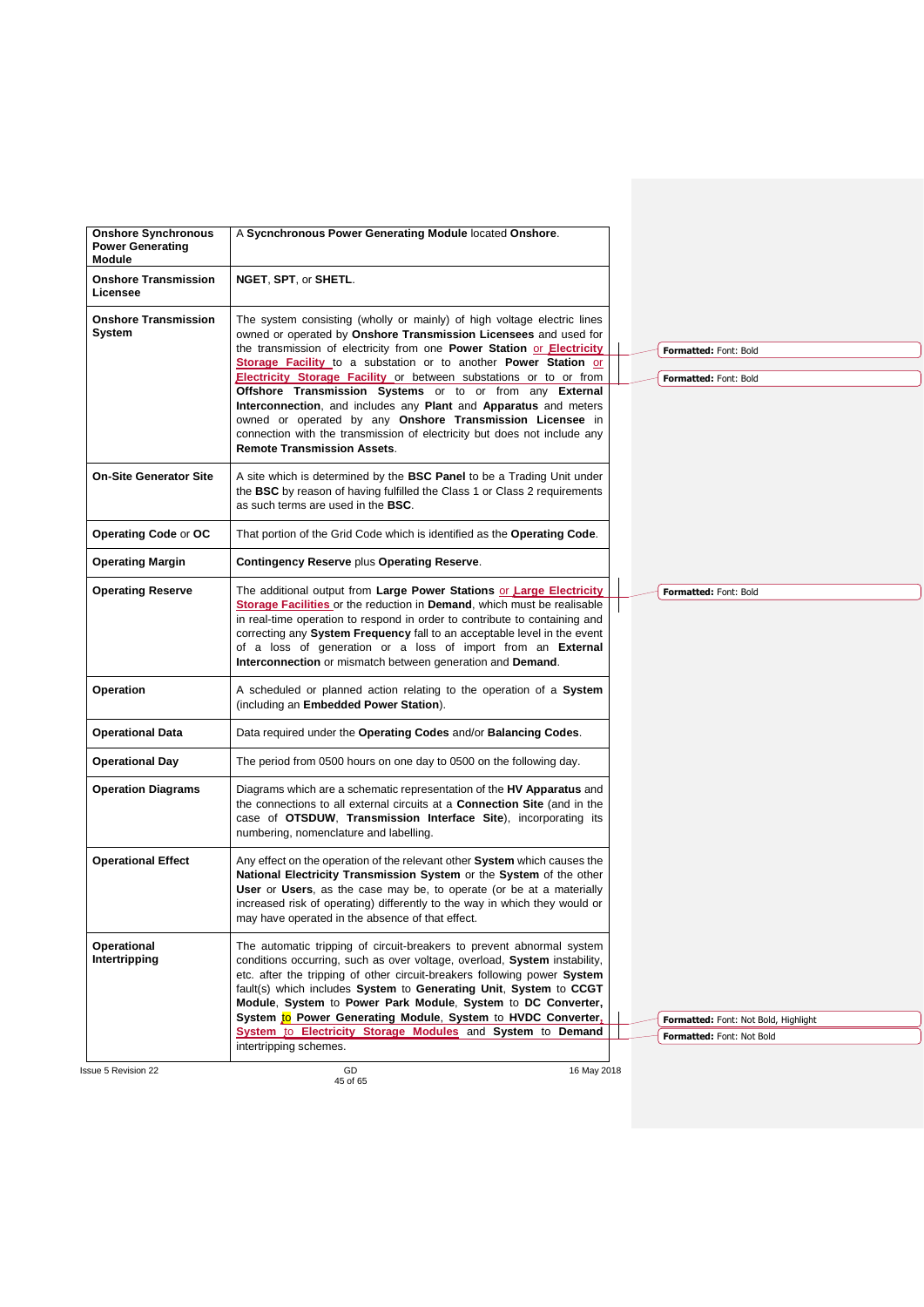| Operational                                     | Any Energisation Operational Notification, <b>Preliminary Operational</b>                                                                                                                                                                                                                                                                                                                                                                                                                                                                                                                                                                                                                      |
|-------------------------------------------------|------------------------------------------------------------------------------------------------------------------------------------------------------------------------------------------------------------------------------------------------------------------------------------------------------------------------------------------------------------------------------------------------------------------------------------------------------------------------------------------------------------------------------------------------------------------------------------------------------------------------------------------------------------------------------------------------|
| <b>Notifications</b>                            | Notification, Interim Operational Notification, Final Operational<br>Notification or Limited Operational Notification issued from NGET to a<br>User.                                                                                                                                                                                                                                                                                                                                                                                                                                                                                                                                           |
| <b>Operational Planning</b>                     | Planning through various timescales the matching of generation output<br>with forecast National Electricity Transmission System Demand<br>together with a reserve of generation to provide a margin, taking into<br>account outages of certain Generating Units or Power Generating<br>Modules, of parts of the National Electricity Transmission System and<br>of parts of User Systems to which Power Stations and/or Customers are<br>connected, carried out to achieve, so far as possible, the standards of<br>security set out in NGET's Transmission Licence, each Relevant<br>Transmission Licensee's Transmission Licence or Electricity<br>Distribution Licence, as the case may be. |
| <b>Operational Planning</b><br>Margin           | An operational planning margin set by NGET.                                                                                                                                                                                                                                                                                                                                                                                                                                                                                                                                                                                                                                                    |
| <b>Operational Planning</b><br>Phase            | The period from 8 weeks to the end of the 5 <sup>th</sup> year ahead of real time<br>operation.                                                                                                                                                                                                                                                                                                                                                                                                                                                                                                                                                                                                |
| <b>Operational Procedures</b>                   | Management instructions and procedures, both in support of the Safety<br>Rules and for the local and remote operation of Plant and Apparatus,<br>issued in connection with the actual operation of Plant and/or Apparatus<br>at or from a Connection Site.                                                                                                                                                                                                                                                                                                                                                                                                                                     |
| <b>Operational Switching</b>                    | Operation of Plant and/or Apparatus to the instruction of the relevant<br>Control Engineer. For the avoidance of doubt, the operation of<br>Transmission Plant and/or Apparatus forming part of the National<br>Electricity Transmission System in England and Wales, will be to the<br>instruction of NGET and in Scotland and Offshore will be to the instruction<br>of the Relevant Transmission Licensee.                                                                                                                                                                                                                                                                                  |
| <b>Other Relevant Data</b>                      | The data listed in BC1.4.2(f) under the heading Other Relevant Data.                                                                                                                                                                                                                                                                                                                                                                                                                                                                                                                                                                                                                           |
| <b>OTSDUW Arrangements</b>                      | The arrangements whereby certain aspects of the design, consenting,<br>construction, installation and/or commissioning of transmission assets are<br>capable of being undertaken by a User prior to the transfer of those assets<br>to a Relevant Transmission Licensee under an Offshore Tender<br>Process.                                                                                                                                                                                                                                                                                                                                                                                   |
| <b>OTSDUW Data and</b><br>Information           | The data and information to be provided by Users undertaking OTSDUW.<br>to NGET in accordance with Appendix F of the Planning Code.                                                                                                                                                                                                                                                                                                                                                                                                                                                                                                                                                            |
| <b>OTSDUW DC Converter</b>                      | A Transmission DC Converter designed and/or constructed and/or<br>installed by a User under the OTSDUW Arrangements and/or operated<br>by the User until the OTSUA Transfer Time.                                                                                                                                                                                                                                                                                                                                                                                                                                                                                                              |
| <b>OTSDUW Development</b><br>and Data Timetable | The timetable for both the delivery of OTSDUW Data and Information and<br>OTSDUW Network Data and Information as referred to in Appendix F of<br>the Planning Code and the development of the scope of the OTSDUW.                                                                                                                                                                                                                                                                                                                                                                                                                                                                             |
| <b>OTSDUW Network Data</b><br>and Information   | The data and information to be provided by NGET to Users undertaking<br><b>OTSDUW</b> in accordance with Appendix F of the <b>Planning Code</b> .                                                                                                                                                                                                                                                                                                                                                                                                                                                                                                                                              |
| <b>OTSDUW Plant and</b><br>Apparatus            | Plant and Apparatus, including any OTSDUW DC Converter, designed<br>by the User under the OTSDUW Arrangements.                                                                                                                                                                                                                                                                                                                                                                                                                                                                                                                                                                                 |
| <b>Issue 5 Revision 22</b>                      | GD<br>16 May 2018                                                                                                                                                                                                                                                                                                                                                                                                                                                                                                                                                                                                                                                                              |

**Formatted:** Highlight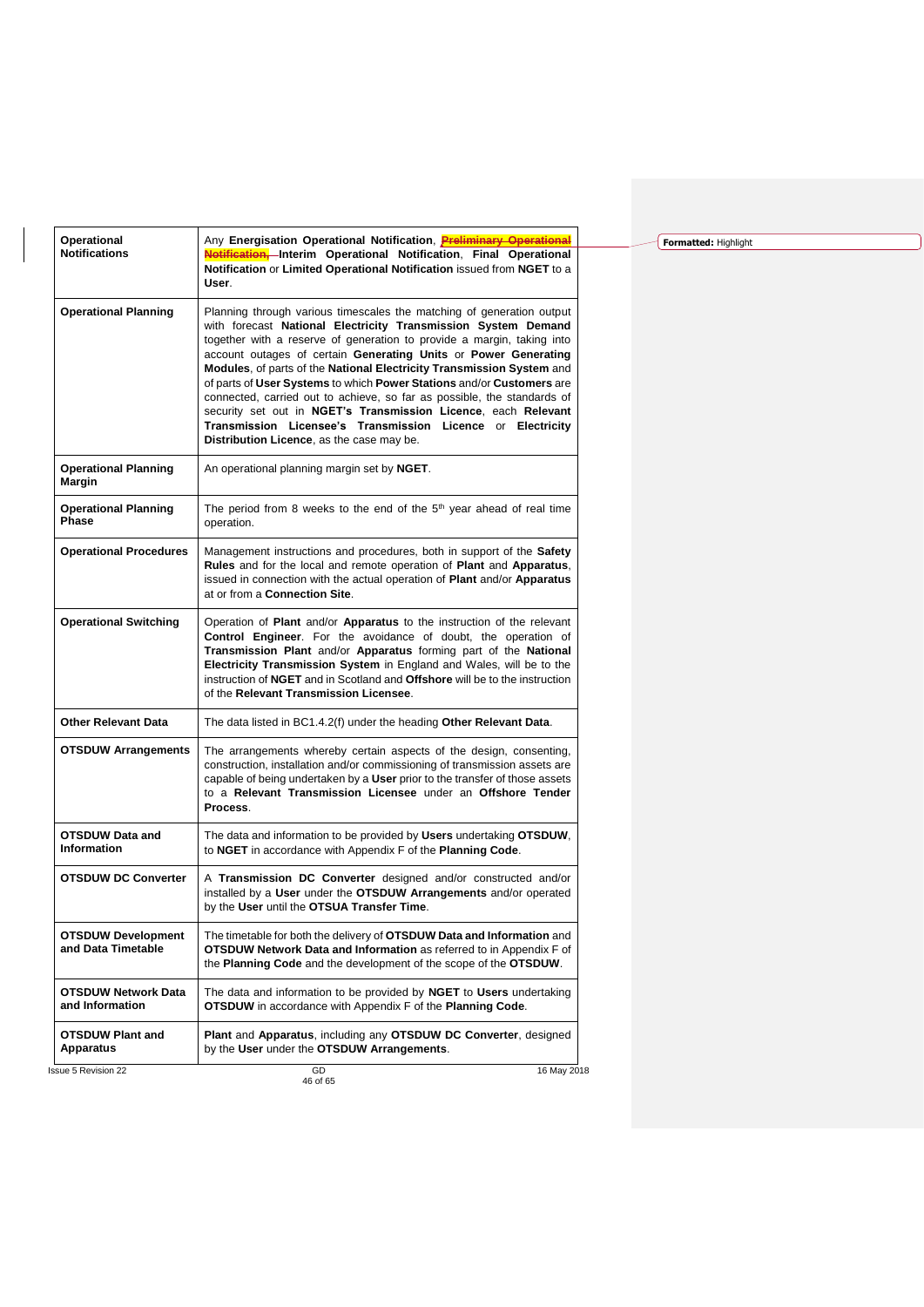| <b>OTSUA Transfer Time</b>                        | The time and date at which the <b>OTSUA</b> are transferred to a <b>Relevant</b><br><b>Transmission Licensee.</b>                                                                                                                                                                                                                                                                                                                                                                                                                                                                                                                                                                                                                                                                   |                           |
|---------------------------------------------------|-------------------------------------------------------------------------------------------------------------------------------------------------------------------------------------------------------------------------------------------------------------------------------------------------------------------------------------------------------------------------------------------------------------------------------------------------------------------------------------------------------------------------------------------------------------------------------------------------------------------------------------------------------------------------------------------------------------------------------------------------------------------------------------|---------------------------|
| Out of Synchronism                                | The condition where a System or Generating Unit or Power Generating<br>Module or Electricity Storage Unit cannot meet the requirements to enable<br>it to be Synchronised.                                                                                                                                                                                                                                                                                                                                                                                                                                                                                                                                                                                                          |                           |
| Output Usable or OU                               | The (daily or weekly) forecast value (in MW), at the time of the (daily or<br>weekly) peak demand, of the maximum level at which the Genset can<br>export to the Grid Entry Point, or in the case of Embedded Power<br>Stations or Embedded Electricity Storage Facilities, to the User<br>System Entry Point. In addition, for a Genset powered by an<br>Intermittent Power Source the forecast value is based upon the<br>Intermittent Power Source being at a level which would enable the<br>Genset to generate at Registered Capacity.<br>For the purpose of OC2 only, the term Output Usable shall include the<br>terms Interconnector Export Capacity and Interconnector Import<br>Capacity where the term Output Usable is being applied to an External<br>Interconnection. | Formatted: Font: Not Bold |
| <b>Over-excitation Limiter</b>                    | Shall have the meaning ascribed to that term in IEC 34-16-1:1991<br>[equivalent to British Standard BS4999 Section 116.1 : 1992].                                                                                                                                                                                                                                                                                                                                                                                                                                                                                                                                                                                                                                                   |                           |
| <b>Panel Chairman</b>                             | A person appointed as such in accordance with GR.4.1.                                                                                                                                                                                                                                                                                                                                                                                                                                                                                                                                                                                                                                                                                                                               |                           |
| <b>Panel Member</b>                               | Any of the persons identified as such in GR.4.                                                                                                                                                                                                                                                                                                                                                                                                                                                                                                                                                                                                                                                                                                                                      |                           |
| Panel Members'<br>Recommendation                  | The recommendation in accordance with the "Grid Code Review Panel<br><b>Recommendation Vote"</b>                                                                                                                                                                                                                                                                                                                                                                                                                                                                                                                                                                                                                                                                                    |                           |
| <b>Panel Secretary</b>                            | A person appointed as such in accordance with GR.3.1.2(d).                                                                                                                                                                                                                                                                                                                                                                                                                                                                                                                                                                                                                                                                                                                          |                           |
| <b>Part 1 System Ancillary</b><br><b>Services</b> | Ancillary Services which are required for System reasons and which<br>must be provided by Users in accordance with the Connection<br><b>Conditions.</b> An exhaustive list of Part 1 System Ancillary Services is<br>included in that part of CC.8.1 or ECC.8.1 headed Part 1.                                                                                                                                                                                                                                                                                                                                                                                                                                                                                                      | Formatted: Highlight      |
| Part 2 System Ancillary<br><b>Services</b>        | Ancillary Services which are required for System reasons and which<br>must be provided by a User if the User has agreed to provide them under<br>a Bilateral Agreement. A non-exhaustive list of Part 2 System Ancillary<br>Services is included in that part of CC.8.1 or ECC.8.1 headed Part 2.                                                                                                                                                                                                                                                                                                                                                                                                                                                                                   | Formatted: Highlight      |
| <b>Part Load</b>                                  | The condition of a Genset, or Cascade Hydro Scheme which is Loaded<br>but is not running at its Maximum Export Limit.                                                                                                                                                                                                                                                                                                                                                                                                                                                                                                                                                                                                                                                               |                           |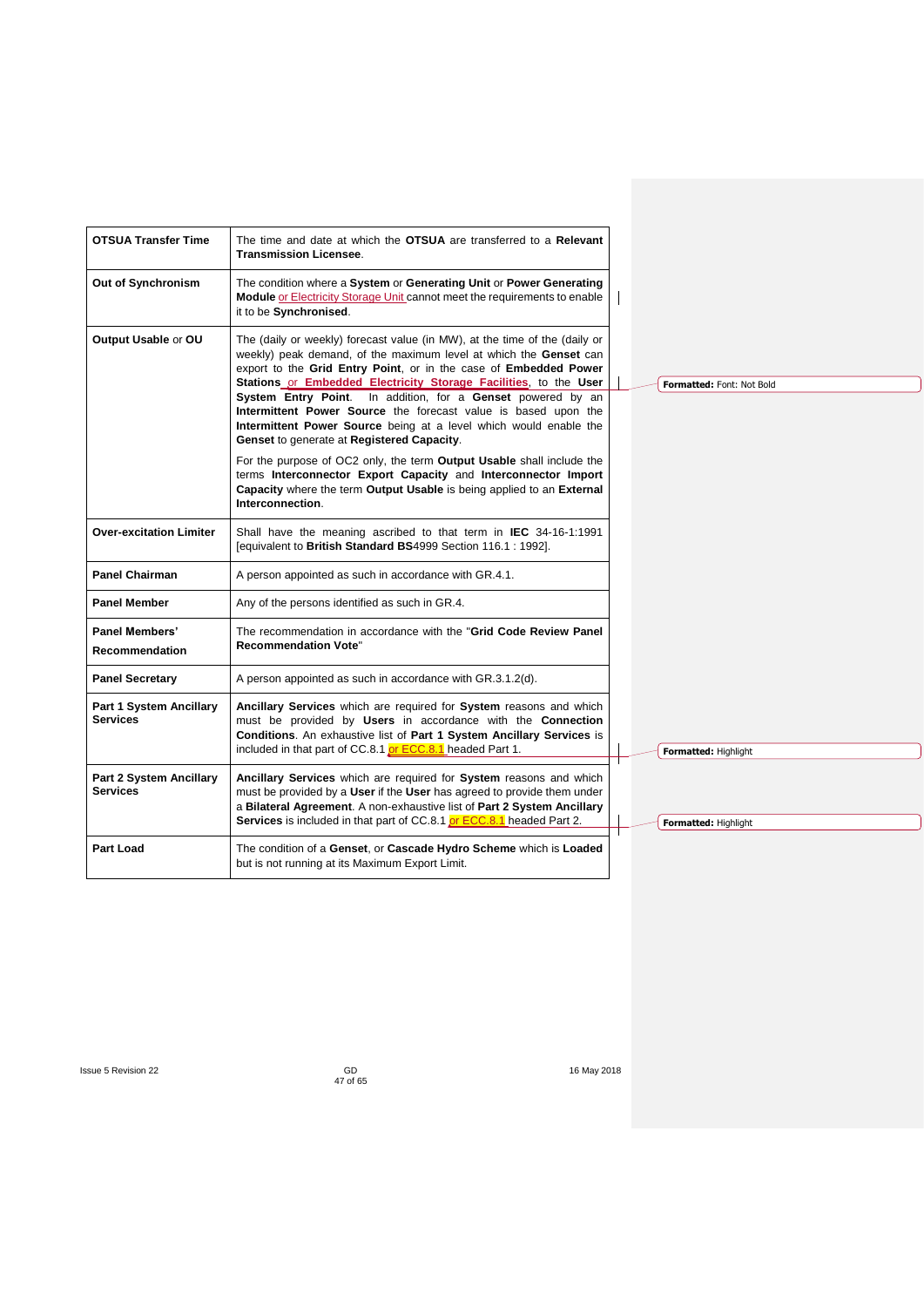| Permit for Work for<br>proximity work                    | In respect of E&W Transmission Systems, a document issued by the<br>Relevant E&W Transmission Licensee or an E&W User in accordance<br>with its respective <b>Safety Rules</b> to enable work to be carried out in<br>accordance with OC8A.8 and which provides for Safety Precautions to<br>be applied and maintained. An example format of a Relevant E&W<br><b>Transmission Licensee</b> 's permit for work is attached as Appendix E to<br>OC8A.                                                                                                                                                             |                           |
|----------------------------------------------------------|------------------------------------------------------------------------------------------------------------------------------------------------------------------------------------------------------------------------------------------------------------------------------------------------------------------------------------------------------------------------------------------------------------------------------------------------------------------------------------------------------------------------------------------------------------------------------------------------------------------|---------------------------|
|                                                          | In respect of <b>Scottish Transmission Systems</b> , a document issued by a<br>Relevant Scottish Transmission Licensee or a Scottish User in<br>accordance with its respective Safety Rules to enable work to be carried<br>out in accordance with OC8B.8 and which provides for Safety<br>Precautions to be applied and maintained. Example formats of Relevant<br>Scottish Transmission Licensees' permits for work are attached as<br>Appendix E to OC8B.                                                                                                                                                     |                           |
| <b>Partial Shutdown</b>                                  | The same as a Total Shutdown except that all generation has ceased in<br>a separate part of the <b>Total System</b> and there is no electricity supply from<br><b>External Interconnections</b> or other parts of the Total System to that part<br>of the Total System and, therefore, that part of the Total System is<br>shutdown, with the result that it is not possible for that part of the <b>Total</b><br>System to begin to function again without NGET's directions relating to a<br><b>Black Start.</b>                                                                                               |                           |
| <b>Pending Grid Code</b><br><b>Modification Proposal</b> | A Grid Code Modification Proposal in respect of which, at the relevant<br>time, the Authority has not yet made a decision as to whether to direct<br>such Grid Code Modification Proposal to be made pursuant to the<br>Transmission Licence (whether or not a Grid Code Modification Report<br>has been submitted in respect of such Grid Code Modification Proposal)<br>or, in the case of a Grid Code Self Governance Proposals, in respect of<br>which the Grid Code Review Panel has not yet voted whether or not to<br>approve.                                                                            |                           |
| Phase (Voltage)<br><b>Unbalance</b>                      | The ratio (in percent) between the rms values of the negative sequence<br>component and the positive sequence component of the voltage.                                                                                                                                                                                                                                                                                                                                                                                                                                                                          |                           |
| <b>Physical Notification</b>                             | Data that describes the <b>BM Participant</b> 's best estimate of the expected<br>input or output of <b>Active Power</b> of a <b>BM Unit</b> and/or (where relevant)<br>Generating Unit or Electricity Storage Module, the accuracy of the<br>Physical Notification being commensurate with Good Industry<br>Practice.                                                                                                                                                                                                                                                                                           | Formatted: Font: Not Bold |
| <b>Planning Code or PC</b>                               | That portion of the Grid Code which is identified as the <b>Planning Code</b> .                                                                                                                                                                                                                                                                                                                                                                                                                                                                                                                                  |                           |
| <b>Planned Maintenance</b><br>Outage                     | An outage of <b>NGET</b> electronic data communication facilities as provided<br>for in CC.6.5.8 or ECC.6.5.8 and NGET's associated computer facilities of<br>which normally at least 5 days notice is given, but in any event of which at<br>least twelve hours notice has been given by NGET to the User and which<br>is anticipated to last no longer than 2 hours. The length of such an outage<br>may in exceptional circumstances be extended where at least 24 hours<br>notice has been given by NGET to the User. It is anticipated that normally<br>any planned outage would only last around one hour. | Formatted: Highlight      |
| <b>Planned Outage</b>                                    | An outage of a Large Power Station or Large Electricity Storage<br>Module or of part of the National Electricity Transmission System, or<br>of part of a User System, co-ordinated by NGET under OC2.                                                                                                                                                                                                                                                                                                                                                                                                            | Formatted: Font: Bold     |

 $\overline{\phantom{a}}$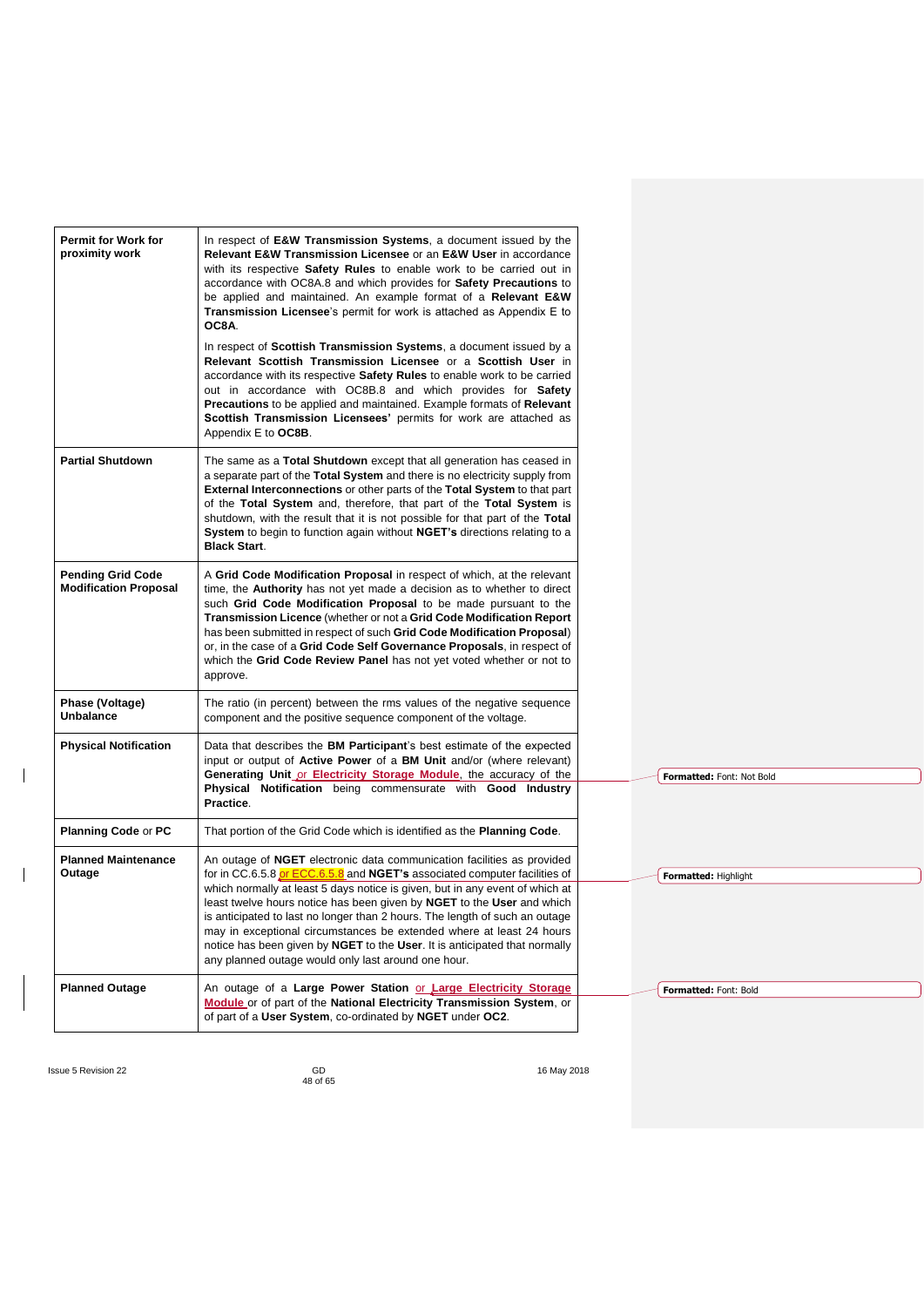| Plant                                                         | Fixed and movable items used in the generation and/or supply and/or<br>transmission of electricity, other than Apparatus.                                                                                                                                                                                                                                                                                                                                                                                                                                                                                                                                                                                                                                                                                                                                                                                                                                                                                                                                                                                                                                                                                                                                                                                                                                                                                                                                                                                                                                                                                                                                                                                                               |                                                                                                                                                                                                                                                                                                     |
|---------------------------------------------------------------|-----------------------------------------------------------------------------------------------------------------------------------------------------------------------------------------------------------------------------------------------------------------------------------------------------------------------------------------------------------------------------------------------------------------------------------------------------------------------------------------------------------------------------------------------------------------------------------------------------------------------------------------------------------------------------------------------------------------------------------------------------------------------------------------------------------------------------------------------------------------------------------------------------------------------------------------------------------------------------------------------------------------------------------------------------------------------------------------------------------------------------------------------------------------------------------------------------------------------------------------------------------------------------------------------------------------------------------------------------------------------------------------------------------------------------------------------------------------------------------------------------------------------------------------------------------------------------------------------------------------------------------------------------------------------------------------------------------------------------------------|-----------------------------------------------------------------------------------------------------------------------------------------------------------------------------------------------------------------------------------------------------------------------------------------------------|
| <b>Point of Common</b><br>Coupling                            | That point on the National Electricity Transmission System electrically<br>nearest to the User installation at which either Demands or Loads are, or<br>may be, connected.                                                                                                                                                                                                                                                                                                                                                                                                                                                                                                                                                                                                                                                                                                                                                                                                                                                                                                                                                                                                                                                                                                                                                                                                                                                                                                                                                                                                                                                                                                                                                              |                                                                                                                                                                                                                                                                                                     |
| <b>Point of Connection</b>                                    | An electrical point of connection between the National Electricity<br>Transmission System and a User's System.                                                                                                                                                                                                                                                                                                                                                                                                                                                                                                                                                                                                                                                                                                                                                                                                                                                                                                                                                                                                                                                                                                                                                                                                                                                                                                                                                                                                                                                                                                                                                                                                                          |                                                                                                                                                                                                                                                                                                     |
| <b>Point of Isolation</b>                                     | The point on <b>Apparatus</b> (as defined in OC8A.1.6.2 and OC8B.1.7.2) at<br>which Isolation is achieved.                                                                                                                                                                                                                                                                                                                                                                                                                                                                                                                                                                                                                                                                                                                                                                                                                                                                                                                                                                                                                                                                                                                                                                                                                                                                                                                                                                                                                                                                                                                                                                                                                              |                                                                                                                                                                                                                                                                                                     |
| <b>Post-Control Phase</b>                                     | The period following real time operation.                                                                                                                                                                                                                                                                                                                                                                                                                                                                                                                                                                                                                                                                                                                                                                                                                                                                                                                                                                                                                                                                                                                                                                                                                                                                                                                                                                                                                                                                                                                                                                                                                                                                                               |                                                                                                                                                                                                                                                                                                     |
| <b>Power Available</b>                                        | A signal prepared in accordance with good industry practice, representing<br>the instantaneous sum of the potential <b>Active Power</b> available from each<br>individual Power Park Unit or Electricity Storage Unit within the Power<br>Park Module or individual Electricity Storage Unit within the Electricity<br>Storage Module calculated using any applicable combination<br>of -meteorological (including wind speed), electrical or mechanical data<br>measured at each Power Park Unit or Electricity Storage Unit at a<br>specified time. Power Available shall be a value between 0MW and<br>Registered Capacity or Maximum Capacity which is the sum of the<br>potential Active Power available of each Power Park Unit or Electricity<br>Storage Unit within the Power Park Module or Electricity Storage Unit<br>within the Electricity Storage Module. A unit-turbine that is not exporting<br>power generating will be considered as not available. For the avoidance<br>of doubt, the Power Available signal would be the Active Power output<br>that a Power Park Module or Electricity Storage Module could<br>reasonably be expected to export at the Grid Entry Point or User System<br>Entry Point taking all the above criteria into account including Power Park<br>Unit or <b>Electricity Storage</b> Unit constraints such as optimisation modes<br>but would exclude a reduction in the <b>Active Power</b> export of the <b>Power</b><br>Park Module or Electricity Storage Module instructed by NGET (for<br>example) for the purposes selecting a Power Park Module or Electricity<br>Storage Module to operate in Frequency Sensitive Mode or when an<br><b>Emergency Instruction has been issued.</b> | Formatted: Font: Bold<br>Formatted: Font: Not Bold<br>Formatted: Font: Not Bold<br>Formatted: Font: Not Bold<br>Formatted: Font: Bold<br>Formatted: Font: Not Bold<br>Formatted: Font: Not Bold<br>Formatted: Font: Bold<br>Formatted: Font: Bold<br>Formatted: Font: Bold<br>Formatted: Font: Bold |
| <b>Power Factor</b>                                           | The ratio of Active Power to Apparent Power.                                                                                                                                                                                                                                                                                                                                                                                                                                                                                                                                                                                                                                                                                                                                                                                                                                                                                                                                                                                                                                                                                                                                                                                                                                                                                                                                                                                                                                                                                                                                                                                                                                                                                            |                                                                                                                                                                                                                                                                                                     |
| <b>Power-Generating</b><br><b>Module</b>                      | Either a Synchronous Power-Generating Module or a Power Park<br>Module owned or operated by an EU Generator.                                                                                                                                                                                                                                                                                                                                                                                                                                                                                                                                                                                                                                                                                                                                                                                                                                                                                                                                                                                                                                                                                                                                                                                                                                                                                                                                                                                                                                                                                                                                                                                                                            |                                                                                                                                                                                                                                                                                                     |
| <b>Power-Generating</b><br><b>Module Document</b><br>(PGMD)   | A document provided by the Generator or Electricity Storage Module<br>Owner to NGET for a Type B or Type C Power Generating Module or<br>Type B or Type C Electricity Storage Module which confirms that the<br>Power Generating Module's or Electricity Storage Module's<br>compliance with the technical criteria set out in the Grid Code has been<br>demonstrated and provides the necessary data and statements, including<br>a statement of compliance.                                                                                                                                                                                                                                                                                                                                                                                                                                                                                                                                                                                                                                                                                                                                                                                                                                                                                                                                                                                                                                                                                                                                                                                                                                                                           | Formatted: Font: Bold<br>Formatted: Font: Bold<br>Formatted: Font: Bold<br>Formatted: Font: Bold                                                                                                                                                                                                    |
| <b>Power Generating</b><br><b>Module Performance</b><br>Chart | A diagram showing the Real Power (MW) and Reactive Power (MVAr)<br>capability limits within which a Synchronous Power Generating Module<br>or Power Park Module at its Grid Entry Point or User System Entry<br>Point will be expected to operate under steady state conditions.                                                                                                                                                                                                                                                                                                                                                                                                                                                                                                                                                                                                                                                                                                                                                                                                                                                                                                                                                                                                                                                                                                                                                                                                                                                                                                                                                                                                                                                        |                                                                                                                                                                                                                                                                                                     |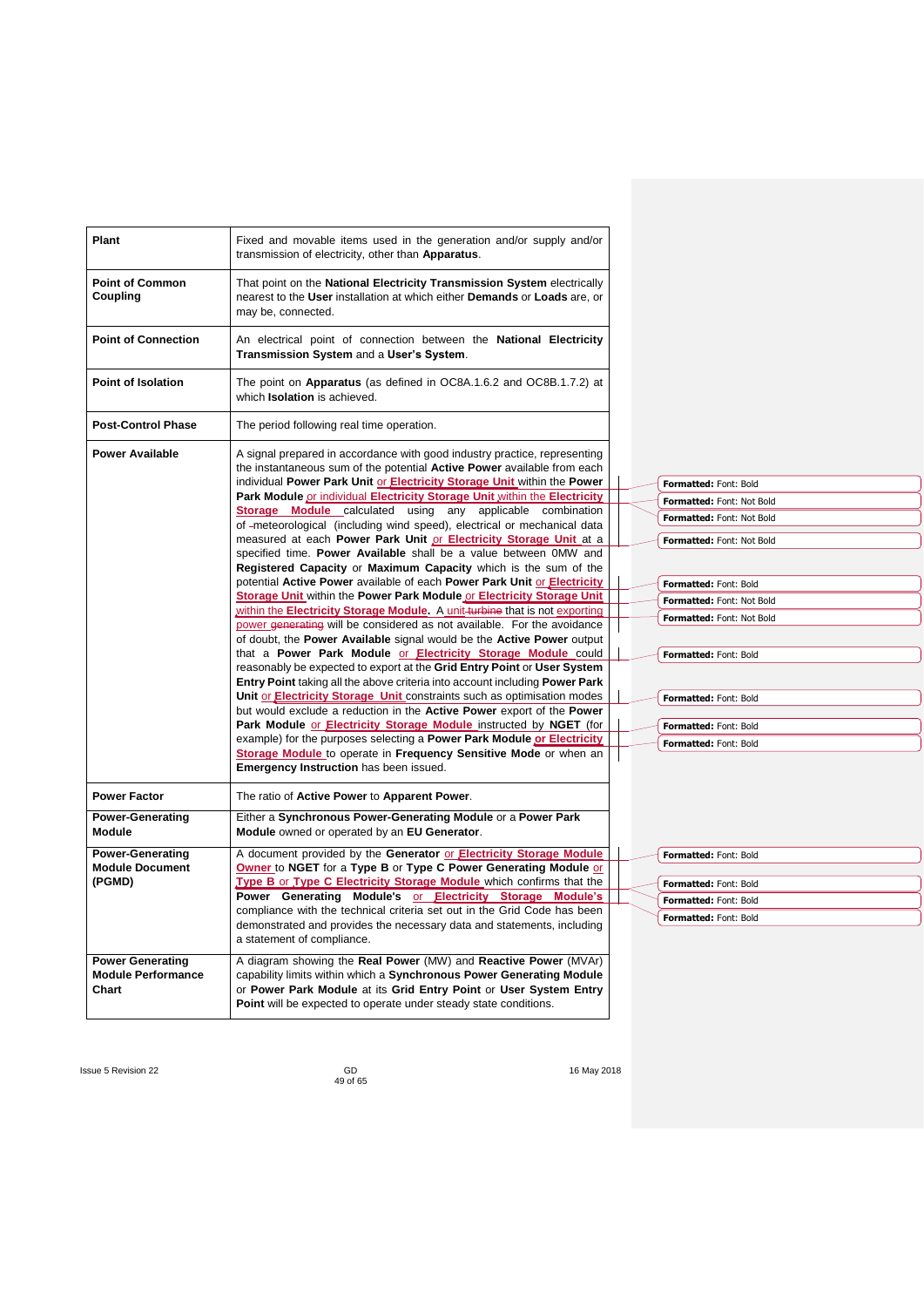| <b>Power Island</b>                                          | Gensets at an isolated Power Station or Electricity Storage Facility,<br>together with complementary local Demand. In Scotland a Power Island<br>may include more than one Power Station.                                                                                                                                                                                                                                                   |  | Formatted: Font: Not Bold |
|--------------------------------------------------------------|---------------------------------------------------------------------------------------------------------------------------------------------------------------------------------------------------------------------------------------------------------------------------------------------------------------------------------------------------------------------------------------------------------------------------------------------|--|---------------------------|
| <b>Power Park Module</b>                                     | Any Onshore Power Park Module or Offshore Power Park Module.                                                                                                                                                                                                                                                                                                                                                                                |  |                           |
| <b>Power Park Module</b><br><b>Availability Matrix</b>       | The matrix described in Appendix 1 to BC1 under the heading <b>Power Park</b><br><b>Module Availability Matrix.</b>                                                                                                                                                                                                                                                                                                                         |  |                           |
| <b>Power Park Module</b><br><b>Planning Matrix</b>           | A matrix in the form set out in Appendix 4 of OC2 showing the combination<br>of Power Park Units within a Power Park Module which would be<br>expected to be running under normal conditions.                                                                                                                                                                                                                                               |  |                           |
| <b>Power Park Unit</b>                                       | A Generating Unit within a Power Park Module.                                                                                                                                                                                                                                                                                                                                                                                               |  |                           |
| <b>Power Station</b>                                         | An installation comprising one or more Generating Units or Power Park<br>Modules or Power Generating Modules or Electricity Storage Modules<br>(even where sited separately) owned and/or controlled by the same<br>Generator, which may reasonably be considered as being managed as<br>one Power Station. For the avoidance of doubt, an installation comprising<br>solely Electricity Storage Units or Electricity Storage Modules would |  | Formatted: Font: Bold     |
|                                                              | be classified as an Electricity Storage Facility.                                                                                                                                                                                                                                                                                                                                                                                           |  | Formatted: Font: Bold     |
| <b>Power System Stabiliser</b><br>or PSS                     | Equipment controlling the Exciter output via the voltage regulator in such<br>a way that power oscillations of the synchronous machines are dampened.<br>Input variables may be speed, frequency or power (or a combination of<br>these).                                                                                                                                                                                                   |  | Formatted: Font: Bold     |
| Preface                                                      | The preface to the Grid Code (which does not form part of the Grid Code<br>and therefore is not binding).                                                                                                                                                                                                                                                                                                                                   |  |                           |
| <b>Preliminary Notice</b>                                    | A notice in writing, sent by NGET both to all Users identified by it under<br>OC12.4.2.1 and to the Test Proposer, notifying them of a proposed<br><b>System Test.</b>                                                                                                                                                                                                                                                                      |  |                           |
| <b>Preliminary Project</b><br><b>Planning Data</b>           | Data relating to a proposed User Development at the time the User<br>applies for a CUSC Contract but before an offer is made and accepted.                                                                                                                                                                                                                                                                                                  |  |                           |
| <b>Preliminary Operational</b><br><b>Notification or PON</b> | A notification from NGET to a Generator in respect of a Power Station<br>comprising Type B or Type C Power Generating Modules<br>acknowledging that the User has demonstrated compliance, except for the<br><b>Unresolved Issues:</b>                                                                                                                                                                                                       |  |                           |
|                                                              | with the Grid Code, and<br>$\left( a\right)$                                                                                                                                                                                                                                                                                                                                                                                                |  |                           |
|                                                              | (b) where applicable, with Appendices F1 to F5 of the Bilateral<br>Agreement,                                                                                                                                                                                                                                                                                                                                                               |  |                           |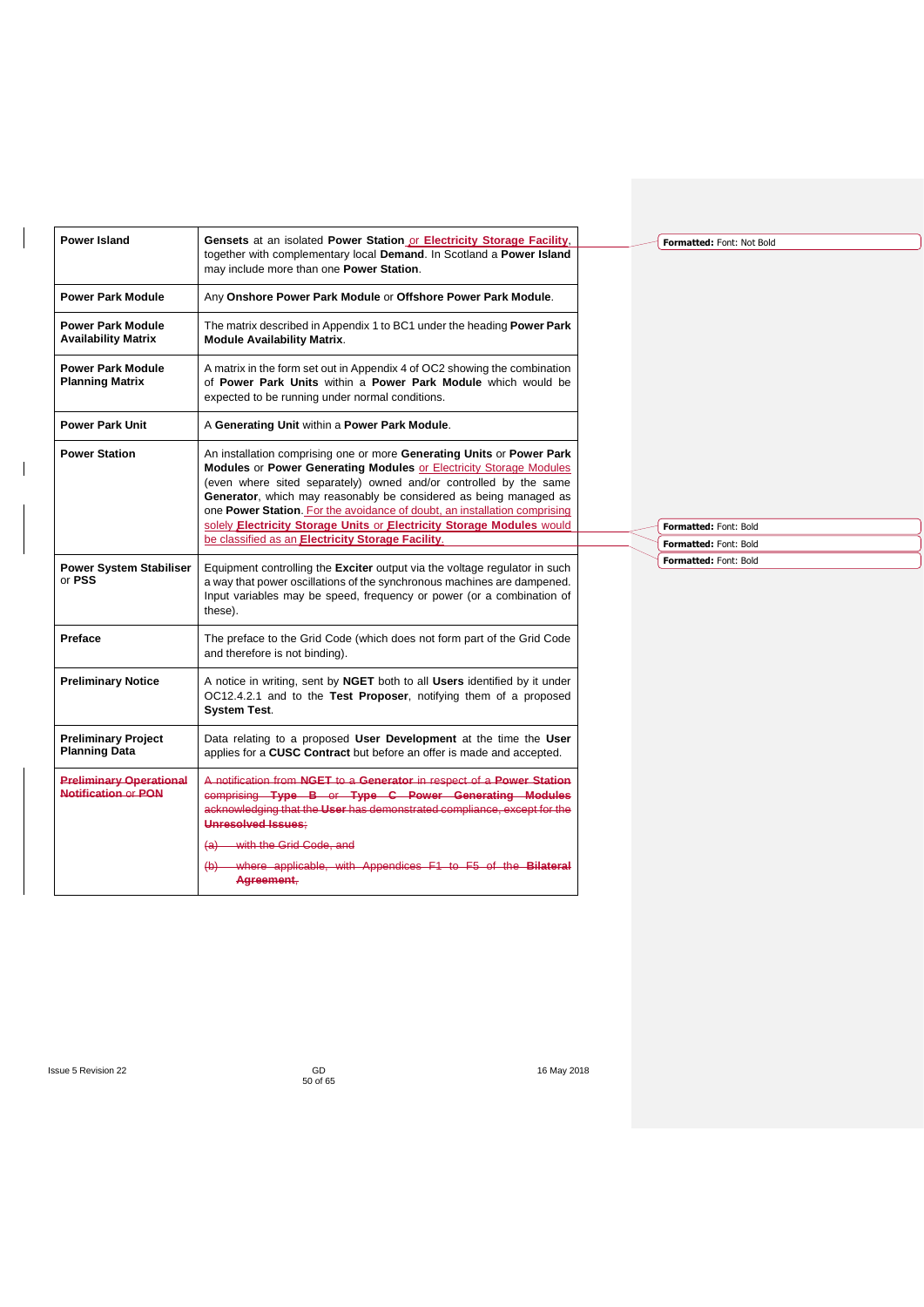| <b>Primary Response</b>                | The automatic increase in <b>Active Power</b> output of a <b>Genset</b> or, as the<br>case may be, the decrease in <b>Active Power Demand</b> in response to a<br>System Frequency fall. This increase in Active Power output or, as the<br>case may be, the decrease in <b>Active Power Demand</b> must be in<br>accordance with the provisions of the relevant <b>Ancillary Services</b><br>Agreement which will provide that it will be released increasingly with time<br>over the period 0 to 10 seconds from the time of the start of the <b>Frequency</b><br>fall on the basis set out in the Ancillary Services Agreement and fully<br>available by the latter, and sustainable for at least a further 20 seconds.<br>The interpretation of the <b>Primary Response</b> to $a - 0.5$ Hz frequency<br>change is shown diagrammatically in Figure CC.A.3.2 and Figure<br><b>ECC.A.3.2</b> |  |                           |  |
|----------------------------------------|-------------------------------------------------------------------------------------------------------------------------------------------------------------------------------------------------------------------------------------------------------------------------------------------------------------------------------------------------------------------------------------------------------------------------------------------------------------------------------------------------------------------------------------------------------------------------------------------------------------------------------------------------------------------------------------------------------------------------------------------------------------------------------------------------------------------------------------------------------------------------------------------------|--|---------------------------|--|
| <b>Private Network</b>                 | A User which connects to a Network Operators System and that User<br>is not classified as a Generator, Network Operator, Electricity Storage<br><b>Facility Owner</b> or Non Embedded Customer.                                                                                                                                                                                                                                                                                                                                                                                                                                                                                                                                                                                                                                                                                                 |  | Formatted: Font: Not Bold |  |
| <b>Programming Phase</b>               | The period between the Operational Planning Phase and the Control<br>Phase. It starts at the 8 weeks ahead stage and finishes at 17:00 on the<br>day ahead of real time.                                                                                                                                                                                                                                                                                                                                                                                                                                                                                                                                                                                                                                                                                                                        |  |                           |  |
| <b>Proposal Notice</b>                 | A notice submitted to <b>NGET</b> by a <b>User</b> which would like to undertake a<br><b>System Test.</b>                                                                                                                                                                                                                                                                                                                                                                                                                                                                                                                                                                                                                                                                                                                                                                                       |  |                           |  |
| <b>Proposal Report</b>                 | A report submitted by the Test Panel which contains:                                                                                                                                                                                                                                                                                                                                                                                                                                                                                                                                                                                                                                                                                                                                                                                                                                            |  |                           |  |
|                                        | proposals for carrying out a System Test (including the manner in<br>(a)<br>which the System Test is to be monitored);                                                                                                                                                                                                                                                                                                                                                                                                                                                                                                                                                                                                                                                                                                                                                                          |  |                           |  |
|                                        | an allocation of costs (including un-anticipated costs) between the<br>(b)<br>affected parties (the general principle being that the Test Proposer<br>will bear the costs); and                                                                                                                                                                                                                                                                                                                                                                                                                                                                                                                                                                                                                                                                                                                 |  |                           |  |
|                                        | such other matters as the Test Panel considers appropriate.<br>(c)                                                                                                                                                                                                                                                                                                                                                                                                                                                                                                                                                                                                                                                                                                                                                                                                                              |  |                           |  |
|                                        | The report may include requirements for indemnities to be given in respect<br>of claims and losses arising from a System Test.                                                                                                                                                                                                                                                                                                                                                                                                                                                                                                                                                                                                                                                                                                                                                                  |  |                           |  |
| Proposed<br><b>Implementation Date</b> | The proposed date(s) for the implementation of a <b>Grid Code Modification</b><br>Proposal or Workgroup Alternative Grid Code Modification such<br>date(s) to be either (i) described by reference to a specified period after a<br>direction from the Authority approving the Grid Code Modification<br>Proposal or Workgroup Alternative Grid Code Modification or (ii) a<br>Fixed Proposed Implementation Date.                                                                                                                                                                                                                                                                                                                                                                                                                                                                              |  |                           |  |
| <b>Protection</b>                      | The provisions for detecting abnormal conditions on a System and<br>initiating fault clearance or actuating signals or indications.                                                                                                                                                                                                                                                                                                                                                                                                                                                                                                                                                                                                                                                                                                                                                             |  |                           |  |
| <b>Protection Apparatus</b>            | A group of one or more <b>Protection</b> relays and/or logic elements<br>designated to perform a specified <b>Protection</b> function.                                                                                                                                                                                                                                                                                                                                                                                                                                                                                                                                                                                                                                                                                                                                                          |  |                           |  |
| <b>Pump Storage</b>                    | A a hydro unit in which water can be raised by means of pumps and stored<br>to be used for the generation of electrical energy;                                                                                                                                                                                                                                                                                                                                                                                                                                                                                                                                                                                                                                                                                                                                                                 |  |                           |  |
| <b>Pumped Storage</b><br>Generator     | A Generator which owns and/or operates any Pumped Storage Plant.                                                                                                                                                                                                                                                                                                                                                                                                                                                                                                                                                                                                                                                                                                                                                                                                                                |  |                           |  |
| <b>Pumped Storage Plant</b>            | The Dinorwig, Ffestiniog, Cruachan and Foyers Power Stations.                                                                                                                                                                                                                                                                                                                                                                                                                                                                                                                                                                                                                                                                                                                                                                                                                                   |  |                           |  |
| <b>Pumped Storage Unit</b>             | A Generating Unit within a Pumped Storage Plant.                                                                                                                                                                                                                                                                                                                                                                                                                                                                                                                                                                                                                                                                                                                                                                                                                                                |  |                           |  |
|                                        |                                                                                                                                                                                                                                                                                                                                                                                                                                                                                                                                                                                                                                                                                                                                                                                                                                                                                                 |  |                           |  |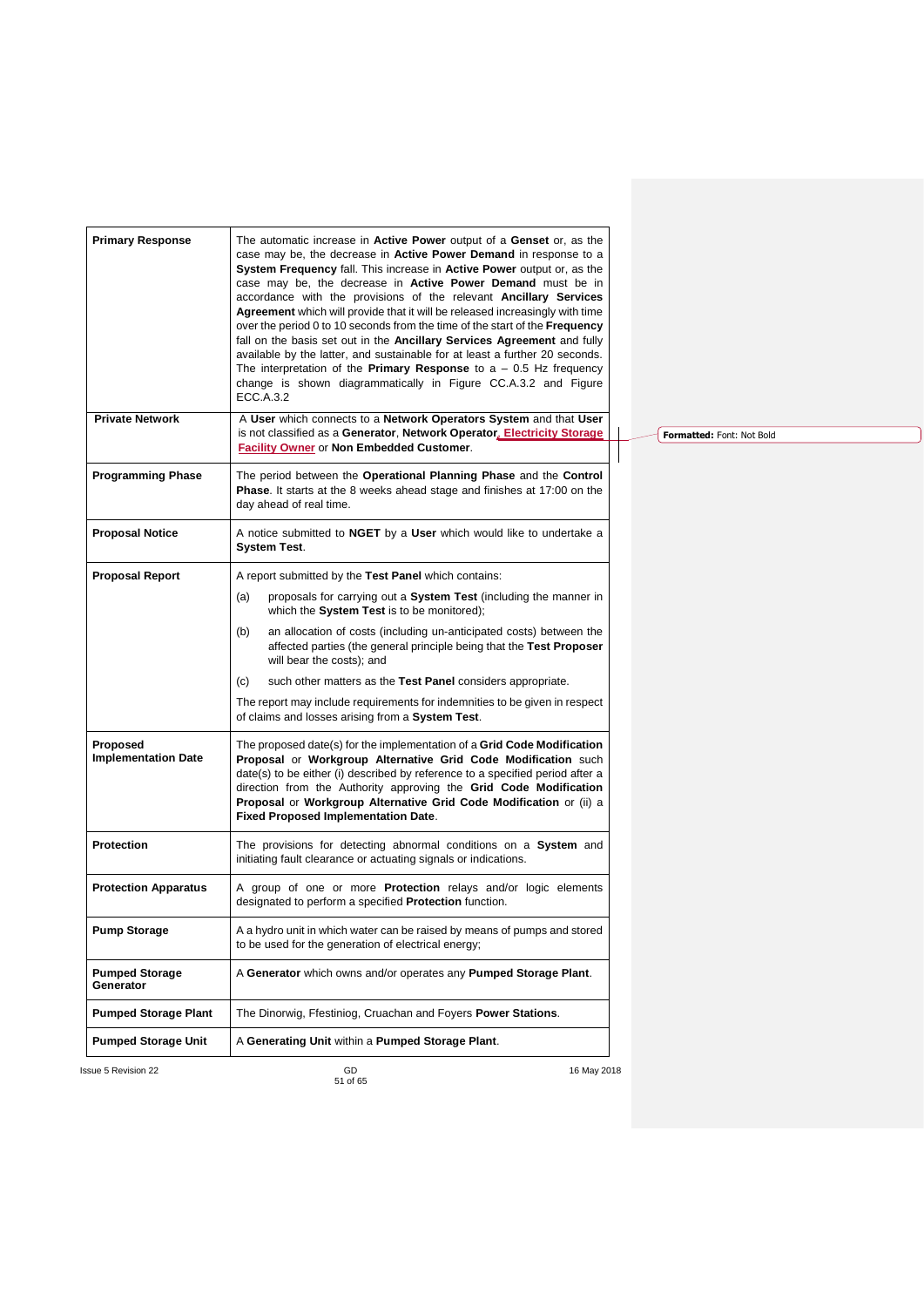| <b>Purchase Contracts</b>                               | A final and binding contract for the purchase of the Main Plant and<br>Apparatus.                                                                                                                                                                                                                                      |                                                       |
|---------------------------------------------------------|------------------------------------------------------------------------------------------------------------------------------------------------------------------------------------------------------------------------------------------------------------------------------------------------------------------------|-------------------------------------------------------|
| Q/Pmax                                                  | The ratio of Reactive Power to the Maximum Capacity. The relationship<br>between Power Factor and Q/Pmax is given by the formula:-                                                                                                                                                                                     |                                                       |
|                                                         | <b>Power Factor</b> = Cos [arctan $\left[\frac{Q}{P_{max}}\right]$ ]                                                                                                                                                                                                                                                   |                                                       |
|                                                         | For example, a Power Park Module with a Q/P value of +0.33 would<br>equate to a Power Factor of Cos(arctan0.33) = $0.95$ Power Factor lag.                                                                                                                                                                             |                                                       |
| <b>Quiescent Physical</b><br><b>Notification or QPN</b> | Data that describes the MW levels to be deducted from the Physical<br>Notification of a BM Unit to determine a resultant operating level to which<br>the Dynamic Parameters associated with that BM Unit apply, and the<br>associated times for such MW levels. The MW level of the QPN must<br>always be set to zero. |                                                       |
| <b>Range CCGT Module</b>                                | A CCGT Module where there is a physical connection by way of a steam<br>or hot gas main between that CCGT Module and another CCGT Module<br>or other CCGT Modules, which connection contributes (if open) to efficient<br>modular operation, and which physical connection can be varied by the<br>operator.           |                                                       |
| <b>Rated Field Voltage</b>                              | Shall have the meaning ascribed to that term in <b>IEC</b> 34-16-1:1991<br>[equivalent to British Standard BS4999 Section 116.1 : 1992].                                                                                                                                                                               |                                                       |
| <b>Rated MW</b>                                         | The "rating-plate" MW output of a <b>Power Generating Module</b> ,<br>Generating Unit, Power Park Module, Electricity Storage Module.<br>HVDC Converter or DC Converter, being:                                                                                                                                        | Formatted: Font: Not Bold                             |
|                                                         | that output up to which the Generating Unit was designed to<br>(a)<br>operate (Calculated as specified in British Standard BS EN 60034<br>$-1: 1995$ ; or                                                                                                                                                              |                                                       |
|                                                         | the nominal rating for the MW output of a <b>Power Park Module</b> or<br>(b)<br>Power Generating Module being the maximum continuous electric<br>output power which the Power Park Module or Power Generating<br><b>Module</b> was designed to achieve under normal operating<br>conditions: or                        |                                                       |
|                                                         | the nominal rating for the MW import capacity and export capacity<br>(C)<br>(if at a DC Converter Station or HVDC Converter Station) of a DC<br><b>Converter or HVDC Converter.</b>                                                                                                                                    |                                                       |
|                                                         | the nominal rating for the MW import capacity and export capacity<br>(d)<br>of an Electricity Storage Module if at an Electricity Storage                                                                                                                                                                              |                                                       |
|                                                         | Facility.                                                                                                                                                                                                                                                                                                              | Formatted: Font: Bold<br><b>Formatted: Font: Bold</b> |
| <b>Reactive Despatch</b><br><b>Instruction</b>          | Has the meaning set out in the CUSC.                                                                                                                                                                                                                                                                                   |                                                       |

 $\begin{array}{c} \hline \end{array}$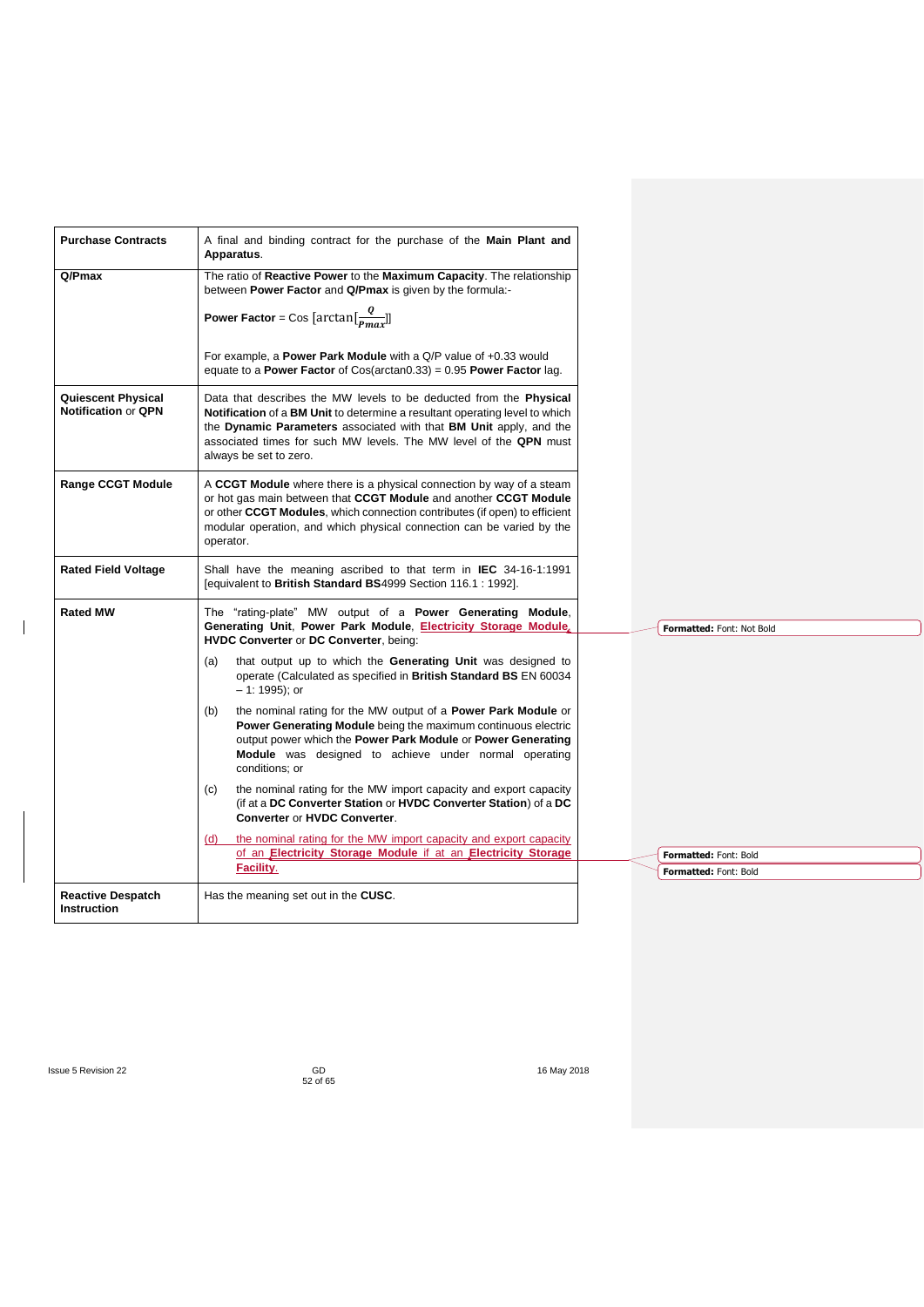| <b>Reactive Despatch</b><br><b>Network Restriction</b>                                     | A restriction placed upon an <b>Embedded Power Generating Module.</b><br>Embedded Generating Unit, Embedded Power Park Module,<br><b>Embedded Electricity Storage Facility or DC Converter</b> at an<br>Embedded DC Converter Station or HVDC Converter at an Embedded<br><b>HVDC Converter Station</b> by the <b>Network Operator</b> that prevents the<br>Generator or Electricity Storage Facility Owner or DC Converter<br>Station owner or HVDC System Owner in question (as applicable) from<br>complying with any Reactive Despatch Instruction with respect to that<br>Power Generating Module, Generating Unit, Power Park Module,<br>Electricity Storage Facility or DC Converter at a DC Converter Station<br>or HVDC Converter at a HVDC Converter Station, whether to provide |  |  |  |
|--------------------------------------------------------------------------------------------|--------------------------------------------------------------------------------------------------------------------------------------------------------------------------------------------------------------------------------------------------------------------------------------------------------------------------------------------------------------------------------------------------------------------------------------------------------------------------------------------------------------------------------------------------------------------------------------------------------------------------------------------------------------------------------------------------------------------------------------------------------------------------------------------|--|--|--|
|                                                                                            | Myars over the range referred to in CC 6.3.2, ECC 6.3.2 or otherwise.                                                                                                                                                                                                                                                                                                                                                                                                                                                                                                                                                                                                                                                                                                                      |  |  |  |
| <b>Reactive Energy</b><br>The integral with respect to time of the <b>Reactive Power</b> . |                                                                                                                                                                                                                                                                                                                                                                                                                                                                                                                                                                                                                                                                                                                                                                                            |  |  |  |
| <b>Reactive Power</b>                                                                      | The product of voltage and current and the sine of the phase angle<br>between them measured in units of voltamperes reactive and standard<br>multiples thereof, ie:<br>1000 VAr = $1$ kVAr                                                                                                                                                                                                                                                                                                                                                                                                                                                                                                                                                                                                 |  |  |  |
|                                                                                            | 1000 kVAr $=$ 1 Myar                                                                                                                                                                                                                                                                                                                                                                                                                                                                                                                                                                                                                                                                                                                                                                       |  |  |  |
| <b>Record of Inter-System</b><br><b>Safety Precautions or</b><br><b>RISSP</b>              | A written record of inter-system Safety Precautions to be compiled in<br>accordance with the provisions of OC8.                                                                                                                                                                                                                                                                                                                                                                                                                                                                                                                                                                                                                                                                            |  |  |  |

**Formatted:** Font: Not Bold

**Formatted:** Font: Bold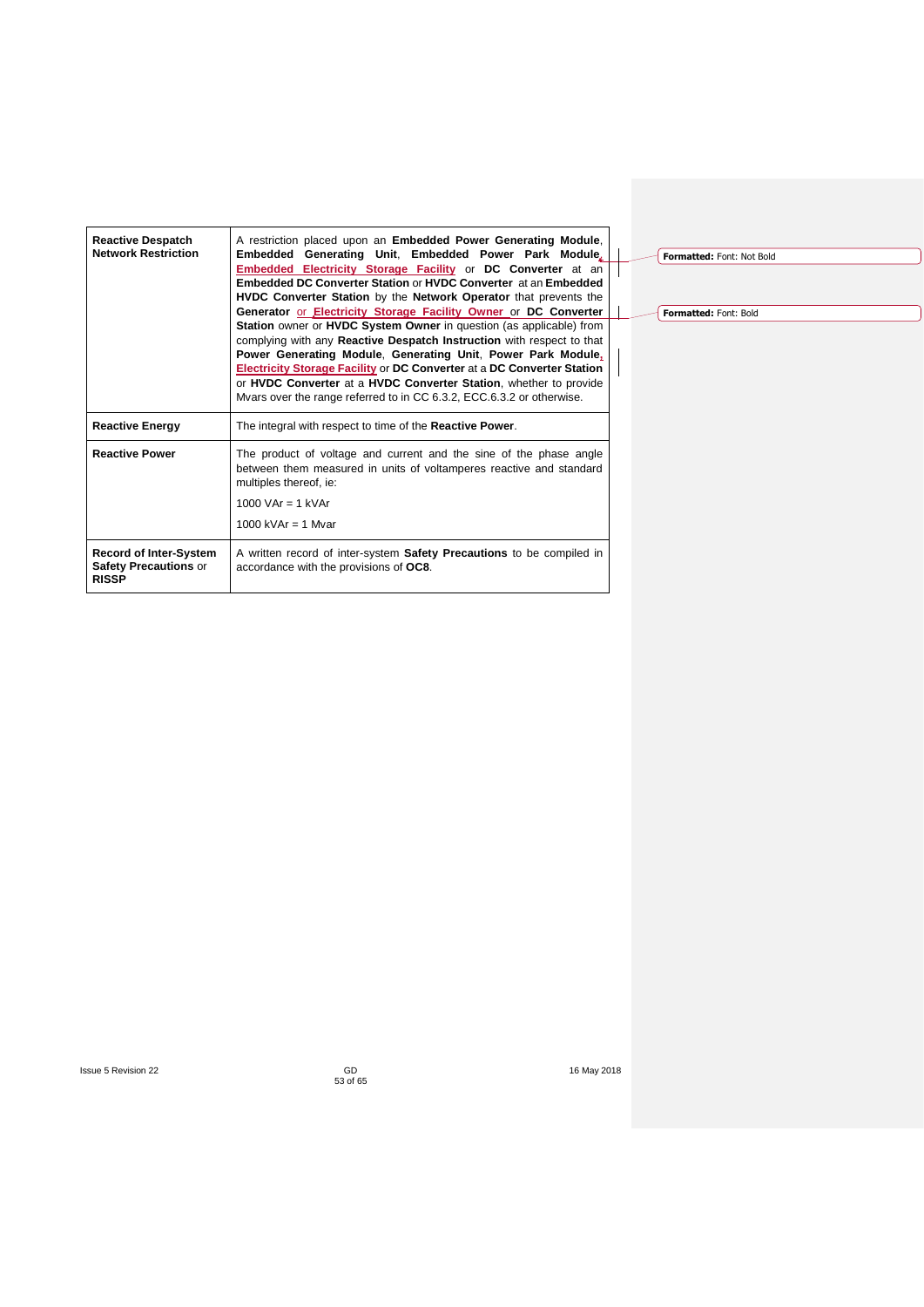| <b>Registered Capacity</b> | In the case of a <b>Generating Unit</b> other than that forming part of a<br>(a)<br>CCGT Module or Power Park Module or Power Generating<br>Module or Electricity Storage Module, the normal full load<br>capacity of a Generating Unit as declared by the Generator, less<br>the MW consumed by the Generating Unit through the Generating<br>Unit's Unit Transformer when producing the same (the resultant<br>figure being expressed in whole MW, or in MW to one decimal<br>place).<br>In the case of a CCGT Module or Power Park Module owned or<br>(b)<br>operated by a GB Generator, the normal full load capacity of the<br><b>CCGT Module or Power Park Module</b> (as the case may be) as<br>declared by the GB Generator, being the Active Power declared<br>by the GB Generator as being deliverable by the CCGT Module or<br><b>Power Park Module at the Grid Entry Point (or in the case of an</b><br><b>Embedded CCGT Module or Power Park Module, at the User</b> |                                  |
|----------------------------|-----------------------------------------------------------------------------------------------------------------------------------------------------------------------------------------------------------------------------------------------------------------------------------------------------------------------------------------------------------------------------------------------------------------------------------------------------------------------------------------------------------------------------------------------------------------------------------------------------------------------------------------------------------------------------------------------------------------------------------------------------------------------------------------------------------------------------------------------------------------------------------------------------------------------------------------------------------------------------------|----------------------------------|
|                            | <b>System Entry Point</b> ), expressed in whole MW, or in MW to one<br>decimal place. For the avoidance of doubt, Maximum Capacity<br>would apply to Power Generating Modules or Electricity Storage<br><b>Modules</b> which form part of a Large, Medium or Small Power                                                                                                                                                                                                                                                                                                                                                                                                                                                                                                                                                                                                                                                                                                          | Formatted: Font: Bold            |
|                            | Stations or Large, Medium or Small Electricity Storage Module                                                                                                                                                                                                                                                                                                                                                                                                                                                                                                                                                                                                                                                                                                                                                                                                                                                                                                                     | Formatted: Font: Bold            |
|                            |                                                                                                                                                                                                                                                                                                                                                                                                                                                                                                                                                                                                                                                                                                                                                                                                                                                                                                                                                                                   | Formatted: Font: Not Bold        |
|                            | In the case of a <b>Power Station</b> , the maximum amount of <b>Active</b><br>(C)                                                                                                                                                                                                                                                                                                                                                                                                                                                                                                                                                                                                                                                                                                                                                                                                                                                                                                | Formatted: Font: Not Bold        |
|                            | Power deliverable by the Power Station at the Grid Entry Point<br>(or in the case of an Embedded Power Station at the User System                                                                                                                                                                                                                                                                                                                                                                                                                                                                                                                                                                                                                                                                                                                                                                                                                                                 | <b>Formatted: Font: Not Bold</b> |
|                            | Entry Point), as declared by the Generator, expressed in whole<br>MW, or in MW to one decimal place. The maximum <b>Active Power</b><br>deliverable is the maximum amount deliverable simultaneously by<br>the Power Generating Modules and/or Generating Units and/or                                                                                                                                                                                                                                                                                                                                                                                                                                                                                                                                                                                                                                                                                                            |                                  |
|                            | <b>CCGT Modules and/or Power Park Modules and/or Electricity</b>                                                                                                                                                                                                                                                                                                                                                                                                                                                                                                                                                                                                                                                                                                                                                                                                                                                                                                                  |                                  |
|                            | <b>Storage Units</b> less the MW consumed by the <b>Power Generating</b>                                                                                                                                                                                                                                                                                                                                                                                                                                                                                                                                                                                                                                                                                                                                                                                                                                                                                                          | Formatted: Font: Bold            |
|                            | Modules and/or Generating Units and/or CCGT Modules and/or                                                                                                                                                                                                                                                                                                                                                                                                                                                                                                                                                                                                                                                                                                                                                                                                                                                                                                                        | Formatted: Font: Bold            |
|                            | <b>Electricity Storage Units</b> in producing that <b>Active Power</b> and                                                                                                                                                                                                                                                                                                                                                                                                                                                                                                                                                                                                                                                                                                                                                                                                                                                                                                        | Formatted: Font: Bold            |
|                            | forming part of a <b>Power Station</b> .                                                                                                                                                                                                                                                                                                                                                                                                                                                                                                                                                                                                                                                                                                                                                                                                                                                                                                                                          |                                  |
|                            | In the case of a DC Converter at a DC Converter Station or HVDC<br>(d)<br><b>Converter</b> at an <b>HVDC Converter Station</b> , the normal full load<br>amount of <b>Active Power</b> transferable from a DC Converter or<br><b>HVDC Converter</b> at the <b>Onshore Grid Entry Point</b> (or in the case<br>of an Embedded DC Converter Station or an Embedded HVDC<br>Converter Station at the User System Entry Point), as declared<br>by the DC Converter Station owner or HVDC System Owner,<br>expressed in whole MW, or in MW to one decimal place.                                                                                                                                                                                                                                                                                                                                                                                                                       |                                  |
|                            | In the case of a DC Converter Station or HVDC Converter<br>(e)<br><b>Station, the maximum amount of Active Power transferable from a</b><br>DC Converter Station or HVDC Converter Station at the Onshore<br>Grid Entry Point (or in the case of an Embedded DC Converter<br>Station or Embedded HVDC Converter Station at the User<br>System Entry Point), as declared by the DC Converter Station<br>owner or <b>HVDC System Owner</b> , expressed in whole MW, or in MW<br>to one decimal place.                                                                                                                                                                                                                                                                                                                                                                                                                                                                               |                                  |
|                            | In the case of an Electricity Storage Module at an Electricity<br>(t)<br>Storage Facility, the normal full load amount of Active Power<br>transferable from an Electricity Storage Module at the Onshore<br>Grid Entry Point (or in the case of an Embedded Electricity<br>Storage Facility at the User System Entry Point), as declared by<br>the Electricity Storage Facility Owner, expressed in whole MW,<br>or in MW to one decimal place.                                                                                                                                                                                                                                                                                                                                                                                                                                                                                                                                   |                                  |
| <b>Issue 5 Revision 22</b> | GD<br>16 May 2018                                                                                                                                                                                                                                                                                                                                                                                                                                                                                                                                                                                                                                                                                                                                                                                                                                                                                                                                                                 |                                  |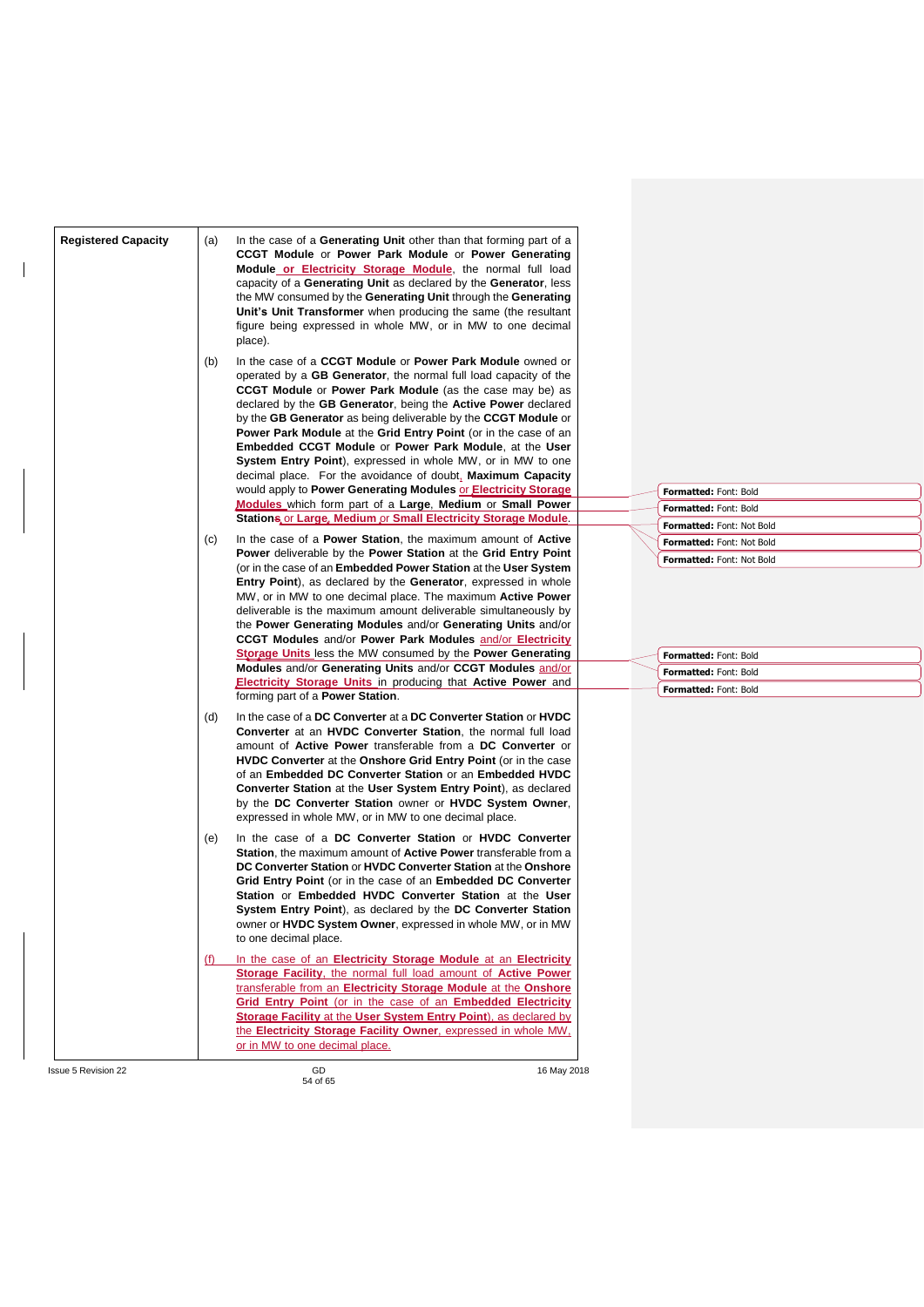|                                                           | In the case of an Electricity Storage Facility, the maximum amount<br>(g)<br>of Active Power transferable from a Electricity Storage Facility at<br>the Onshore Grid Entry Point (or in the case of an Embedded<br>Electricity Storage Facility at the User System Entry Point), as<br>declared by the Electricity Storage Facility Owner, expressed in<br>whole MW, or in MW to one decimal place.                                                                                                                        |
|-----------------------------------------------------------|----------------------------------------------------------------------------------------------------------------------------------------------------------------------------------------------------------------------------------------------------------------------------------------------------------------------------------------------------------------------------------------------------------------------------------------------------------------------------------------------------------------------------|
| <b>Registered Data</b>                                    | Those items of Standard Planning Data and Detailed Planning Data<br>which upon connection become fixed (subject to any subsequent<br>changes).                                                                                                                                                                                                                                                                                                                                                                             |
| <b>Registered Import</b><br><b>Capability</b>             | In the case of a DC Converter Station or HVDC Converter Station<br>containing DC Converters or HVDC Converters connected to an<br>External System, the maximum amount of Active Power transferable into<br>a DC Converter Station or HVDC Converter Station at the Onshore<br>Grid Entry Point (or in the case of an Embedded DC Converter Station<br>or Embedded HVDC Converter Station at the User System Entry<br>Point), as declared by the DC Converter Station owner or HVDC System<br>Owner, expressed in whole MW. |
|                                                           | In the case of a DC Converter or HVDC Converter connected to an<br>External System and in a DC Converter Station or HVDC Converter<br>Station, the normal full load amount of Active Power transferable into a<br>DC Converter or HVDC Converter at the Onshore Grid Entry Point (or<br>in the case of an Embedded DC Converter Station or Embedded HVDC<br>Converter Station at the User System Entry Point), as declared by the<br>DC Converter owner or HVDC System Owner, expressed in whole MW.                       |
| <b>Regulations</b>                                        | The Utilities Contracts Regulations 1996, as amended from time to time.                                                                                                                                                                                                                                                                                                                                                                                                                                                    |
| <b>Reheater Time Constant</b>                             | Determined at Registered Capacity, the reheater time constant will be<br>construed in accordance with the principles of the IEEE Committee Report<br>"Dynamic Models for Steam and Hydro Turbines in Power System Studies"<br>published in 1973 which apply to such phrase.                                                                                                                                                                                                                                                |
| <b>Rejected Grid Code</b><br><b>Modification Proposal</b> | A Grid Code Modification Proposal in respect of which the Authority<br>has decided not to direct The Company to modify the Grid Code pursuant<br>to the Transmission Licence in the manner set out herein or, in the case<br>of a Grid Code Self Governance Proposals, in respect of which the Grid<br>Code Review Panel has voted not to approve.                                                                                                                                                                         |
| <b>Related Person</b>                                     | means, in relation to an individual, any member of his immediate family,<br>his employer (and any former employer of his within the previous 12<br>months), any partner with whom he is in partnership, and any company or<br>Affiliate of a company in which he or any member of his immediate family<br>controls more than 20% of the voting rights in respect of the shares of the<br>company;                                                                                                                          |
| <b>Relevant E&amp;W</b><br><b>Transmission Licensee</b>   | As the context requires NGET and/or an E&W Offshore Transmission<br>Licensee.                                                                                                                                                                                                                                                                                                                                                                                                                                              |
| <b>Relevant Party</b>                                     | Has the meaning given in GR15.10(a).                                                                                                                                                                                                                                                                                                                                                                                                                                                                                       |
| <b>Relevant Scottish</b><br><b>Transmission Licensee</b>  | As the context requires SPT and/or SHETL and/or a Scottish Offshore<br><b>Transmission Licensee.</b>                                                                                                                                                                                                                                                                                                                                                                                                                       |
|                                                           |                                                                                                                                                                                                                                                                                                                                                                                                                                                                                                                            |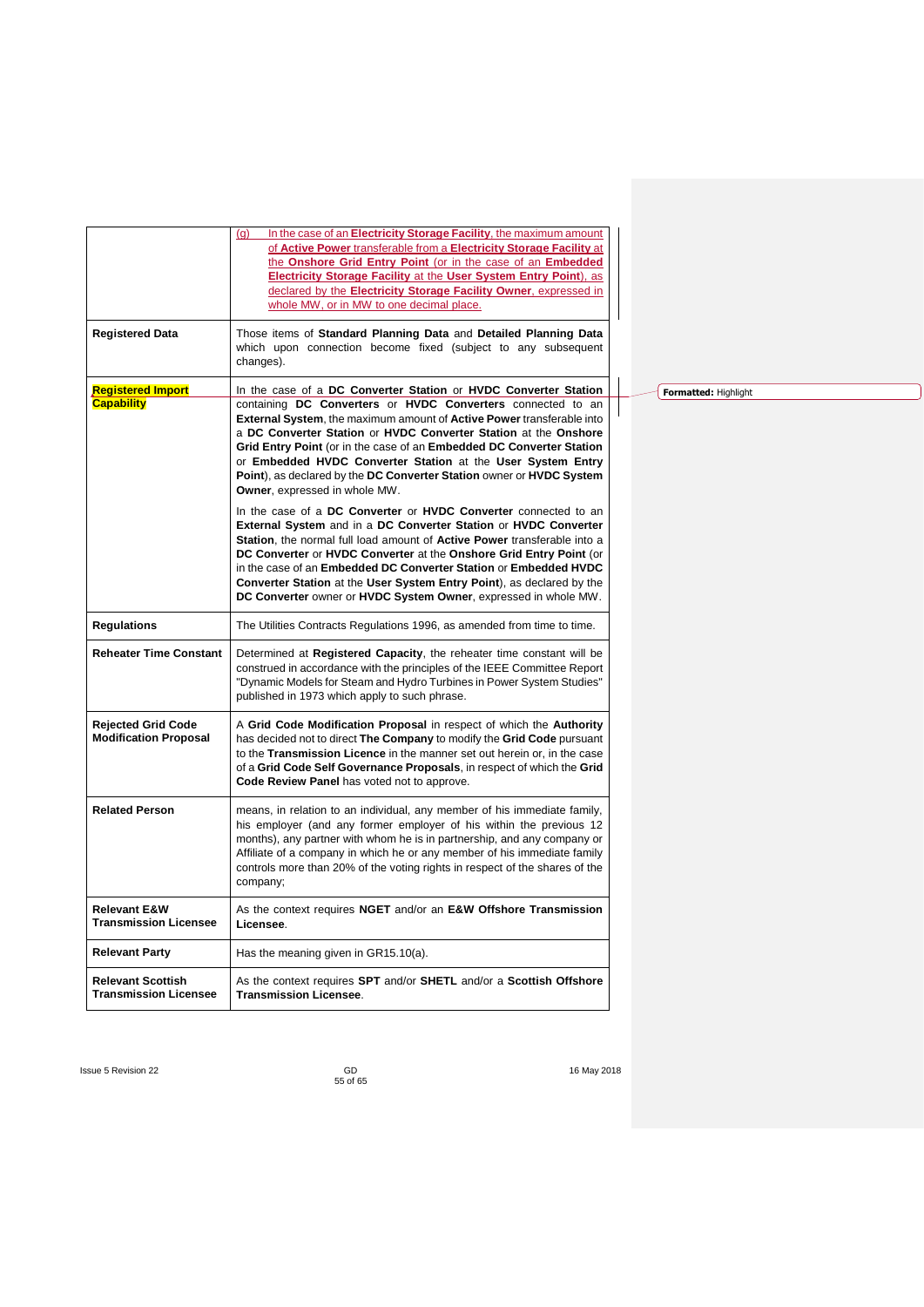| <b>Relevant Transmission</b><br>Licensee           | Means SP Transmission Ltd (SPT) in its Transmission Area or Scottish<br>Hydro-Electric Transmission Ltd (SHETL) in its Transmission Area or any<br>Offshore Transmission Licensee in its Transmission Area.                                                                                                                                                                                                                                                                                                                                                                                                                                                                                                                                                                                                                                                                                                                                                   |
|----------------------------------------------------|---------------------------------------------------------------------------------------------------------------------------------------------------------------------------------------------------------------------------------------------------------------------------------------------------------------------------------------------------------------------------------------------------------------------------------------------------------------------------------------------------------------------------------------------------------------------------------------------------------------------------------------------------------------------------------------------------------------------------------------------------------------------------------------------------------------------------------------------------------------------------------------------------------------------------------------------------------------|
| <b>Relevant Unit</b>                               | As defined in the STC, Schedule 3.                                                                                                                                                                                                                                                                                                                                                                                                                                                                                                                                                                                                                                                                                                                                                                                                                                                                                                                            |
| <b>Remote End HVDC</b><br><b>Converter Station</b> | An HVDC Converter Station which forms part of an HVDC System and<br>is not directly connected to the AC part of the GB Synchronous Area.                                                                                                                                                                                                                                                                                                                                                                                                                                                                                                                                                                                                                                                                                                                                                                                                                      |
| <b>Remote Transmission</b>                         | Any Plant and Apparatus or meters owned by NGET which:                                                                                                                                                                                                                                                                                                                                                                                                                                                                                                                                                                                                                                                                                                                                                                                                                                                                                                        |
| <b>Assets</b>                                      | are Embedded in a User System and which are not directly<br>(a)<br>connected by Plant and/or Apparatus owned by NGET to a sub-<br>station owned by NGET; and                                                                                                                                                                                                                                                                                                                                                                                                                                                                                                                                                                                                                                                                                                                                                                                                  |
|                                                    | are by agreement between NGET and such User operated under<br>(b)<br>the direction and control of such User.                                                                                                                                                                                                                                                                                                                                                                                                                                                                                                                                                                                                                                                                                                                                                                                                                                                  |
| <b>Requesting Safety Co-</b><br>ordinator          | The Safety Co-ordinator requesting Safety Precautions.                                                                                                                                                                                                                                                                                                                                                                                                                                                                                                                                                                                                                                                                                                                                                                                                                                                                                                        |
| Responsible Engineer/<br>Operator                  | A person nominated by a User to be responsible for System control.                                                                                                                                                                                                                                                                                                                                                                                                                                                                                                                                                                                                                                                                                                                                                                                                                                                                                            |
| <b>Responsible Manager</b>                         | A manager who has been duly authorised by a User or NGET to sign Site<br>Responsibility Schedules on behalf of that User or NGET, as the case<br>may be.                                                                                                                                                                                                                                                                                                                                                                                                                                                                                                                                                                                                                                                                                                                                                                                                      |
|                                                    | For Connection Sites in Scotland and Offshore a manager who has been<br>duly authorised by the Relevant Transmission Licensee to sign Site<br>Responsibility Schedules on behalf of that Relevant Transmission<br>Licensee.                                                                                                                                                                                                                                                                                                                                                                                                                                                                                                                                                                                                                                                                                                                                   |
| Re-synchronisation                                 | The bringing of parts of the System which have become Out of<br>Synchronism with any other System back into Synchronism, and like<br>terms shall be construed accordingly.                                                                                                                                                                                                                                                                                                                                                                                                                                                                                                                                                                                                                                                                                                                                                                                    |
| <b>Safety Co-ordinator</b>                         | A person or persons nominated by a Relevant E&W Transmission<br>Licensee and each E&W User in relation to Connection Points (or in the<br>case of OTSUA operational prior to the OTSUA Transfer Time,<br>Transmission Interface Points) on an E&W Transmission System<br>and/or by the Relevant Scottish Transmission Licensee and each<br>Scottish User in relation to Connection Points (or in the case of OTSUA<br>operational prior to the OTSUA Transfer Time, Transmission Interface<br>Points) on a Scottish Transmission System to be responsible for the<br>co-ordination of Safety Precautions at each Connection Point (or in the<br>case of OTSUA operational prior to the OTSUA Transfer Time,<br>Transmission Interface Points) when work (which includes testing) is to<br>be carried out on a System which necessitates the provision of Safety<br>Precautions on HV Apparatus (as defined in OC8A.1.6.2 and<br>OC8B.1.7.2), pursuant to OC8. |
| <b>Safety From The System</b>                      | That condition which safeguards persons when work is to be carried out<br>on or near a System from the dangers which are inherent in the System.                                                                                                                                                                                                                                                                                                                                                                                                                                                                                                                                                                                                                                                                                                                                                                                                              |
| <b>Safety Key</b>                                  | A key unique at the Location capable of operating a lock which will cause<br>an Isolating Device and/or Earthing Device to be Locked.                                                                                                                                                                                                                                                                                                                                                                                                                                                                                                                                                                                                                                                                                                                                                                                                                         |
| <b>Safety Log</b>                                  | A chronological record of messages relating to safety co-ordination sent<br>and received by each Safety Co-ordinator under OC8.                                                                                                                                                                                                                                                                                                                                                                                                                                                                                                                                                                                                                                                                                                                                                                                                                               |
| <b>Issue 5 Revision 22</b>                         | GD<br>16 May 2018                                                                                                                                                                                                                                                                                                                                                                                                                                                                                                                                                                                                                                                                                                                                                                                                                                                                                                                                             |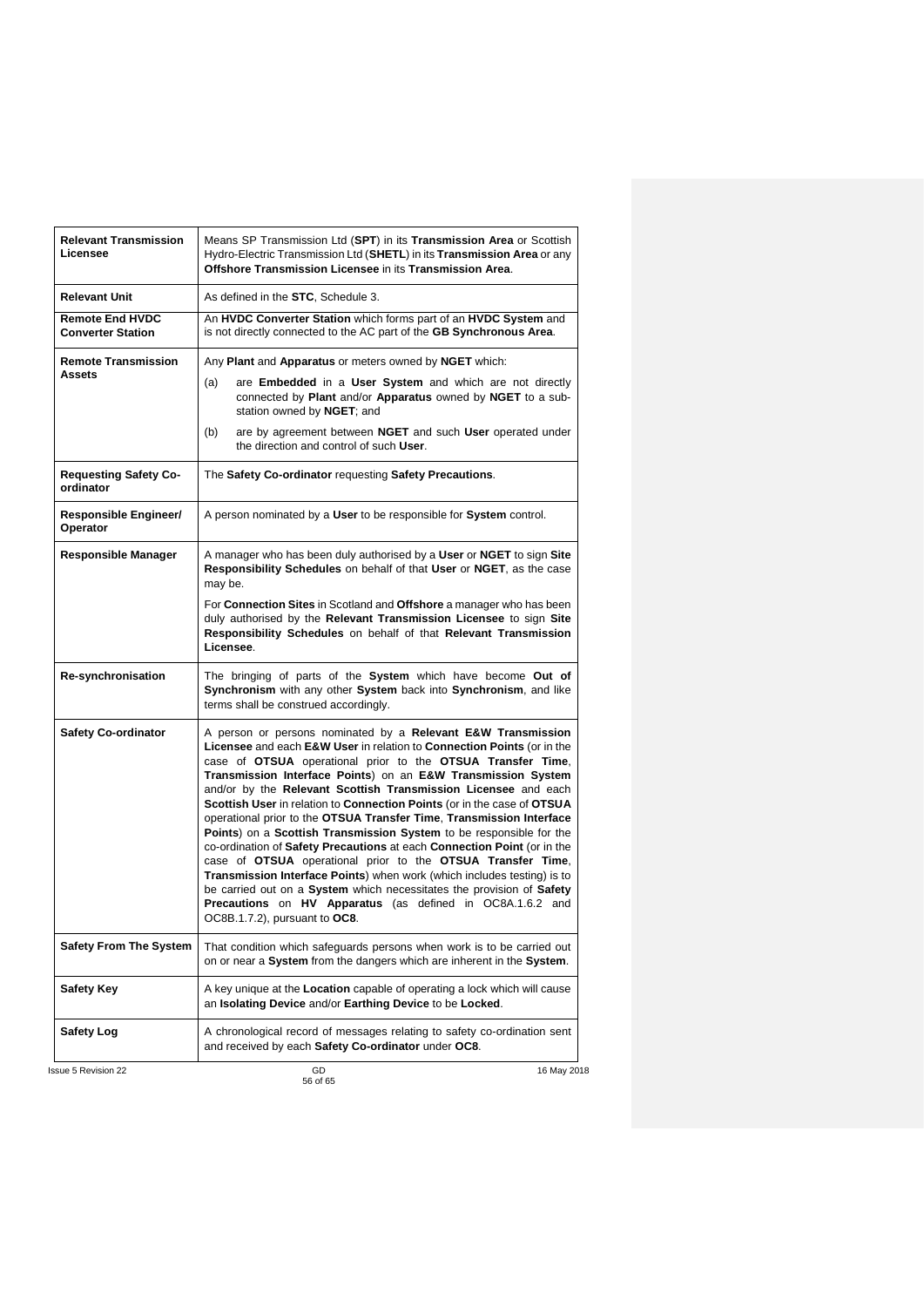| <b>Safety Precautions</b>                                       | <b>Isolation and/or Earthing.</b>                                                                                                                                                                                                                                                                                                                                                                                                                                                                                                                                                                                                                                                                              |                                  |
|-----------------------------------------------------------------|----------------------------------------------------------------------------------------------------------------------------------------------------------------------------------------------------------------------------------------------------------------------------------------------------------------------------------------------------------------------------------------------------------------------------------------------------------------------------------------------------------------------------------------------------------------------------------------------------------------------------------------------------------------------------------------------------------------|----------------------------------|
| <b>Safety Rules</b>                                             | The rules of NGET (in England and Wales) and the Relevant<br>Transmission Licensee (in Scotland or Offshore) or a User that seek to<br>ensure that persons working on <b>Plant</b> and/or <b>Apparatus</b> to which the rules<br>apply are safeguarded from hazards arising from the System.                                                                                                                                                                                                                                                                                                                                                                                                                   |                                  |
| <b>Scottish Offshore</b><br><b>Transmission System</b>          | An Offshore Transmission System with an Interface Point in Scotland.                                                                                                                                                                                                                                                                                                                                                                                                                                                                                                                                                                                                                                           |                                  |
| <b>Scottish Offshore</b><br><b>Transmission Licensee</b>        | A person who owns or operates a Scottish Offshore Transmission<br>System pursuant to a Transmission Licence.                                                                                                                                                                                                                                                                                                                                                                                                                                                                                                                                                                                                   |                                  |
| <b>Scottish Transmission</b><br>System                          | Collectively SPT's Transmission System and SHETL's Transmission<br>System and any Scottish Offshore Transmission Systems.                                                                                                                                                                                                                                                                                                                                                                                                                                                                                                                                                                                      |                                  |
| <b>Scottish User</b>                                            | A User in Scotland or any Offshore User who owns or operates Plant<br>and/or Apparatus connected (or which will at the OTSUA Transfer Time<br>be connected) to a Scottish Offshore Transmission System                                                                                                                                                                                                                                                                                                                                                                                                                                                                                                         |                                  |
| <b>Secondary Response</b>                                       | The automatic increase in Active Power output of a Genset or, as the<br>case may be, the decrease in Active Power Demand in response to a<br>System Frequency fall. This increase in Active Power output or, as the<br>case may be, the decrease in Active Power Demand must be in<br>accordance with the provisions of the relevant Ancillary Services<br>Agreement which will provide that it will be fully available by 30 seconds<br>from the time of the start of the Frequency fall and be sustainable for at<br>least a further 30 minutes. The interpretation of the Secondary Response<br>to a -0.5 Hz frequency change is shown diagrammatically in Figure<br>CC.A.3.2 or Figure ECC.A.3.2.          |                                  |
| <b>Secretary of State</b>                                       | Has the same meaning as in the Act.                                                                                                                                                                                                                                                                                                                                                                                                                                                                                                                                                                                                                                                                            |                                  |
| <b>Secured Event</b>                                            | Has the meaning set out in the Security and Quality of Supply Standard.                                                                                                                                                                                                                                                                                                                                                                                                                                                                                                                                                                                                                                        |                                  |
| <b>Security and Quality of</b><br><b>Supply Standard (SQSS)</b> | The version of the document entitled 'Security and Quality of Supply<br>Standard' established pursuant to the Transmission Licence in force at<br>the time of entering into the relevant <b>Bilateral Agreement</b> .                                                                                                                                                                                                                                                                                                                                                                                                                                                                                          |                                  |
| Self-Governance<br>Criteria                                     | A proposed Modification that, if implemented,<br>(a) is unlikely to have a material effect on:<br>(i)<br>existing or future electricity consumers; and<br>(ii)<br>competition in the generation, distribution, storage or supply of<br>electricity or any commercial activities connected with the<br>generation, distribution, storage or supply of electricity; and<br>the operation of the National Electricity Transmission System;<br>(iii)<br>and<br>(iv)<br>matters relating to sustainable development, safety or security of<br>supply, or the management of market or network emergencies;<br>and<br>the Grid Code's governance procedures or the Grid Code's<br>(v)<br>modification procedures, and | Formatted: Highlight             |
|                                                                 | (b) is unlikely to discriminate between different classes of <b>Users</b> .                                                                                                                                                                                                                                                                                                                                                                                                                                                                                                                                                                                                                                    | Formatted: Font: Bold, Highlight |

GD<br>57 of 65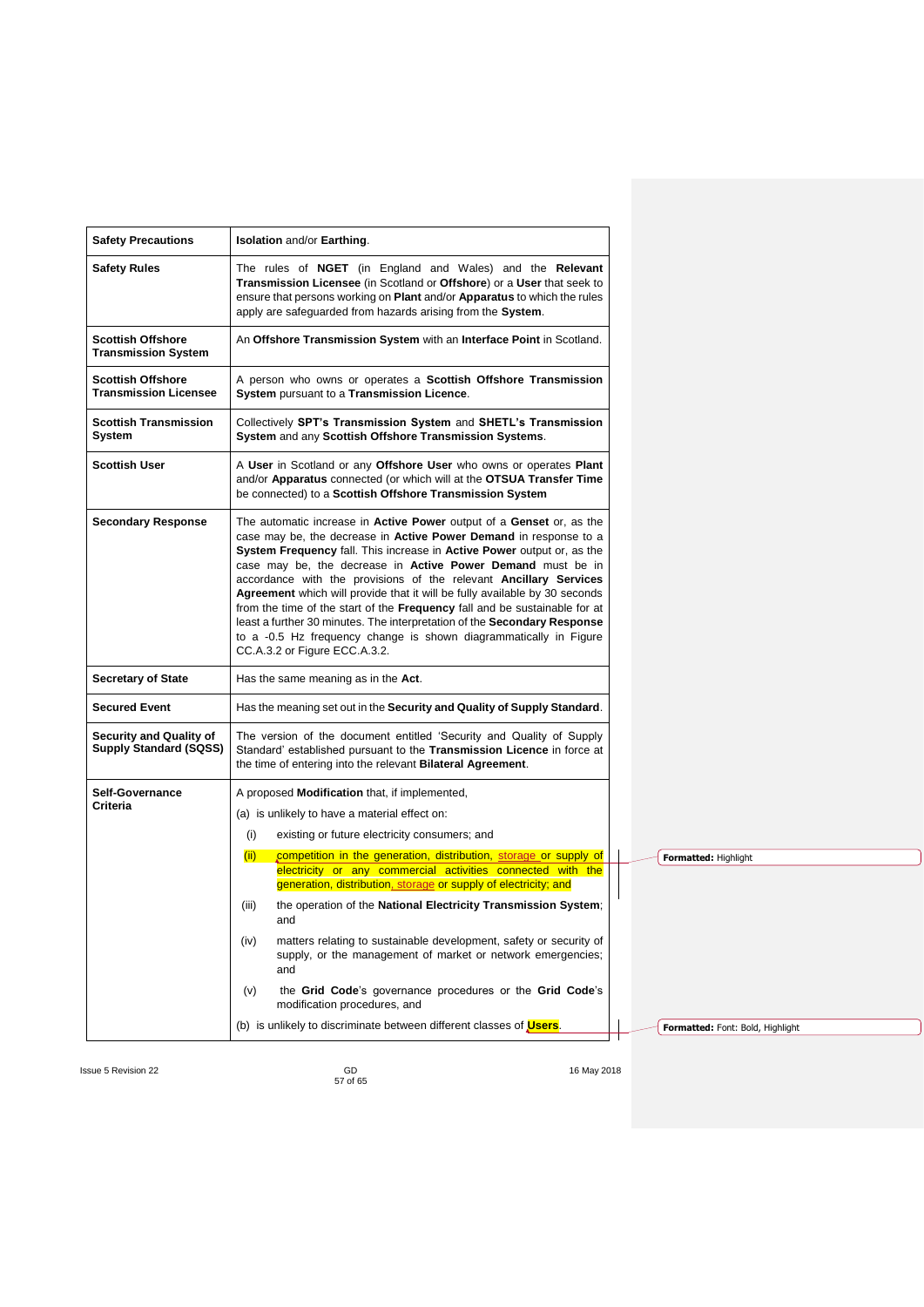| Self-Governance<br><b>Modifications</b> | A Grid Code Modification Proposal that does not fall within the scope of<br>a Significant Code Review and that meets the Self-Governance Criteria<br>or which the <b>Authority</b> directs is to be treated as such any direction under<br>GR.24.4.                                                                                                                                                                                    |                                                        |  |
|-----------------------------------------|----------------------------------------------------------------------------------------------------------------------------------------------------------------------------------------------------------------------------------------------------------------------------------------------------------------------------------------------------------------------------------------------------------------------------------------|--------------------------------------------------------|--|
| Self-Governance<br><b>Statement</b>     | The statement made by the Grid Code Review Panel and submitted to<br>the Authority:                                                                                                                                                                                                                                                                                                                                                    |                                                        |  |
|                                         | (a) confirming that, in its opinion, the Self-Governance Criteria are met<br>and the proposed Grid Code Modification Proposal is suitable for the<br>Self-Governance route; and                                                                                                                                                                                                                                                        |                                                        |  |
|                                         | (b) providing a detailed explanation of the Grid Code Review Panel's<br>reasons for that opinion                                                                                                                                                                                                                                                                                                                                       |                                                        |  |
| <b>Setpoint Voltage</b>                 | The value of voltage at the Grid Entry Point, or User System Entry Point<br>if Embedded, on the automatic control system steady state operating<br>characteristic, as a percentage of the nominal voltage, at which the transfer<br>of Reactive Power between a Power Park Module, DC Converter,<br>HVDC Converter, Non-Synchronous Electricity Storage Module, Non-                                                                   |                                                        |  |
|                                         | Synchronous Electricity Storage Unit -or Non-Synchronous                                                                                                                                                                                                                                                                                                                                                                               | Formatted: Font: Not Bold<br>Formatted: Font: Not Bold |  |
|                                         | Generating Unit and the Transmission System, or Network Operator's<br>system if Embedded, is zero.                                                                                                                                                                                                                                                                                                                                     | Formatted: Font: Bold                                  |  |
| <b>Settlement Period</b>                | A period of 30 minutes ending on the hour and half-hour in each hour<br>during a day.                                                                                                                                                                                                                                                                                                                                                  |                                                        |  |
| <b>Seven Year Statement</b>             | A statement, prepared by NGET in accordance with the terms of NGET's<br>Transmission Licence, showing for each of the seven succeeding<br>Financial Years, the opportunities available for connecting to and using<br>the National Electricity Transmission System and indicating those parts<br>of the National Electricity Transmission System most suited to new<br>connections and transport of further quantities of electricity. |                                                        |  |
| SF <sub>6</sub> Gas Zone                | A segregated zone surrounding electrical conductors within a casing<br>containing SF <sub>6</sub> gas.                                                                                                                                                                                                                                                                                                                                 |                                                        |  |
| <b>SHETL</b>                            | Scottish Hydro-Electric Transmission Limited                                                                                                                                                                                                                                                                                                                                                                                           |                                                        |  |
| <b>Shutdown</b>                         | The condition of a Generating Unit where the generator rotor is at rest or<br>on barring.                                                                                                                                                                                                                                                                                                                                              |                                                        |  |
| <b>Significant Code Review</b>          | Means the period commencing on the start date of a Significant Code<br>Review as stated in the notice issued by the Authority, and ending in the<br>circumstances described in GR.16.6 or GR.16.7, as appropriate.                                                                                                                                                                                                                     |                                                        |  |
| <b>Significant Code Review</b><br>Phase | Means the period commencing on the start date of a Significant Code<br>Review as stated in the notice issued by the Authority, and ending in the<br>circumstances described in GR.16.6 or GR.16.7, as appropriate.                                                                                                                                                                                                                     |                                                        |  |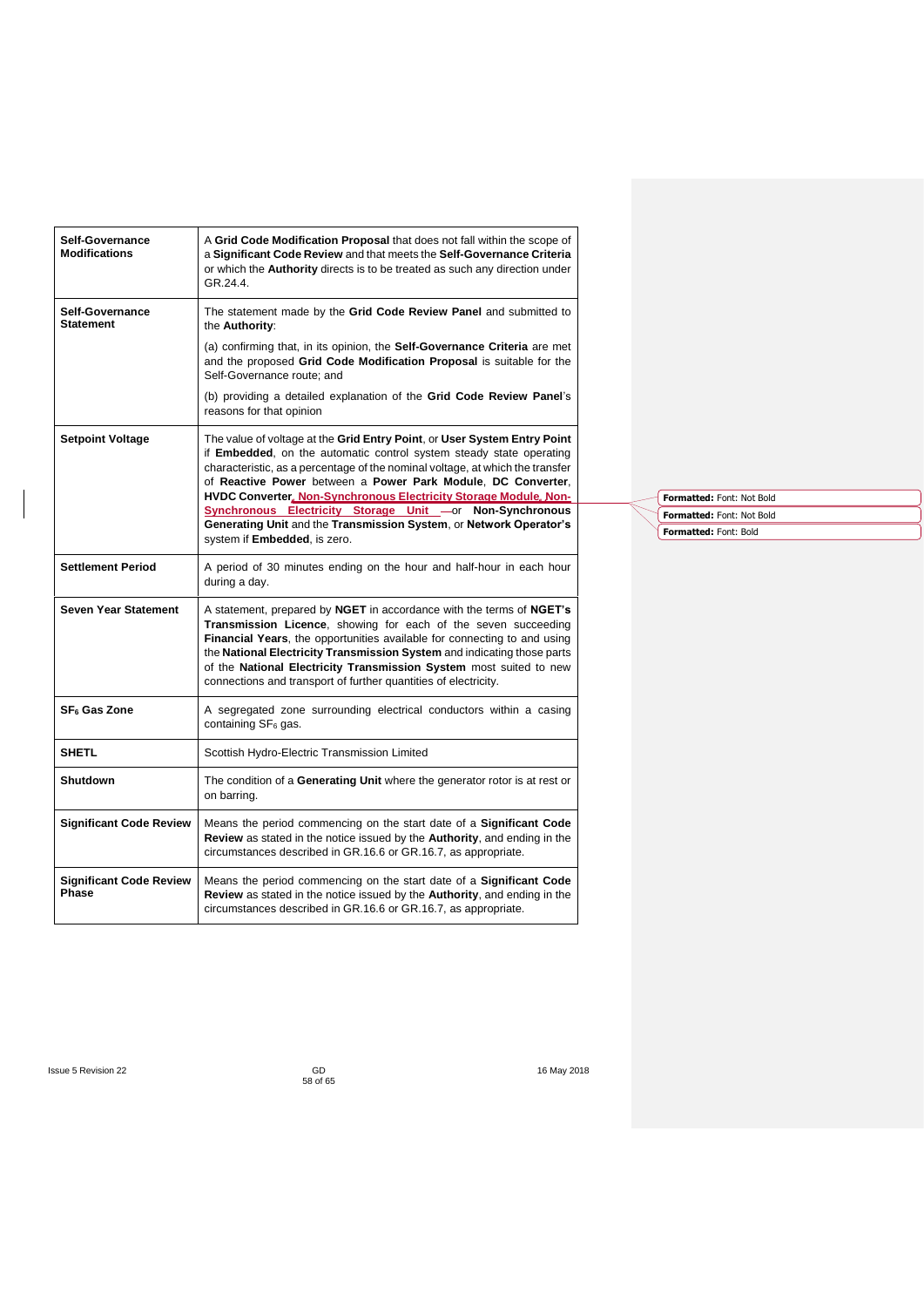| <b>Significant Incident</b>                   | An Event which either:                                                                                                                                                                                                                                                                                                                                                                                                                                                   |
|-----------------------------------------------|--------------------------------------------------------------------------------------------------------------------------------------------------------------------------------------------------------------------------------------------------------------------------------------------------------------------------------------------------------------------------------------------------------------------------------------------------------------------------|
|                                               | was notified by a User to NGET under OC7, and which NGET<br>(a)<br>considers has had or may have had a significant effect on the<br>National Electricity Transmission System, and NGET requires<br>the User to report that Event in writing in accordance with OC10<br>and notifies the User accordingly; or                                                                                                                                                             |
|                                               | was notified by NGET to a User under OC7, and which that User<br>(b)<br>considers has had or may have had a significant effect on that<br>User's System, and that User requires NGET to report that Event<br>in writing in accordance with the provisions of OC10 and notifies<br><b>NGET</b> accordingly.                                                                                                                                                               |
| Simultaneous Tap<br>Change                    | A tap change implemented on the generator step-up transformers of<br>Synchronised Gensets, effected by Generators or Electricity Storage<br>Formatted: Font: Bold<br><b>Facility Owners</b> in response to an instruction from <b>NGET</b> issued                                                                                                                                                                                                                        |
|                                               | simultaneously to the relevant Power Stations or Electricity Storage<br>Formatted: Font: Not Bold<br>Facilities. The instruction, preceded by advance notice, must be effected<br>as soon as possible, and in any event within one minute of receipt from<br><b>NGET</b> of the instruction.                                                                                                                                                                             |
| <b>Single Line Diagram</b>                    | A schematic representation of a three-phase network in which the three<br>phases are represented by single lines. The diagram shall include (but not<br>necessarily be limited to) busbars, overhead lines, underground cables,<br>power transformers and reactive compensation equipment. It shall also<br>show where Large Power Stations and Large Electricity Storage<br>Formatted: Font: Bold<br>Modules are connected, and the points at which Demand is supplied. |
| Single Point of<br><b>Connection</b>          | A single Point of Connection, with no interconnection through the User's<br>System to another Point of Connection.                                                                                                                                                                                                                                                                                                                                                       |
| <b>Site Common Drawings</b>                   | Drawings prepared for each Connection Site (and in the case of<br>OTSDUW, Transmission Interface Site) which incorporate Connection<br>Site (and in the case of OTSDUW, Transmission Interface Site) layout<br>drawings, electrical layout drawings, common protection/control drawings<br>and common services drawings.                                                                                                                                                 |
| <b>Site Responsibility</b><br><b>Schedule</b> | A schedule containing the information and prepared on the basis of the<br>provisions set out in Appendix 1 of the CC and Appendix E1 of the ECC.                                                                                                                                                                                                                                                                                                                         |
| Slope                                         | The ratio of the steady state change in voltage, as a percentage of the<br>nominal voltage, to the steady state change in Reactive Power output, in<br>per unit of Reactive Power capability. For the avoidance of doubt, the<br>value indicates the percentage voltage reduction that will result in a 1 per<br>unit increase in Reactive Power generation.                                                                                                             |
| <b>Small Participant</b>                      | Has the meaning given in the CUSC.                                                                                                                                                                                                                                                                                                                                                                                                                                       |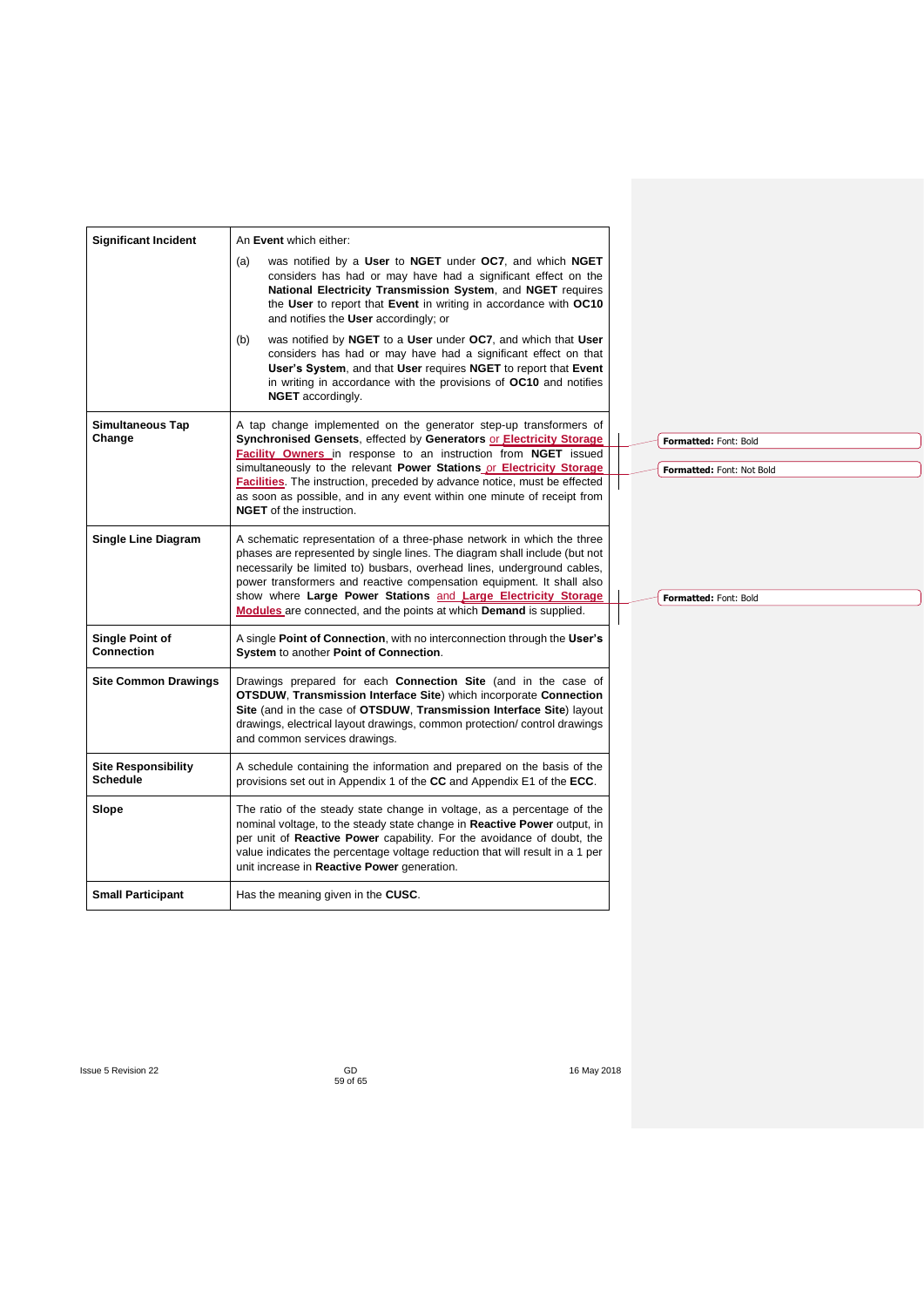| <b>Small Electricity</b> |          | An Electricity Storage Facility which is                                                                                                                                                                                           | Formatted: Font: Bold     |
|--------------------------|----------|------------------------------------------------------------------------------------------------------------------------------------------------------------------------------------------------------------------------------------|---------------------------|
| <b>Storage Facility</b>  |          |                                                                                                                                                                                                                                    | Formatted: Font: Not Bold |
|                          | (a)      | directly connected to:                                                                                                                                                                                                             |                           |
|                          |          | NGET's Transmission System where such Electricity<br>(i)<br>Storage Facility has a Registered Capacity of less than                                                                                                                |                           |
|                          |          | 50MW; or                                                                                                                                                                                                                           |                           |
|                          |          | SPT's Transmission System where such Electricity<br>(ii)<br>Storage Facility has a Registered Capacity of less than<br>30MW; or                                                                                                    |                           |
|                          |          | SHETL's Transmission System where such a Electricity<br>(iii)<br>Storage Facility has a Registered Capacity of less than 10<br>MW; or                                                                                              |                           |
|                          |          | an Offshore Transmission System where such Electricity<br>(iv)<br>Storage Facility has a Registered Capacity of less than<br>10MW;                                                                                                 |                           |
|                          | or.      |                                                                                                                                                                                                                                    |                           |
|                          | (b)      | <b>Embedded within a User System (or part thereof) where such User</b><br>System (or part thereof) is connected under normal operating<br>conditions to:                                                                           |                           |
|                          |          | NGET's Transmission System and such Electricity<br>Storage Facility has a Registered Capacity of less than<br>50MW; or                                                                                                             |                           |
|                          |          | SPT's Transmission System and such Electricity Storage<br>(ii)<br>Facility has a Registered Capacity of less than 30MW; or                                                                                                         |                           |
|                          |          | SHETL's Transmission System and such Electricity<br>(iii)<br>Storage Facility has a Registered Capacity of less than<br>10MW;                                                                                                      |                           |
|                          | or.      |                                                                                                                                                                                                                                    |                           |
|                          | (c)      | <b>Embedded within a User System (or part thereof) where the User</b><br>System (or part thereof) is not connected to the National<br>Electricity Transmission System, although such Electricity<br><b>Storage Facility is in:</b> |                           |
|                          |          | NGET's Transmission Area and such Electricity Storage<br>(i)<br>Facility has a Registered Capacity of less than 50MW; or                                                                                                           |                           |
|                          |          | SPT's Transmission Area and such Electricity Storage<br>(ii)<br><b>Facility</b> has a <b>Registered Capacity</b> of less than 30MW; or                                                                                             |                           |
|                          |          | <b>SHETL's Transmission Area and such Electricity Storage</b><br>(iii)<br>Facility has a Registered Capacity of less than 10MW;                                                                                                    |                           |
|                          |          | For the avoidance of doubt, a Small Electricity Storage Facility could                                                                                                                                                             |                           |
|                          | Modules. | comprise of Type A, Type B, Type C or Type D Electricity Storage                                                                                                                                                                   |                           |
|                          |          |                                                                                                                                                                                                                                    |                           |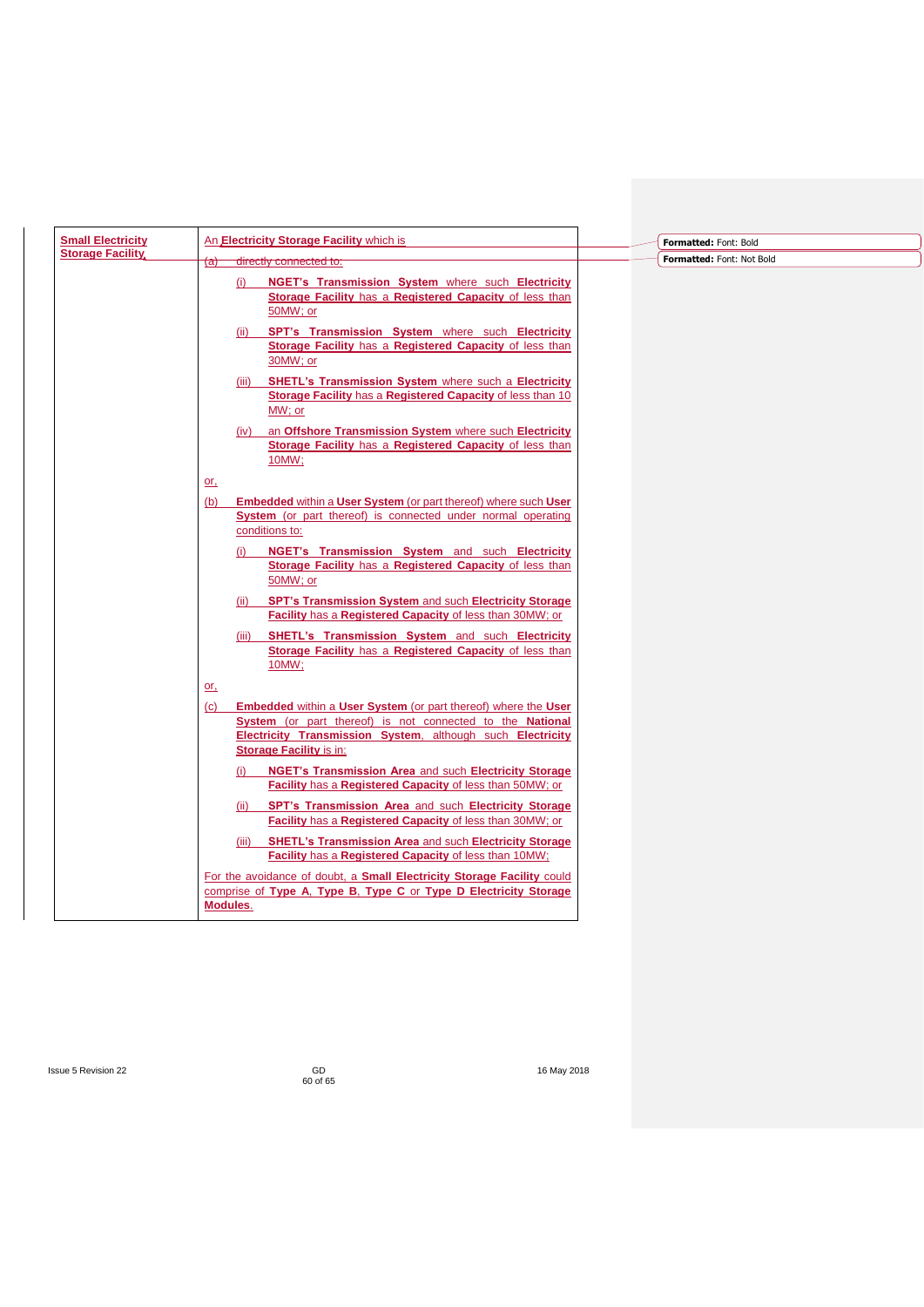| <b>Small Power Station</b>            | A Power Station which is |        |                                                                                                                                                                                                                                                                                                                                                    |  |                                      |
|---------------------------------------|--------------------------|--------|----------------------------------------------------------------------------------------------------------------------------------------------------------------------------------------------------------------------------------------------------------------------------------------------------------------------------------------------------|--|--------------------------------------|
|                                       | (a)                      |        | directly connected to:                                                                                                                                                                                                                                                                                                                             |  |                                      |
|                                       |                          | (i)    | <b>NGET's Transmission System where such Power Station</b><br>has a Registered Capacity of less than 50MW; or                                                                                                                                                                                                                                      |  |                                      |
|                                       |                          | (ii)   | SPT's Transmission System where such Power Station<br>has a Registered Capacity of less than 30MW; or                                                                                                                                                                                                                                              |  |                                      |
|                                       |                          | (iii)  | SHETL's Transmission System where such a Power<br>Station has a Registered Capacity of less than 10 MW; or                                                                                                                                                                                                                                         |  |                                      |
|                                       |                          | (iv)   | an Offshore Transmission System where such Power<br>Station has a Registered Capacity of less than 10MW;                                                                                                                                                                                                                                           |  |                                      |
|                                       | or,                      |        |                                                                                                                                                                                                                                                                                                                                                    |  |                                      |
|                                       | (b)                      |        | <b>Embedded within a User System (or part thereof) where such User</b><br>System (or part thereof) is connected under normal operating<br>conditions to:                                                                                                                                                                                           |  |                                      |
|                                       |                          | (i)    | NGET's Transmission System and such Power Station<br>has a <b>Registered Capacity</b> of less than 50MW; or                                                                                                                                                                                                                                        |  |                                      |
|                                       |                          | (ii)   | SPT's Transmission System and such Power Station has<br>a Registered Capacity of less than 30MW; or                                                                                                                                                                                                                                                |  |                                      |
|                                       |                          | (iii)  | SHETL's Transmission System and such Power Station<br>has a <b>Registered Capacity</b> of less than 10MW;                                                                                                                                                                                                                                          |  |                                      |
|                                       | or,                      |        |                                                                                                                                                                                                                                                                                                                                                    |  |                                      |
|                                       | (c)                      | is in: | <b>Embedded within a User System (or part thereof) where the User</b><br>System (or part thereof) is not connected to the National<br>Electricity Transmission System, although such Power Station                                                                                                                                                 |  |                                      |
|                                       |                          | (i)    | NGET's Transmission Area and such Power Station has a<br><b>Registered Capacity of less than 50MW; or</b>                                                                                                                                                                                                                                          |  |                                      |
|                                       |                          | (ii)   | SPT's Transmission Area and such Power Station has a<br><b>Registered Capacity of less than 30MW; or</b>                                                                                                                                                                                                                                           |  |                                      |
|                                       |                          | (iii)  | <b>SHETL's Transmission Area and such Power Station has</b><br>a Registered Capacity of less than 10MW;                                                                                                                                                                                                                                            |  |                                      |
|                                       |                          |        | For the avoidance of doubt a <b>Small Power Station</b> could comprise of any<br>combination of Type A, Type B, Type C or Type D Power Generating                                                                                                                                                                                                  |  | <b>Formatted: Highlight</b>          |
|                                       |                          |        | Modules or Type A. Type B. Type C or Type D Power Generating                                                                                                                                                                                                                                                                                       |  | Formatted: Font: Not Bold, Highlight |
|                                       | <b>Modules</b> ,         |        | Modules and Type A. Type B. Type C or Type D Electricity Storage                                                                                                                                                                                                                                                                                   |  | Formatted: Highlight                 |
|                                       |                          |        |                                                                                                                                                                                                                                                                                                                                                    |  | <b>Formatted: Highlight</b>          |
| <b>Speeder Motor Setting</b><br>Range |                          |        | The minimum and maximum no-load speeds (expressed as a percentage<br>of rated speed) to which the turbine is capable of being controlled, by the<br>speeder motor or equivalent, when the Generating Unit terminals or<br>Synchronous Electricity Storage Unit terminals are on open circuit.                                                      |  | Formatted: Font: Bold                |
| <b>SPT</b>                            |                          |        | <b>SP Transmission Limited</b>                                                                                                                                                                                                                                                                                                                     |  |                                      |
| <b>Standard Modifications</b>         |                          |        | A Grid Code Modification Proposal that does not fall within the scope of<br>a Significant Code Review subject to any direction by the Authority<br>pursuant to GR.16.3 and GR.16.4, nor meets the Self-Governance<br>Criteria subject to any direction by the Authority pursuant to GR.24.4 and<br>in accordance with any direction under GR.24.2. |  |                                      |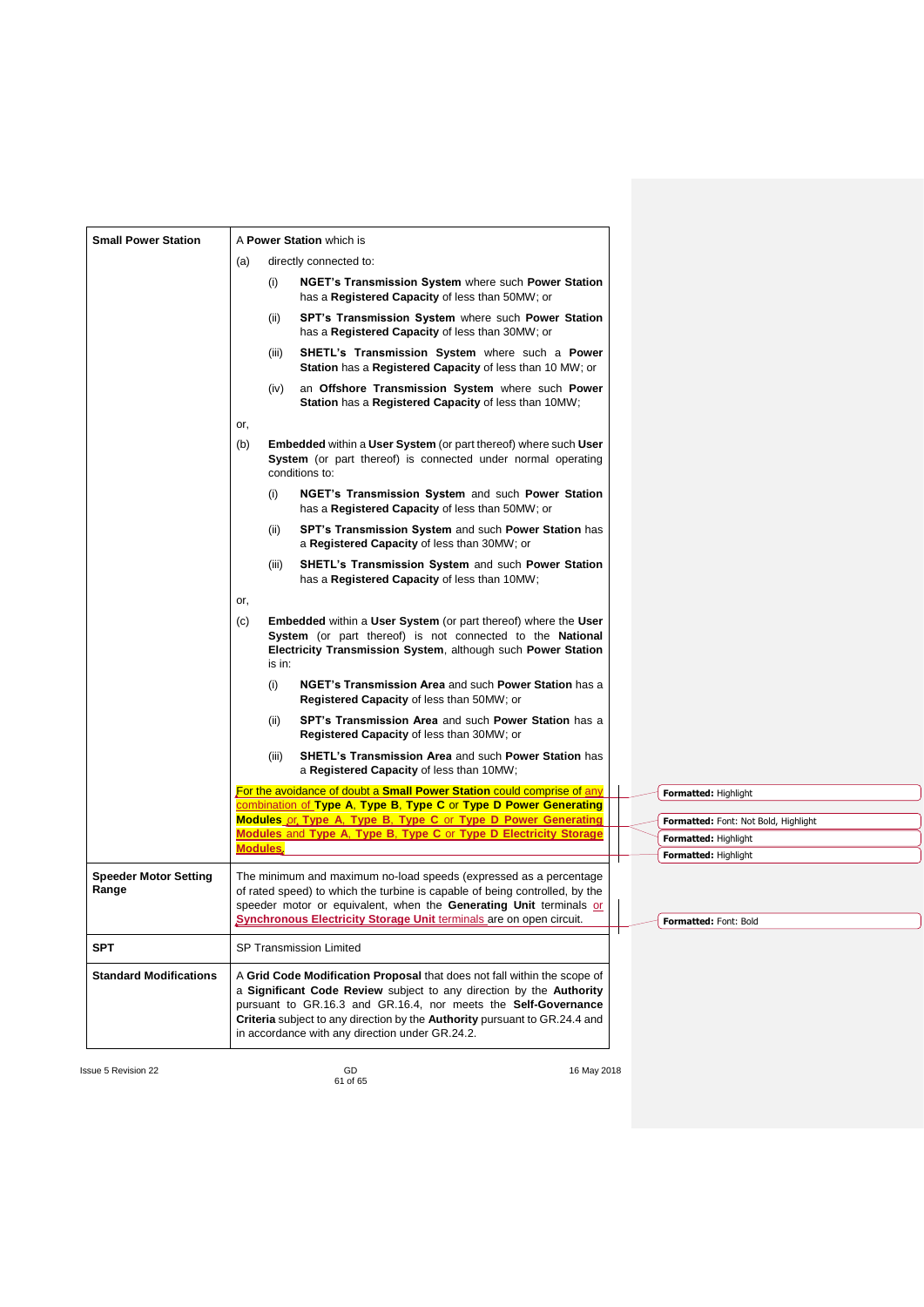| <b>Standard Planning Data</b>    | The general data required by NGET under the PC. It is generally also the<br>data which NGET requires from a new User in an application for a CUSC<br><b>Contract.</b> as reflected in the PC.                                                                                                         |
|----------------------------------|-------------------------------------------------------------------------------------------------------------------------------------------------------------------------------------------------------------------------------------------------------------------------------------------------------|
| <b>Start Time</b>                | The time named as such in an instruction issued by NGET pursuant to the<br>BC.                                                                                                                                                                                                                        |
| Start-Up                         | The action of bringing a Generating Unit or Synchronous Electricity<br>Storage Unit from Shutdown to Synchronous Speed.                                                                                                                                                                               |
| <b>Statement of Readiness</b>    | Has the meaning set out in the Bilateral Agreement and/or Construction<br>Agreement.                                                                                                                                                                                                                  |
| <b>Station Board</b>             | A switchboard through which electrical power is supplied to the <b>Auxiliaries</b><br>of a Power Station or Electricity Storage Facility, and which is supplied<br>by a Station Transformer. It may be interconnected with a Unit Board.                                                              |
| <b>Station Transformer</b>       | A transformer supplying electrical power to the <b>Auxiliaries</b> of<br>a Power Station, which is not directly connected to the Generating<br>(a)<br>Unit terminals (typical voltage ratios being 132/11kV or<br>275/11kV).or<br>a DC Converter Station or HVDC Converter Station, or<br>(b)         |
|                                  | an Electricity Storage Facility.<br>$(C)$ $-$                                                                                                                                                                                                                                                         |
| <b>STC Committee</b>             | The committee established under the STC.                                                                                                                                                                                                                                                              |
| <b>Steam Unit</b>                | A Generating Unit whose prime mover converts the heat-energy in steam<br>to mechanical energy.                                                                                                                                                                                                        |
| <b>Subtransmission</b><br>System | The part of a User's System which operates at a single transformation<br>below the voltage of the relevant Transmission System.                                                                                                                                                                       |
| <b>Substantial Modification</b>  | A Modification in relation to modernisation or replacement of the User's<br>Main Plant and Apparatus, which, following notification by the relevant<br>User to NGET, results in substatantial amendment to the Bilateral<br>Agreement and which need not have a Material Effect on NGET or a<br>User. |
| <b>Supergrid Voltage</b>         | Any voltage greater than 200kV.                                                                                                                                                                                                                                                                       |
| <b>Supplier</b>                  | A person supplying electricity under an Electricity Supply Licence;<br>(a)<br>or                                                                                                                                                                                                                      |
|                                  | A person supplying electricity under exemption under the Act;<br>(b)                                                                                                                                                                                                                                  |
|                                  | in each case acting in its capacity as a supplier of electricity to <b>Customers</b><br>in Great Britain.                                                                                                                                                                                             |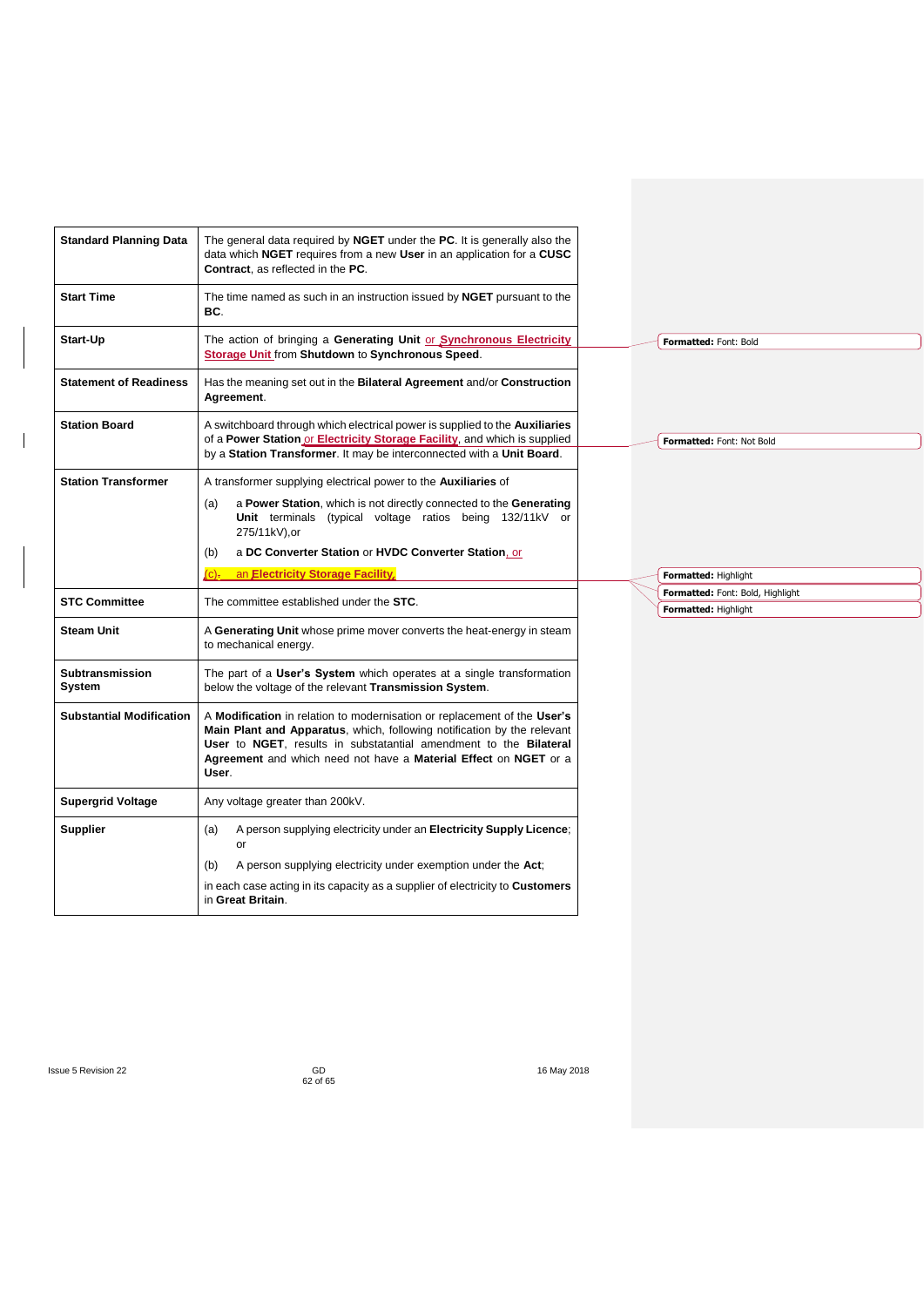| <b>Surplus</b>                                          | A MW figure relating to a System Zone equal to the total Output Usable<br>in the System Zone:                                                                                                                                                                                                                                                                                     |
|---------------------------------------------------------|-----------------------------------------------------------------------------------------------------------------------------------------------------------------------------------------------------------------------------------------------------------------------------------------------------------------------------------------------------------------------------------|
|                                                         | (a)<br>minus the forecast of Active Power Demand in the System Zone,<br>and                                                                                                                                                                                                                                                                                                       |
|                                                         | minus the export limit in the case of an export limited System Zone,<br>(b)                                                                                                                                                                                                                                                                                                       |
|                                                         | or                                                                                                                                                                                                                                                                                                                                                                                |
|                                                         | plus the import limit in the case of an import limited System Zone,                                                                                                                                                                                                                                                                                                               |
|                                                         | and                                                                                                                                                                                                                                                                                                                                                                               |
|                                                         | (only in the case of a System Zone comprising the National<br>(c)<br>Electricity Transmission System) minus the Operational<br><b>Planning Margin.</b>                                                                                                                                                                                                                            |
|                                                         | For the avoidance of doubt, a <b>Surplus</b> of more than zero in an export<br>limited System Zone indicates an excess of generation in that System<br>Zone; and a Surplus of less than zero in an import limited System Zone<br>indicates insufficient generation in that System Zone.                                                                                           |
| Synchronised                                            | The condition where an incoming <b>Power Generating Module</b> ,<br>(a)<br>Generating Unit or Power Park Module or DC Converter or HVDC<br>Converter or Electricity Storage Module or System is connected<br>Formatted: Font: Not Bold                                                                                                                                            |
|                                                         | to the busbars of another System so that the Frequencies and<br>phase relationships of that Power Generating Module, Generating<br>Unit, Power Park Module, DC Converter, HVDC Converter,<br>Electricity Storage Module or System, as the case may be, and<br>the System to which it is connected are identical, like terms shall be<br>construed accordingly e.g. "Synchronism". |
|                                                         | The condition where an importing BM Unit is consuming electricity.<br>(b)                                                                                                                                                                                                                                                                                                         |
| Synchronising<br>Generation                             | The amount of MW (in whole MW) produced at the moment of<br>synchronising.                                                                                                                                                                                                                                                                                                        |
| <b>Synchronising Group</b>                              | A group of two or more Gensets) which require a minimum time interval<br>between their Synchronising or De-Synchronising times.                                                                                                                                                                                                                                                   |
| <b>Synchronous Area</b>                                 | An area covered by synchronously interconnected Transmission<br>Licensees, such as the Synchronous Areas of Continental Europe,<br>Great Britain, Ireland-Northern Ireland and Nordic and the power systems<br>of Lithuania, Latvia and Estonia, together referred to as 'Baltic' which are<br>part of a wider Synchronous Area;                                                  |
| Synchronous<br>Compensation                             | The operation of rotating synchronous <b>Apparatus</b> for the specific purpose<br>of either the generation or absorption of Reactive Power.                                                                                                                                                                                                                                      |
| <b>Synchronous</b>                                      | Apparatus which has the function of providing Synchronous<br>Formatted: Font: Bold                                                                                                                                                                                                                                                                                                |
| <b>Compensation</b><br><b>Equipment</b>                 | Compensation. One or more Synchronous Compensation units would<br>Formatted: Font: Bold<br>not be considered to be an Electricity Storage Module unless it could be                                                                                                                                                                                                               |
|                                                         | Formatted: Font: Bold<br>operated in a controllable manner.                                                                                                                                                                                                                                                                                                                       |
|                                                         | Formatted: Font: Bold                                                                                                                                                                                                                                                                                                                                                             |
| <b>Synchronous Electricity</b><br><b>Storage Module</b> | An indivisible set of installations which can supply or absorb electrical<br>Formatted: Font: Not Bold<br>energy such that the frequency of the generated voltage, the generator<br>Formatted: Font: Bold                                                                                                                                                                         |
|                                                         | speed and the frequency of network voltage are in a constant ratio and<br>thus in synchronism. For the avoidance of doubt a Synchronous<br>Electricity Storage Module could comprise of one or more Synchronous                                                                                                                                                                   |
|                                                         | <b>Electricity Storage Units,</b><br>Formatted: Font: Not Bold                                                                                                                                                                                                                                                                                                                    |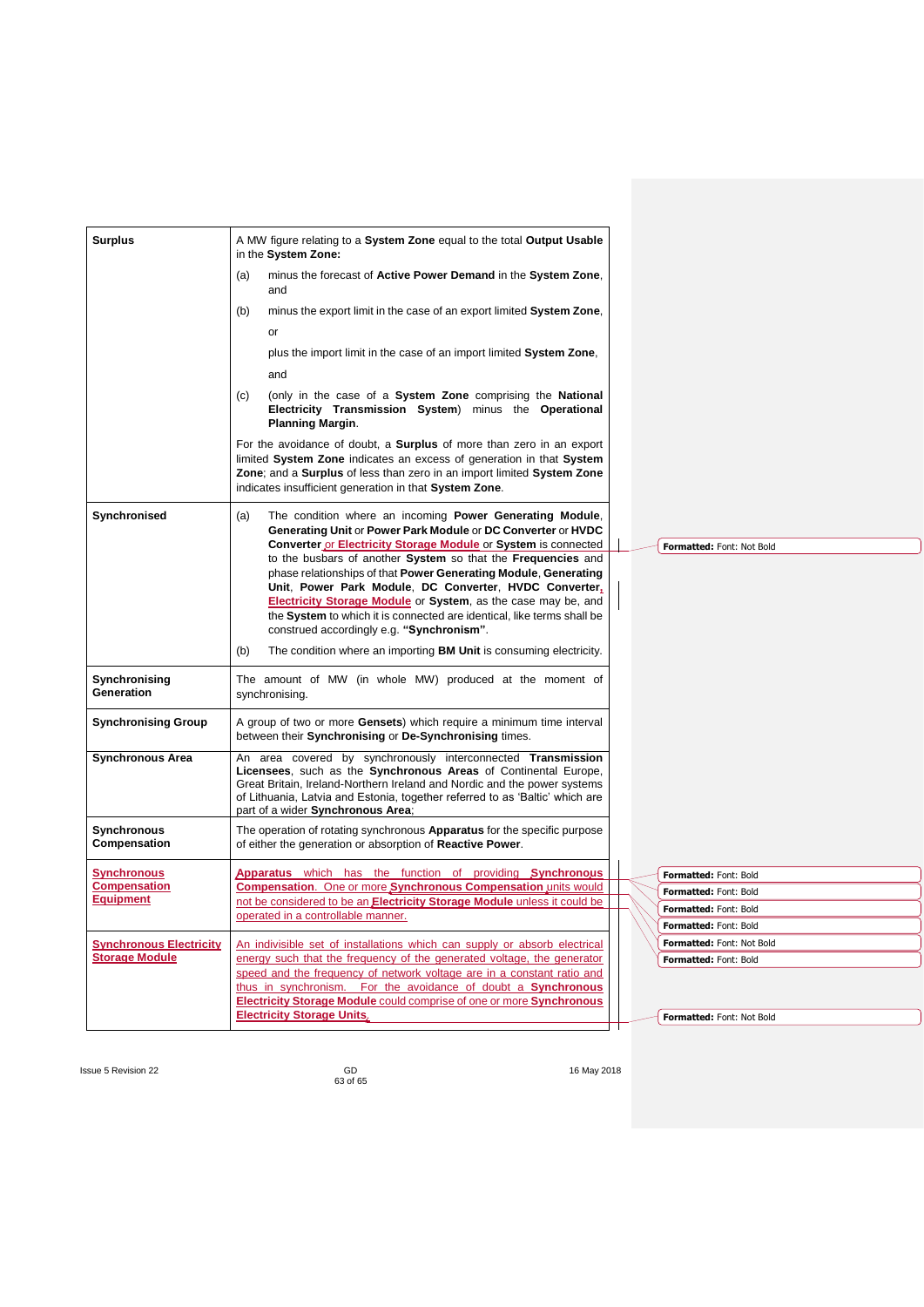| <b>Synchronous Electricity</b>                                          | An indivisible set of equipment performing <b>Electricity Storage</b> which                                                                                                                                                                                                                                                                                                            | Formatted: Highlight             |
|-------------------------------------------------------------------------|----------------------------------------------------------------------------------------------------------------------------------------------------------------------------------------------------------------------------------------------------------------------------------------------------------------------------------------------------------------------------------------|----------------------------------|
| <b>Storage Unit</b>                                                     | naturally operates in synchronism with the Frequency of the National                                                                                                                                                                                                                                                                                                                   | Formatted: Font: Bold, Highlight |
|                                                                         | Electricity Transmission System that is not dependent on the normal                                                                                                                                                                                                                                                                                                                    | Formatted: Highlight             |
|                                                                         | operation of its associated control system.                                                                                                                                                                                                                                                                                                                                            | Formatted: Highlight             |
| <b>Synchronous Electricity</b>                                          | A diagram showing the Real Power (MW) and Reactive Power (MVAr)                                                                                                                                                                                                                                                                                                                        | Formatted: Font: Bold, Highlight |
| <b>Storage Unit</b>                                                     | capability limits within which a Synchronous Electricity Storage Unit at                                                                                                                                                                                                                                                                                                               | Formatted: Highlight             |
| <b>Performance Chart</b>                                                | its terminals (which is part of a Synchronous Electricity Storage                                                                                                                                                                                                                                                                                                                      | Formatted: Font: Bold, Highlight |
|                                                                         | Module) will be expected to operate under steady state conditions.                                                                                                                                                                                                                                                                                                                     | Formatted: Highlight             |
| Synchronous<br><b>Generating Unit</b>                                   | Any Onshore Synchronous Generating Unit or Offshore Synchronous<br><b>Generating Unit.</b>                                                                                                                                                                                                                                                                                             | Formatted: Highlight             |
| Synchronous<br><b>Generating Unit</b><br><b>Performance Chart</b>       | A diagram showing the Real Power (MW) and Reactive Power (MVAr)<br>capability limits within which a Synchronous Generating Unit at its stator<br>terminals (which is part of a Synchronous Power Generating Module)<br>will be expected to operate under steady state conditions.                                                                                                      |                                  |
| <b>Synchronous Power-</b><br><b>Generating Module</b>                   | An indivisible set of installations which can generate electrical energy such<br>that the frequency of the generated voltage, the generator speed and the<br>frequency of network voltage are in a constant ratio and thus in<br>synchronism. For the avoidance of doubt a Synchronous Power<br>Generating Module could comprise of one or more Synchronous<br><b>Generating Units</b> |                                  |
| <b>Synchronous Power</b><br><b>Generating Module</b><br><b>Matrix</b>   | The matrix described in Appendix 1 to BC1 under the heading<br><b>Synchronous Power Generating Module Matrix.</b>                                                                                                                                                                                                                                                                      |                                  |
| <b>Synchronous Power</b><br><b>Generating Module</b><br>Planning Matrix | A matrix in the form set out in Appendix 5 of OC2 showing the combination<br>of Synchronous Generating Units within a Synchronous Power<br>Generating Module which would be running in relation to any given MW<br>output.                                                                                                                                                             |                                  |
| <b>Synchronous Power</b><br><b>Generating Unit</b>                      | Has the same meaning as a Synchronous Generating Unit and would<br>be considered to be part of a Power Generating Module.                                                                                                                                                                                                                                                              |                                  |
| <b>Synchronous Speed</b>                                                | That speed required by a Generating Unit or Synchronous Electricity<br>Storage Unit to enable it to be Synchronised to a System.                                                                                                                                                                                                                                                       | Formatted: Font: Bold            |
| System                                                                  | Any User System and/or the National Electricity Transmission System,<br>as the case may be.                                                                                                                                                                                                                                                                                            |                                  |
| <b>System Ancillary</b><br><b>Services</b>                              | Collectively Part 1 System Ancillary Services and Part 2 System<br><b>Ancillary Services.</b>                                                                                                                                                                                                                                                                                          |                                  |
| <b>System Constraint</b>                                                | A limitation on the use of a System due to lack of transmission capacity or<br>other System conditions.                                                                                                                                                                                                                                                                                |                                  |
| <b>System Constrained</b><br>Capacity                                   | That portion of Registered Capacity or Registered Import Capacity not<br>available due to a System Constraint.                                                                                                                                                                                                                                                                         |                                  |
| <b>System Constraint</b><br>Group                                       | A part of the National Electricity Transmission System which, because<br>of System Constraints, is subject to limits of Active Power which can<br>flow into or out of (as the case may be) that part.                                                                                                                                                                                  |                                  |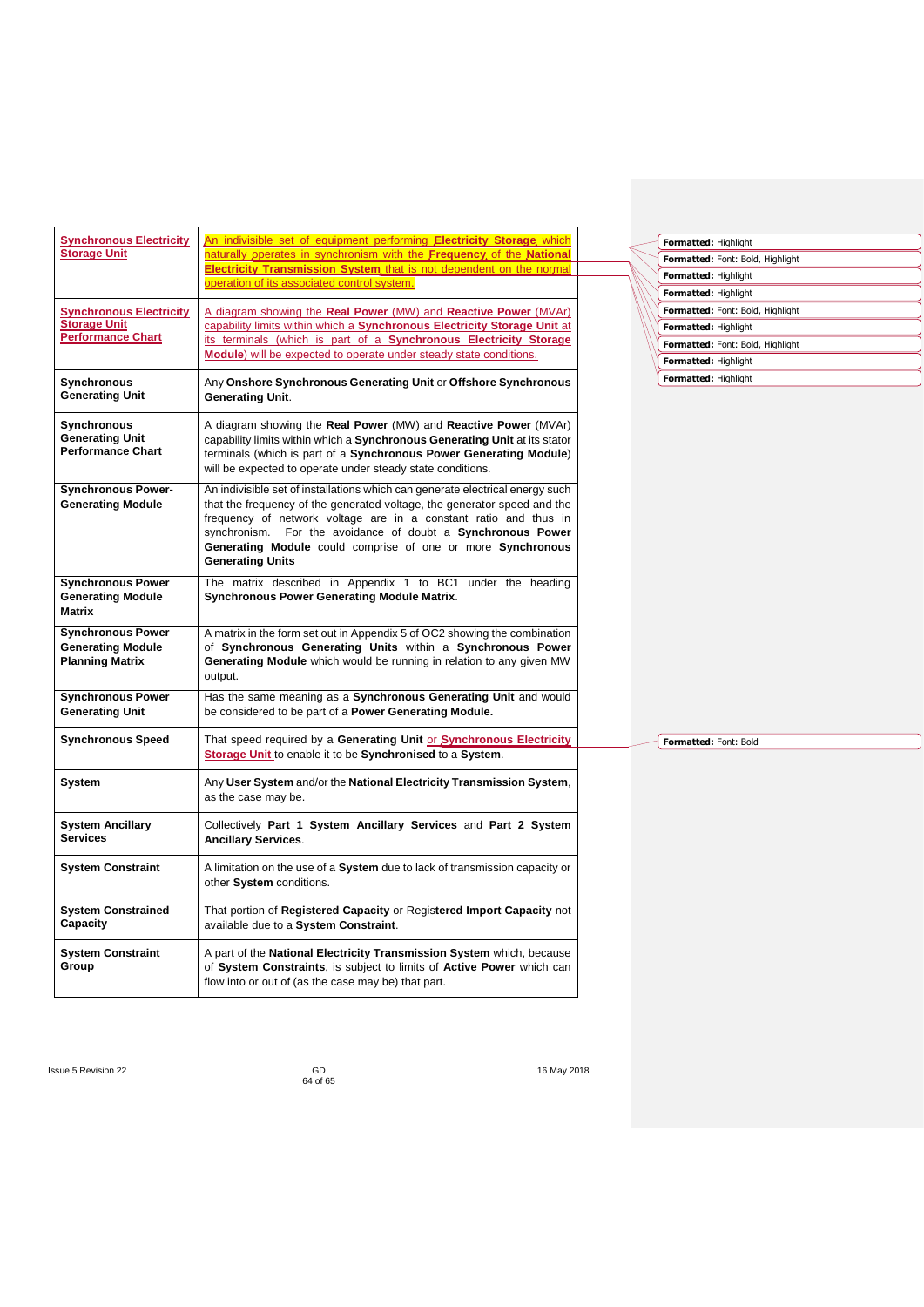| <b>System Fault</b><br>Dependability Index or<br>Dp                                       | A measure of the ability of <b>Protection</b> to initiate successful tripping of<br>circuit-breakers which are associated with a faulty item of <b>Apparatus</b> . It is<br>calculated using the formula:                                                                                               |  |                       |
|-------------------------------------------------------------------------------------------|---------------------------------------------------------------------------------------------------------------------------------------------------------------------------------------------------------------------------------------------------------------------------------------------------------|--|-----------------------|
|                                                                                           | $Dp = 1 - F_1/A$                                                                                                                                                                                                                                                                                        |  |                       |
|                                                                                           | Where:                                                                                                                                                                                                                                                                                                  |  |                       |
|                                                                                           | $A = Total number of System faults$                                                                                                                                                                                                                                                                     |  |                       |
|                                                                                           | $F_1$ = Number of System faults where there was a failure to trip a circuit-<br>breaker.                                                                                                                                                                                                                |  |                       |
| <b>System Margin</b>                                                                      | The margin in any period between                                                                                                                                                                                                                                                                        |  |                       |
|                                                                                           | the sum of Maximum Export Limits and<br>(a)                                                                                                                                                                                                                                                             |  |                       |
|                                                                                           | forecast Demand and the Operating Margin,<br>(b)                                                                                                                                                                                                                                                        |  |                       |
|                                                                                           | for that period.                                                                                                                                                                                                                                                                                        |  |                       |
| <b>System Negative</b><br><b>Reserve Active Power</b><br>Margin or System<br><b>NRAPM</b> | That margin of <b>Active Power</b> sufficient to allow the largest loss of <b>Load</b> at<br>any time.                                                                                                                                                                                                  |  |                       |
| <b>System Operator -</b><br><b>Transmission Owner</b><br>Code or STC                      | Has the meaning set out in NGET's Transmission Licence                                                                                                                                                                                                                                                  |  |                       |
| <b>System Telephony</b>                                                                   | An<br>alternative<br>User's<br>Responsible<br>method<br>by<br>which<br>a<br>Engineer/Operator and NGET Control Engineer(s) speak to one and<br>another for the purposes of control of the Total System in both normal<br>operating conditions and where practicable, emergency operating<br>conditions. |  |                       |
| <b>System Tests</b>                                                                       | Tests which involve simulating conditions, or the controlled application of<br>irregular, unusual or extreme conditions, on the Total System, or any part<br>of the Total System, but which do not include commissioning or<br>recommissioning tests or any other tests of a minor nature.              |  |                       |
| <b>System to Demand</b><br><b>Intertrip Scheme</b>                                        | An intertrip scheme which disconnects <b>Demand</b> when a System fault has<br>arisen to prevent abnormal conditions occurring on the System.                                                                                                                                                           |  |                       |
| <b>System to Electricity</b>                                                              | A Balancing Service involving the initiation by a System to Electricity                                                                                                                                                                                                                                 |  | Formatted: Font: Bold |
| <b>Storage Facility Owner</b><br><b>Operational</b>                                       | <b>Storage Facility Operational Intertripping Scheme of automatic tripping</b>                                                                                                                                                                                                                          |  | Formatted: Font: Bold |
| <b>Intertripping</b>                                                                      | of the User's circuit breaker(s), or Relevant Transmission Licensee's<br>circuit breaker(s) where agreed by NGET, the User and the Relevant                                                                                                                                                             |  |                       |
|                                                                                           | Transmission Licensee, resulting in the tripping of BM Unit(s) or (where                                                                                                                                                                                                                                |  |                       |
|                                                                                           | relevant) Electricity Storage Modules comprised in a BM Unit to prevent<br>abnormal system conditions occurring, such as over voltage, overload,                                                                                                                                                        |  |                       |
|                                                                                           | System instability, etc, after the tripping of other circuit-breakers following<br>power System fault(s).                                                                                                                                                                                               |  |                       |
| <b>System to Electricity</b>                                                              | A System to Electricity Storage Module Intertripping Scheme forming                                                                                                                                                                                                                                     |  |                       |
| <b>Storage Facility Owner</b>                                                             | a condition of connection and specified in Appendix F3 of the relevant                                                                                                                                                                                                                                  |  |                       |
| <b>Operational</b><br><b>IntertrippingScheme</b>                                          | Bilateral Agreement, being either a Category 1 Intertripping Scheme,<br>Category 2 Intertripping Scheme, Category 3 Intertripping Scheme or                                                                                                                                                             |  |                       |
|                                                                                           | <b>Category 4 Intertripping Scheme.</b>                                                                                                                                                                                                                                                                 |  |                       |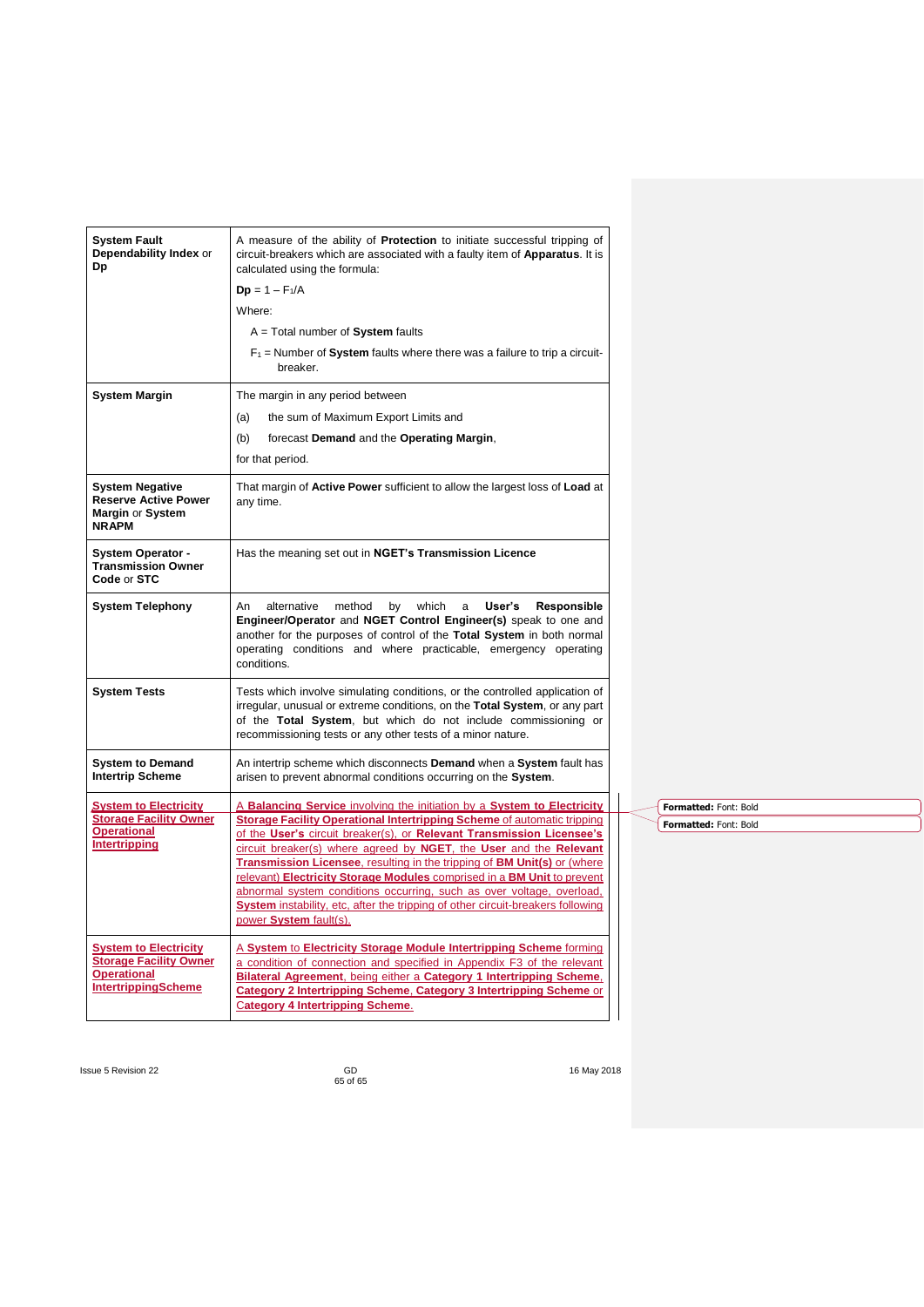| <b>System to Generator</b><br>Operational<br>Intertripping | A <b>Balancing Service</b> involving the initiation by a <b>System to Generator</b><br>Operational Intertripping Scheme of automatic tripping of the User's<br>circuit breaker(s), or Relevant Transmission Licensee's circuit<br>breaker(s) where agreed by NGET, the User and the Relevant<br><b>Transmission Licensee</b> , resulting in the tripping of <b>BM Unit(s)</b> or (where<br>relevant) Generating Unit(s) or Electricity Storage Modules comprised<br>in a BM Unit to prevent abnormal system conditions occurring, such as<br>over voltage, overload, System instability, etc, after the tripping of other<br>circuit-breakers following power System fault(s). |  | Formatted: Font: Bold     |  |
|------------------------------------------------------------|--------------------------------------------------------------------------------------------------------------------------------------------------------------------------------------------------------------------------------------------------------------------------------------------------------------------------------------------------------------------------------------------------------------------------------------------------------------------------------------------------------------------------------------------------------------------------------------------------------------------------------------------------------------------------------|--|---------------------------|--|
| <b>System to Generator</b>                                 | A System to Generating Unit or System to CCGT Module or System to                                                                                                                                                                                                                                                                                                                                                                                                                                                                                                                                                                                                              |  |                           |  |
| Operational<br><b>Intertripping Scheme</b>                 | Power Park Module or System to Power Generating Module or System<br>to Electricity Storage Module Intertripping Scheme forming a condition                                                                                                                                                                                                                                                                                                                                                                                                                                                                                                                                     |  | Formatted: Font: Not Bold |  |
|                                                            | of connection and specified in Appendix F3 of the relevant Bilateral<br>Agreement, being either a Category 1 Intertripping Scheme, Category<br>2 Intertripping Scheme, Category 3 Intertripping Scheme or Category<br>4 Intertripping Scheme.                                                                                                                                                                                                                                                                                                                                                                                                                                  |  | Formatted: Font: Not Bold |  |
| <b>System Zone</b>                                         | A region of the National Electricity Transmission System within a<br>described boundary or the whole of the National Electricity<br>Transmission System, as further provided for in OC2.2.4, and the term<br>"Zonal" will be construed accordingly.                                                                                                                                                                                                                                                                                                                                                                                                                            |  |                           |  |
| <b>Target Frequency</b>                                    | That Frequency determined by NGET, in its reasonable opinion, as the<br>desired operating Frequency of the Total System. This will normally be<br>50.00Hz plus or minus 0.05Hz, except in exceptional circumstances as<br>determined by NGET, in its reasonable opinion when this may be 49.90 or<br>50.10Hz. An example of exceptional circumstances may be difficulties<br>caused in operating the System during disputes affecting fuel supplies.                                                                                                                                                                                                                           |  |                           |  |
| <b>Technical Specification</b>                             | In relation to Plant and/or Apparatus,                                                                                                                                                                                                                                                                                                                                                                                                                                                                                                                                                                                                                                         |  |                           |  |
|                                                            | the relevant European Specification; or<br>(a)                                                                                                                                                                                                                                                                                                                                                                                                                                                                                                                                                                                                                                 |  |                           |  |
|                                                            | if there is no relevant <b>European Specification</b> , other relevant<br>(b)<br>standards which are in common use in the European Community.                                                                                                                                                                                                                                                                                                                                                                                                                                                                                                                                  |  |                           |  |
| <b>Test Co-ordinator</b>                                   | A person who co-ordinates System Tests.                                                                                                                                                                                                                                                                                                                                                                                                                                                                                                                                                                                                                                        |  |                           |  |
| <b>Test Panel</b>                                          | A panel, whose composition is detailed in <b>OC12</b> , which is responsible, inter<br>alia, for considering a proposed System Test, and submitting a Proposal<br>Report and a Test Programme.                                                                                                                                                                                                                                                                                                                                                                                                                                                                                 |  |                           |  |
| <b>Test Programme</b>                                      | A programme submitted by the Test Panel to NGET, the Test Proposer,<br>and each User identified by NGET under OC12.4.2.1, which states the<br>switching sequence and proposed timings of the switching sequence, a list<br>of those staff involved in carrying out the System Test (including those<br>responsible for the site safety) and such other matters as the Test Panel<br>deems appropriate.                                                                                                                                                                                                                                                                         |  |                           |  |
| <b>Test Proposer</b>                                       | The person who submits a <b>Proposal Notice</b> .                                                                                                                                                                                                                                                                                                                                                                                                                                                                                                                                                                                                                              |  |                           |  |
| <b>Total Shutdown</b>                                      | The situation existing when all generation has ceased and there is no<br>electricity supply from External Interconnections and, therefore, the<br>Total System has shutdown with the result that it is not possible for the<br>Total System to begin to function again without NGET's directions relating<br>to a Black Start.                                                                                                                                                                                                                                                                                                                                                 |  |                           |  |
|                                                            |                                                                                                                                                                                                                                                                                                                                                                                                                                                                                                                                                                                                                                                                                |  |                           |  |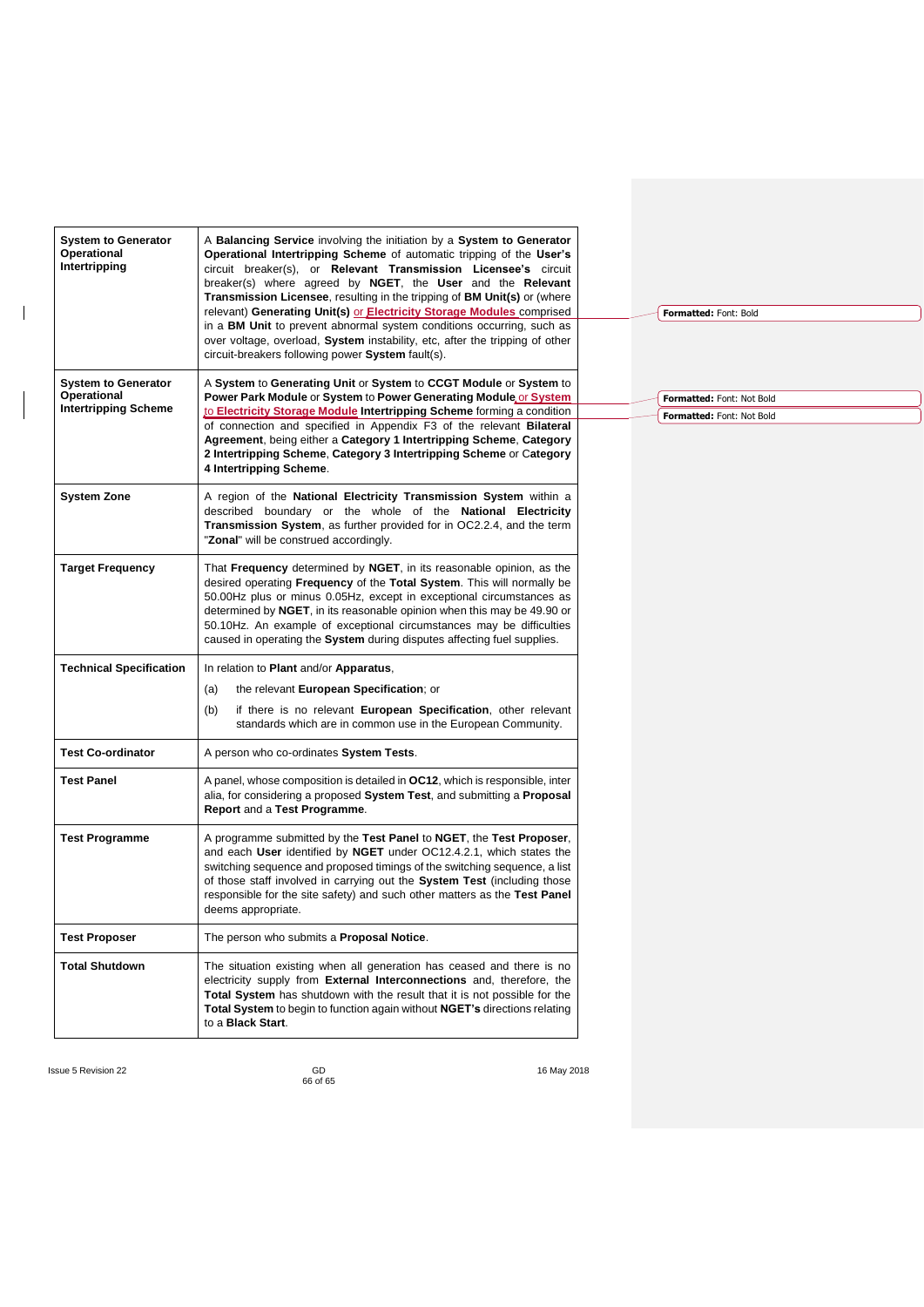| <b>Total System</b>                                      | The National Electricity Transmission System and all User Systems in<br>the National Electricity Transmission System Operator Area.                                                                                                                                                                                                                                                                                                                                                                                                                                                                                                                                                 |
|----------------------------------------------------------|-------------------------------------------------------------------------------------------------------------------------------------------------------------------------------------------------------------------------------------------------------------------------------------------------------------------------------------------------------------------------------------------------------------------------------------------------------------------------------------------------------------------------------------------------------------------------------------------------------------------------------------------------------------------------------------|
| <b>Trading Point</b>                                     | A commercial and, where so specified in the Grid Code, an operational<br>interface between a User and NGET, which a User has notified to NGET.                                                                                                                                                                                                                                                                                                                                                                                                                                                                                                                                      |
| <b>Transfer Date</b>                                     | Such date as may be appointed by the Secretary of State by order under<br>section 65 of the Act.                                                                                                                                                                                                                                                                                                                                                                                                                                                                                                                                                                                    |
| Transmission                                             | Means, when used in conjunction with another term relating to equipment<br>or a site, whether defined or not, that the associated term is to be read as<br>being part of or directly associated with the National Electricity<br>Transmission System, and not of or with the User System.                                                                                                                                                                                                                                                                                                                                                                                           |
| <b>Transmission Area</b>                                 | Has the meaning set out in the Transmission Licence of a Transmission<br>Licensee.                                                                                                                                                                                                                                                                                                                                                                                                                                                                                                                                                                                                  |
| Transmission<br>Connected<br>Demand<br><b>Facilities</b> | A Demand Facility which has a Grid Supply Point to the National<br><b>Electricity Transmission System</b>                                                                                                                                                                                                                                                                                                                                                                                                                                                                                                                                                                           |
| <b>Transmission DC</b><br>Converter                      | Any Transmission Licensee Apparatus (or OTSUA that will become<br>Transmission Licensee Apparatus at the OTSUA Transfer Time) used<br>to convert alternating current electricity to direct current electricity, or vice<br>versa. A Transmission Network DC Converter (which could include an<br>HVDC System owned by an Offshore Transmission Licensee or<br>Generator in respect of OTSUA) is a standalone operative configuration<br>at a single site comprising one or more converter bridges, together with<br>one or more converter transformers, converter control equipment,<br>essential protective and switching devices and auxiliaries, if any, used for<br>conversion. |
| <b>Transmission Entry</b><br>Capacity                    | Has the meaning set out in the CUSC.                                                                                                                                                                                                                                                                                                                                                                                                                                                                                                                                                                                                                                                |
| <b>Transmission Interface</b><br>Circuit                 | In NGET's Transmission Area, a Transmission circuit which connects a<br>System operating at a voltage above 132kV to a System operating at a<br>voltage of 132kV or below<br>In SHETL's Transmission Area and SPT's Transmission Area, a<br>Transmission circuit which connects a System operating at a voltage of<br>132kV or above to a System operating at a voltage below 132kV.                                                                                                                                                                                                                                                                                                |
| <b>Transmission Interface</b><br>Point                   | means the electrical point of connection between the Offshore<br>Transmission System and an Onshore Transmission System.                                                                                                                                                                                                                                                                                                                                                                                                                                                                                                                                                            |
| <b>Transmission Interface</b><br>Site                    | the site at which the Transmission Interface Point is located.                                                                                                                                                                                                                                                                                                                                                                                                                                                                                                                                                                                                                      |
| <b>Transmission Licence</b>                              | A licence granted under Section $6(1)(b)$ of the Act.                                                                                                                                                                                                                                                                                                                                                                                                                                                                                                                                                                                                                               |
| <b>Transmission Licensee</b>                             | Any Onshore Transmission Licensee or Offshore Transmission<br>Licensee                                                                                                                                                                                                                                                                                                                                                                                                                                                                                                                                                                                                              |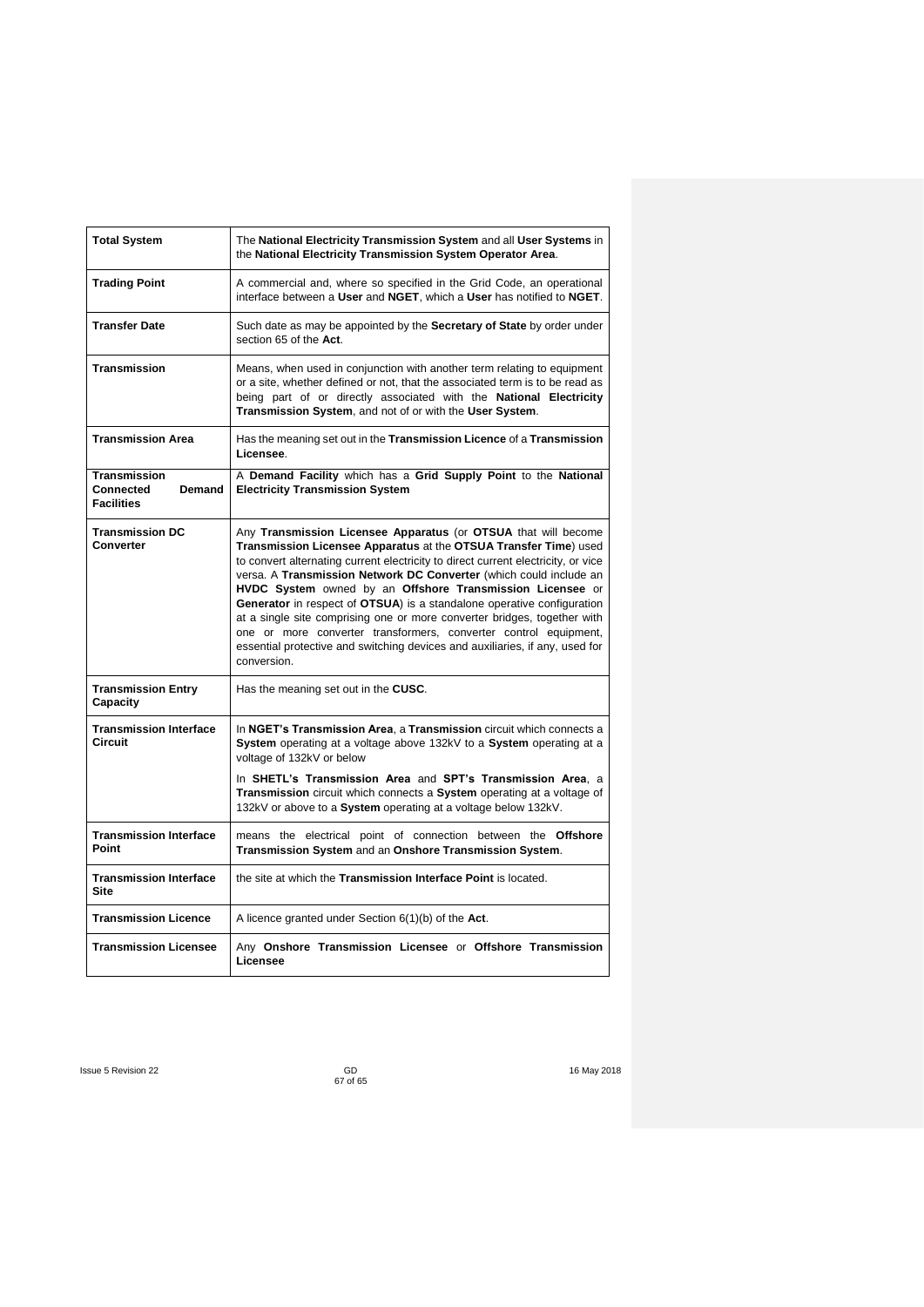| <b>Transmission Site</b>                           | In England and Wales, means a site owned (or occupied pursuant to a<br>lease, licence or other agreement) by NGET in which there is a<br><b>Connection Point.</b> For the avoidance of doubt, a site owned by a User<br>but occupied by NGET as aforesaid, is a Transmission Site.                                                           |                           |
|----------------------------------------------------|----------------------------------------------------------------------------------------------------------------------------------------------------------------------------------------------------------------------------------------------------------------------------------------------------------------------------------------------|---------------------------|
|                                                    | In Scotland and Offshore, means a site owned (or occupied pursuant to a<br>lease, licence or other agreement) by a Relevant Transmission Licensee<br>in which there is a Connection Point. For the avoidance of doubt, a site<br>owned by a User but occupied by the Relevant Transmission Licensee<br>as aforesaid, is a Transmission Site. |                           |
| <b>Transmission System</b>                         | Has the same meaning as the term "licensee's transmission system" in the<br>Transmission Licence of a Transmission Licensee.                                                                                                                                                                                                                 |                           |
| <b>Turbine Time Constant</b>                       | Determined at Registered Capacity, the turbine time constant will be<br>construed in accordance with the principles of the IEEE Committee Report<br>"Dynamic Models for Steam and Hydro Turbines in Power System Studies"<br>published in 1973 which apply to such phrase.                                                                   |                           |
| <b>Type A Electricity</b>                          | An Electricity Storage Module with a Grid Entry Point or User System                                                                                                                                                                                                                                                                         | Formatted: Font: Bold     |
| <b>Storage Module</b>                              | Entry Point below 110 kV and a Maximum Capacity of 0.8 kW or greater<br>but less than 1MW;                                                                                                                                                                                                                                                   |                           |
| <b>Type B Electricity</b><br><b>Storage Module</b> | An Electricity Storage Module with a Grid Entry Point or User<br>System Entry Point below 110 kV and a Maximum Capacity of 1MW<br>or greater but less than 10MW;                                                                                                                                                                             |                           |
| <b>Type C Electricity</b><br><b>Storage Module</b> | An Electricity Storage Module with a Grid Entry Point or User<br>System Entry Point below 110 kV and a Maximum Capacity of 10MW<br>or greater but less than 50MW;                                                                                                                                                                            | Formatted: Font: Not Bold |
| <b>Type D Electricity</b><br><b>Storage Module</b> | An Electricity Storage Module:<br>with a Grid Entry Point or User System Entry Point at, or greater than,<br>110 kV; or<br>with a Grid Entry Point or User System Entry Point below 110 kV and                                                                                                                                               |                           |
| <b>Type A Power</b>                                | with <b>Maximum Capacity</b> of 50MW or greater                                                                                                                                                                                                                                                                                              |                           |
| <b>Generating Module</b>                           | A Power-Generating Module with a Grid Entry Point or User System<br>Entry Point below 110 kV and a Maximum Capacity of 0.8 kW or<br>greater but less than 1MW;                                                                                                                                                                               |                           |
| <b>Type B Power</b><br><b>Generating Module</b>    | A Power-Generating Module with a Grid Entry Point or User System<br>Entry Point below 110 kV and a Maximum Capacity of 1MW or greater<br>but less than 10MW;                                                                                                                                                                                 |                           |
| <b>Type C Power</b><br><b>Generating Module</b>    | A Power-Generating Module with a Grid Entry Point or User System<br>Entry Point below 110 kV and a Maximum Capacity of 10MW or<br>greater but less than 50MW;                                                                                                                                                                                |                           |
| <b>Type D Power</b><br><b>Generating Module</b>    | A Power-generating Module:<br>with a Grid Entry Point or User System Entry Point at, or greater than,<br>110 kV; or                                                                                                                                                                                                                          |                           |
|                                                    | with a Grid Entry Point or User System Entry Point below 110 kV and<br>with Maximum Capacity of 50MW or greater                                                                                                                                                                                                                              |                           |
| <b>Unbalanced Load</b>                             | The situation where the Load on each phase is not equal.                                                                                                                                                                                                                                                                                     |                           |
| <b>Under-excitation Limiter</b>                    | Shall have the meaning ascribed to that term in <b>IEC</b> 34-16-1:1991<br>[equivalent to British Standard BS4999 Section 116.1 : 1992].                                                                                                                                                                                                     |                           |
| <b>Under Frequency Relay</b>                       | An electrical measuring relay intended to operate when its characteristic<br>quantity ( <b>Frequency</b> ) reaches the relay settings by decrease in<br>Frequency.                                                                                                                                                                           |                           |
| ssue 5 Revision 22                                 | GD<br>16 May 2018<br>68 of 65                                                                                                                                                                                                                                                                                                                |                           |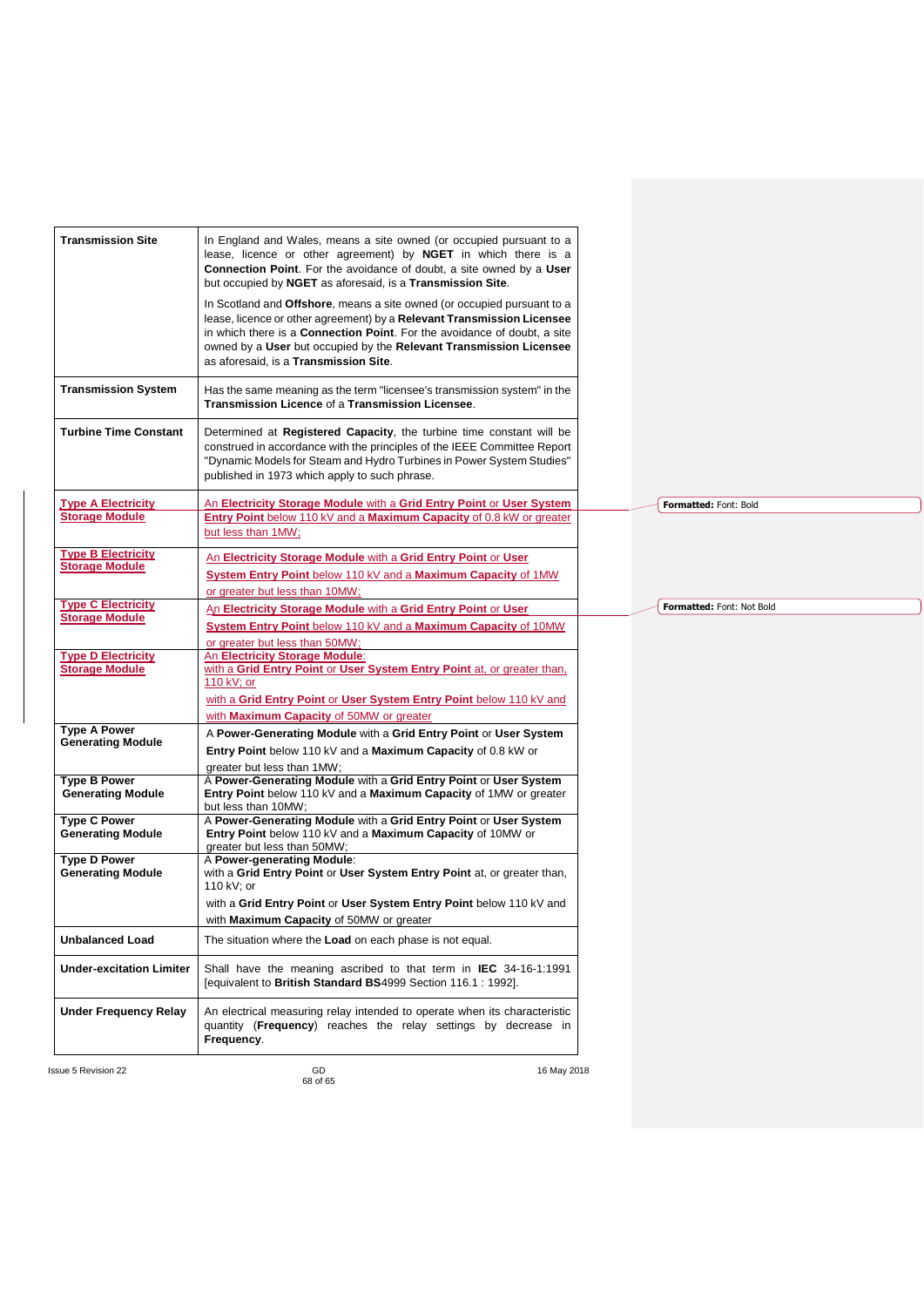| <b>Unit Board</b>                                               | A switchboard through which electrical power is supplied to the <b>Auxiliaries</b><br>of a Generating Unit or Electricity Storage Module and which is supplied<br>by a Unit Transformer. It may be interconnected with a Station Board.                                                                                                                                                                                                                                                                                                                                                                                       | Formatted: Font: Bold                                                      |
|-----------------------------------------------------------------|-------------------------------------------------------------------------------------------------------------------------------------------------------------------------------------------------------------------------------------------------------------------------------------------------------------------------------------------------------------------------------------------------------------------------------------------------------------------------------------------------------------------------------------------------------------------------------------------------------------------------------|----------------------------------------------------------------------------|
| <b>Unit Transformer</b>                                         | A transformer directly connected to a Generating Unit's or Electricity<br>Storage Unit's terminals, and which supplies power to the Auxiliaries of<br>a Generating Unit or Electricity Storage Unit. Typical voltage ratios are<br>23/11kV and 15/6.6KV                                                                                                                                                                                                                                                                                                                                                                       | Formatted: Font: Bold<br>Formatted: Font: Not Bold<br>Formatted: Highlight |
| <b>Unit Load Controller</b><br><b>Response Time</b><br>Constant | The time constant, expressed in units of seconds, of the power output<br>increase which occurs in the Secondary Response timescale in response<br>to a step change in System Frequency.                                                                                                                                                                                                                                                                                                                                                                                                                                       |                                                                            |
| <b>Unresolved Issues</b>                                        | Any relevant Grid Code provisions or <b>Bilateral Agreement</b> requirements<br>identified by NGET with which the relevant User has not demonstrated<br>compliance to <b>NGET's</b> reasonable satisfaction at the date of issue of the<br>Preliminary Operational Notification and/or Interim Operational<br>Notification and/or Limited Operational Notification and which are<br>detailed in such Preliminary Operational Notification and/or Interim<br>Operational Notification and/or Limited Operational Notification.                                                                                                 |                                                                            |
| <b>Urgent Modification</b>                                      | A Grid Code Modification Proposal treated or to be treated as an Urgent<br><b>Modification</b> in accordance with GR.23.                                                                                                                                                                                                                                                                                                                                                                                                                                                                                                      |                                                                            |
| <b>User</b>                                                     | A term utilised in various sections of the Grid Code to refer to the persons<br>using the National Electricity Transmission System, as more<br>particularly identified in each section of the Grid Code concerned. In the<br>Preface and the General Conditions the term means any person to whom<br>the Grid Code applies. The term User includes a EU Code User and a<br><b>GB Code User.</b>                                                                                                                                                                                                                               |                                                                            |
| <b>User Data File Structure</b>                                 | The file structure given at DRC 18 which will be specified by NGET which<br>a Generator or DC Converter Station owner or HVDC System Ower, or<br>Electricity Storage Facility Owner must use for the purposes of CP to<br>submit DRC data Schedules and information demonstrating compliance<br>with the Grid Code and, where applicable, with the CUSC Contract(s),<br>unless otherwise agreed by NGET.                                                                                                                                                                                                                      | Formatted: Font: Not Bold                                                  |
| <b>User Development</b>                                         | In the PC means either User's Plant and/or Apparatus to be connected<br>to the National Electricity Transmission System, or a Modification<br>relating to a User's Plant and/or Apparatus already connected to the<br>National Electricity Transmission System, or a proposed new<br>connection or Modification to the connection within the User System.                                                                                                                                                                                                                                                                     |                                                                            |
| <b>User Self Certification of</b><br>Compliance                 | A certificate, in the form attached at CP.A.2.(1) or ECP.A.2.(1) completed<br>by a Generator or DC Converter Station owner or HVDC System<br>Owner, or Electricity Storage Facility Owner to which the Compliance<br>Statement is attached which confirms that such Plant and Apparatus<br>complies with the relevant Grid Code provisions and where appropriate,<br>with the CUSC Contract(s), as identified in the Compliance Statement<br>and, if appropriate, identifies any <b>Unresolved Issues</b> and/or any<br>exceptions to such compliance and details the derogation(s) granted in<br>respect of such exceptions. | Formatted: Font: Not Bold<br>Formatted: Font: Not Bold                     |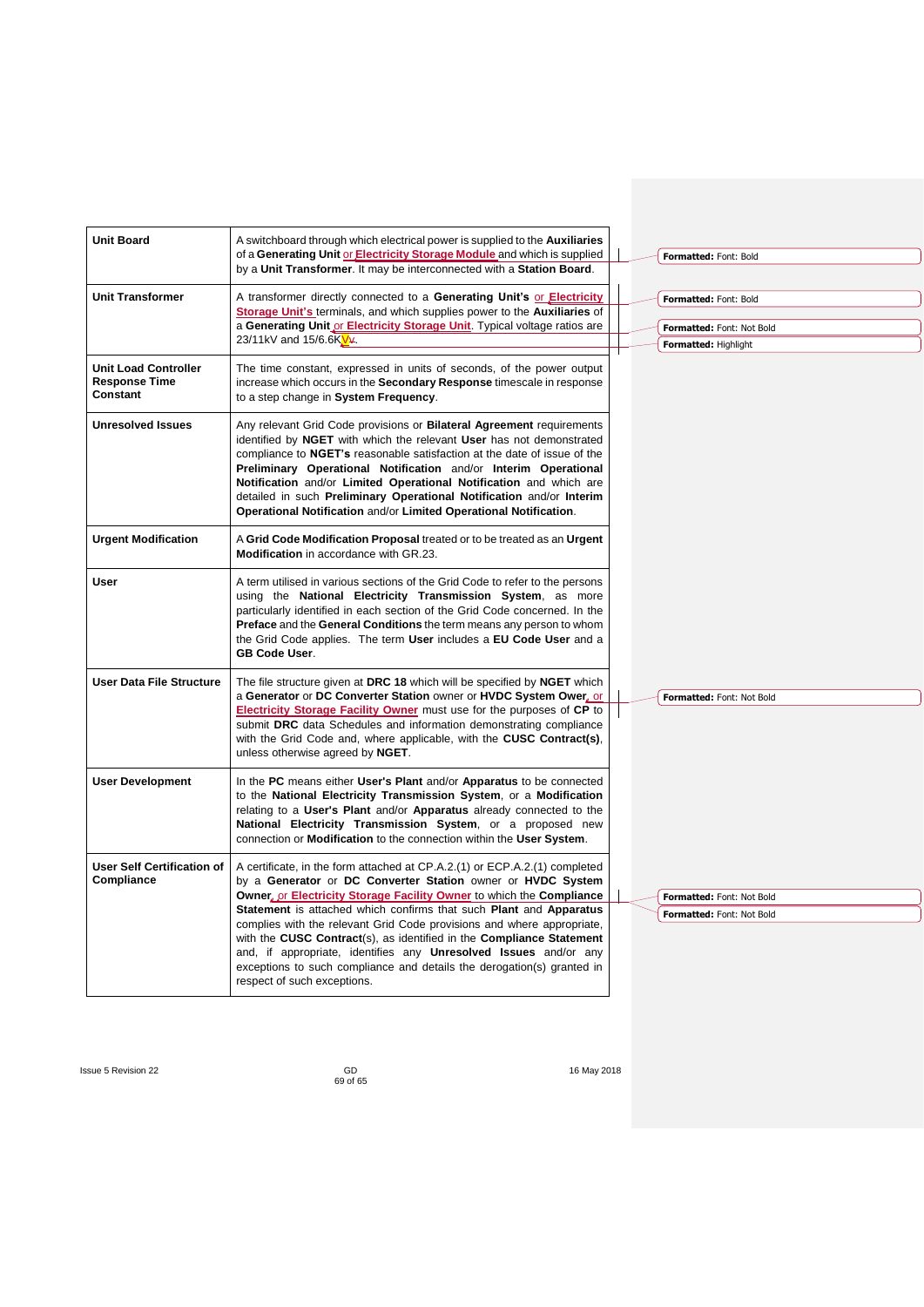| <b>User Site</b>               | In England and Wales, a site owned (or occupied pursuant to a lease,<br>licence or other agreement) by a User in which there is a Connection<br>Point. For the avoidance of doubt, a site owned by NGET but occupied by<br>a User as aforesaid, is a User Site.<br>In Scotland and Offshore, a site owned (or occupied pursuant to a lease,<br>licence or other agreement) by a User in which there is a Connection<br>Point. For the avoidance of doubt, a site owned by a Relevant<br><b>Transmission Licensee</b> but occupied by a User as aforesaid, is a User<br>Site.                                                                |                           |
|--------------------------------|---------------------------------------------------------------------------------------------------------------------------------------------------------------------------------------------------------------------------------------------------------------------------------------------------------------------------------------------------------------------------------------------------------------------------------------------------------------------------------------------------------------------------------------------------------------------------------------------------------------------------------------------|---------------------------|
|                                |                                                                                                                                                                                                                                                                                                                                                                                                                                                                                                                                                                                                                                             |                           |
| <b>User System</b>             | Any system owned or operated by a User comprising:-                                                                                                                                                                                                                                                                                                                                                                                                                                                                                                                                                                                         |                           |
|                                | Power Generating Modules or Generating Units or Electricity<br>(a)<br>Storage Modules, and/or                                                                                                                                                                                                                                                                                                                                                                                                                                                                                                                                               | Formatted: Font: Not Bold |
|                                | Systems consisting (wholly or mainly) of electric lines used for the<br>(b)<br>distribution of electricity from Grid Supply Points or Generating<br>Units or Power Generating Modules or Electricity Storage                                                                                                                                                                                                                                                                                                                                                                                                                                | Formatted: Font: Bold     |
|                                | <b>Modules</b> or other entry points to the point of delivery to <b>Customers</b> ,<br>or other Users:                                                                                                                                                                                                                                                                                                                                                                                                                                                                                                                                      |                           |
|                                | and Plant and/or Apparatus (including prior to the OTSUA Transfer<br>Time, any OTSUA) connecting:-                                                                                                                                                                                                                                                                                                                                                                                                                                                                                                                                          |                           |
|                                | The system as described above; or<br>(C)                                                                                                                                                                                                                                                                                                                                                                                                                                                                                                                                                                                                    |                           |
|                                | (d)<br><b>Non-Embedded Customers equipment;</b>                                                                                                                                                                                                                                                                                                                                                                                                                                                                                                                                                                                             |                           |
|                                | to the National Electricity Transmission System or to the relevant other<br>User System, as the case may be.                                                                                                                                                                                                                                                                                                                                                                                                                                                                                                                                |                           |
|                                | The User System includes any Remote Transmission Assets operated<br>by such User or other person and any Plant and/or Apparatus and meters<br>owned or operated by the User or other person in connection with the<br>distribution of electricity but does not include any part of the National<br><b>Electricity Transmission System.</b>                                                                                                                                                                                                                                                                                                  |                           |
| <b>User System Entry Point</b> | A point at which a Power Generating Module, Generating Unit, a CCGT                                                                                                                                                                                                                                                                                                                                                                                                                                                                                                                                                                         |                           |
|                                | Module or a CCGT Unit or a Power Park Module, or an Electricity<br><b>Storage Module</b> or a DC Converter or an HVDC Converter, as the case<br>may be, which is <b>Embedded</b> connects to the User System.                                                                                                                                                                                                                                                                                                                                                                                                                               | Formatted: Font: Not Bold |
| <b>Water Time Constant</b>     | Bears the meaning ascribed to the term "Water inertia time" in IEC308.                                                                                                                                                                                                                                                                                                                                                                                                                                                                                                                                                                      |                           |
| Website                        | The site established by <b>NGET</b> on the World-Wide Web for the exchange<br>of information among Users and other interested persons in accordance<br>with such restrictions on access as may be determined from time to time<br>by NGET.                                                                                                                                                                                                                                                                                                                                                                                                  |                           |
| <b>Weekly ACS Conditions</b>   | Means that particular combination of weather elements that gives rise to a<br>level of peak Demand within a week, taken to commence on a Monday<br>and end on a Sunday, which has a particular chance of being exceeded<br>as a result of weather variation alone. This particular chance is determined<br>such that the combined probabilities of <b>Demand</b> in all weeks of the year<br>exceeding the annual peak Demand under Annual ACS Conditions is<br>50%, and in the week of maximum risk the weekly peak <b>Demand</b> under<br>Weekly ACS Conditions is equal to the annual peak Demand under<br><b>Annual ACS Conditions.</b> |                           |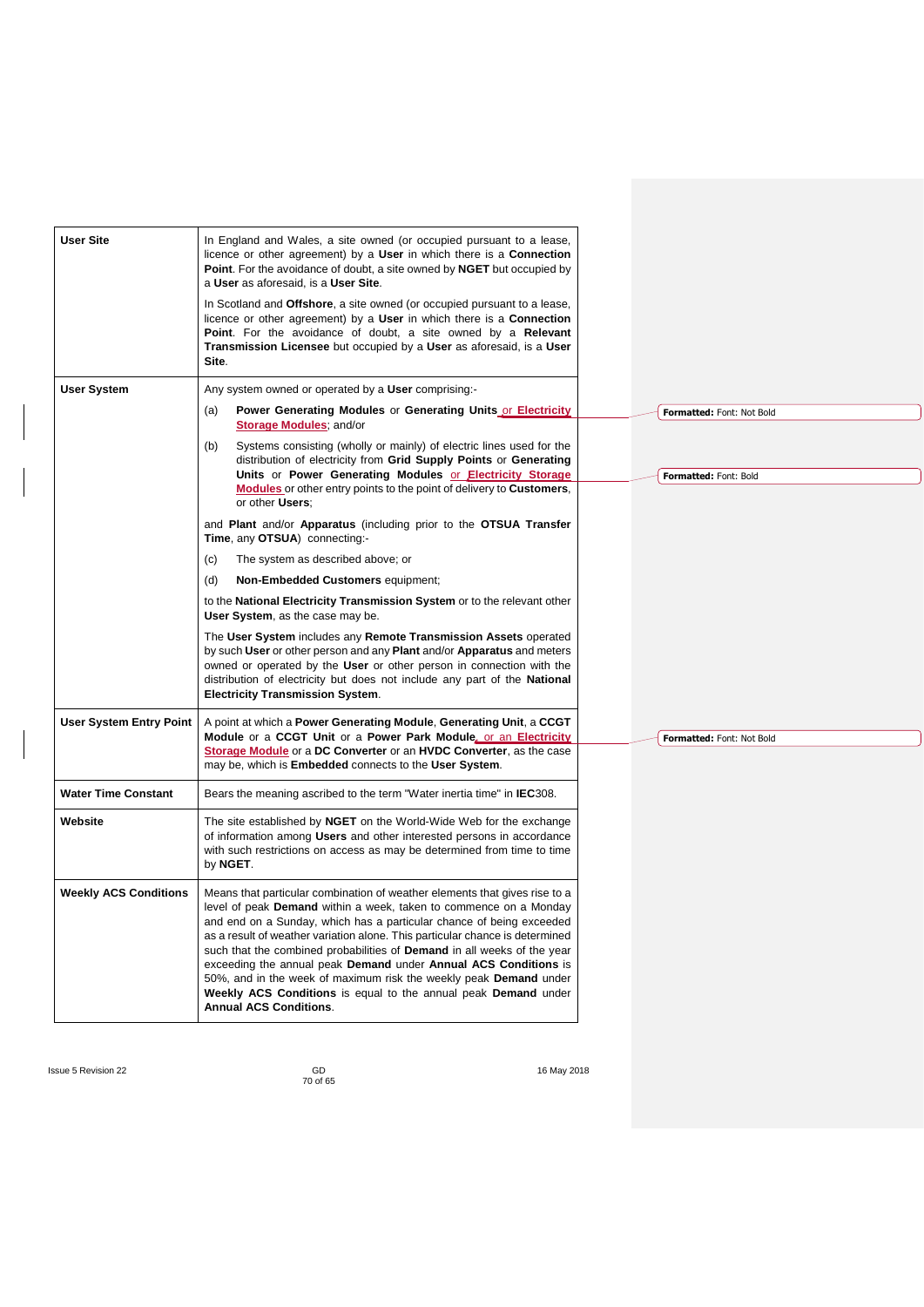| <b>WG Consultation</b><br><b>Alternative Request</b>          | Any request from an Authorised Electricity Operator; the Citizens<br>Advice or the Citizens Advice Scotland, NGET or a Materially Affected<br>Party for a Workgroup Alternative Grid Code Modification to be<br>developed by the <b>Workgroup</b> expressed as such and which contains the<br>information referred to at GR.20.13. For the avoidance of doubt any WG<br>Consultation Alternative Request does not constitute either a Grid<br>Code Modification Proposal or a Workgroup Alternative Grid Code<br><b>Modification</b> |
|---------------------------------------------------------------|--------------------------------------------------------------------------------------------------------------------------------------------------------------------------------------------------------------------------------------------------------------------------------------------------------------------------------------------------------------------------------------------------------------------------------------------------------------------------------------------------------------------------------------|
| Workgroup                                                     | a Workgroup established by the Grid Code Review Panel pursuant to<br>GR.20.1:                                                                                                                                                                                                                                                                                                                                                                                                                                                        |
| Workgroup<br>Consultation                                     | as defined in GR.20.10, and any further consultation which may be<br>directed by the Grid Code Review Panel pursuant to GR.20.17;                                                                                                                                                                                                                                                                                                                                                                                                    |
| <b>Workgroup Alternative</b><br><b>Grid Code Modification</b> | an alternative modification to the Grid Code Modification Proposal<br>developed by the <b>Workgroup</b> under the <b>Workgroup</b> terms of reference<br>(either as a result of a Workgroup Consultation or otherwise) and which<br>is believed by a majority of the members of the <b>Workgroup</b> or by the<br>chairman of the Workgroup to better facilitate the Grid Code Objectives<br>than the Grid Code Modification Proposal or the current version of the<br><b>Grid Code:</b>                                             |
| <b>Zonal System Security</b><br><b>Requirements</b>           | That generation required, within the boundary circuits defining the System<br>Zone, which when added to the secured transfer capability of the boundary<br>circuits exactly matches the Demand within the System Zone.                                                                                                                                                                                                                                                                                                               |

A number of the terms listed above are defined in other documents, such as the **Balancing and Settlement Code** and the **Transmission Licence**. Appendix 1 sets out the current definitions from the other documents of those terms so used in the Grid Code and defined in other documents for ease of reference, but does not form part of the Grid Code.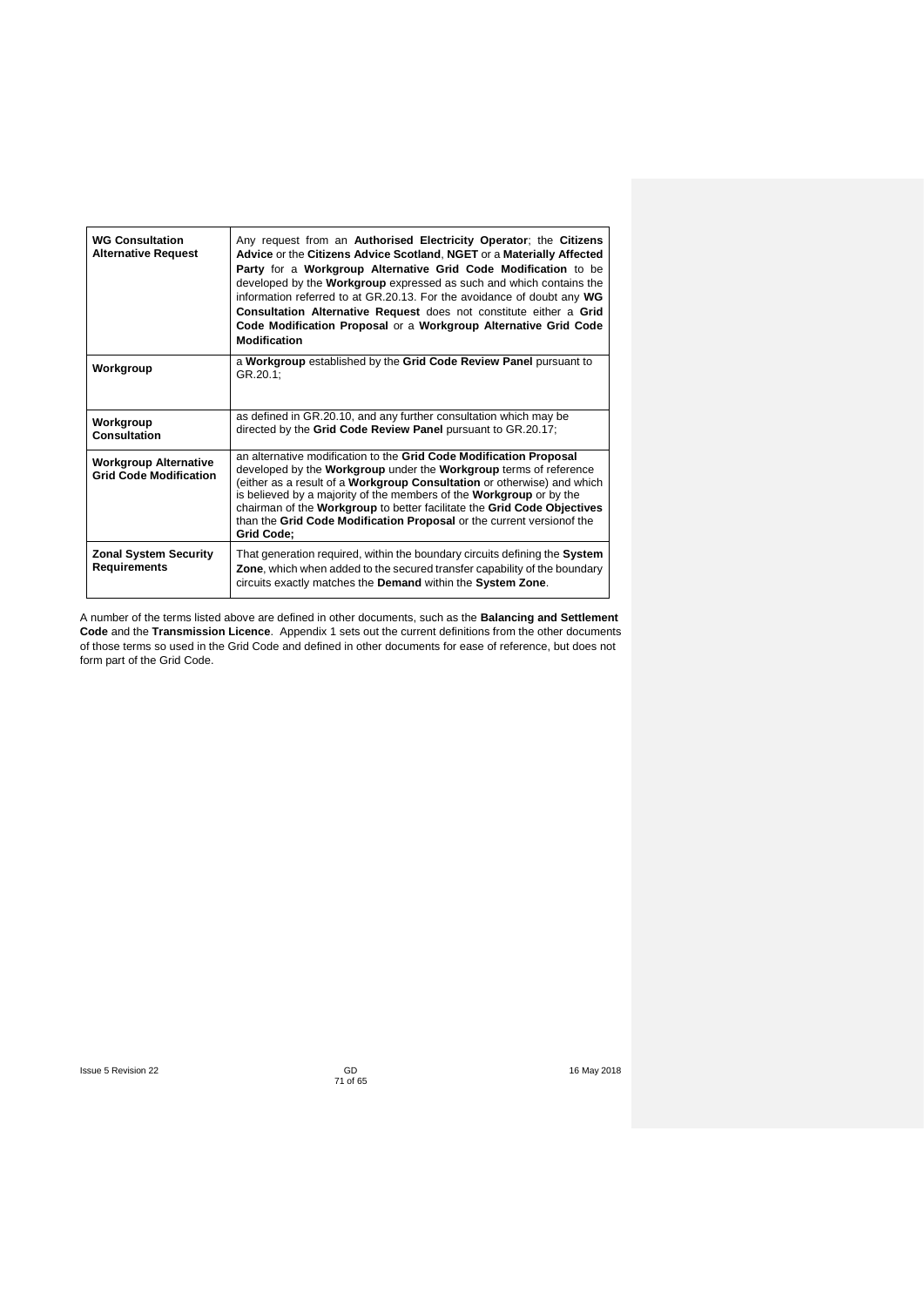## GD.2 Construction of References

## GD.2.1 In the Grid Code:

- (i) a table of contents, a Preface, a Revision section, headings, and the Appendix to this **Glossary and Definitions** are inserted for convenience only and shall be ignored in construing the Grid Code;
- (ii) unless the context otherwise requires, all references to a particular paragraph, subparagraph, Appendix or Schedule shall be a reference to that paragraph, sub-paragraph Appendix or Schedule in or to that part of the Grid Code in which the reference is made;
- (iii) unless the context otherwise requires, the singular shall include the plural and vice versa, references to any gender shall include all other genders and references to persons shall include any individual, body corporate, corporation, joint venture, trust, unincorporated association, organisation, firm or partnership and any other entity, in each case whether or not having a separate legal personality;
- (iv) references to the words "include" or "including" are to be construed without limitation to the generality of the preceding words;
- (v) unless there is something in the subject matter or the context which is inconsistent therewith, any reference to an Act of Parliament or any Section of or Schedule to, or other provision of an Act of Parliament shall be construed at the particular time, as including a reference to any modification, extension or re-enactment thereof then in force and to all instruments, orders and regulations then in force and made under or deriving validity from the relevant Act of Parliament;
- (vi) where the **Glossary and Definitions** refers to any word or term which is more particularly defined in a part of the Grid Code, the definition in that part of the Grid Code will prevail (unless otherwise stated) over the definition in the **Glossary & Definitions** in the event of any inconsistency;
- (vii) a cross-reference to another document or part of the Grid Code shall not of itself impose any additional or further or co-existent obligation or confer any additional or further or coexistent right in the part of the text where such cross-reference is contained;
- (viii) nothing in the Grid Code is intended to or shall derogate from **NGET's** statutory or licence obligations;
- (ix) a "holding company" means, in relation to any person, a holding company of such person within the meaning of section 736, 736A and 736B of the Companies Act 1985 as substituted by section 144 of the Companies Act 1989 and, if that latter section is not in force at the **Transfer Date**, as if such latter section were in force at such date;
- (x) a "subsidiary" means, in relation to any person, a subsidiary of such person within the meaning of section 736, 736A and 736B of the Companies Act 1985 as substituted by section 144 of the Companies Act 1989 and, if that latter section is not in force at the **Transfer Date**, as if such latter section were in force at such date;
- (xi) references to time are to London time; and
- (xii) (a) Save where (b) below applies, where there is a reference to an item of data being expressed in a whole number of MW, fractions of a MW below 0.5 shall be rounded down to the nearest whole MW and fractions of a MW of 0.5 and above shall be rounded up to the nearest whole MW;

(b) In the case of the definition of **Registered Capacity** or **Maximum Capacity**, fractions of a MW below 0.05 shall be rounded down to one decimal place and fractions of a MW of 0.05 and above shall be rounded up to one decimal place.

GD<br>72 of 65